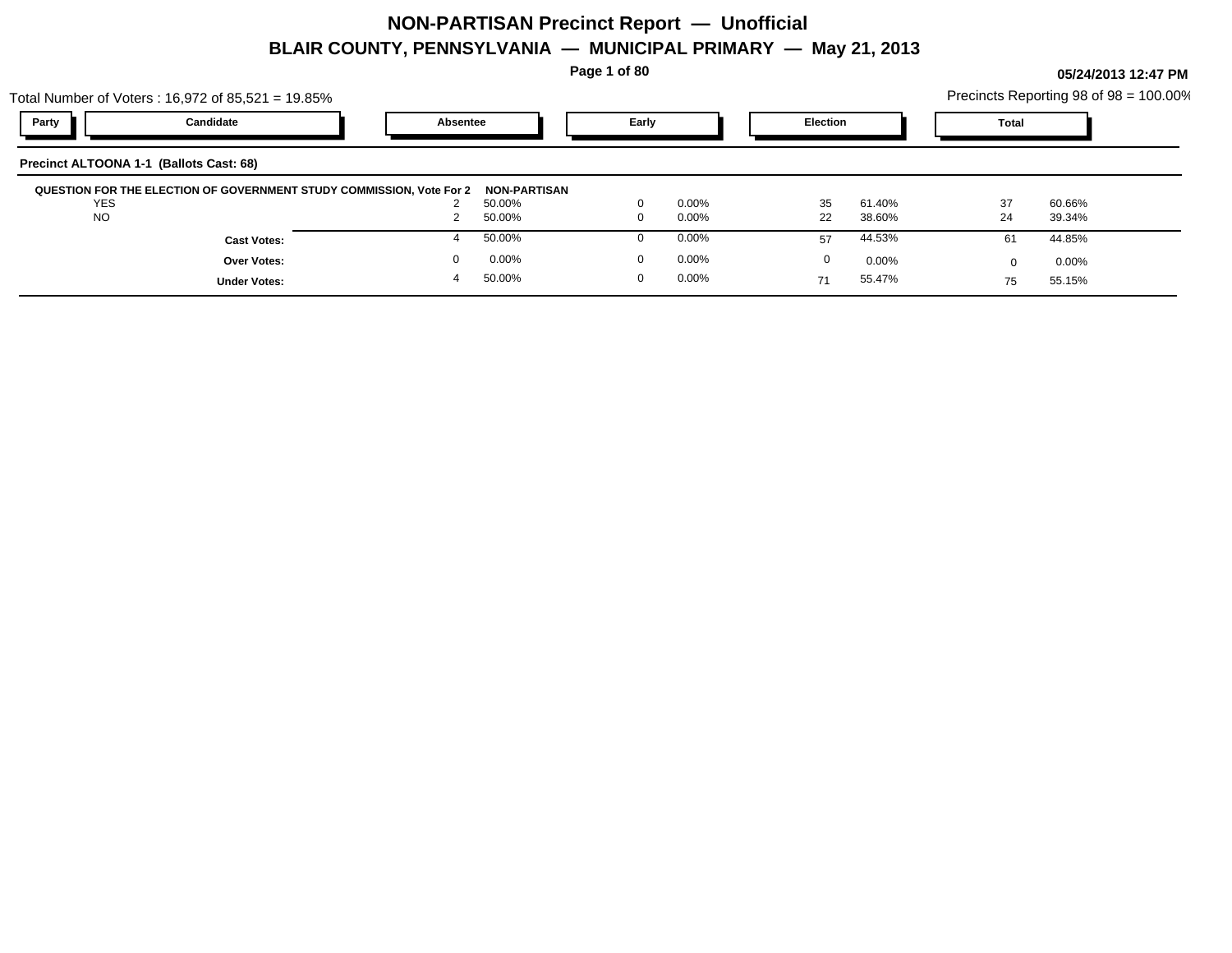**Page 2 of 80**

**05/24/2013 12:47 PM**

|       | Total Number of Voters: 16,972 of 85,521 = 19.85%            |                 |        |             |       |                  |          | Precincts Reporting 98 of 98 = 100.00% |        |  |
|-------|--------------------------------------------------------------|-----------------|--------|-------------|-------|------------------|----------|----------------------------------------|--------|--|
| Party | Candidate                                                    | <b>Absentee</b> |        | Early       |       | Election         |          | <b>Total</b>                           |        |  |
|       | Precinct ALTOONA 1-1 (Ballots Cast: 68)                      |                 |        |             |       |                  |          |                                        |        |  |
|       | GOVERNMENT STUDY COMMISSION MEMBERS, Vote For 7 NON-PARTISAN |                 |        |             |       |                  |          |                                        |        |  |
|       | <b>VICTOR CURFMAN</b>                                        | $\mathbf 0$     | 0.00%  | $\mathbf 0$ | 0.00% | 14               | 5.79%    | 14                                     | 5.36%  |  |
|       | <b>WAYNE HIPPO</b>                                           | 4               | 21.05% | $\mathbf 0$ | 0.00% | 42               | 17.36%   | 46                                     | 17.62% |  |
|       | BEVERLY M. GREEN                                             | 2               | 10.53% | $\mathbf 0$ | 0.00% | 28               | 11.57%   | 30                                     | 11.49% |  |
|       | <b>RICHARD FLAREND</b>                                       | 1               | 5.26%  | $\Omega$    | 0.00% | 19               | 7.85%    | 20                                     | 7.66%  |  |
|       | ROBERT K. KUTZ, JR.                                          | $\Omega$        | 0.00%  | $\Omega$    | 0.00% | 25               | 10.33%   | 25                                     | 9.58%  |  |
|       | RICHARD F. FIORE, JR.                                        | 3               | 15.79% | $\Omega$    | 0.00% | 25               | 10.33%   | 28                                     | 10.73% |  |
|       | SAMUEL SCHEINBERG                                            |                 | 5.26%  | $\Omega$    | 0.00% | 22               | 9.09%    | 23                                     | 8.81%  |  |
|       | <b>SCOTT CAMPANARO</b>                                       | 1               | 5.26%  | $\mathbf 0$ | 0.00% | 16               | 6.61%    | 17                                     | 6.51%  |  |
|       | <b>DAVID DUNCAN</b>                                          | 3               | 15.79% | $\mathbf 0$ | 0.00% | 16               | 6.61%    | 19                                     | 7.28%  |  |
|       | LORI ANN CRILLEY                                             | $\mathbf{2}$    | 10.53% | $\mathbf 0$ | 0.00% | 15               | 6.20%    | 17                                     | 6.51%  |  |
|       | <b>HEATHER JO ECKELS</b>                                     | 2               | 10.53% | $\mathbf 0$ | 0.00% | 20               | 8.26%    | 22                                     | 8.43%  |  |
|       | WILSON SAGUBAN (W)                                           | $\mathbf 0$     | 0.00%  | $\Omega$    | 0.00% | $\mathbf 0$      | 0.00%    | $\mathbf 0$                            | 0.00%  |  |
|       | WILLIAM S GORITY (W)                                         | $\Omega$        | 0.00%  | $\Omega$    | 0.00% | $\mathbf 0$      | 0.00%    | $\mathbf 0$                            | 0.00%  |  |
|       | THOMAS HOOPER (W)                                            | 0               | 0.00%  | $\mathbf 0$ | 0.00% | $\mathbf 0$      | 0.00%    | $\mathbf 0$                            | 0.00%  |  |
|       | TED BEAM (W)                                                 | $\mathbf 0$     | 0.00%  | $\mathbf 0$ | 0.00% | $\mathbf 0$      | 0.00%    | $\mathbf 0$                            | 0.00%  |  |
|       | STEVEN BETTWY (W)                                            | $\mathbf 0$     | 0.00%  | $\mathbf 0$ | 0.00% | $\mathbf 0$      | 0.00%    | $\mathbf 0$                            | 0.00%  |  |
|       | STEVE MICHELONE (W)                                          | $\mathbf 0$     | 0.00%  | $\Omega$    | 0.00% | 0                | 0.00%    | $\mathbf 0$                            | 0.00%  |  |
|       | ROBERT H SHIRK (W)                                           | $\mathbf 0$     | 0.00%  | $\mathbf 0$ | 0.00% | $\mathbf 0$      | 0.00%    | $\mathbf 0$                            | 0.00%  |  |
|       | RICHARD DEE (W)                                              | $\Omega$        | 0.00%  | $\Omega$    | 0.00% | $\mathbf 0$      | 0.00%    | $\mathbf 0$                            | 0.00%  |  |
|       | RANDY PROBST (W)                                             | $\Omega$        | 0.00%  | $\Omega$    | 0.00% | $\mathbf 0$      | 0.00%    | $\mathbf 0$                            | 0.00%  |  |
|       | PAULA L SINGER (W)                                           | $\mathbf 0$     | 0.00%  | $\mathbf 0$ | 0.00% | $\mathbf 0$      | 0.00%    | $\Omega$                               | 0.00%  |  |
|       | PATRICK J FANELLI (W)                                        | $\mathbf 0$     | 0.00%  | $\mathbf 0$ | 0.00% | $\mathbf 0$      | 0.00%    | $\mathbf 0$                            | 0.00%  |  |
|       | Nancy Rose Vincent (W)                                       | $\mathbf 0$     | 0.00%  | $\mathbf 0$ | 0.00% | $\mathbf 0$      | 0.00%    | $\mathbf 0$                            | 0.00%  |  |
|       | MIKE COON (W)                                                | $\Omega$        | 0.00%  | $\Omega$    | 0.00% | $\mathbf 0$      | $0.00\%$ | $\mathbf 0$                            | 0.00%  |  |
|       | LINDA GRIMM (W)                                              | $\mathbf 0$     | 0.00%  | $\Omega$    | 0.00% | $\mathbf 0$      | 0.00%    | $\mathbf 0$                            | 0.00%  |  |
|       | LAUREL WALTERS (W)                                           | $\Omega$        | 0.00%  | $\Omega$    | 0.00% | $\Omega$         | 0.00%    | $\Omega$                               | 0.00%  |  |
|       | KIRK MITCHELL (W)                                            | $\mathbf 0$     | 0.00%  | $\mathbf 0$ | 0.00% | $\mathbf 0$      | 0.00%    | $\mathbf 0$                            | 0.00%  |  |
|       | <b>JUSTIN BUCKREIS (W)</b>                                   | $\mathbf 0$     | 0.00%  | $\mathbf 0$ | 0.00% | $\mathbf 0$      | 0.00%    | $\mathbf 0$                            | 0.00%  |  |
|       | <b>JOSH ABOUD (W)</b>                                        | $\Omega$        | 0.00%  | $\Omega$    | 0.00% | 0                | 0.00%    | $\mathbf 0$                            | 0.00%  |  |
|       | JOHN MCGINNIS (W)                                            | $\Omega$        | 0.00%  | $\Omega$    | 0.00% | $\mathbf 0$      | 0.00%    | $\mathbf 0$                            | 0.00%  |  |
|       | JEFFREY GUYER SR (W)                                         | $\Omega$        | 0.00%  | $\Omega$    | 0.00% | $\mathbf 0$      | 0.00%    | $\Omega$                               | 0.00%  |  |
|       | JASON WILKINSON (W)                                          | $\Omega$        | 0.00%  | $\Omega$    | 0.00% | $\mathbf 0$      | 0.00%    | $\mathbf 0$                            | 0.00%  |  |
|       | JAMES BALDWIN (W)                                            | $\mathbf 0$     | 0.00%  | $\mathbf 0$ | 0.00% | $\mathbf 0$      | 0.00%    | $\mathbf 0$                            | 0.00%  |  |
|       | DORIS GRIMM (W)                                              | $\mathbf 0$     | 0.00%  | $\Omega$    | 0.00% | $\mathbf 0$      | 0.00%    | $\mathbf 0$                            | 0.00%  |  |
|       | DON CRAIG (W)                                                | $\mathbf 0$     | 0.00%  | $\mathbf 0$ | 0.00% | $\mathbf 0$      | 0.00%    | $\mathbf 0$                            | 0.00%  |  |
|       | DAVID WOLESLAGLE (W)                                         | $\mathbf 0$     | 0.00%  | $\Omega$    | 0.00% | $\mathbf 0$      | 0.00%    | $\mathbf 0$                            | 0.00%  |  |
|       | DAVE ANDREWS (W)                                             | $\Omega$        | 0.00%  | $\Omega$    | 0.00% | $\mathbf 0$      | 0.00%    | $\mathbf 0$                            | 0.00%  |  |
|       | BONNIEJOGILLESPIE (W)                                        | $\mathbf 0$     | 0.00%  | $\Omega$    | 0.00% | $\mathbf 0$      | 0.00%    | $\mathbf 0$                            | 0.00%  |  |
|       | BILLY BONSELL (W)                                            | $\mathbf 0$     | 0.00%  | $\Omega$    | 0.00% | $\boldsymbol{0}$ | 0.00%    | $\mathbf 0$                            | 0.00%  |  |
|       | BERNARD CHAPMAN (W)                                          | $\mathbf 0$     | 0.00%  | $\mathbf 0$ | 0.00% | $\boldsymbol{0}$ | 0.00%    | $\mathbf 0$                            | 0.00%  |  |
|       | ALEX PETERS (W)                                              | $\mathbf 0$     | 0.00%  | $\mathbf 0$ | 0.00% | $\mathbf 0$      | 0.00%    | $\mathbf 0$                            | 0.00%  |  |
|       | <b>Cast Votes:</b>                                           | 19              | 67.86% | $\mathbf 0$ | 0.00% | 242              | 54.02%   | 261                                    | 54.83% |  |
|       | <b>Over Votes:</b>                                           | $\mathbf 0$     | 0.00%  | $\mathbf 0$ | 0.00% | $\mathbf 0$      | 0.00%    |                                        |        |  |
|       |                                                              |                 |        |             |       |                  |          | $\mathbf 0$                            | 0.00%  |  |
|       | <b>Under Votes:</b>                                          | 9               | 32.14% | $\mathbf 0$ | 0.00% | 206              | 45.98%   | 215                                    | 45.17% |  |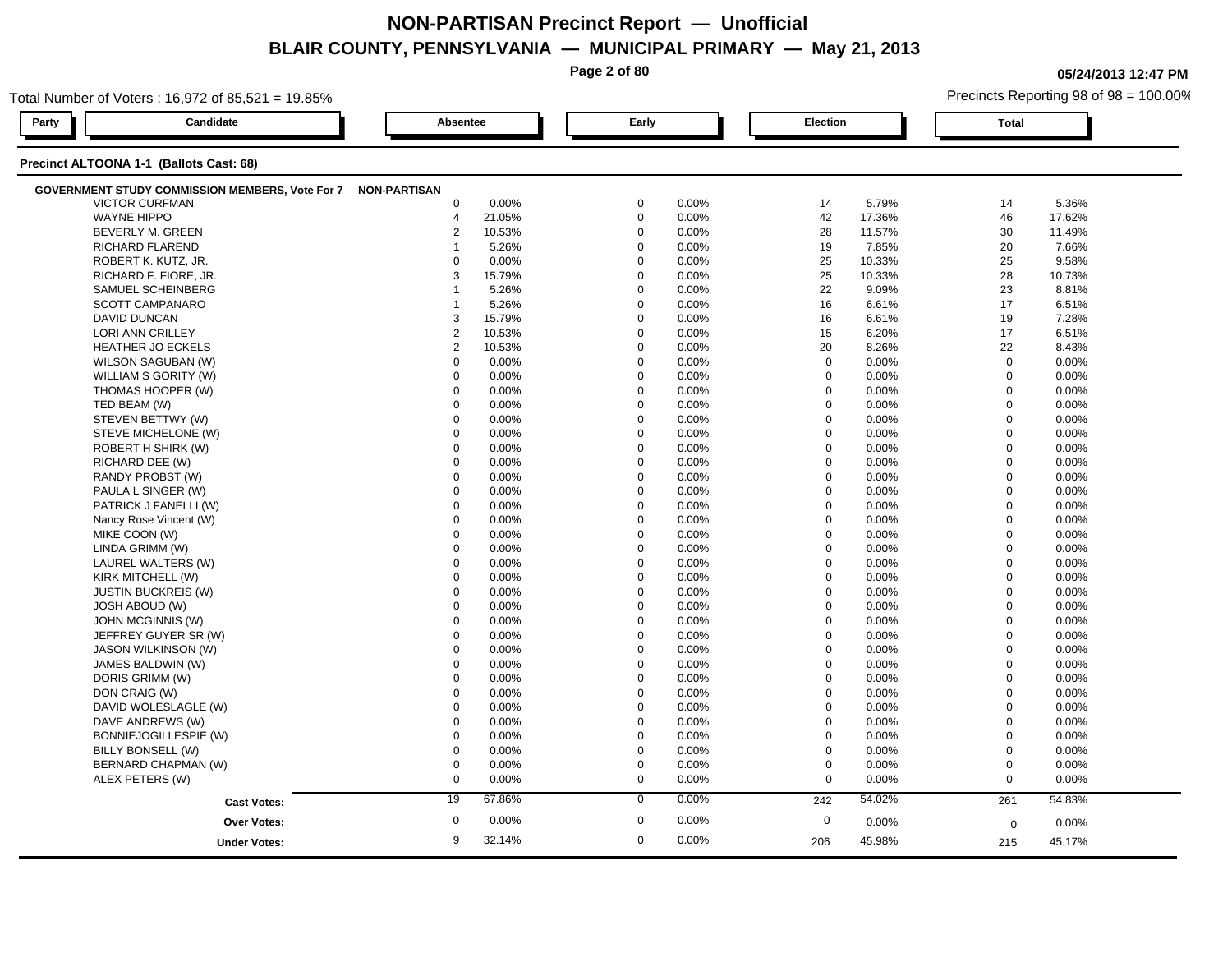**Page 3 of 80**

|          | Precincts Reporting 98 of 98 = 100.00% |  |
|----------|----------------------------------------|--|
| Election | ™otal                                  |  |

|            | Total Number of Voters: $16,972$ of $85,521 = 19.85\%$               |          |                               |          |          |          |          | Precincts Reporting 98 of 98 = 100.00% |          |  |
|------------|----------------------------------------------------------------------|----------|-------------------------------|----------|----------|----------|----------|----------------------------------------|----------|--|
| Party      | Candidate                                                            | Absentee |                               | Early    |          | Election |          | Total                                  |          |  |
|            | Precinct ALTOONA 1-2 (Ballots Cast: 38)                              |          |                               |          |          |          |          |                                        |          |  |
| <b>YES</b> | QUESTION FOR THE ELECTION OF GOVERNMENT STUDY COMMISSION, Vote For 2 | J.       | <b>NON-PARTISAN</b><br>75.00% | $\Omega$ | $0.00\%$ | 20       | 68.97%   | 23                                     | 69.70%   |  |
| <b>NO</b>  |                                                                      |          | 25.00%                        | 0        | 0.00%    |          | 31.03%   | 10                                     | 30.30%   |  |
|            | <b>Cast Votes:</b>                                                   |          | 40.00%                        |          | 0.00%    | 29       | 43.94%   | 33                                     | 43.42%   |  |
|            | <b>Over Votes:</b>                                                   |          | 0.00%                         | $\Omega$ | 0.00%    | $\Omega$ | $0.00\%$ |                                        | $0.00\%$ |  |
|            | <b>Under Votes:</b>                                                  |          | 60.00%                        |          | 0.00%    | 37       | 56.06%   | 43                                     | 56.58%   |  |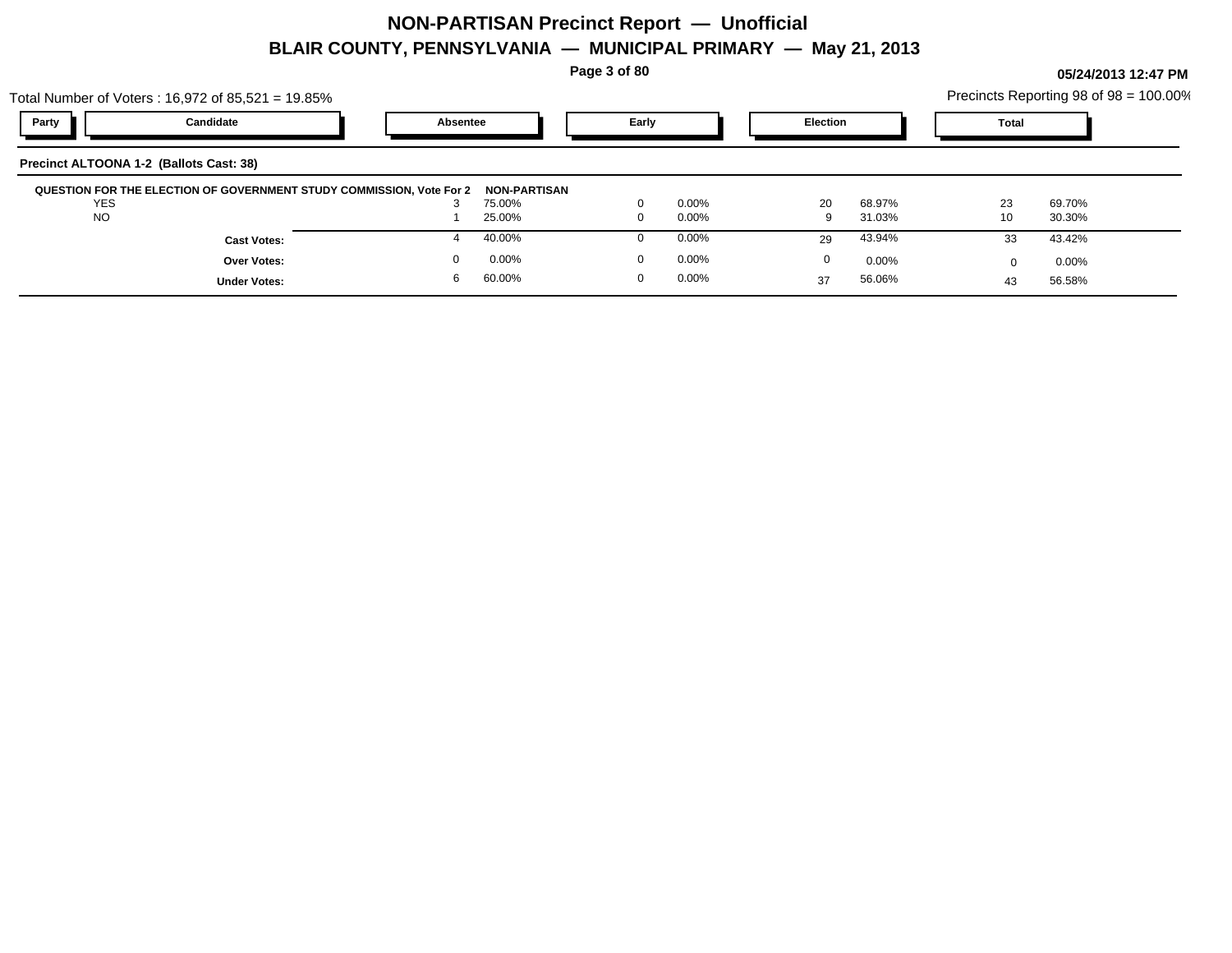**Page 4 of 80**

**05/24/2013 12:47 PM**

|       | Total Number of Voters: 16,972 of 85,521 = 19.85%            |                 |        |             |       |                  |        | Precincts Reporting 98 of 98 = 100.00% |        |  |
|-------|--------------------------------------------------------------|-----------------|--------|-------------|-------|------------------|--------|----------------------------------------|--------|--|
| Party | Candidate                                                    | <b>Absentee</b> |        | Early       |       | Election         |        | <b>Total</b>                           |        |  |
|       | Precinct ALTOONA 1-2 (Ballots Cast: 38)                      |                 |        |             |       |                  |        |                                        |        |  |
|       | GOVERNMENT STUDY COMMISSION MEMBERS, Vote For 7 NON-PARTISAN |                 |        |             |       |                  |        |                                        |        |  |
|       | <b>VICTOR CURFMAN</b>                                        | $\mathbf 1$     | 4.00%  | $\mathbf 0$ | 0.00% | 6                | 4.44%  | $\overline{7}$                         | 4.38%  |  |
|       | <b>WAYNE HIPPO</b>                                           | 4               | 16.00% | $\mathbf 0$ | 0.00% | 18               | 13.33% | 22                                     | 13.75% |  |
|       | BEVERLY M. GREEN                                             | $\overline{2}$  | 8.00%  | $\mathbf 0$ | 0.00% | 14               | 10.37% | 16                                     | 10.00% |  |
|       | <b>RICHARD FLAREND</b>                                       | 1               | 4.00%  | $\Omega$    | 0.00% | 11               | 8.15%  | 12                                     | 7.50%  |  |
|       | ROBERT K. KUTZ, JR.                                          | $\overline{4}$  | 16.00% | $\Omega$    | 0.00% | 14               | 10.37% | 18                                     | 11.25% |  |
|       | RICHARD F. FIORE, JR.                                        | $\overline{4}$  | 16.00% | $\Omega$    | 0.00% | 17               | 12.59% | 21                                     | 13.13% |  |
|       | SAMUEL SCHEINBERG                                            |                 | 4.00%  | $\Omega$    | 0.00% | 11               | 8.15%  | 12                                     | 7.50%  |  |
|       | <b>SCOTT CAMPANARO</b>                                       |                 | 4.00%  | $\mathbf 0$ | 0.00% | 10               | 7.41%  | 11                                     | 6.88%  |  |
|       | <b>DAVID DUNCAN</b>                                          | 3               | 12.00% | $\mathbf 0$ | 0.00% | 10               | 7.41%  | 13                                     | 8.13%  |  |
|       | LORI ANN CRILLEY                                             | $\overline{2}$  | 8.00%  | $\mathbf 0$ | 0.00% | 14               | 10.37% | 16                                     | 10.00% |  |
|       | <b>HEATHER JO ECKELS</b>                                     | $\overline{2}$  | 8.00%  | $\Omega$    | 0.00% | 10               | 7.41%  | 12                                     | 7.50%  |  |
|       | WILSON SAGUBAN (W)                                           | $\mathbf 0$     | 0.00%  | $\Omega$    | 0.00% | $\mathbf 0$      | 0.00%  | $\mathbf 0$                            | 0.00%  |  |
|       | WILLIAM S GORITY (W)                                         | $\Omega$        | 0.00%  | $\Omega$    | 0.00% | $\mathbf 0$      | 0.00%  | $\mathbf 0$                            | 0.00%  |  |
|       | THOMAS HOOPER (W)                                            | 0               | 0.00%  | $\mathbf 0$ | 0.00% | $\mathbf 0$      | 0.00%  | $\mathbf 0$                            | 0.00%  |  |
|       | TED BEAM (W)                                                 | $\mathbf 0$     | 0.00%  | $\mathbf 0$ | 0.00% | $\mathbf 0$      | 0.00%  | $\mathbf 0$                            | 0.00%  |  |
|       | STEVEN BETTWY (W)                                            | $\mathbf 0$     | 0.00%  | $\mathbf 0$ | 0.00% | $\mathbf 0$      | 0.00%  | $\mathbf 0$                            | 0.00%  |  |
|       | STEVE MICHELONE (W)                                          | $\mathbf 0$     | 0.00%  | $\Omega$    | 0.00% | 0                | 0.00%  | $\mathbf 0$                            | 0.00%  |  |
|       | ROBERT H SHIRK (W)                                           | $\mathbf 0$     | 0.00%  | $\Omega$    | 0.00% | $\mathbf 0$      | 0.00%  | $\mathbf 0$                            | 0.00%  |  |
|       | RICHARD DEE (W)                                              | $\Omega$        | 0.00%  | $\Omega$    | 0.00% | $\mathbf 0$      | 0.00%  | $\mathbf 0$                            | 0.00%  |  |
|       | RANDY PROBST (W)                                             | $\Omega$        | 0.00%  | $\Omega$    | 0.00% | $\mathbf 0$      | 0.00%  | $\mathbf 0$                            | 0.00%  |  |
|       | PAULA L SINGER (W)                                           | $\mathbf 0$     | 0.00%  | $\mathbf 0$ | 0.00% | $\mathbf 0$      | 0.00%  | $\Omega$                               | 0.00%  |  |
|       | PATRICK J FANELLI (W)                                        | $\mathbf 0$     | 0.00%  | $\mathbf 0$ | 0.00% | $\mathbf 0$      | 0.00%  | $\mathbf 0$                            | 0.00%  |  |
|       | Nancy Rose Vincent (W)                                       | $\mathbf 0$     | 0.00%  | $\mathbf 0$ | 0.00% | $\mathbf 0$      | 0.00%  | $\mathbf 0$                            | 0.00%  |  |
|       | MIKE COON (W)                                                | $\Omega$        | 0.00%  | $\Omega$    | 0.00% | $\mathbf 0$      | 0.00%  | $\mathbf 0$                            | 0.00%  |  |
|       | LINDA GRIMM (W)                                              | $\mathbf 0$     | 0.00%  | $\Omega$    | 0.00% | $\mathbf 0$      | 0.00%  | $\mathbf 0$                            | 0.00%  |  |
|       | LAUREL WALTERS (W)                                           | $\Omega$        | 0.00%  | $\Omega$    | 0.00% | $\Omega$         | 0.00%  | $\Omega$                               | 0.00%  |  |
|       | KIRK MITCHELL (W)                                            | $\mathbf 0$     | 0.00%  | $\mathbf 0$ | 0.00% | $\mathbf 0$      | 0.00%  | $\overline{0}$                         | 0.00%  |  |
|       | <b>JUSTIN BUCKREIS (W)</b>                                   | $\mathbf 0$     | 0.00%  | $\mathbf 0$ | 0.00% | $\mathbf 0$      | 0.00%  | $\mathbf 0$                            | 0.00%  |  |
|       | <b>JOSH ABOUD (W)</b>                                        | $\Omega$        | 0.00%  | $\Omega$    | 0.00% | 0                | 0.00%  | $\mathbf 0$                            | 0.00%  |  |
|       | JOHN MCGINNIS (W)                                            | $\Omega$        | 0.00%  | $\Omega$    | 0.00% | $\mathbf 0$      | 0.00%  | $\mathbf 0$                            | 0.00%  |  |
|       | JEFFREY GUYER SR (W)                                         | $\Omega$        | 0.00%  | $\Omega$    | 0.00% | $\mathbf 0$      | 0.00%  | $\Omega$                               | 0.00%  |  |
|       | JASON WILKINSON (W)                                          | $\Omega$        | 0.00%  | $\Omega$    | 0.00% | $\mathbf 0$      | 0.00%  | $\mathbf 0$                            | 0.00%  |  |
|       | JAMES BALDWIN (W)                                            | $\mathbf 0$     | 0.00%  | $\mathbf 0$ | 0.00% | $\mathbf 0$      | 0.00%  | $\mathbf 0$                            | 0.00%  |  |
|       | DORIS GRIMM (W)                                              | $\mathbf 0$     | 0.00%  | $\Omega$    | 0.00% | $\mathbf 0$      | 0.00%  | $\mathbf 0$                            | 0.00%  |  |
|       | DON CRAIG (W)                                                | $\mathbf 0$     | 0.00%  | $\mathbf 0$ | 0.00% | $\mathbf 0$      | 0.00%  | $\mathbf 0$                            | 0.00%  |  |
|       | DAVID WOLESLAGLE (W)                                         | $\mathbf 0$     | 0.00%  | $\Omega$    | 0.00% | $\mathbf 0$      | 0.00%  | $\mathbf 0$                            | 0.00%  |  |
|       | DAVE ANDREWS (W)                                             | $\Omega$        | 0.00%  | $\Omega$    | 0.00% | $\mathbf 0$      | 0.00%  | $\mathbf 0$                            | 0.00%  |  |
|       | BONNIEJOGILLESPIE (W)                                        | $\mathbf 0$     | 0.00%  | $\Omega$    | 0.00% | $\mathbf 0$      | 0.00%  | $\mathbf 0$                            | 0.00%  |  |
|       | BILLY BONSELL (W)                                            | $\mathbf 0$     | 0.00%  | $\Omega$    | 0.00% | $\mathbf 0$      | 0.00%  | $\mathbf 0$                            | 0.00%  |  |
|       | BERNARD CHAPMAN (W)                                          | $\mathbf 0$     | 0.00%  | $\mathbf 0$ | 0.00% | $\boldsymbol{0}$ | 0.00%  | $\mathbf 0$                            | 0.00%  |  |
|       | ALEX PETERS (W)                                              | $\mathbf 0$     | 0.00%  | $\mathbf 0$ | 0.00% | $\mathbf 0$      | 0.00%  | $\mathbf 0$                            | 0.00%  |  |
|       | <b>Cast Votes:</b>                                           | 25              | 71.43% | $\mathbf 0$ | 0.00% | 135              | 58.44% | 160                                    | 60.15% |  |
|       |                                                              | $\mathbf 0$     | 0.00%  | $\mathbf 0$ | 0.00% | $\mathbf 0$      | 0.00%  |                                        |        |  |
|       | <b>Over Votes:</b>                                           |                 |        |             |       |                  |        | $\mathbf 0$                            | 0.00%  |  |
|       | <b>Under Votes:</b>                                          | 10              | 28.57% | $\mathbf 0$ | 0.00% | 96               | 41.56% | 106                                    | 39.85% |  |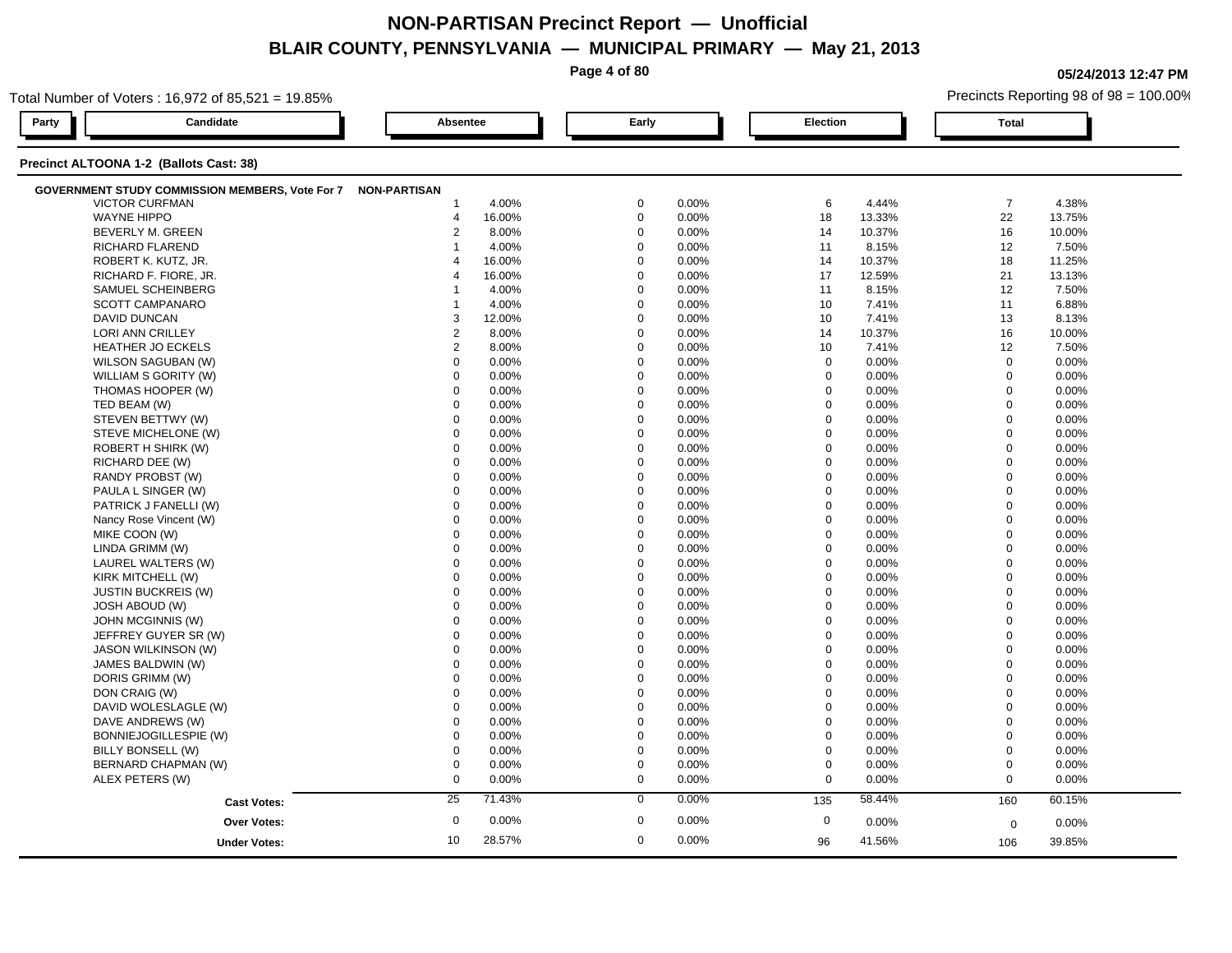**Page 5 of 80**

| Total Number of Voters: 16,972 of 85,521 = 19.85%<br>Party | Candidate          | Absentee                                                             |                     | Early |          | <b>Election</b> |          | <b>Total</b> | Precincts Reporting 98 of 98 = 100.00% |  |
|------------------------------------------------------------|--------------------|----------------------------------------------------------------------|---------------------|-------|----------|-----------------|----------|--------------|----------------------------------------|--|
| Precinct ALTOONA 2-1 (Ballots Cast: 42)                    |                    |                                                                      |                     |       |          |                 |          |              |                                        |  |
|                                                            |                    | QUESTION FOR THE ELECTION OF GOVERNMENT STUDY COMMISSION, Vote For 2 | <b>NON-PARTISAN</b> |       |          |                 |          |              |                                        |  |
| <b>YES</b>                                                 |                    |                                                                      |                     |       |          |                 |          |              |                                        |  |
|                                                            |                    | $\Omega$                                                             | $0.00\%$            |       | $0.00\%$ | 22              | 66.67%   | 22           | 66.67%                                 |  |
| <b>NO</b>                                                  |                    | $\Omega$                                                             | 0.00%               |       | 0.00%    | 11              | 33.33%   | 11           | 33.33%                                 |  |
|                                                            | <b>Cast Votes:</b> |                                                                      | $0.00\%$            |       | $0.00\%$ | 33              | 39.29%   | 33           | 39.29%                                 |  |
|                                                            | <b>Over Votes:</b> | $\Omega$                                                             | 0.00%               |       | $0.00\%$ | 0               | $0.00\%$ |              | 0.00%                                  |  |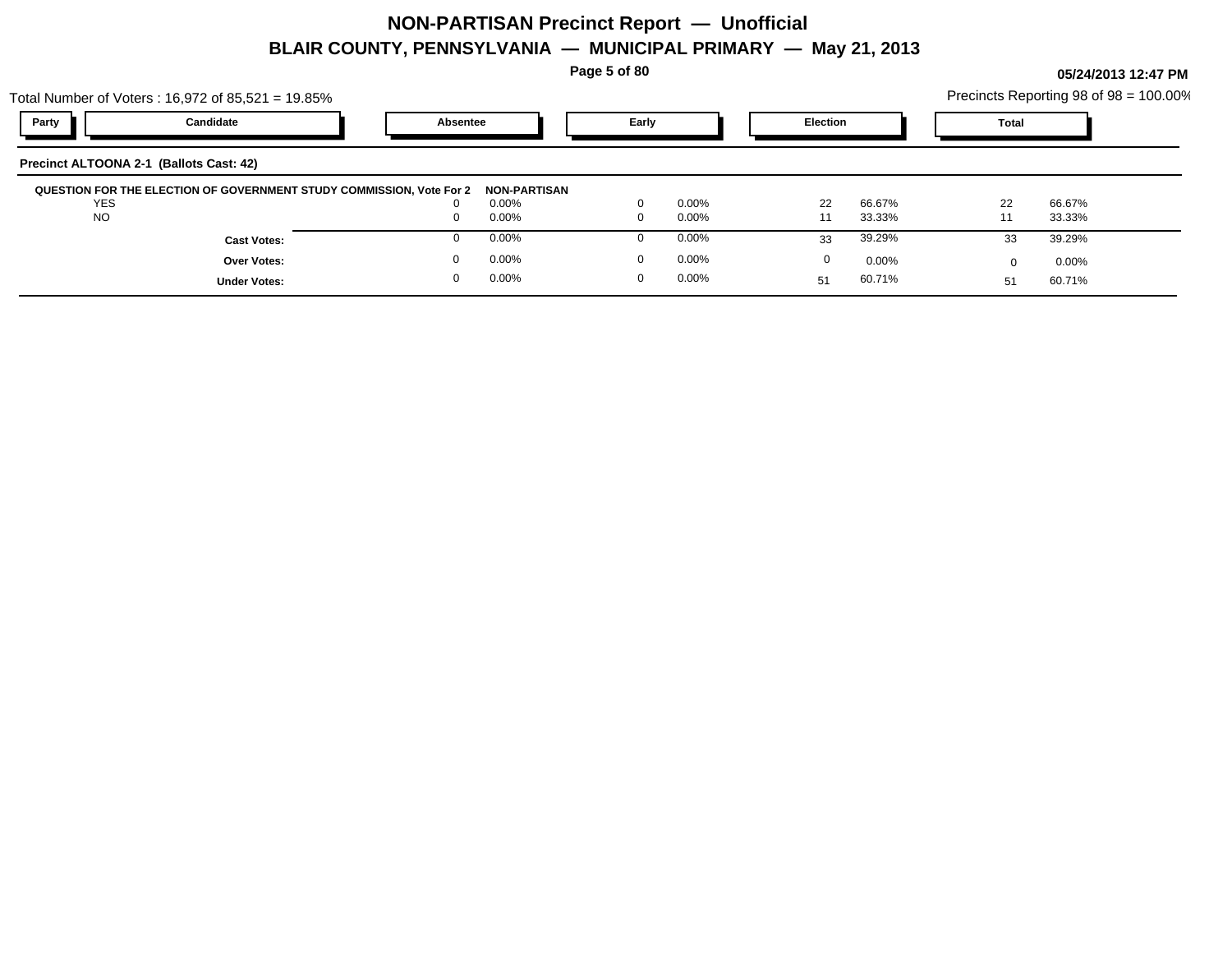**Page 6 of 80**

**05/24/2013 12:47 PM**

|       | Total Number of Voters: 16,972 of 85,521 = 19.85%            |                  |       |             |          |                  |        |              | Precincts Reporting 98 of 98 = 100.00% |  |  |
|-------|--------------------------------------------------------------|------------------|-------|-------------|----------|------------------|--------|--------------|----------------------------------------|--|--|
| Party | Candidate                                                    | Absentee         |       | Early       |          | Election         |        | <b>Total</b> |                                        |  |  |
|       | Precinct ALTOONA 2-1 (Ballots Cast: 42)                      |                  |       |             |          |                  |        |              |                                        |  |  |
|       | GOVERNMENT STUDY COMMISSION MEMBERS, Vote For 7 NON-PARTISAN |                  |       |             |          |                  |        |              |                                        |  |  |
|       | <b>VICTOR CURFMAN</b>                                        | $\boldsymbol{0}$ | 0.00% | $\mathbf 0$ | 0.00%    | 9                | 5.59%  | 9            | 5.59%                                  |  |  |
|       | <b>WAYNE HIPPO</b>                                           | $\mathbf 0$      | 0.00% | $\mathbf 0$ | 0.00%    | 20               | 12.42% | 20           | 12.42%                                 |  |  |
|       | BEVERLY M. GREEN                                             | $\mathbf 0$      | 0.00% | $\mathbf 0$ | 0.00%    | 16               | 9.94%  | 16           | 9.94%                                  |  |  |
|       | <b>RICHARD FLAREND</b>                                       | $\Omega$         | 0.00% | $\Omega$    | 0.00%    | 13               | 8.07%  | 13           | 8.07%                                  |  |  |
|       | ROBERT K. KUTZ, JR.                                          | $\mathbf 0$      | 0.00% | $\mathbf 0$ | 0.00%    | 15               | 9.32%  | 15           | 9.32%                                  |  |  |
|       | RICHARD F. FIORE, JR.                                        | $\mathbf 0$      | 0.00% | $\mathbf 0$ | 0.00%    | 12               | 7.45%  | 12           | 7.45%                                  |  |  |
|       | SAMUEL SCHEINBERG                                            | $\Omega$         | 0.00% | $\Omega$    | 0.00%    | 12               | 7.45%  | 12           | 7.45%                                  |  |  |
|       | <b>SCOTT CAMPANARO</b>                                       | $\mathbf 0$      | 0.00% | $\mathbf 0$ | 0.00%    | 10               | 6.21%  | 10           | 6.21%                                  |  |  |
|       | <b>DAVID DUNCAN</b>                                          | $\Omega$         | 0.00% | $\Omega$    | 0.00%    | 9                | 5.59%  | 9            | 5.59%                                  |  |  |
|       | LORI ANN CRILLEY                                             | $\Omega$         | 0.00% | $\Omega$    | 0.00%    | 17               | 10.56% | 17           | 10.56%                                 |  |  |
|       | HEATHER JO ECKELS                                            | $\mathbf 0$      | 0.00% | $\mathbf 0$ | 0.00%    | 28               | 17.39% | 28           | 17.39%                                 |  |  |
|       | WILSON SAGUBAN (W)                                           | $\mathbf 0$      | 0.00% | $\mathbf 0$ | 0.00%    | $\mathbf 0$      | 0.00%  | $\mathbf 0$  | 0.00%                                  |  |  |
|       | WILLIAM S GORITY (W)                                         | $\mathbf 0$      | 0.00% | $\Omega$    | 0.00%    | $\mathbf 0$      | 0.00%  | $\mathbf 0$  | 0.00%                                  |  |  |
|       | THOMAS HOOPER (W)                                            | $\Omega$         | 0.00% | $\Omega$    | 0.00%    | $\Omega$         | 0.00%  | $\mathbf{0}$ | 0.00%                                  |  |  |
|       | TED BEAM (W)                                                 | $\Omega$         | 0.00% | $\Omega$    | 0.00%    | $\mathbf 0$      | 0.00%  | $\Omega$     | 0.00%                                  |  |  |
|       | STEVEN BETTWY (W)                                            | $\mathbf 0$      | 0.00% | $\mathbf 0$ | 0.00%    | $\mathbf 0$      | 0.00%  | $\mathbf 0$  | 0.00%                                  |  |  |
|       | STEVE MICHELONE (W)                                          | $\mathbf 0$      | 0.00% | $\mathbf 0$ | 0.00%    | $\mathbf 0$      | 0.00%  | $\mathbf 0$  | 0.00%                                  |  |  |
|       | ROBERT H SHIRK (W)                                           | $\mathbf 0$      | 0.00% | $\Omega$    | 0.00%    | $\mathbf 0$      | 0.00%  | $\mathbf 0$  | 0.00%                                  |  |  |
|       | RICHARD DEE (W)                                              | $\Omega$         | 0.00% | $\Omega$    | 0.00%    | $\mathbf 0$      | 0.00%  | $\mathbf{0}$ | 0.00%                                  |  |  |
|       | RANDY PROBST (W)                                             | $\Omega$         | 0.00% | $\Omega$    | 0.00%    | $\boldsymbol{0}$ | 0.00%  | $\mathbf 0$  | 0.00%                                  |  |  |
|       | PAULA L SINGER (W)                                           | $\mathbf 0$      | 0.00% | $\mathbf 0$ | 0.00%    | $\mathbf 0$      | 0.00%  | $\mathbf 0$  | 0.00%                                  |  |  |
|       | PATRICK J FANELLI (W)                                        | $\mathbf 0$      | 0.00% | $\mathbf 0$ | 0.00%    | $\mathbf 0$      | 0.00%  | $\mathbf 0$  | 0.00%                                  |  |  |
|       | Nancy Rose Vincent (W)                                       | $\mathbf 0$      | 0.00% | $\Omega$    | 0.00%    | $\mathbf 0$      | 0.00%  | $\mathbf 0$  | 0.00%                                  |  |  |
|       | MIKE COON (W)                                                | $\Omega$         | 0.00% | $\Omega$    | 0.00%    | $\mathbf 0$      | 0.00%  | $\mathbf 0$  | 0.00%                                  |  |  |
|       | LINDA GRIMM (W)                                              | $\mathbf 0$      | 0.00% | $\Omega$    | 0.00%    | $\mathbf 0$      | 0.00%  | $\mathbf 0$  | 0.00%                                  |  |  |
|       | LAUREL WALTERS (W)                                           | $\mathbf 0$      | 0.00% | $\mathbf 0$ | 0.00%    | $\mathbf 0$      | 0.00%  | $\mathbf 0$  | 0.00%                                  |  |  |
|       | KIRK MITCHELL (W)                                            | 0                | 0.00% | $\mathbf 0$ | 0.00%    | $\mathbf 0$      | 0.00%  | $\mathbf 0$  | 0.00%                                  |  |  |
|       | <b>JUSTIN BUCKREIS (W)</b>                                   | $\mathbf 0$      | 0.00% | $\Omega$    | 0.00%    | 0                | 0.00%  | $\mathbf 0$  | 0.00%                                  |  |  |
|       | <b>JOSH ABOUD (W)</b>                                        | $\Omega$         | 0.00% | $\Omega$    | 0.00%    | $\mathbf 0$      | 0.00%  | $\mathbf 0$  | 0.00%                                  |  |  |
|       | JOHN MCGINNIS (W)                                            | $\Omega$         | 0.00% | $\Omega$    | 0.00%    | $\mathbf 0$      | 0.00%  | $\mathbf 0$  | 0.00%                                  |  |  |
|       | JEFFREY GUYER SR (W)                                         | $\Omega$         | 0.00% | $\Omega$    | 0.00%    | $\mathbf 0$      | 0.00%  | $\mathbf 0$  | 0.00%                                  |  |  |
|       | <b>JASON WILKINSON (W)</b>                                   | $\mathbf 0$      | 0.00% | $\mathbf 0$ | 0.00%    | $\mathbf 0$      | 0.00%  | $\mathbf 0$  | 0.00%                                  |  |  |
|       | JAMES BALDWIN (W)                                            | $\mathbf 0$      | 0.00% | $\mathbf 0$ | 0.00%    | $\mathbf 0$      | 0.00%  | $\mathbf 0$  | 0.00%                                  |  |  |
|       | DORIS GRIMM (W)                                              | $\Omega$         | 0.00% | $\Omega$    | 0.00%    | 0                | 0.00%  | $\mathbf 0$  | 0.00%                                  |  |  |
|       | DON CRAIG (W)                                                | $\mathbf 0$      | 0.00% | $\Omega$    | 0.00%    | $\mathbf 0$      | 0.00%  | $\mathbf 0$  | 0.00%                                  |  |  |
|       | DAVID WOLESLAGLE (W)                                         | $\Omega$         | 0.00% | $\Omega$    | 0.00%    | $\mathbf 0$      | 0.00%  | $\Omega$     | 0.00%                                  |  |  |
|       | DAVE ANDREWS (W)                                             | $\mathbf 0$      | 0.00% | $\mathbf 0$ | 0.00%    | $\mathbf 0$      | 0.00%  | $\mathbf 0$  | 0.00%                                  |  |  |
|       | BONNIEJOGILLESPIE (W)                                        | 0                | 0.00% | $\mathbf 0$ | 0.00%    | $\mathbf 0$      | 0.00%  | $\mathbf 0$  | 0.00%                                  |  |  |
|       | BILLY BONSELL (W)                                            | $\Omega$         | 0.00% | $\Omega$    | $0.00\%$ | $\mathbf 0$      | 0.00%  | $\mathbf 0$  | 0.00%                                  |  |  |
|       | BERNARD CHAPMAN (W)                                          | $\mathbf 0$      | 0.00% | $\mathbf 0$ | 0.00%    | $\mathbf 0$      | 0.00%  | $\mathbf 0$  | 0.00%                                  |  |  |
|       | ALEX PETERS (W)                                              | $\boldsymbol{0}$ | 0.00% | $\mathbf 0$ | 0.00%    | $\mathbf 0$      | 0.00%  | $\Omega$     | 0.00%                                  |  |  |
|       | <b>Cast Votes:</b>                                           | $\mathbf 0$      | 0.00% | $\mathbf 0$ | 0.00%    | 161              | 54.76% | 161          | 54.76%                                 |  |  |
|       | <b>Over Votes:</b>                                           | $\mathbf 0$      | 0.00% | $\mathbf 0$ | 0.00%    | $\mathbf 0$      | 0.00%  | $\mathbf 0$  | 0.00%                                  |  |  |
|       |                                                              | $\mathbf 0$      | 0.00% | $\mathbf 0$ | 0.00%    | 133              | 45.24% |              | 45.24%                                 |  |  |
|       | <b>Under Votes:</b>                                          |                  |       |             |          |                  |        | 133          |                                        |  |  |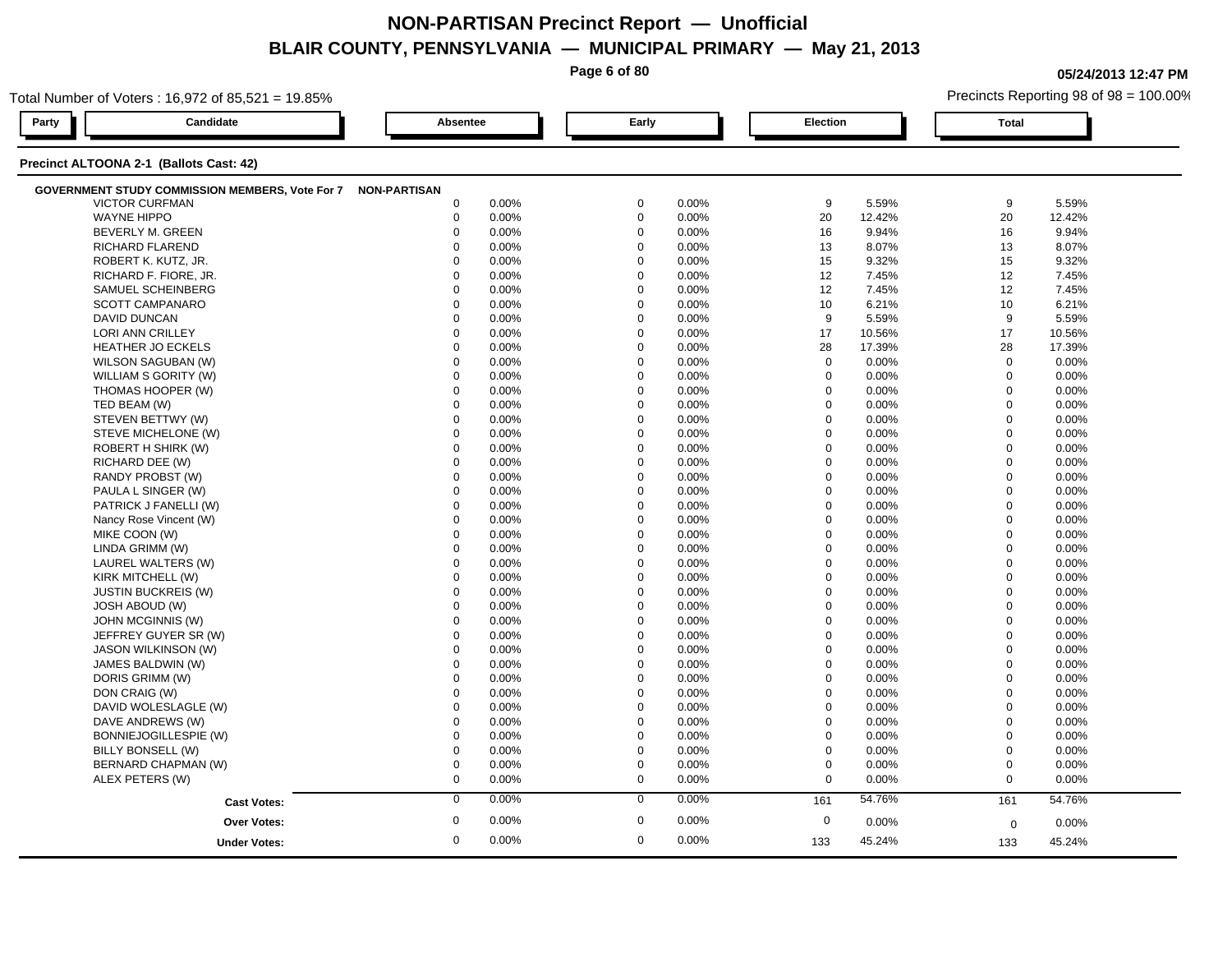**Page 7 of 80**

|            | Total Number of Voters : 16,972 of 85,521 = 19.85%                   |          |              |          |          |                 |          |              | Precincts Reporting 98 of 98 = 100.00% |
|------------|----------------------------------------------------------------------|----------|--------------|----------|----------|-----------------|----------|--------------|----------------------------------------|
| Party      | Candidate                                                            | Absentee |              | Early    |          | <b>Election</b> |          | <b>Total</b> |                                        |
|            | Precinct ALTOONA 2-2 (Ballots Cast: 123)                             |          |              |          |          |                 |          |              |                                        |
|            | QUESTION FOR THE ELECTION OF GOVERNMENT STUDY COMMISSION, Vote For 2 |          | NON-PARTISAN |          |          |                 |          |              |                                        |
| <b>YES</b> |                                                                      |          | 0.00%        |          | $0.00\%$ | 68              | 65.38%   | 68           | 62.96%                                 |
| <b>NO</b>  |                                                                      |          | 100.00%      | $\Omega$ | $0.00\%$ | 36              | 34.62%   | 40           | 37.04%                                 |
|            | <b>Cast Votes:</b>                                                   |          | 50.00%       |          | $0.00\%$ | 104             | 43.70%   | 108          | 43.90%                                 |
|            | <b>Over Votes:</b>                                                   |          | 0.00%        | $\Omega$ | $0.00\%$ | 0               | $0.00\%$ | $\Omega$     | $0.00\%$                               |
|            | <b>Under Votes:</b>                                                  |          | 50.00%       |          | 0.00%    | 134             | 56.30%   | 138          | 56.10%                                 |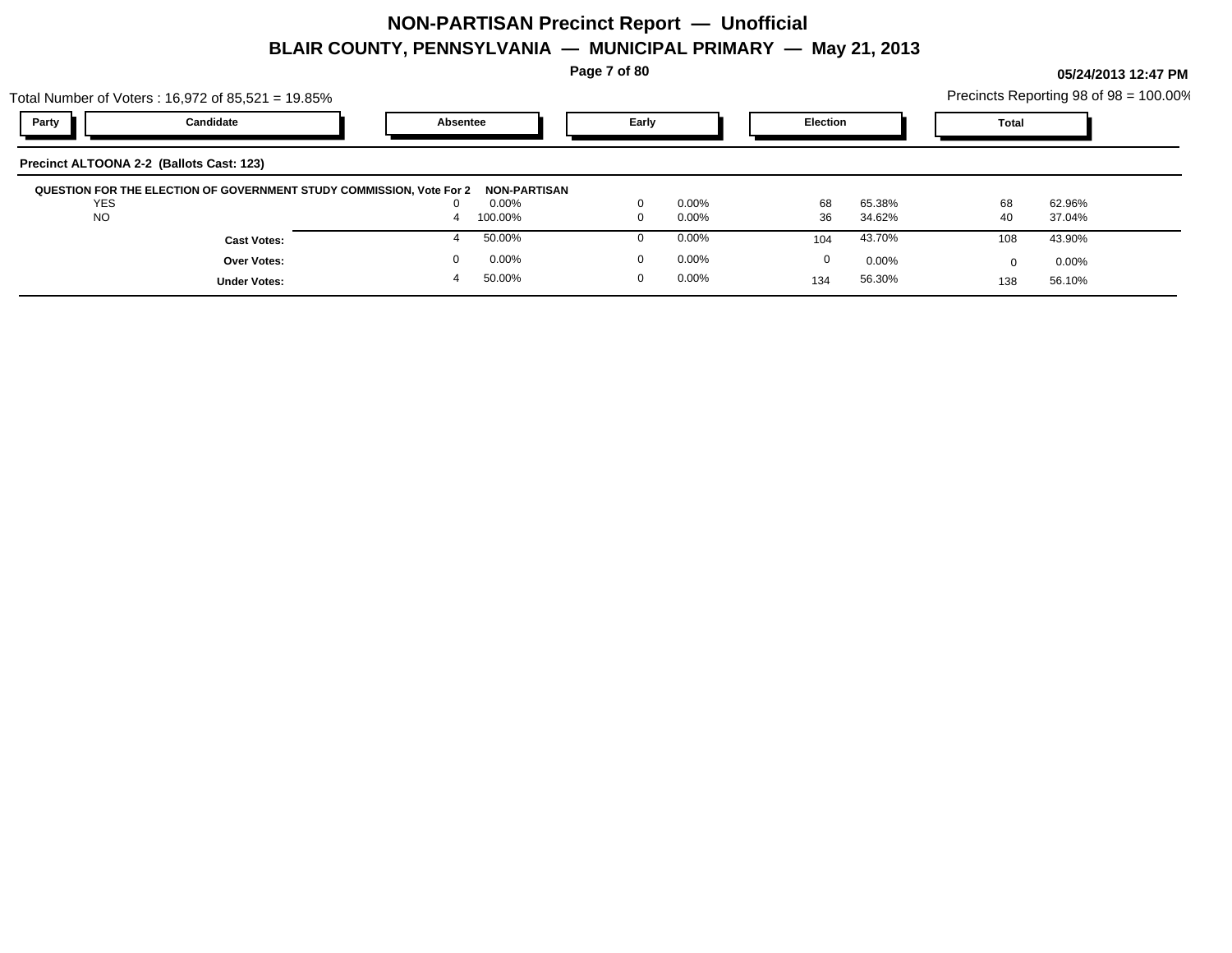**Page 8 of 80**

**05/24/2013 12:47 PM**

| Total Number of Voters: 16,972 of 85,521 = 19.85%            |                  |        |             |       |                  |        | Precincts Reporting 98 of 98 = 100.00% |        |  |
|--------------------------------------------------------------|------------------|--------|-------------|-------|------------------|--------|----------------------------------------|--------|--|
| Party<br>Candidate                                           | <b>Absentee</b>  |        | Early       |       | Election         |        | <b>Total</b>                           |        |  |
| Precinct ALTOONA 2-2 (Ballots Cast: 123)                     |                  |        |             |       |                  |        |                                        |        |  |
| GOVERNMENT STUDY COMMISSION MEMBERS, Vote For 7 NON-PARTISAN |                  |        |             |       |                  |        |                                        |        |  |
| <b>VICTOR CURFMAN</b>                                        | $\mathbf 0$      | 0.00%  | $\mathbf 0$ | 0.00% | 32               | 6.48%  | 32                                     | 6.45%  |  |
| <b>WAYNE HIPPO</b>                                           | $\boldsymbol{0}$ | 0.00%  | $\mathbf 0$ | 0.00% | 57               | 11.54% | 57                                     | 11.49% |  |
| BEVERLY M. GREEN                                             | $\mathbf 0$      | 0.00%  | $\mathbf 0$ | 0.00% | 51               | 10.32% | 51                                     | 10.28% |  |
| <b>RICHARD FLAREND</b>                                       | $\Omega$         | 0.00%  | $\Omega$    | 0.00% | 39               | 7.89%  | 39                                     | 7.86%  |  |
| ROBERT K. KUTZ, JR.                                          | $\Omega$         | 0.00%  | $\Omega$    | 0.00% | 52               | 10.53% | 52                                     | 10.48% |  |
| RICHARD F. FIORE, JR.                                        | $\Omega$         | 0.00%  | $\Omega$    | 0.00% | 38               | 7.69%  | 38                                     | 7.66%  |  |
| SAMUEL SCHEINBERG                                            | $\Omega$         | 0.00%  | $\Omega$    | 0.00% | 37               | 7.49%  | 37                                     | 7.46%  |  |
| <b>SCOTT CAMPANARO</b>                                       | $\mathbf 0$      | 0.00%  | $\mathbf 0$ | 0.00% | 40               | 8.10%  | 40                                     | 8.06%  |  |
| <b>DAVID DUNCAN</b>                                          | -1               | 50.00% | $\mathbf 0$ | 0.00% | 51               | 10.32% | 52                                     | 10.48% |  |
| LORI ANN CRILLEY                                             | -1               | 50.00% | $\mathbf 0$ | 0.00% | 34               | 6.88%  | 35                                     | 7.06%  |  |
| <b>HEATHER JO ECKELS</b>                                     | $\mathbf 0$      | 0.00%  | $\mathbf 0$ | 0.00% | 62               | 12.55% | 62                                     | 12.50% |  |
| WILSON SAGUBAN (W)                                           | $\mathbf 0$      | 0.00%  | $\Omega$    | 0.00% | $\mathbf 0$      | 0.00%  | $\mathbf 0$                            | 0.00%  |  |
| WILLIAM S GORITY (W)                                         | $\Omega$         | 0.00%  | $\Omega$    | 0.00% | $\mathbf 0$      | 0.00%  | $\mathbf 0$                            | 0.00%  |  |
| THOMAS HOOPER (W)                                            | 0                | 0.00%  | $\mathbf 0$ | 0.00% | $\mathbf 0$      | 0.00%  | $\mathbf 0$                            | 0.00%  |  |
| TED BEAM (W)                                                 | $\mathbf 0$      | 0.00%  | $\mathbf 0$ | 0.00% | $\mathbf 0$      | 0.00%  | $\mathbf 0$                            | 0.00%  |  |
| STEVEN BETTWY (W)                                            | $\mathbf 0$      | 0.00%  | $\mathbf 0$ | 0.00% | $\mathbf 0$      | 0.00%  | $\mathbf 0$                            | 0.00%  |  |
| STEVE MICHELONE (W)                                          | $\mathbf 0$      | 0.00%  | $\Omega$    | 0.00% | 0                | 0.00%  | $\mathbf 0$                            | 0.00%  |  |
| ROBERT H SHIRK (W)                                           | $\mathbf 0$      | 0.00%  | $\mathbf 0$ | 0.00% | $\mathbf 0$      | 0.00%  | $\mathbf 0$                            | 0.00%  |  |
| RICHARD DEE (W)                                              | $\Omega$         | 0.00%  | $\Omega$    | 0.00% | $\mathbf 0$      | 0.00%  | $\mathbf 0$                            | 0.00%  |  |
| RANDY PROBST (W)                                             | $\Omega$         | 0.00%  | $\Omega$    | 0.00% | $\mathbf 0$      | 0.00%  | $\mathbf 0$                            | 0.00%  |  |
| PAULA L SINGER (W)                                           | $\mathbf 0$      | 0.00%  | $\mathbf 0$ | 0.00% | $\mathbf 0$      | 0.00%  | $\Omega$                               | 0.00%  |  |
| PATRICK J FANELLI (W)                                        | $\mathbf 0$      | 0.00%  | $\mathbf 0$ | 0.00% | $\mathbf 0$      | 0.00%  | $\mathbf 0$                            | 0.00%  |  |
| Nancy Rose Vincent (W)                                       | $\mathbf 0$      | 0.00%  | $\mathbf 0$ | 0.00% | $\mathbf 0$      | 0.00%  | $\mathbf 0$                            | 0.00%  |  |
| MIKE COON (W)                                                | $\Omega$         | 0.00%  | $\Omega$    | 0.00% | $\mathbf 0$      | 0.00%  | $\mathbf 0$                            | 0.00%  |  |
| LINDA GRIMM (W)                                              | $\mathbf 0$      | 0.00%  | $\Omega$    | 0.00% | $\mathbf 0$      | 0.00%  | $\mathbf 0$                            | 0.00%  |  |
| LAUREL WALTERS (W)                                           | $\Omega$         | 0.00%  | $\Omega$    | 0.00% | $\Omega$         | 0.00%  | $\Omega$                               | 0.00%  |  |
| KIRK MITCHELL (W)                                            | $\mathbf 0$      | 0.00%  | $\mathbf 0$ | 0.00% | $\mathbf 0$      | 0.00%  | $\overline{0}$                         | 0.00%  |  |
| <b>JUSTIN BUCKREIS (W)</b>                                   | $\mathbf 0$      | 0.00%  | $\mathbf 0$ | 0.00% | $\mathbf 0$      | 0.00%  | $\mathbf 0$                            | 0.00%  |  |
| <b>JOSH ABOUD (W)</b>                                        | $\Omega$         | 0.00%  | $\Omega$    | 0.00% | 0                | 0.00%  | $\mathbf 0$                            | 0.00%  |  |
| JOHN MCGINNIS (W)                                            | $\Omega$         | 0.00%  | $\Omega$    | 0.00% | $\mathbf 0$      | 0.00%  | $\mathbf 0$                            | 0.00%  |  |
| JEFFREY GUYER SR (W)                                         | $\Omega$         | 0.00%  | $\Omega$    | 0.00% | $\mathbf 0$      | 0.00%  | $\Omega$                               | 0.00%  |  |
| JASON WILKINSON (W)                                          | $\Omega$         | 0.00%  | $\Omega$    | 0.00% | $\mathbf 0$      | 0.00%  | $\mathbf 0$                            | 0.00%  |  |
| JAMES BALDWIN (W)                                            | $\mathbf 0$      | 0.00%  | $\mathbf 0$ | 0.00% | $\mathbf 0$      | 0.00%  | $\mathbf 0$                            | 0.00%  |  |
| DORIS GRIMM (W)                                              | $\mathbf 0$      | 0.00%  | $\Omega$    | 0.00% | $\mathbf 0$      | 0.00%  | $\mathbf 0$                            | 0.00%  |  |
| DON CRAIG (W)                                                | $\mathbf 0$      | 0.00%  | $\mathbf 0$ | 0.00% | $\mathbf 0$      | 0.00%  | $\mathbf 0$                            | 0.00%  |  |
| DAVID WOLESLAGLE (W)                                         | $\mathbf 0$      | 0.00%  | $\Omega$    | 0.00% | $\mathbf 0$      | 0.00%  | $\mathbf 0$                            | 0.00%  |  |
| DAVE ANDREWS (W)                                             | $\Omega$         | 0.00%  | $\Omega$    | 0.00% | $\mathbf{1}$     | 0.20%  | $\overline{1}$                         | 0.20%  |  |
| BONNIEJOGILLESPIE (W)                                        | $\mathbf 0$      | 0.00%  | $\Omega$    | 0.00% | $\mathbf 0$      | 0.00%  | $\mathbf{0}$                           | 0.00%  |  |
| BILLY BONSELL (W)                                            | $\mathbf 0$      | 0.00%  | $\Omega$    | 0.00% | $\boldsymbol{0}$ | 0.00%  | $\mathbf 0$                            | 0.00%  |  |
| BERNARD CHAPMAN (W)                                          | $\mathbf 0$      | 0.00%  | $\mathbf 0$ | 0.00% | $\boldsymbol{0}$ | 0.00%  | $\mathbf 0$                            | 0.00%  |  |
| ALEX PETERS (W)                                              | $\mathbf 0$      | 0.00%  | $\mathbf 0$ | 0.00% | $\mathbf 0$      | 0.00%  | $\mathbf 0$                            | 0.00%  |  |
|                                                              | 2                | 7.14%  | $\mathbf 0$ | 0.00% | 494              | 59.30% | 496                                    | 57.61% |  |
| <b>Cast Votes:</b>                                           |                  |        |             |       |                  |        |                                        |        |  |
| <b>Over Votes:</b>                                           | $\mathbf 0$      | 0.00%  | $\mathbf 0$ | 0.00% | $\mathbf 0$      | 0.00%  | $\mathbf 0$                            | 0.00%  |  |
| <b>Under Votes:</b>                                          | 26               | 92.86% | $\mathbf 0$ | 0.00% | 339              | 40.70% | 365                                    | 42.39% |  |
|                                                              |                  |        |             |       |                  |        |                                        |        |  |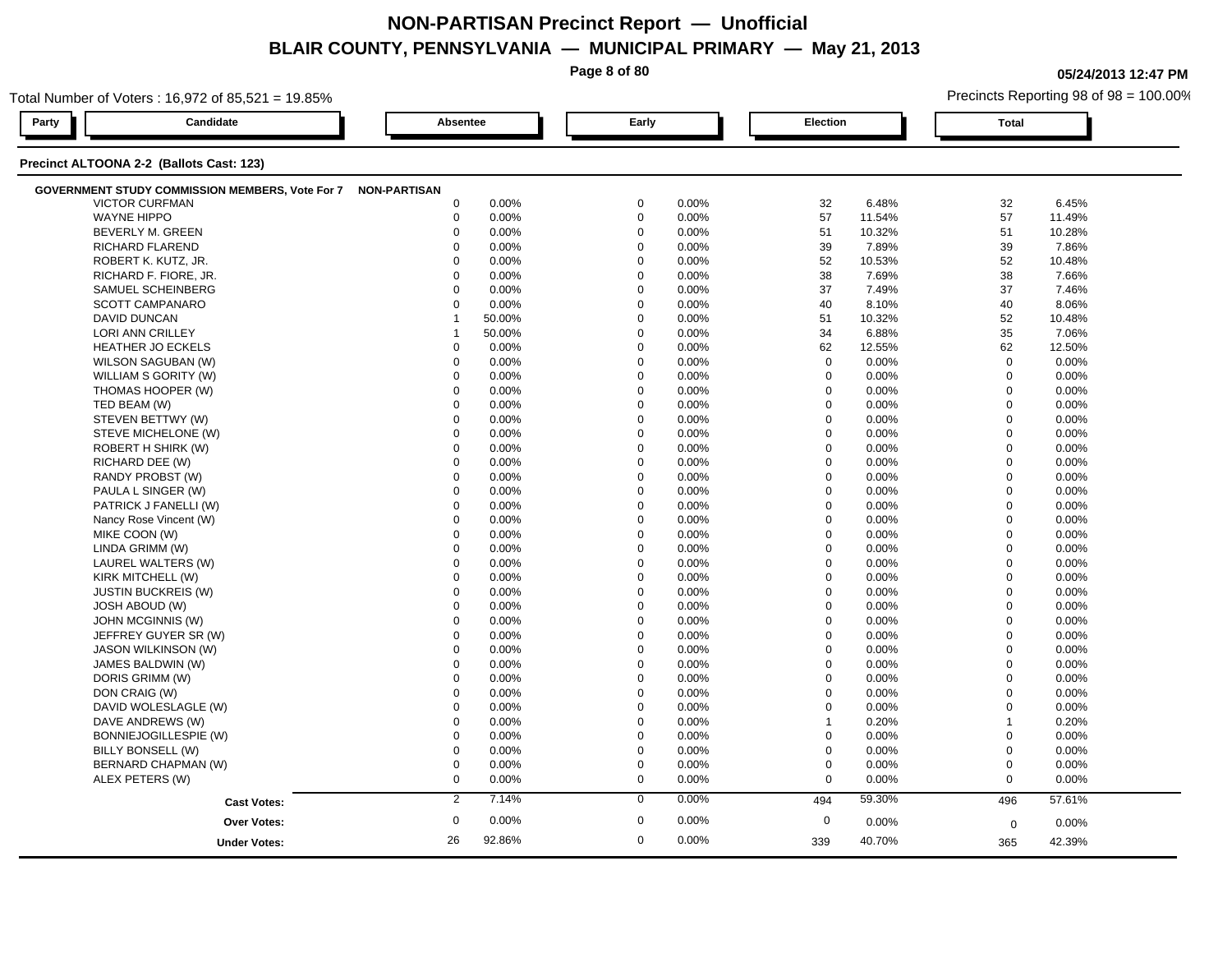**Page 9 of 80**

|            | Total Number of Voters: 16,972 of 85,521 = 19.85%                    |          |                                |             |          |          |          |       | Precincts Reporting 98 of 98 = 100.00% |  |
|------------|----------------------------------------------------------------------|----------|--------------------------------|-------------|----------|----------|----------|-------|----------------------------------------|--|
| Party      | Candidate                                                            | Absentee |                                | Early       |          | Election |          | Total |                                        |  |
|            | Precinct ALTOONA 3-1 (Ballots Cast: 63)                              |          |                                |             |          |          |          |       |                                        |  |
| <b>YES</b> | QUESTION FOR THE ELECTION OF GOVERNMENT STUDY COMMISSION, Vote For 2 |          | <b>NON-PARTISAN</b><br>100.00% | $\Omega$    | $0.00\%$ | 36       | 62.07%   | 37    | 62.71%                                 |  |
| <b>NO</b>  |                                                                      | $\Omega$ | $0.00\%$                       | $\Omega$    | $0.00\%$ | 22       | 37.93%   | 22    | 37.29%                                 |  |
|            | <b>Cast Votes:</b>                                                   |          | 50.00%                         |             | 0.00%    | 58       | 46.77%   | 59    | 46.83%                                 |  |
|            | Over Votes:                                                          |          | $0.00\%$                       | $\mathbf 0$ | $0.00\%$ | 0        | $0.00\%$ |       | $0.00\%$                               |  |
|            | <b>Under Votes:</b>                                                  |          | 50.00%                         | 0           | $0.00\%$ | 66       | 53.23%   | 67    | 53.17%                                 |  |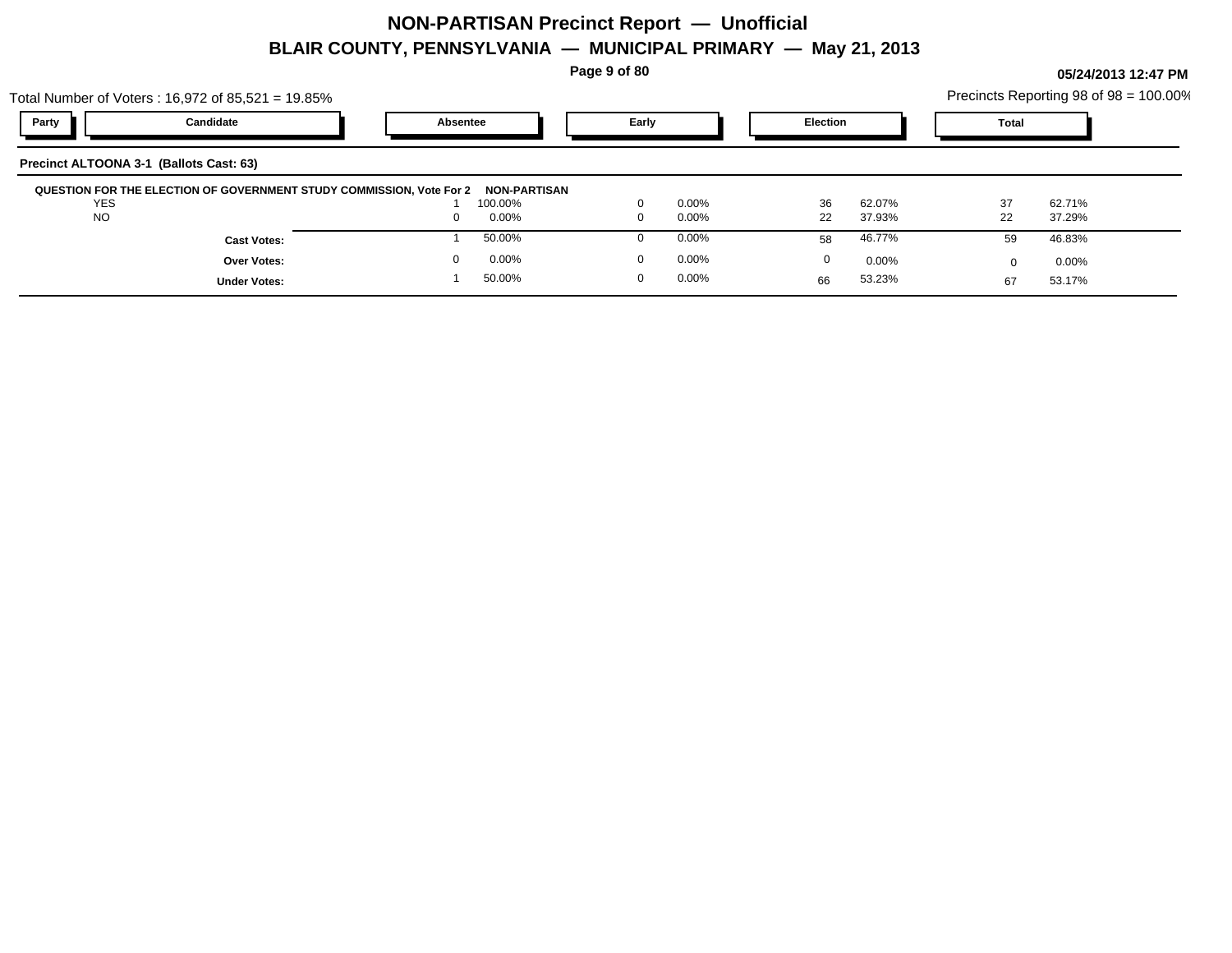**Page 10 of 80**

**05/24/2013 12:47 PM**

| Total Number of Voters: 16,972 of 85,521 = 19.85%            |                  |             |                  | Precincts Reporting 98 of 98 = 100.00% |  |  |
|--------------------------------------------------------------|------------------|-------------|------------------|----------------------------------------|--|--|
| Candidate<br>Party                                           | Absentee         | Early       | Election         | <b>Total</b>                           |  |  |
| Precinct ALTOONA 3-1 (Ballots Cast: 63)                      |                  |             |                  |                                        |  |  |
| GOVERNMENT STUDY COMMISSION MEMBERS, Vote For 7 NON-PARTISAN |                  |             |                  |                                        |  |  |
| <b>VICTOR CURFMAN</b>                                        | 14.29%           | $\mathbf 0$ | 8.87%            | 23                                     |  |  |
|                                                              | -1               | 0.00%       | 22               | 9.02%                                  |  |  |
| <b>WAYNE HIPPO</b>                                           | 14.29%           | $\mathbf 0$ | 32               | 33                                     |  |  |
|                                                              | $\mathbf 1$      | 0.00%       | 12.90%           | 12.94%                                 |  |  |
| BEVERLY M. GREEN                                             | 14.29%           | $\mathbf 0$ | 27               | 28                                     |  |  |
|                                                              | 1                | 0.00%       | 10.89%           | 10.98%                                 |  |  |
| RICHARD FLAREND                                              | 0.00%            | $\mathbf 0$ | 17               | 17                                     |  |  |
|                                                              | $\Omega$         | 0.00%       | 6.85%            | 6.67%                                  |  |  |
| ROBERT K. KUTZ, JR.                                          | $\mathbf 0$      | $\mathbf 0$ | 23               | 23                                     |  |  |
|                                                              | 0.00%            | 0.00%       | 9.27%            | 9.02%                                  |  |  |
| RICHARD F. FIORE, JR.                                        | $\mathbf 0$      | $\mathbf 0$ | 27               | 27                                     |  |  |
|                                                              | 0.00%            | 0.00%       | 10.89%           | 10.59%                                 |  |  |
| SAMUEL SCHEINBERG                                            | 14.29%           | $\Omega$    | 20               | 21                                     |  |  |
|                                                              | $\overline{1}$   | 0.00%       | 8.06%            | 8.24%                                  |  |  |
| SCOTT CAMPANARO                                              | 14.29%           | $\mathbf 0$ | 17               | 18                                     |  |  |
|                                                              | 1                | 0.00%       | 6.85%            | 7.06%                                  |  |  |
| <b>DAVID DUNCAN</b>                                          | $\Omega$         | $\mathbf 0$ | 16               | 16                                     |  |  |
|                                                              | 0.00%            | 0.00%       | 6.45%            | 6.27%                                  |  |  |
| LORI ANN CRILLEY                                             | 14.29%           | $\Omega$    | 20               | 21                                     |  |  |
|                                                              | 1                | 0.00%       | 8.06%            | 8.24%                                  |  |  |
| <b>HEATHER JO ECKELS</b>                                     | 14.29%           | $\Omega$    | 26               | 27                                     |  |  |
|                                                              | -1               | 0.00%       | 10.48%           | 10.59%                                 |  |  |
| WILSON SAGUBAN (W)                                           | 0.00%            | $\mathbf 0$ | $\overline{1}$   | $\mathbf{1}$                           |  |  |
|                                                              | $\mathbf 0$      | 0.00%       | 0.40%            | 0.39%                                  |  |  |
| WILLIAM S GORITY (W)                                         | 0.00%            | $\mathbf 0$ | $\mathbf 0$      | $\mathbf 0$                            |  |  |
|                                                              | $\mathbf 0$      | 0.00%       | 0.00%            | 0.00%                                  |  |  |
| THOMAS HOOPER (W)                                            | $\mathbf 0$      | $\Omega$    | $\mathbf 0$      | $\mathbf 0$                            |  |  |
|                                                              | 0.00%            | 0.00%       | 0.00%            | 0.00%                                  |  |  |
| TED BEAM (W)                                                 | $\Omega$         | $\Omega$    | $\mathbf 0$      | $\mathbf 0$                            |  |  |
|                                                              | 0.00%            | 0.00%       | 0.00%            | 0.00%                                  |  |  |
| STEVEN BETTWY (W)                                            | $\mathbf 0$      | $\Omega$    | $\mathbf 0$      | $\mathbf 0$                            |  |  |
|                                                              | 0.00%            | 0.00%       | 0.00%            | 0.00%                                  |  |  |
| STEVE MICHELONE (W)                                          | $\mathbf 0$      | $\Omega$    | $\mathbf 0$      | $\mathbf 0$                            |  |  |
|                                                              | 0.00%            | 0.00%       | 0.00%            | 0.00%                                  |  |  |
| ROBERT H SHIRK (W)                                           | $\mathbf 0$      | $\Omega$    | $\mathbf 0$      | $\mathbf 0$                            |  |  |
|                                                              | 0.00%            | 0.00%       | 0.00%            | 0.00%                                  |  |  |
| RICHARD DEE (W)                                              | $\Omega$         | $\Omega$    | $\mathbf 0$      | $\mathbf 0$                            |  |  |
|                                                              | 0.00%            | 0.00%       | 0.00%            | 0.00%                                  |  |  |
| RANDY PROBST (W)                                             | 0.00%            | $\Omega$    | $\mathbf 0$      | $\mathbf 0$                            |  |  |
|                                                              | $\Omega$         | 0.00%       | 0.00%            | 0.00%                                  |  |  |
| PAULA L SINGER (W)                                           | 0.00%            | $\mathbf 0$ | $\boldsymbol{0}$ | $\mathbf 0$                            |  |  |
|                                                              | $\mathbf 0$      | 0.00%       | 0.00%            | 0.00%                                  |  |  |
| PATRICK J FANELLI (W)                                        | 0.00%            | $\mathbf 0$ | $\mathbf 0$      | $\mathbf 0$                            |  |  |
|                                                              | $\mathbf 0$      | 0.00%       | 0.00%            | 0.00%                                  |  |  |
| Nancy Rose Vincent (W)                                       | $\mathbf 0$      | $\mathbf 0$ | $\mathbf 0$      | $\mathbf 0$                            |  |  |
|                                                              | 0.00%            | 0.00%       | 0.00%            | 0.00%                                  |  |  |
| MIKE COON (W)                                                | $\Omega$         | $\Omega$    | $\Omega$         | $\mathbf 0$                            |  |  |
|                                                              | 0.00%            | 0.00%       | 0.00%            | 0.00%                                  |  |  |
| LINDA GRIMM (W)                                              | 0.00%            | $\Omega$    | $\mathbf 0$      | $\mathbf 0$                            |  |  |
|                                                              | $\Omega$         | 0.00%       | 0.00%            | 0.00%                                  |  |  |
| LAUREL WALTERS (W)                                           | 0.00%            | 0.00%       | $\mathbf 0$      | $\mathbf 0$                            |  |  |
|                                                              | $\mathbf 0$      | $\mathbf 0$ | 0.00%            | 0.00%                                  |  |  |
| KIRK MITCHELL (W)                                            | $\mathbf 0$      | $\mathbf 0$ | $\mathbf 0$      | $\overline{0}$                         |  |  |
|                                                              | 0.00%            | 0.00%       | 0.00%            | 0.00%                                  |  |  |
| <b>JUSTIN BUCKREIS (W)</b>                                   | $\mathbf 0$      | $\Omega$    | $\mathbf 0$      | $\mathbf 0$                            |  |  |
|                                                              | 0.00%            | 0.00%       | 0.00%            | 0.00%                                  |  |  |
| <b>JOSH ABOUD (W)</b>                                        | $\Omega$         | $\Omega$    | $\Omega$         | $\mathbf 0$                            |  |  |
|                                                              | 0.00%            | 0.00%       | 0.00%            | 0.00%                                  |  |  |
| JOHN MCGINNIS (W)                                            | $\mathbf 0$      | $\mathbf 0$ | $\mathbf 0$      | $\overline{0}$                         |  |  |
|                                                              | 0.00%            | 0.00%       | 0.00%            | 0.00%                                  |  |  |
| JEFFREY GUYER SR (W)                                         | 0.00%            | $\mathbf 0$ | $\mathbf 0$      | $\mathbf 0$                            |  |  |
|                                                              | $\mathbf 0$      | 0.00%       | 0.00%            | 0.00%                                  |  |  |
| <b>JASON WILKINSON (W)</b>                                   | $\mathbf 0$      | $\mathbf 0$ | $\mathbf 0$      | $\mathbf 0$                            |  |  |
|                                                              | 0.00%            | 0.00%       | 0.00%            | 0.00%                                  |  |  |
| JAMES BALDWIN (W)                                            | 0.00%            | $\Omega$    | $\mathbf 0$      | $\mathbf 0$                            |  |  |
|                                                              | $\Omega$         | 0.00%       | $0.00\%$         | 0.00%                                  |  |  |
| DORIS GRIMM (W)                                              | $\Omega$         | $\Omega$    | 0                | $\mathbf 0$                            |  |  |
|                                                              | 0.00%            | 0.00%       | 0.00%            | 0.00%                                  |  |  |
| DON CRAIG (W)                                                | $\mathbf 0$      | $\mathbf 0$ | $\mathbf 0$      | $\mathbf 0$                            |  |  |
|                                                              | 0.00%            | 0.00%       | 0.00%            | 0.00%                                  |  |  |
| DAVID WOLESLAGLE (W)                                         | $\mathbf 0$      | $\mathbf 0$ | $\mathbf 0$      | $\mathbf 0$                            |  |  |
|                                                              | 0.00%            | 0.00%       | 0.00%            | 0.00%                                  |  |  |
| DAVE ANDREWS (W)                                             | $\mathbf 0$      | $\Omega$    | $\mathbf 0$      | $\Omega$                               |  |  |
|                                                              | 0.00%            | 0.00%       | $0.00\%$         | 0.00%                                  |  |  |
| BONNIEJOGILLESPIE (W)                                        | 0.00%            | $\Omega$    | $\boldsymbol{0}$ | $\mathbf 0$                            |  |  |
|                                                              | $\Omega$         | 0.00%       | $0.00\%$         | 0.00%                                  |  |  |
| BILLY BONSELL (W)                                            | $\mathbf 0$      | $\mathbf 0$ | $\mathbf 0$      | $\mathbf 0$                            |  |  |
|                                                              | 0.00%            | 0.00%       | 0.00%            | 0.00%                                  |  |  |
| BERNARD CHAPMAN (W)                                          | $\mathbf 0$      | $\mathbf 0$ | $\mathbf 0$      | $\mathbf 0$                            |  |  |
|                                                              | 0.00%            | 0.00%       | 0.00%            | 0.00%                                  |  |  |
| ALEX PETERS (W)                                              | $\mathbf 0$      | $\mathbf 0$ | $\mathbf 0$      | $\mathbf 0$                            |  |  |
|                                                              | 0.00%            | 0.00%       | 0.00%            | 0.00%                                  |  |  |
|                                                              |                  |             |                  |                                        |  |  |
| <b>Cast Votes:</b>                                           | 100.00%          | 0.00%       | 57.14%           | 57.82%                                 |  |  |
|                                                              | $\overline{7}$   | $\mathbf 0$ | 248              | 255                                    |  |  |
| Over Votes:                                                  | $\boldsymbol{0}$ | $\mathbf 0$ | $\mathbf 0$      | 0.00%                                  |  |  |
|                                                              | 0.00%            | 0.00%       | 0.00%            | 0                                      |  |  |
|                                                              |                  |             |                  |                                        |  |  |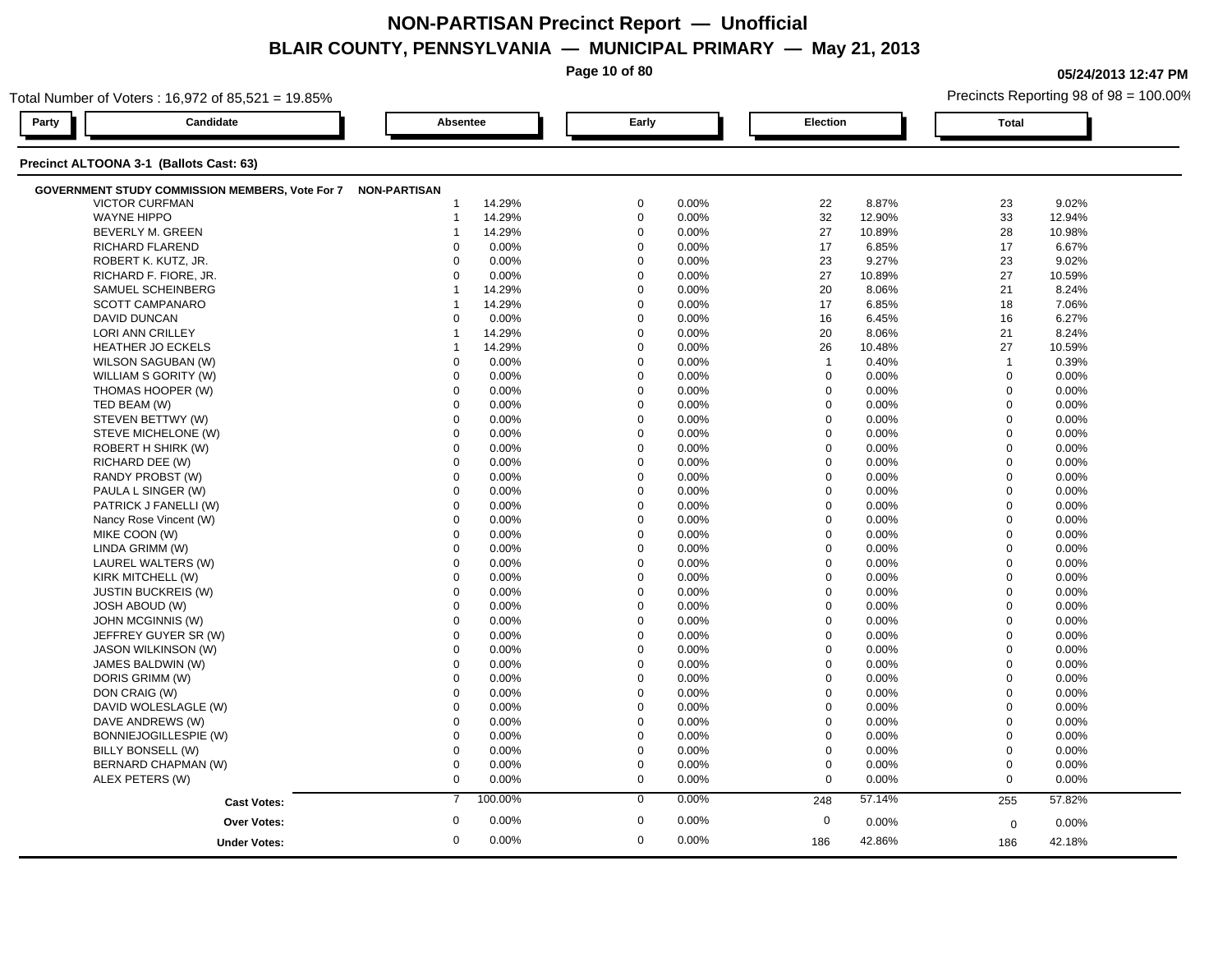**Page 11 of 80**

| Total Number of Voters: 16,972 of 85,521 = 19.85% |   |          |                                                                                             |                                 |          |          |                    | Precincts Reporting 98 of 98 = 100.00% |
|---------------------------------------------------|---|----------|---------------------------------------------------------------------------------------------|---------------------------------|----------|----------|--------------------|----------------------------------------|
| Candidate                                         |   |          | Early                                                                                       |                                 |          |          | Total              |                                        |
| Precinct ALTOONA 3-2 (Ballots Cast: 168)          |   |          |                                                                                             |                                 |          |          |                    |                                        |
|                                                   |   |          |                                                                                             |                                 |          |          |                    | 69.59%                                 |
|                                                   | 0 | $0.00\%$ | $\mathbf 0$                                                                                 | $0.00\%$                        | 45       | 30.61%   | 45                 | 30.41%                                 |
| <b>Cast Votes:</b>                                |   | 25.00%   | $\theta$                                                                                    | $0.00\%$                        | 147      | 44.28%   | 148                | 44.05%                                 |
| Over Votes:                                       |   | $0.00\%$ | $\mathbf 0$                                                                                 | 0.00%                           | 0        | $0.00\%$ |                    | $0.00\%$                               |
| <b>Under Votes:</b>                               |   | 75.00%   | $\Omega$                                                                                    | $0.00\%$                        | 185      | 55.72%   | 188                | 55.95%                                 |
|                                                   |   |          | Absentee<br>QUESTION FOR THE ELECTION OF GOVERNMENT STUDY COMMISSION, Vote For 2<br>100.00% | <b>NON-PARTISAN</b><br>$\Omega$ | $0.00\%$ | 102      | Election<br>69.39% | 103                                    |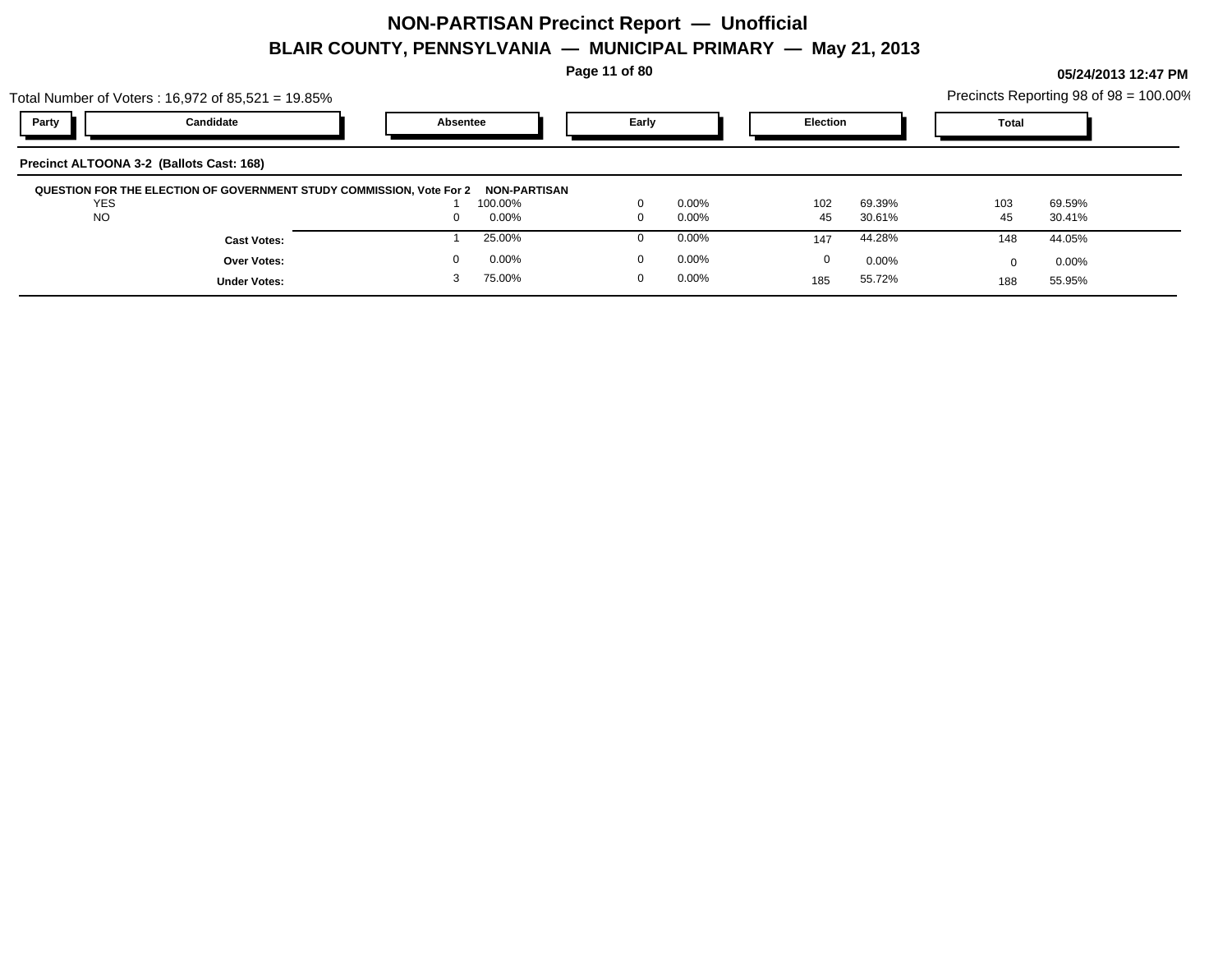**Page 12 of 80**

**05/24/2013 12:47 PM**

| Total Number of Voters: 16,972 of 85,521 = 19.85%            |                     |                 |        |             |       |                  |          | Precincts Reporting 98 of 98 = 100.00% |        |  |  |
|--------------------------------------------------------------|---------------------|-----------------|--------|-------------|-------|------------------|----------|----------------------------------------|--------|--|--|
| Party<br>Candidate                                           |                     | <b>Absentee</b> |        | Early       |       |                  | Election |                                        |        |  |  |
| Precinct ALTOONA 3-2 (Ballots Cast: 168)                     |                     |                 |        |             |       |                  |          |                                        |        |  |  |
| GOVERNMENT STUDY COMMISSION MEMBERS, Vote For 7 NON-PARTISAN |                     |                 |        |             |       |                  |          |                                        |        |  |  |
| <b>VICTOR CURFMAN</b>                                        |                     | $\mathbf 0$     | 0.00%  | $\mathbf 0$ | 0.00% | 48               | 7.12%    | 48                                     | 7.04%  |  |  |
| <b>WAYNE HIPPO</b>                                           |                     | $\overline{2}$  | 25.00% | $\mathbf 0$ | 0.00% | 93               | 13.80%   | 95                                     | 13.93% |  |  |
| BEVERLY M. GREEN                                             |                     | $\mathbf{1}$    | 12.50% | $\mathbf 0$ | 0.00% | 69               | 10.24%   | 70                                     | 10.26% |  |  |
| <b>RICHARD FLAREND</b>                                       |                     | $\Omega$        | 0.00%  | $\mathbf 0$ | 0.00% | 62               | 9.20%    | 62                                     | 9.09%  |  |  |
| ROBERT K. KUTZ, JR.                                          |                     | $\Omega$        | 0.00%  | $\Omega$    | 0.00% | 76               | 11.28%   | 76                                     | 11.14% |  |  |
| RICHARD F. FIORE, JR.                                        |                     | $\overline{2}$  | 25.00% | $\Omega$    | 0.00% | 62               | 9.20%    | 64                                     | 9.38%  |  |  |
| SAMUEL SCHEINBERG                                            |                     | $\overline{1}$  | 12.50% | $\Omega$    | 0.00% | 34               | 5.04%    | 35                                     | 5.13%  |  |  |
| <b>SCOTT CAMPANARO</b>                                       |                     | $\overline{1}$  | 12.50% | $\mathbf 0$ | 0.00% | 36               | 5.34%    | 37                                     | 5.43%  |  |  |
| <b>DAVID DUNCAN</b>                                          |                     | 1               | 12.50% | $\mathbf 0$ | 0.00% | 76               | 11.28%   | 77                                     | 11.29% |  |  |
| LORI ANN CRILLEY                                             |                     | $\mathbf 0$     | 0.00%  | $\mathbf 0$ | 0.00% | 51               | 7.57%    | 51                                     | 7.48%  |  |  |
| <b>HEATHER JO ECKELS</b>                                     |                     | $\mathbf 0$     | 0.00%  | $\mathbf 0$ | 0.00% | 66               | 9.79%    | 66                                     | 9.68%  |  |  |
| WILSON SAGUBAN (W)                                           |                     | $\mathbf 0$     | 0.00%  | $\Omega$    | 0.00% | $\mathbf 0$      | 0.00%    | $\mathbf 0$                            | 0.00%  |  |  |
| WILLIAM S GORITY (W)                                         |                     | $\Omega$        | 0.00%  | $\Omega$    | 0.00% | $\mathbf 0$      | 0.00%    | $\mathbf 0$                            | 0.00%  |  |  |
| THOMAS HOOPER (W)                                            |                     | 0               | 0.00%  | $\mathbf 0$ | 0.00% | $\mathbf 0$      | 0.00%    | $\mathbf 0$                            | 0.00%  |  |  |
| TED BEAM (W)                                                 |                     | $\mathbf 0$     | 0.00%  | $\mathbf 0$ | 0.00% | $\mathbf 0$      | 0.00%    | $\mathbf 0$                            | 0.00%  |  |  |
| STEVEN BETTWY (W)                                            |                     | $\mathbf 0$     | 0.00%  | $\mathbf 0$ | 0.00% | $\mathbf 0$      | 0.00%    | $\mathbf 0$                            | 0.00%  |  |  |
| STEVE MICHELONE (W)                                          |                     | $\mathbf 0$     | 0.00%  | $\Omega$    | 0.00% | 0                | 0.00%    | $\mathbf 0$                            | 0.00%  |  |  |
| ROBERT H SHIRK (W)                                           |                     | $\mathbf 0$     | 0.00%  | $\mathbf 0$ | 0.00% | $\mathbf 0$      | 0.00%    | $\mathbf 0$                            | 0.00%  |  |  |
| RICHARD DEE (W)                                              |                     | $\Omega$        | 0.00%  | $\Omega$    | 0.00% | $\mathbf 0$      | 0.00%    | $\mathbf 0$                            | 0.00%  |  |  |
| RANDY PROBST (W)                                             |                     | $\Omega$        | 0.00%  | $\Omega$    | 0.00% | $\mathbf 0$      | 0.00%    | $\mathbf 0$                            | 0.00%  |  |  |
| PAULA L SINGER (W)                                           |                     | $\mathbf 0$     | 0.00%  | $\mathbf 0$ | 0.00% | $\mathbf 0$      | 0.00%    | $\Omega$                               | 0.00%  |  |  |
| PATRICK J FANELLI (W)                                        |                     | $\mathbf 0$     | 0.00%  | $\mathbf 0$ | 0.00% | $\mathbf 0$      | 0.00%    | $\mathbf 0$                            | 0.00%  |  |  |
| Nancy Rose Vincent (W)                                       |                     | $\mathbf 0$     | 0.00%  | $\mathbf 0$ | 0.00% | $\mathbf 0$      | 0.00%    | $\mathbf 0$                            | 0.00%  |  |  |
| MIKE COON (W)                                                |                     | $\Omega$        | 0.00%  | $\Omega$    | 0.00% | $\overline{1}$   | 0.15%    | $\overline{1}$                         | 0.15%  |  |  |
| LINDA GRIMM (W)                                              |                     | $\mathbf 0$     | 0.00%  | $\Omega$    | 0.00% | $\mathbf 0$      | 0.00%    | $\mathbf 0$                            | 0.00%  |  |  |
| LAUREL WALTERS (W)                                           |                     | $\Omega$        | 0.00%  | $\Omega$    | 0.00% | $\Omega$         | 0.00%    | $\Omega$                               | 0.00%  |  |  |
| KIRK MITCHELL (W)                                            |                     | $\mathbf 0$     | 0.00%  | $\mathbf 0$ | 0.00% | $\mathbf 0$      | 0.00%    | $\overline{0}$                         | 0.00%  |  |  |
| <b>JUSTIN BUCKREIS (W)</b>                                   |                     | $\mathbf 0$     | 0.00%  | $\mathbf 0$ | 0.00% | $\mathbf 0$      | 0.00%    | $\mathbf 0$                            | 0.00%  |  |  |
| <b>JOSH ABOUD (W)</b>                                        |                     | $\Omega$        | 0.00%  | $\Omega$    | 0.00% | 0                | 0.00%    | $\mathbf 0$                            | 0.00%  |  |  |
| JOHN MCGINNIS (W)                                            |                     | $\Omega$        | 0.00%  | $\Omega$    | 0.00% | $\mathbf 0$      | 0.00%    | $\mathbf 0$                            | 0.00%  |  |  |
| JEFFREY GUYER SR (W)                                         |                     | $\Omega$        | 0.00%  | $\Omega$    | 0.00% | $\mathbf 0$      | 0.00%    | $\Omega$                               | 0.00%  |  |  |
| JASON WILKINSON (W)                                          |                     | $\Omega$        | 0.00%  | $\Omega$    | 0.00% | $\mathbf 0$      | 0.00%    | $\mathbf 0$                            | 0.00%  |  |  |
| JAMES BALDWIN (W)                                            |                     | $\mathbf 0$     | 0.00%  | $\mathbf 0$ | 0.00% | $\mathbf 0$      | 0.00%    | $\mathbf 0$                            | 0.00%  |  |  |
| DORIS GRIMM (W)                                              |                     | $\mathbf 0$     | 0.00%  | $\Omega$    | 0.00% | $\mathbf 0$      | 0.00%    | $\mathbf 0$                            | 0.00%  |  |  |
| DON CRAIG (W)                                                |                     | $\mathbf 0$     | 0.00%  | $\mathbf 0$ | 0.00% | $\mathbf 0$      | 0.00%    | $\mathbf 0$                            | 0.00%  |  |  |
| DAVID WOLESLAGLE (W)                                         |                     | $\mathbf 0$     | 0.00%  | $\mathbf 0$ | 0.00% | $\mathbf 0$      | 0.00%    | $\mathbf 0$                            | 0.00%  |  |  |
| DAVE ANDREWS (W)                                             |                     | $\Omega$        | 0.00%  | $\Omega$    | 0.00% | $\mathbf 0$      | 0.00%    | $\mathbf 0$                            | 0.00%  |  |  |
| BONNIEJOGILLESPIE (W)                                        |                     | $\mathbf 0$     | 0.00%  | $\Omega$    | 0.00% | $\mathbf 0$      | 0.00%    | $\mathbf 0$                            | 0.00%  |  |  |
| BILLY BONSELL (W)                                            |                     | $\mathbf 0$     | 0.00%  | $\Omega$    | 0.00% | $\mathbf 0$      | 0.00%    | $\mathbf 0$                            | 0.00%  |  |  |
| BERNARD CHAPMAN (W)                                          |                     | $\mathbf 0$     | 0.00%  | $\mathbf 0$ | 0.00% | $\boldsymbol{0}$ | 0.00%    | $\mathbf 0$                            | 0.00%  |  |  |
| ALEX PETERS (W)                                              |                     | $\mathbf 0$     | 0.00%  | $\mathbf 0$ | 0.00% | $\mathbf 0$      | 0.00%    | $\mathbf 0$                            | 0.00%  |  |  |
|                                                              | <b>Cast Votes:</b>  | 8               | 57.14% | $\mathbf 0$ | 0.00% | 674              | 58.00%   | 682                                    | 57.99% |  |  |
|                                                              |                     |                 |        |             |       |                  |          |                                        |        |  |  |
|                                                              | <b>Over Votes:</b>  | $\mathbf 0$     | 0.00%  | $\mathbf 0$ | 0.00% | $\mathbf 0$      | 0.00%    | $\mathbf 0$                            | 0.00%  |  |  |
|                                                              | <b>Under Votes:</b> | 6               | 42.86% | $\mathbf 0$ | 0.00% | 488              | 42.00%   | 494                                    | 42.01% |  |  |
|                                                              |                     |                 |        |             |       |                  |          |                                        |        |  |  |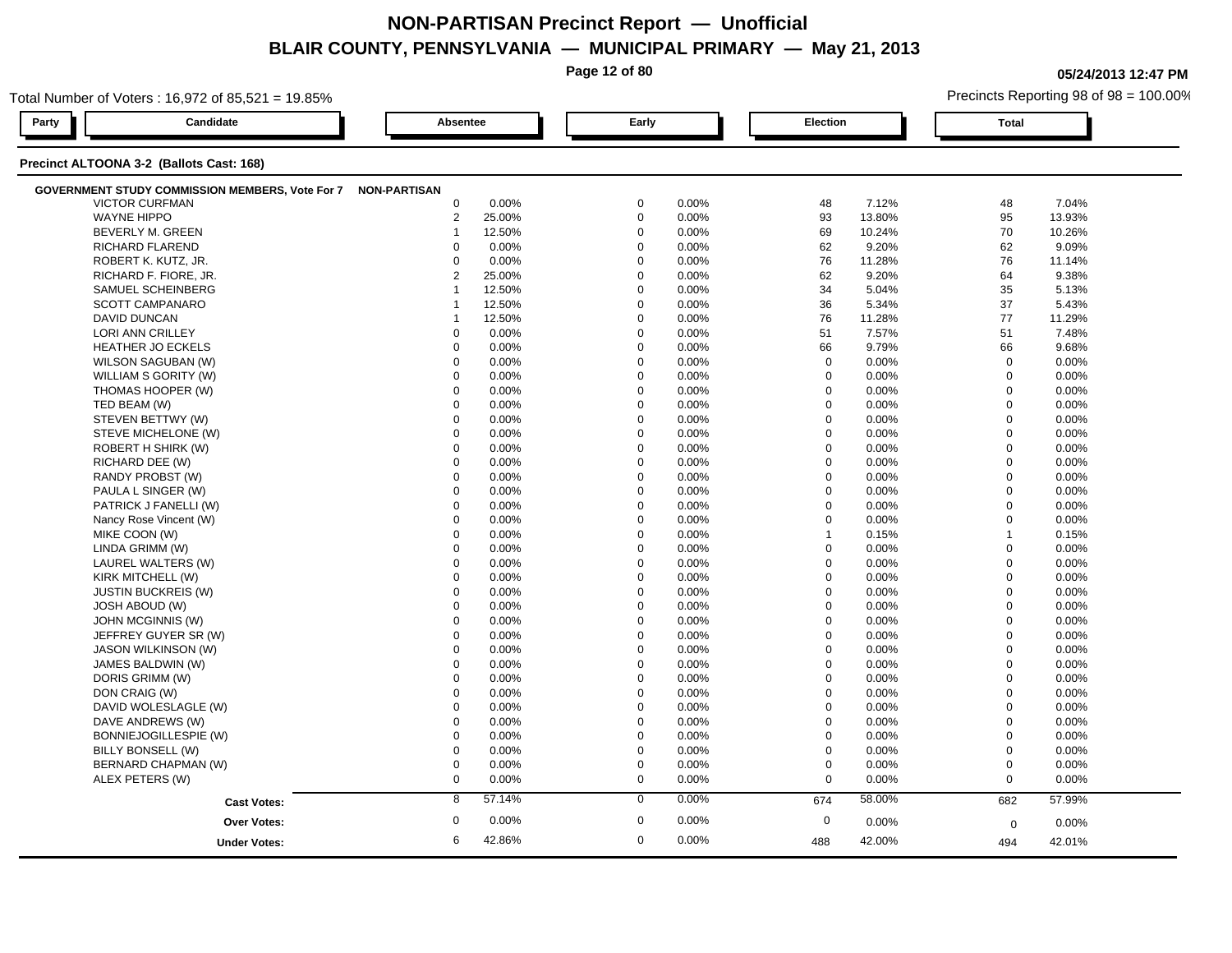**Page 13 of 80**

| Total Number of Voters: 16,972 of 85,521 = 19.85%                    |                      |                   |                 | Precincts Reporting 98 of 98 = 100.00% |
|----------------------------------------------------------------------|----------------------|-------------------|-----------------|----------------------------------------|
| Party<br>Candidate                                                   | <b>Absentee</b>      | Early             | <b>Election</b> | Total                                  |
| Precinct ALTOONA 4-1 (Ballots Cast: 81)                              |                      |                   |                 |                                        |
| QUESTION FOR THE ELECTION OF GOVERNMENT STUDY COMMISSION, Vote For 2 | NON-PARTISAN         |                   |                 |                                        |
| <b>YES</b>                                                           | $0.00\%$<br>$\Omega$ | 0.00%<br>$\Omega$ | 47<br>71.21%    | 47<br>70.15%                           |
| <b>NO</b>                                                            | 100.00%              | $0.00\%$<br>0     | 28.79%<br>19    | 20<br>29.85%                           |
| <b>Cast Votes:</b>                                                   | 25.00%               | $0.00\%$          | 41.77%<br>66    | 41.36%<br>67                           |
| <b>Over Votes:</b>                                                   | 0.00%<br>0           | $0.00\%$          | 0<br>$0.00\%$   | $0.00\%$                               |
| <b>Under Votes:</b>                                                  | 75.00%               | $0.00\%$          | 58.23%<br>92    | 58.64%<br>95                           |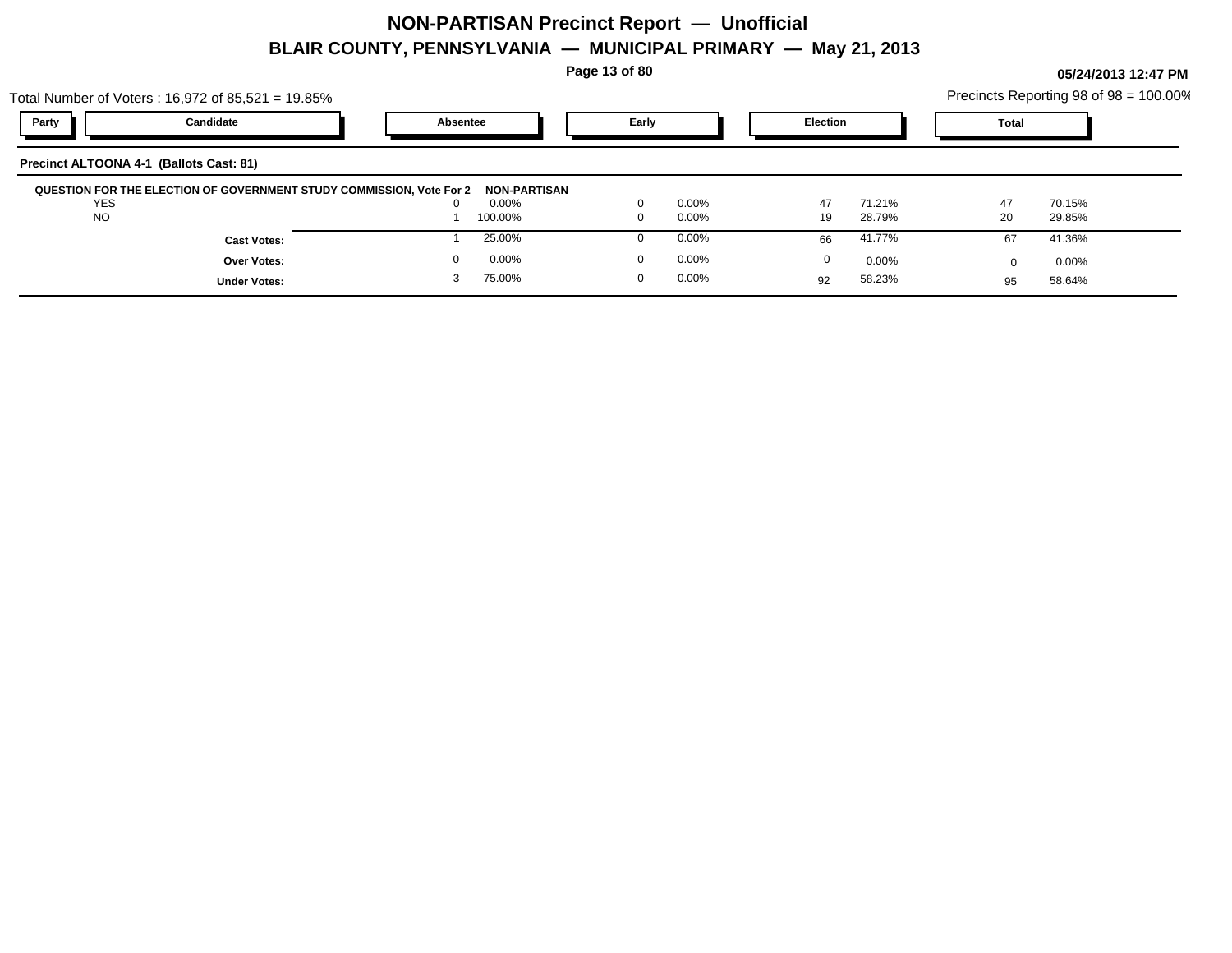**Page 14 of 80**

**05/24/2013 12:47 PM**

| Total Number of Voters: 16,972 of 85,521 = 19.85%            |                  |                      |                  | Precincts Reporting 98 of 98 = 100.00% |  |  |  |  |  |  |  |  |  |
|--------------------------------------------------------------|------------------|----------------------|------------------|----------------------------------------|--|--|--|--|--|--|--|--|--|
| Candidate<br>Party                                           | Absentee         | Early                | Election         | <b>Total</b>                           |  |  |  |  |  |  |  |  |  |
| Precinct ALTOONA 4-1 (Ballots Cast: 81)                      |                  |                      |                  |                                        |  |  |  |  |  |  |  |  |  |
| GOVERNMENT STUDY COMMISSION MEMBERS, Vote For 7 NON-PARTISAN |                  |                      |                  |                                        |  |  |  |  |  |  |  |  |  |
| <b>VICTOR CURFMAN</b>                                        | 33.33%           | $\mathbf 0$          | 15               | 5.00%                                  |  |  |  |  |  |  |  |  |  |
|                                                              | -1               | 0.00%                | 4.73%            | 16                                     |  |  |  |  |  |  |  |  |  |
| <b>WAYNE HIPPO</b>                                           | $\mathbf 0$      | $\mathbf 0$          | 42               | 42                                     |  |  |  |  |  |  |  |  |  |
|                                                              | 0.00%            | 0.00%                | 13.25%           | 13.13%                                 |  |  |  |  |  |  |  |  |  |
| BEVERLY M. GREEN                                             | $\mathbf 0$      | $\mathbf 0$          | 30               | 30                                     |  |  |  |  |  |  |  |  |  |
|                                                              | 0.00%            | 0.00%                | 9.46%            | 9.38%                                  |  |  |  |  |  |  |  |  |  |
| RICHARD FLAREND                                              | $\Omega$         | $\mathbf 0$          | 28               | 28                                     |  |  |  |  |  |  |  |  |  |
|                                                              | 0.00%            | 0.00%                | 8.83%            | 8.75%                                  |  |  |  |  |  |  |  |  |  |
| ROBERT K. KUTZ, JR.                                          | $\Omega$         | $\mathbf 0$          | 40               | 40                                     |  |  |  |  |  |  |  |  |  |
|                                                              | 0.00%            | 0.00%                | 12.62%           | 12.50%                                 |  |  |  |  |  |  |  |  |  |
| RICHARD F. FIORE, JR.                                        | 33.33%           | $\mathbf 0$          | 32               | 33                                     |  |  |  |  |  |  |  |  |  |
|                                                              | 1                | 0.00%                | 10.09%           | 10.31%                                 |  |  |  |  |  |  |  |  |  |
| SAMUEL SCHEINBERG                                            | 0.00%            | $\Omega$             | 18               | 18                                     |  |  |  |  |  |  |  |  |  |
|                                                              | $\Omega$         | 0.00%                | 5.68%            | 5.63%                                  |  |  |  |  |  |  |  |  |  |
| SCOTT CAMPANARO                                              | 0.00%            | $\mathbf 0$          | 21               | 21                                     |  |  |  |  |  |  |  |  |  |
|                                                              | $\mathbf 0$      | 0.00%                | 6.62%            | 6.56%                                  |  |  |  |  |  |  |  |  |  |
| <b>DAVID DUNCAN</b>                                          | $\mathbf 0$      | $\mathbf 0$          | 26               | 26                                     |  |  |  |  |  |  |  |  |  |
|                                                              | 0.00%            | 0.00%                | 8.20%            | 8.13%                                  |  |  |  |  |  |  |  |  |  |
| LORI ANN CRILLEY                                             | $\mathbf 0$      | $\Omega$             | 27               | 27                                     |  |  |  |  |  |  |  |  |  |
|                                                              | 0.00%            | 0.00%                | 8.52%            | 8.44%                                  |  |  |  |  |  |  |  |  |  |
| <b>HEATHER JO ECKELS</b>                                     | 33.33%           | $\Omega$             | 38               | 39                                     |  |  |  |  |  |  |  |  |  |
|                                                              | $\mathbf{1}$     | 0.00%                | 11.99%           | 12.19%                                 |  |  |  |  |  |  |  |  |  |
| WILSON SAGUBAN (W)                                           | 0.00%            | $\mathbf 0$          | $\mathbf 0$      | $\mathbf 0$                            |  |  |  |  |  |  |  |  |  |
|                                                              | $\mathbf 0$      | 0.00%                | 0.00%            | 0.00%                                  |  |  |  |  |  |  |  |  |  |
| WILLIAM S GORITY (W)                                         | 0.00%            | $\mathbf 0$          | $\mathbf 0$      | $\mathbf 0$                            |  |  |  |  |  |  |  |  |  |
|                                                              | $\mathbf 0$      | 0.00%                | 0.00%            | 0.00%                                  |  |  |  |  |  |  |  |  |  |
| THOMAS HOOPER (W)                                            | $\Omega$         | $\Omega$             | $\mathbf 0$      | $\mathbf 0$                            |  |  |  |  |  |  |  |  |  |
|                                                              | 0.00%            | 0.00%                | 0.00%            | 0.00%                                  |  |  |  |  |  |  |  |  |  |
| TED BEAM (W)                                                 | $\Omega$         | $\Omega$             | $\mathbf 0$      | $\mathbf 0$                            |  |  |  |  |  |  |  |  |  |
|                                                              | 0.00%            | 0.00%                | 0.00%            | 0.00%                                  |  |  |  |  |  |  |  |  |  |
| STEVEN BETTWY (W)                                            | $\mathbf 0$      | $\Omega$             | $\mathbf 0$      | $\mathbf 0$                            |  |  |  |  |  |  |  |  |  |
|                                                              | 0.00%            | 0.00%                | 0.00%            | 0.00%                                  |  |  |  |  |  |  |  |  |  |
| STEVE MICHELONE (W)                                          | $\mathbf 0$      | $\Omega$             | $\mathbf 0$      | $\mathbf 0$                            |  |  |  |  |  |  |  |  |  |
|                                                              | 0.00%            | 0.00%                | 0.00%            | 0.00%                                  |  |  |  |  |  |  |  |  |  |
| ROBERT H SHIRK (W)                                           | $\mathbf 0$      | $\Omega$             | $\mathbf 0$      | $\mathbf 0$                            |  |  |  |  |  |  |  |  |  |
|                                                              | 0.00%            | 0.00%                | 0.00%            | 0.00%                                  |  |  |  |  |  |  |  |  |  |
| RICHARD DEE (W)                                              | $\Omega$         | $\Omega$             | $\mathbf 0$      | $\mathbf{0}$                           |  |  |  |  |  |  |  |  |  |
|                                                              | 0.00%            | 0.00%                | 0.00%            | 0.00%                                  |  |  |  |  |  |  |  |  |  |
| RANDY PROBST (W)                                             | 0.00%            | $\Omega$             | $\mathbf 0$      | $\mathbf 0$                            |  |  |  |  |  |  |  |  |  |
|                                                              | $\Omega$         | 0.00%                | 0.00%            | 0.00%                                  |  |  |  |  |  |  |  |  |  |
| PAULA L SINGER (W)                                           | 0.00%            | $\mathbf 0$          | $\boldsymbol{0}$ | $\mathbf 0$                            |  |  |  |  |  |  |  |  |  |
|                                                              | $\mathbf 0$      | 0.00%                | 0.00%            | 0.00%                                  |  |  |  |  |  |  |  |  |  |
| PATRICK J FANELLI (W)                                        | 0.00%            | $\mathbf 0$          | $\mathbf 0$      | $\mathbf 0$                            |  |  |  |  |  |  |  |  |  |
|                                                              | $\mathbf 0$      | 0.00%                | 0.00%            | 0.00%                                  |  |  |  |  |  |  |  |  |  |
| Nancy Rose Vincent (W)                                       | $\mathbf 0$      | $\mathbf 0$          | $\mathbf 0$      | $\mathbf 0$                            |  |  |  |  |  |  |  |  |  |
|                                                              | 0.00%            | 0.00%                | 0.00%            | 0.00%                                  |  |  |  |  |  |  |  |  |  |
| MIKE COON (W)                                                | $\Omega$         | $\Omega$             | $\Omega$         | $\mathbf 0$                            |  |  |  |  |  |  |  |  |  |
|                                                              | 0.00%            | 0.00%                | 0.00%            | 0.00%                                  |  |  |  |  |  |  |  |  |  |
| LINDA GRIMM (W)                                              | 0.00%            | $\Omega$             | $\mathbf 0$      | $\mathbf 0$                            |  |  |  |  |  |  |  |  |  |
|                                                              | $\Omega$         | 0.00%                | 0.00%            | 0.00%                                  |  |  |  |  |  |  |  |  |  |
| LAUREL WALTERS (W)                                           | 0.00%            | 0.00%                | $\mathbf 0$      | $\mathbf 0$                            |  |  |  |  |  |  |  |  |  |
|                                                              | $\mathbf 0$      | $\mathbf 0$          | 0.00%            | 0.00%                                  |  |  |  |  |  |  |  |  |  |
| KIRK MITCHELL (W)                                            | $\mathbf 0$      | $\mathbf 0$          | $\mathbf 0$      | $\overline{0}$                         |  |  |  |  |  |  |  |  |  |
|                                                              | 0.00%            | 0.00%                | 0.00%            | 0.00%                                  |  |  |  |  |  |  |  |  |  |
| <b>JUSTIN BUCKREIS (W)</b>                                   | $\mathbf 0$      | $\Omega$             | $\mathbf 0$      | $\mathbf{0}$                           |  |  |  |  |  |  |  |  |  |
|                                                              | 0.00%            | 0.00%                | 0.00%            | 0.00%                                  |  |  |  |  |  |  |  |  |  |
| <b>JOSH ABOUD (W)</b>                                        | $\Omega$         | $\Omega$             | $\Omega$         | $\mathbf 0$                            |  |  |  |  |  |  |  |  |  |
|                                                              | 0.00%            | 0.00%                | 0.00%            | 0.00%                                  |  |  |  |  |  |  |  |  |  |
| JOHN MCGINNIS (W)                                            | $\mathbf 0$      | $\mathbf 0$          | $\mathbf 0$      | $\overline{0}$                         |  |  |  |  |  |  |  |  |  |
|                                                              | 0.00%            | 0.00%                | 0.00%            | 0.00%                                  |  |  |  |  |  |  |  |  |  |
| JEFFREY GUYER SR (W)                                         | 0.00%            | 0.00%                | $\mathbf 0$      | $\mathbf 0$                            |  |  |  |  |  |  |  |  |  |
|                                                              | $\mathbf 0$      | $\mathbf 0$          | 0.00%            | 0.00%                                  |  |  |  |  |  |  |  |  |  |
| <b>JASON WILKINSON (W)</b>                                   | $\mathbf 0$      | $\mathbf 0$          | $\mathbf 0$      | $\mathbf 0$                            |  |  |  |  |  |  |  |  |  |
|                                                              | 0.00%            | 0.00%                | 0.00%            | 0.00%                                  |  |  |  |  |  |  |  |  |  |
| JAMES BALDWIN (W)                                            | 0.00%            | $\Omega$             | $\mathbf 0$      | $\mathbf 0$                            |  |  |  |  |  |  |  |  |  |
|                                                              | $\Omega$         | 0.00%                | 0.00%            | 0.00%                                  |  |  |  |  |  |  |  |  |  |
| DORIS GRIMM (W)                                              | $\Omega$         | $\Omega$             | 0                | $\mathbf 0$                            |  |  |  |  |  |  |  |  |  |
|                                                              | 0.00%            | 0.00%                | 0.00%            | 0.00%                                  |  |  |  |  |  |  |  |  |  |
| DON CRAIG (W)                                                | $\mathbf 0$      | $\mathbf 0$          | $\mathbf 0$      | $\mathbf 0$                            |  |  |  |  |  |  |  |  |  |
|                                                              | 0.00%            | 0.00%                | 0.00%            | 0.00%                                  |  |  |  |  |  |  |  |  |  |
| DAVID WOLESLAGLE (W)                                         | $\mathbf 0$      | $\mathbf 0$          | $\mathbf 0$      | $\mathbf 0$                            |  |  |  |  |  |  |  |  |  |
|                                                              | 0.00%            | 0.00%                | 0.00%            | 0.00%                                  |  |  |  |  |  |  |  |  |  |
| DAVE ANDREWS (W)                                             | $\mathbf 0$      | $\Omega$             | $\mathbf 0$      | $\Omega$                               |  |  |  |  |  |  |  |  |  |
|                                                              | 0.00%            | 0.00%                | $0.00\%$         | 0.00%                                  |  |  |  |  |  |  |  |  |  |
| BONNIEJOGILLESPIE (W)                                        | 0.00%            | $\Omega$             | $\boldsymbol{0}$ | $\mathbf 0$                            |  |  |  |  |  |  |  |  |  |
|                                                              | $\Omega$         | 0.00%                | 0.00%            | 0.00%                                  |  |  |  |  |  |  |  |  |  |
| BILLY BONSELL (W)                                            | $\mathbf 0$      | $\mathbf 0$          | $\mathbf 0$      | $\mathbf 0$                            |  |  |  |  |  |  |  |  |  |
|                                                              | 0.00%            | 0.00%                | 0.00%            | 0.00%                                  |  |  |  |  |  |  |  |  |  |
| BERNARD CHAPMAN (W)                                          | $\mathbf 0$      | $\mathbf 0$          | $\mathbf 0$      | $\mathbf 0$                            |  |  |  |  |  |  |  |  |  |
|                                                              | 0.00%            | 0.00%                | 0.00%            | 0.00%                                  |  |  |  |  |  |  |  |  |  |
| ALEX PETERS (W)                                              | $\mathbf 0$      | $\mathbf 0$          | $\mathbf 0$      | $\mathbf 0$                            |  |  |  |  |  |  |  |  |  |
|                                                              | 0.00%            | 0.00%                | 0.00%            | 0.00%                                  |  |  |  |  |  |  |  |  |  |
|                                                              | 21.43%<br>3      | 0.00%<br>$\mathbf 0$ | 57.32%           | 56.44%                                 |  |  |  |  |  |  |  |  |  |
| <b>Cast Votes:</b>                                           |                  |                      | 317              | 320                                    |  |  |  |  |  |  |  |  |  |
| Over Votes:                                                  | $\boldsymbol{0}$ | $\mathbf 0$          | $\mathbf 0$      | 0.00%                                  |  |  |  |  |  |  |  |  |  |
|                                                              | 0.00%            | 0.00%                | 0.00%            | 0                                      |  |  |  |  |  |  |  |  |  |
|                                                              | 78.57%<br>11     | $\mathbf 0$<br>0.00% | 42.68%           |                                        |  |  |  |  |  |  |  |  |  |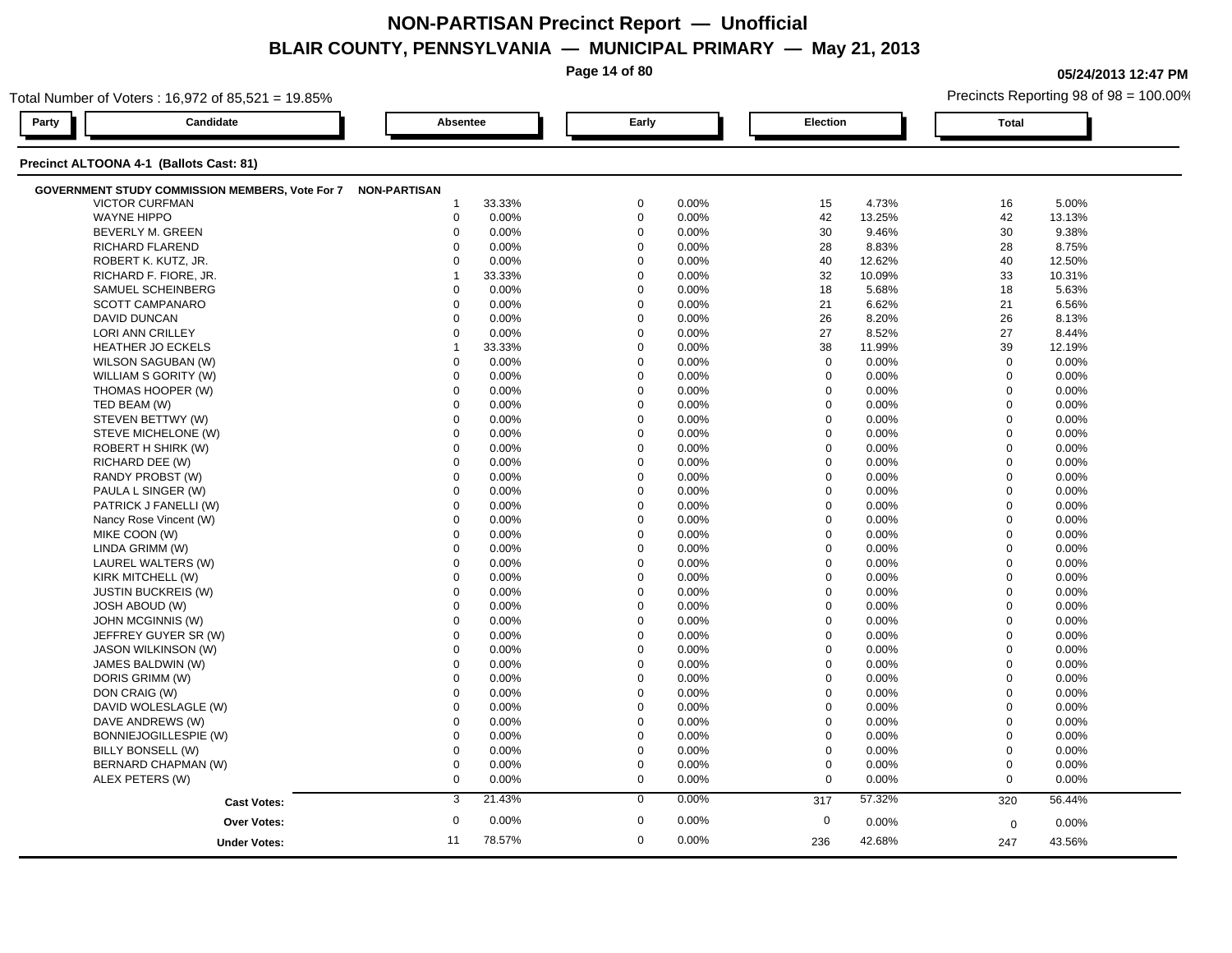**Page 15 of 80**

|                                          | Total Number of Voters: 16,972 of 85,521 = 19.85%                    |          |                  |                          |                      |          |                  |          | Precincts Reporting 98 of $98 = 100.00\%$ |  |
|------------------------------------------|----------------------------------------------------------------------|----------|------------------|--------------------------|----------------------|----------|------------------|----------|-------------------------------------------|--|
| Party                                    | Candidate                                                            | Absentee |                  | Early                    |                      | Election |                  | Total    |                                           |  |
| Precinct ALTOONA 4-2 (Ballots Cast: 154) |                                                                      |          |                  |                          |                      |          |                  |          |                                           |  |
|                                          | QUESTION FOR THE ELECTION OF GOVERNMENT STUDY COMMISSION, Vote For 2 |          | NON-PARTISAN     |                          |                      |          |                  |          |                                           |  |
| YES<br><b>NO</b>                         |                                                                      |          | 66.67%<br>33.33% | $\mathbf{0}$<br>$\Omega$ | $0.00\%$<br>$0.00\%$ | 94<br>42 | 69.12%<br>30.88% | 96<br>43 | 69.06%<br>30.94%                          |  |
|                                          | <b>Cast Votes:</b>                                                   |          | 50.00%           | 0                        | $0.00\%$             | 136      | 45.03%           | 139      | 45.13%                                    |  |
|                                          | <b>Over Votes:</b>                                                   | $\Omega$ | $0.00\%$         | $\mathbf{0}$             | $0.00\%$             | 0        | $0.00\%$         |          | $0.00\%$                                  |  |
|                                          | <b>Under Votes:</b>                                                  |          | 50.00%           | 0                        | $0.00\%$             | 166      | 54.97%           | 169      | 54.87%                                    |  |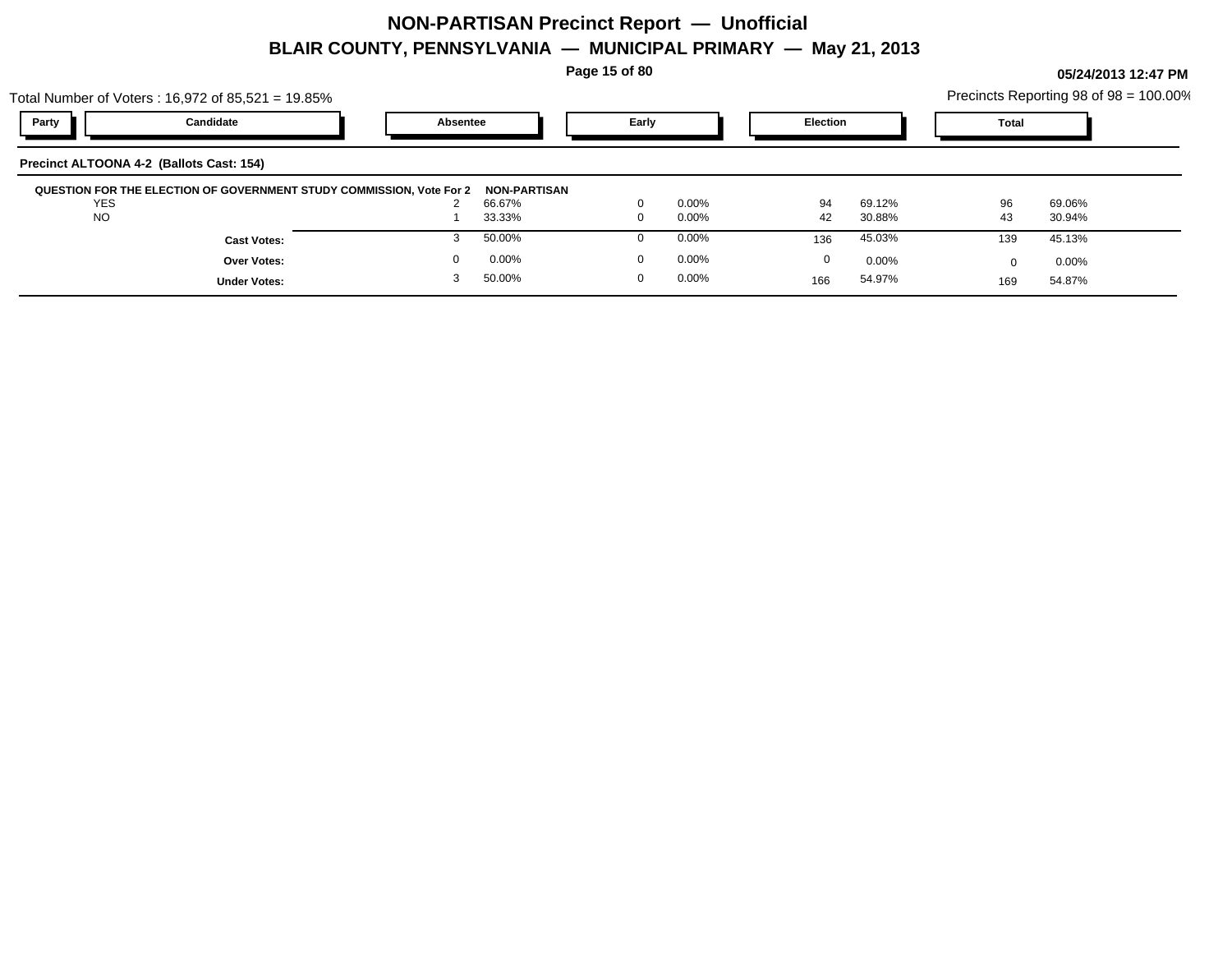**Page 16 of 80**

**05/24/2013 12:47 PM**

|       | Total Number of Voters: 16,972 of 85,521 = 19.85%            |                  |        |             |       |                  |        | Precincts Reporting 98 of 98 = 100.00% |        |  |  |  |  |
|-------|--------------------------------------------------------------|------------------|--------|-------------|-------|------------------|--------|----------------------------------------|--------|--|--|--|--|
| Party | Candidate                                                    | Absentee         |        | Early       |       | Election         |        | <b>Total</b>                           |        |  |  |  |  |
|       | Precinct ALTOONA 4-2 (Ballots Cast: 154)                     |                  |        |             |       |                  |        |                                        |        |  |  |  |  |
|       | GOVERNMENT STUDY COMMISSION MEMBERS, Vote For 7 NON-PARTISAN |                  |        |             |       |                  |        |                                        |        |  |  |  |  |
|       | <b>VICTOR CURFMAN</b>                                        | $\mathbf 0$      | 0.00%  | 0           | 0.00% | 44               | 6.59%  | 44                                     | 6.48%  |  |  |  |  |
|       | <b>WAYNE HIPPO</b>                                           | $\overline{2}$   | 18.18% | $\mathbf 0$ | 0.00% | 87               | 13.02% | 89                                     | 13.11% |  |  |  |  |
|       | BEVERLY M. GREEN                                             | $\mathbf 0$      | 0.00%  | $\mathbf 0$ | 0.00% | 69               | 10.33% | 69                                     | 10.16% |  |  |  |  |
|       | RICHARD FLAREND                                              | -1               | 9.09%  | $\Omega$    | 0.00% | 53               | 7.93%  | 54                                     | 7.95%  |  |  |  |  |
|       | ROBERT K. KUTZ, JR.                                          | $\overline{2}$   | 18.18% | $\mathbf 0$ | 0.00% | 67               | 10.03% | 69                                     | 10.16% |  |  |  |  |
|       | RICHARD F. FIORE, JR.                                        |                  | 9.09%  | $\mathbf 0$ | 0.00% | 75               | 11.23% | 76                                     | 11.19% |  |  |  |  |
|       | SAMUEL SCHEINBERG                                            |                  | 9.09%  | $\Omega$    | 0.00% | 49               | 7.34%  | 50                                     | 7.36%  |  |  |  |  |
|       | <b>SCOTT CAMPANARO</b>                                       |                  | 9.09%  | $\mathbf 0$ | 0.00% | 36               | 5.39%  | 37                                     | 5.45%  |  |  |  |  |
|       | DAVID DUNCAN                                                 |                  | 9.09%  | $\mathbf 0$ | 0.00% | 64               | 9.58%  | 65                                     | 9.57%  |  |  |  |  |
|       | LORI ANN CRILLEY                                             | 0                | 0.00%  | $\mathbf 0$ | 0.00% | 51               | 7.63%  | 51                                     | 7.51%  |  |  |  |  |
|       | HEATHER JO ECKELS                                            | 1                | 9.09%  | $\mathbf 0$ | 0.00% | 72               | 10.78% | 73                                     | 10.75% |  |  |  |  |
|       | WILSON SAGUBAN (W)                                           | $\mathbf 0$      | 0.00%  | $\Omega$    | 0.00% | $\mathbf 0$      | 0.00%  | $\mathbf 0$                            | 0.00%  |  |  |  |  |
|       | WILLIAM S GORITY (W)                                         | $\Omega$         | 0.00%  | $\mathbf 0$ | 0.00% | $\mathbf 0$      | 0.00%  | $\mathbf 0$                            | 0.00%  |  |  |  |  |
|       | THOMAS HOOPER (W)                                            | $\mathbf 0$      | 0.00%  | $\mathbf 0$ | 0.00% | $\mathbf 0$      | 0.00%  | $\mathbf 0$                            | 0.00%  |  |  |  |  |
|       | TED BEAM (W)                                                 | $\Omega$         | 0.00%  | $\Omega$    | 0.00% | $\mathbf 0$      | 0.00%  | $\mathbf 0$                            | 0.00%  |  |  |  |  |
|       | STEVEN BETTWY (W)                                            | $\mathbf 0$      | 0.00%  | $\mathbf 0$ | 0.00% | $\mathbf 0$      | 0.00%  | $\mathbf 0$                            | 0.00%  |  |  |  |  |
|       | STEVE MICHELONE (W)                                          | $\mathbf 0$      | 0.00%  | $\Omega$    | 0.00% | $\mathbf 0$      | 0.00%  | $\Omega$                               | 0.00%  |  |  |  |  |
|       | ROBERT H SHIRK (W)                                           | $\Omega$         | 0.00%  | $\Omega$    | 0.00% | $\mathbf 0$      | 0.00%  | $\mathbf 0$                            | 0.00%  |  |  |  |  |
|       | RICHARD DEE (W)                                              | $\mathbf 0$      | 0.00%  | $\mathbf 0$ | 0.00% | $\mathbf 0$      | 0.00%  | $\mathbf 0$                            | 0.00%  |  |  |  |  |
|       | RANDY PROBST (W)                                             | $\Omega$         | 0.00%  | $\Omega$    | 0.00% | $\mathbf{1}$     | 0.15%  | $\overline{1}$                         | 0.15%  |  |  |  |  |
|       | PAULA L SINGER (W)                                           | $\Omega$         | 0.00%  | $\Omega$    | 0.00% | $\mathbf 0$      | 0.00%  | $\mathbf 0$                            | 0.00%  |  |  |  |  |
|       | PATRICK J FANELLI (W)                                        | $\Omega$         | 0.00%  | $\Omega$    | 0.00% | $\mathbf 0$      | 0.00%  | $\mathbf 0$                            | 0.00%  |  |  |  |  |
|       | Nancy Rose Vincent (W)                                       | $\overline{1}$   | 9.09%  | $\Omega$    | 0.00% | $\mathbf 0$      | 0.00%  | $\overline{1}$                         | 0.15%  |  |  |  |  |
|       | MIKE COON (W)                                                | 0                | 0.00%  | $\mathbf 0$ | 0.00% | $\mathbf 0$      | 0.00%  | $\mathbf 0$                            | 0.00%  |  |  |  |  |
|       | LINDA GRIMM (W)                                              | $\mathbf 0$      | 0.00%  | $\mathbf 0$ | 0.00% | $\mathbf 0$      | 0.00%  | $\mathbf 0$                            | 0.00%  |  |  |  |  |
|       | LAUREL WALTERS (W)                                           | $\mathbf 0$      | 0.00%  | $\mathbf 0$ | 0.00% | $\mathbf 0$      | 0.00%  | $\mathbf 0$                            | 0.00%  |  |  |  |  |
|       | KIRK MITCHELL (W)                                            | $\mathbf 0$      | 0.00%  | $\Omega$    | 0.00% | $\mathbf 0$      | 0.00%  | $\mathbf 0$                            | 0.00%  |  |  |  |  |
|       | <b>JUSTIN BUCKREIS (W)</b>                                   | $\Omega$         | 0.00%  | $\Omega$    | 0.00% | $\boldsymbol{0}$ | 0.00%  | $\mathbf 0$                            | 0.00%  |  |  |  |  |
|       | <b>JOSH ABOUD (W)</b>                                        | $\mathbf 0$      | 0.00%  | $\mathbf 0$ | 0.00% | $\mathbf 0$      | 0.00%  | $\mathbf 0$                            | 0.00%  |  |  |  |  |
|       | JOHN MCGINNIS (W)                                            | $\mathbf 0$      | 0.00%  | $\mathbf 0$ | 0.00% | $\mathbf 0$      | 0.00%  | $\mathbf 0$                            | 0.00%  |  |  |  |  |
|       | JEFFREY GUYER SR (W)                                         | $\mathbf 0$      | 0.00%  | $\Omega$    | 0.00% | $\mathbf 0$      | 0.00%  | $\Omega$                               | 0.00%  |  |  |  |  |
|       | <b>JASON WILKINSON (W)</b>                                   | $\mathbf 0$      | 0.00%  | $\Omega$    | 0.00% | $\mathbf 0$      | 0.00%  | $\mathbf 0$                            | 0.00%  |  |  |  |  |
|       | JAMES BALDWIN (W)                                            | $\mathbf 0$      | 0.00%  | $\mathbf 0$ | 0.00% | $\mathbf 0$      | 0.00%  | $\mathbf 0$                            | 0.00%  |  |  |  |  |
|       | DORIS GRIMM (W)                                              | $\Omega$         | 0.00%  | $\Omega$    | 0.00% | $\mathbf 0$      | 0.00%  | $\mathbf 0$                            | 0.00%  |  |  |  |  |
|       | DON CRAIG (W)                                                | $\mathbf 0$      | 0.00%  | $\mathbf 0$ | 0.00% | $\mathbf 0$      | 0.00%  | $\mathbf 0$                            | 0.00%  |  |  |  |  |
|       | DAVID WOLESLAGLE (W)                                         | $\Omega$         | 0.00%  | $\Omega$    | 0.00% | $\mathbf 0$      | 0.00%  | $\mathbf 0$                            | 0.00%  |  |  |  |  |
|       | DAVE ANDREWS (W)                                             | $\mathbf 0$      | 0.00%  | $\Omega$    | 0.00% | $\mathbf 0$      | 0.00%  | $\mathbf 0$                            | 0.00%  |  |  |  |  |
|       | BONNIEJOGILLESPIE (W)                                        | $\mathbf 0$      | 0.00%  | $\mathbf 0$ | 0.00% | $\boldsymbol{0}$ | 0.00%  | $\mathbf 0$                            | 0.00%  |  |  |  |  |
|       | BILLY BONSELL (W)                                            | $\mathbf 0$      | 0.00%  | $\Omega$    | 0.00% | $\mathbf 0$      | 0.00%  | $\mathbf 0$                            | 0.00%  |  |  |  |  |
|       | BERNARD CHAPMAN (W)                                          | $\mathbf 0$      | 0.00%  | $\mathbf 0$ | 0.00% | $\mathbf 0$      | 0.00%  | $\mathbf 0$                            | 0.00%  |  |  |  |  |
|       | ALEX PETERS (W)                                              | $\mathbf 0$      | 0.00%  | $\mathbf 0$ | 0.00% | $\mathbf 0$      | 0.00%  | $\mathbf 0$                            | 0.00%  |  |  |  |  |
|       | <b>Cast Votes:</b>                                           | 11               | 52.38% | $\mathbf 0$ | 0.00% | 668              | 63.20% | 679                                    | 62.99% |  |  |  |  |
|       | <b>Over Votes:</b>                                           | $\boldsymbol{0}$ | 0.00%  | $\mathbf 0$ | 0.00% | $\mathbf 0$      | 0.00%  | $\mathbf 0$                            | 0.00%  |  |  |  |  |
|       |                                                              | 10               | 47.62% | $\mathbf 0$ | 0.00% | 389              | 36.80% |                                        | 37.01% |  |  |  |  |
|       | <b>Under Votes:</b>                                          |                  |        |             |       |                  |        | 399                                    |        |  |  |  |  |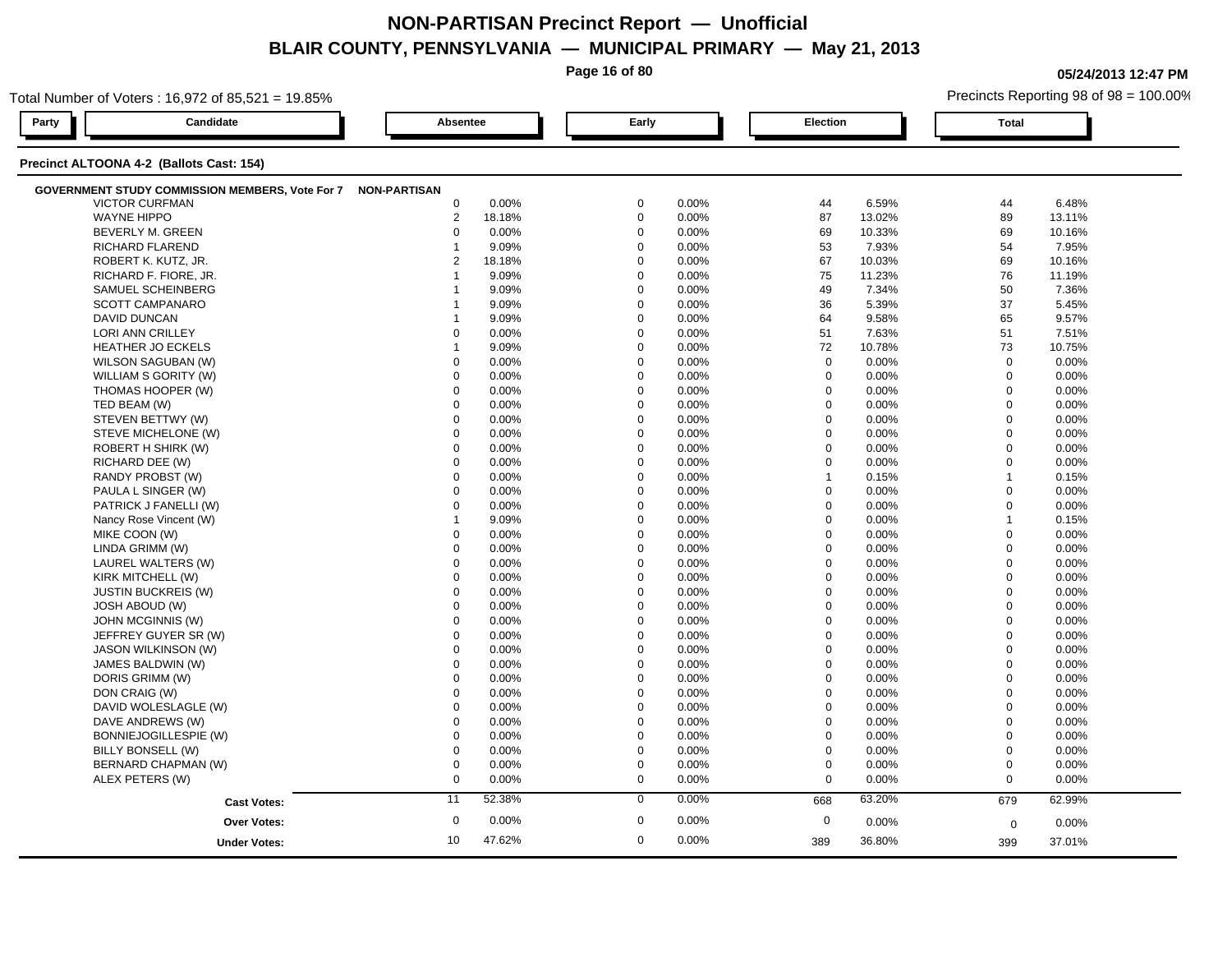**Page 17 of 80**

|                                         | Total Number of Voters: 16,972 of 85,521 = 19.85%                    |          |              |       |          |                 |          |              | Precincts Reporting 98 of 98 = 100.00% |  |
|-----------------------------------------|----------------------------------------------------------------------|----------|--------------|-------|----------|-----------------|----------|--------------|----------------------------------------|--|
| Party                                   | Candidate                                                            | Absentee |              | Early |          | <b>Election</b> |          | <b>Total</b> |                                        |  |
| Precinct ALTOONA 5-1 (Ballots Cast: 16) |                                                                      |          |              |       |          |                 |          |              |                                        |  |
|                                         | QUESTION FOR THE ELECTION OF GOVERNMENT STUDY COMMISSION, Vote For 2 |          | NON-PARTISAN |       |          |                 |          |              |                                        |  |
| <b>YES</b>                              |                                                                      |          | 0.00%        |       | $0.00\%$ |                 | 60.00%   |              | 60.00%                                 |  |
| <b>NO</b>                               |                                                                      |          | 0.00%        |       | $0.00\%$ | 6               | 40.00%   | 6            | 40.00%                                 |  |
|                                         | <b>Cast Votes:</b>                                                   |          | 0.00%        |       | $0.00\%$ | 15              | 46.88%   | 15           | 46.88%                                 |  |
|                                         | <b>Over Votes:</b>                                                   |          | 0.00%        |       | $0.00\%$ | 0               | $0.00\%$ | <sup>0</sup> | $0.00\%$                               |  |
|                                         | <b>Under Votes:</b>                                                  |          | 0.00%        | 0     | $0.00\%$ | 17              | 53.13%   | 17           | 53.13%                                 |  |
|                                         |                                                                      |          |              |       |          |                 |          |              |                                        |  |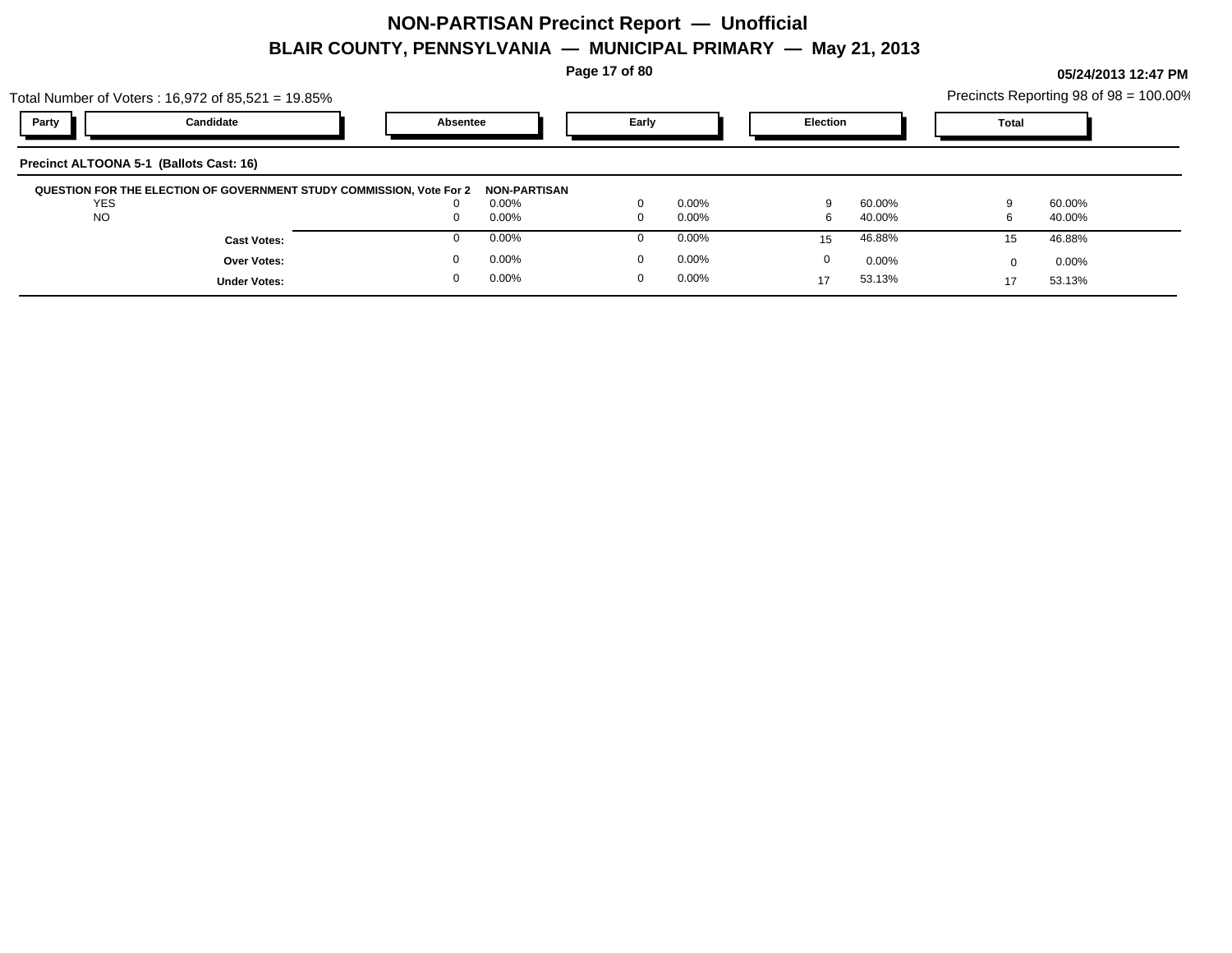**Page 18 of 80**

**05/24/2013 12:47 PM**

| Total Number of Voters: 16,972 of 85,521 = 19.85%            |                     |             |       |             |       |                |        |                | Precincts Reporting 98 of 98 = 100.00% |  |  |  |
|--------------------------------------------------------------|---------------------|-------------|-------|-------------|-------|----------------|--------|----------------|----------------------------------------|--|--|--|
| Party<br>Candidate                                           |                     | Absentee    |       | Early       |       | Election       |        | <b>Total</b>   |                                        |  |  |  |
| Precinct ALTOONA 5-1 (Ballots Cast: 16)                      |                     |             |       |             |       |                |        |                |                                        |  |  |  |
| GOVERNMENT STUDY COMMISSION MEMBERS, Vote For 7 NON-PARTISAN |                     |             |       |             |       |                |        |                |                                        |  |  |  |
| <b>VICTOR CURFMAN</b>                                        |                     | 0           | 0.00% | $\mathbf 0$ | 0.00% | $\overline{2}$ | 3.70%  | $\overline{2}$ | 3.70%                                  |  |  |  |
| <b>WAYNE HIPPO</b>                                           |                     | $\mathbf 0$ | 0.00% | $\mathbf 0$ | 0.00% | $\,6$          | 11.11% | $\,6\,$        | 11.11%                                 |  |  |  |
| <b>BEVERLY M. GREEN</b>                                      |                     | $\mathbf 0$ | 0.00% | $\mathbf 0$ | 0.00% | 8              | 14.81% | 8              | 14.81%                                 |  |  |  |
| RICHARD FLAREND                                              |                     | $\Omega$    | 0.00% | $\mathbf 0$ | 0.00% | 6              | 11.11% | 6              | 11.11%                                 |  |  |  |
| ROBERT K. KUTZ, JR.                                          |                     | $\Omega$    | 0.00% | $\mathbf 0$ | 0.00% | $\overline{7}$ | 12.96% | $\overline{7}$ | 12.96%                                 |  |  |  |
| RICHARD F. FIORE, JR.                                        |                     | $\Omega$    | 0.00% | $\mathbf 0$ | 0.00% | $\overline{7}$ | 12.96% | $\overline{7}$ | 12.96%                                 |  |  |  |
| SAMUEL SCHEINBERG                                            |                     | $\Omega$    | 0.00% | $\mathbf 0$ | 0.00% | $\overline{4}$ | 7.41%  | $\overline{4}$ | 7.41%                                  |  |  |  |
| SCOTT CAMPANARO                                              |                     | $\mathbf 0$ | 0.00% | $\mathbf 0$ | 0.00% | $\overline{c}$ | 3.70%  | $\overline{2}$ | 3.70%                                  |  |  |  |
| <b>DAVID DUNCAN</b>                                          |                     | $\mathbf 0$ | 0.00% | $\mathbf 0$ | 0.00% | 5              | 9.26%  | $\overline{5}$ | 9.26%                                  |  |  |  |
| <b>LORI ANN CRILLEY</b>                                      |                     | $\Omega$    | 0.00% | $\mathbf 0$ | 0.00% | $\overline{2}$ | 3.70%  | $\sqrt{2}$     | 3.70%                                  |  |  |  |
| <b>HEATHER JO ECKELS</b>                                     |                     | $\mathbf 0$ | 0.00% | $\mathbf 0$ | 0.00% | 5              | 9.26%  | 5              | 9.26%                                  |  |  |  |
| WILSON SAGUBAN (W)                                           |                     | $\mathbf 0$ | 0.00% | $\mathbf 0$ | 0.00% | $\mathbf 0$    | 0.00%  | $\mathbf 0$    | 0.00%                                  |  |  |  |
| WILLIAM S GORITY (W)                                         |                     | $\mathbf 0$ | 0.00% | $\mathbf 0$ | 0.00% | $\mathbf 0$    | 0.00%  | $\mathbf 0$    | 0.00%                                  |  |  |  |
| THOMAS HOOPER (W)                                            |                     | $\mathbf 0$ | 0.00% | $\mathbf 0$ | 0.00% | $\mathbf 0$    | 0.00%  | $\mathbf 0$    | 0.00%                                  |  |  |  |
| TED BEAM (W)                                                 |                     | $\mathbf 0$ | 0.00% | $\mathbf 0$ | 0.00% | $\mathbf 0$    | 0.00%  | $\mathbf 0$    | 0.00%                                  |  |  |  |
| STEVEN BETTWY (W)                                            |                     | $\mathbf 0$ | 0.00% | $\mathbf 0$ | 0.00% | $\mathbf 0$    | 0.00%  | $\mathbf 0$    | 0.00%                                  |  |  |  |
| STEVE MICHELONE (W)                                          |                     | 0           | 0.00% | $\mathbf 0$ | 0.00% | $\mathbf 0$    | 0.00%  | $\mathbf 0$    | 0.00%                                  |  |  |  |
| ROBERT H SHIRK (W)                                           |                     | $\mathbf 0$ | 0.00% | $\mathbf 0$ | 0.00% | $\mathbf 0$    | 0.00%  | $\mathbf 0$    | 0.00%                                  |  |  |  |
| RICHARD DEE (W)                                              |                     | $\mathbf 0$ | 0.00% | $\mathbf 0$ | 0.00% | $\Omega$       | 0.00%  | $\mathbf 0$    | 0.00%                                  |  |  |  |
| RANDY PROBST (W)                                             |                     | $\Omega$    | 0.00% | $\mathbf 0$ | 0.00% | $\Omega$       | 0.00%  | $\mathbf 0$    | 0.00%                                  |  |  |  |
| PAULA L SINGER (W)                                           |                     | $\mathbf 0$ | 0.00% | $\mathbf 0$ | 0.00% | $\mathbf 0$    | 0.00%  | $\mathbf 0$    | 0.00%                                  |  |  |  |
| PATRICK J FANELLI (W)                                        |                     | $\mathbf 0$ | 0.00% | 0           | 0.00% | $\mathbf 0$    | 0.00%  | $\mathbf 0$    | 0.00%                                  |  |  |  |
| Nancy Rose Vincent (W)                                       |                     | 0           | 0.00% | $\mathbf 0$ | 0.00% | $\mathbf 0$    | 0.00%  | $\mathbf 0$    | $0.00\%$                               |  |  |  |
| MIKE COON (W)                                                |                     | $\Omega$    | 0.00% | $\mathbf 0$ | 0.00% | $\Omega$       | 0.00%  | $\mathbf 0$    | 0.00%                                  |  |  |  |
| LINDA GRIMM (W)                                              |                     | $\Omega$    | 0.00% | $\mathbf 0$ | 0.00% | $\mathbf 0$    | 0.00%  | $\mathbf 0$    | 0.00%                                  |  |  |  |
| LAUREL WALTERS (W)                                           |                     | $\Omega$    | 0.00% | $\Omega$    | 0.00% | $\Omega$       | 0.00%  | $\mathbf 0$    | 0.00%                                  |  |  |  |
| KIRK MITCHELL (W)                                            |                     | $\mathbf 0$ | 0.00% | $\mathbf 0$ | 0.00% | $\mathbf 0$    | 0.00%  | $\mathbf 0$    | 0.00%                                  |  |  |  |
| <b>JUSTIN BUCKREIS (W)</b>                                   |                     | $\mathbf 0$ | 0.00% | $\mathbf 0$ | 0.00% | 0              | 0.00%  | $\mathbf 0$    | 0.00%                                  |  |  |  |
| <b>JOSH ABOUD (W)</b>                                        |                     | $\Omega$    | 0.00% | $\mathbf 0$ | 0.00% | $\Omega$       | 0.00%  | $\mathbf 0$    | 0.00%                                  |  |  |  |
| JOHN MCGINNIS (W)                                            |                     | $\Omega$    | 0.00% | $\mathbf 0$ | 0.00% | $\Omega$       | 0.00%  | $\mathbf 0$    | 0.00%                                  |  |  |  |
| JEFFREY GUYER SR (W)                                         |                     | $\Omega$    | 0.00% | $\mathbf 0$ | 0.00% | $\Omega$       | 0.00%  | $\mathbf{0}$   | 0.00%                                  |  |  |  |
| <b>JASON WILKINSON (W)</b>                                   |                     | $\Omega$    | 0.00% | $\mathbf 0$ | 0.00% | $\Omega$       | 0.00%  | $\mathbf 0$    | 0.00%                                  |  |  |  |
| JAMES BALDWIN (W)                                            |                     | $\mathbf 0$ | 0.00% | $\mathbf 0$ | 0.00% | $\mathbf 0$    | 0.00%  | $\mathbf 0$    | 0.00%                                  |  |  |  |
| DORIS GRIMM (W)                                              |                     | $\mathbf 0$ | 0.00% | $\mathbf 0$ | 0.00% | $\mathbf 0$    | 0.00%  | $\mathbf 0$    | 0.00%                                  |  |  |  |
| DON CRAIG (W)                                                |                     | $\mathbf 0$ | 0.00% | $\mathbf 0$ | 0.00% | $\mathbf 0$    | 0.00%  | $\mathbf 0$    | 0.00%                                  |  |  |  |
| DAVID WOLESLAGLE (W)                                         |                     | 0           | 0.00% | $\mathbf 0$ | 0.00% | $\mathbf 0$    | 0.00%  | $\mathbf 0$    | 0.00%                                  |  |  |  |
| DAVE ANDREWS (W)                                             |                     | $\Omega$    | 0.00% | $\mathbf 0$ | 0.00% | $\Omega$       | 0.00%  | $\mathbf 0$    | 0.00%                                  |  |  |  |
| BONNIEJOGILLESPIE (W)                                        |                     | $\mathbf 0$ | 0.00% | $\mathbf 0$ | 0.00% | $\mathbf 0$    | 0.00%  | $\mathbf 0$    | 0.00%                                  |  |  |  |
| BILLY BONSELL (W)                                            |                     | 0           | 0.00% | $\mathbf 0$ | 0.00% | 0              | 0.00%  | $\mathbf 0$    | 0.00%                                  |  |  |  |
| BERNARD CHAPMAN (W)                                          |                     | $\mathbf 0$ | 0.00% | $\mathbf 0$ | 0.00% | 0              | 0.00%  | $\mathbf 0$    | 0.00%                                  |  |  |  |
| ALEX PETERS (W)                                              |                     | $\mathbf 0$ | 0.00% | $\mathbf 0$ | 0.00% | 0              | 0.00%  | $\mathbf 0$    | 0.00%                                  |  |  |  |
|                                                              | <b>Cast Votes:</b>  | $\mathbf 0$ | 0.00% | $\mathbf 0$ | 0.00% | 54             | 48.21% | 54             | 48.21%                                 |  |  |  |
|                                                              |                     |             |       |             |       |                |        |                |                                        |  |  |  |
|                                                              | <b>Over Votes:</b>  | $\mathbf 0$ | 0.00% | $\mathbf 0$ | 0.00% | $\mathbf 0$    | 0.00%  | $\mathbf 0$    | 0.00%                                  |  |  |  |
|                                                              | <b>Under Votes:</b> | 0           | 0.00% | $\mathbf 0$ | 0.00% | 58             | 51.79% | 58             | 51.79%                                 |  |  |  |
|                                                              |                     |             |       |             |       |                |        |                |                                        |  |  |  |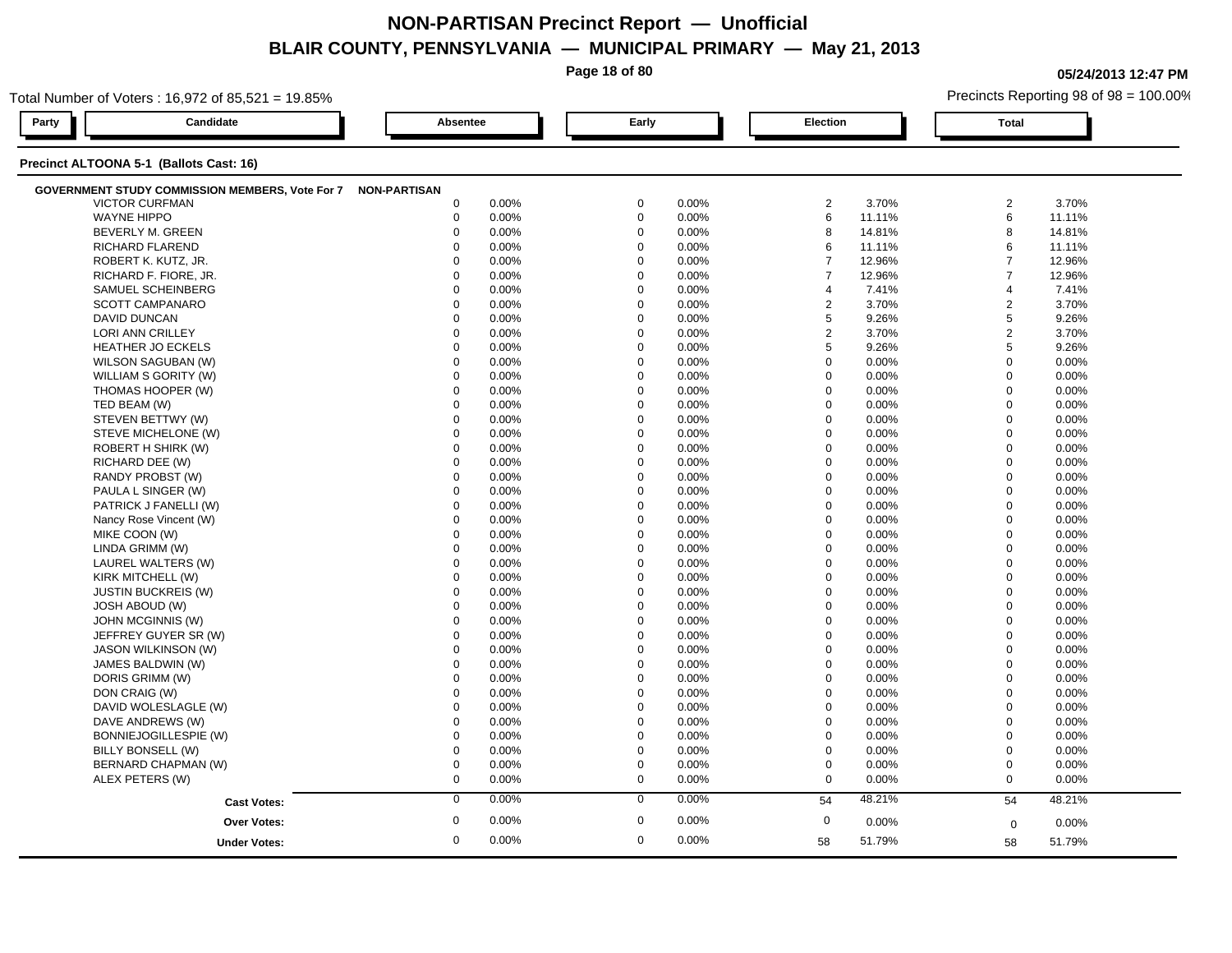**Page 19 of 80**

|                | Total Number of Voters: 16,972 of 85,521 = 19.85%                                 |          |       |       |                 |        |       |          | Precincts Reporting 98 of 98 = 100.00% |
|----------------|-----------------------------------------------------------------------------------|----------|-------|-------|-----------------|--------|-------|----------|----------------------------------------|
| Party          | Candidate                                                                         | Absentee | Early |       | <b>Election</b> |        | Total |          |                                        |
|                | Precinct ALTOONA 5-2 (Ballots Cast: 112)                                          |          |       |       |                 |        |       |          |                                        |
|                | QUESTION FOR THE ELECTION OF GOVERNMENT STUDY COMMISSION, Vote For 2 NON-PARTISAN |          |       |       |                 |        |       |          |                                        |
| <b>YES</b>     |                                                                                   | 25.00%   |       | 0.00% | 64              | 65.98% | 65    | 64.36%   |                                        |
| $\overline{N}$ |                                                                                   | 7500/    |       | 0.000 | າາ              | 24020  | 2C    | 250/240/ |                                        |

| YES                 | 25.00% | 0.00%    | <u>га</u><br>64 | 65.98% | 65           | 64.36% |  |
|---------------------|--------|----------|-----------------|--------|--------------|--------|--|
| <b>NO</b>           | 75.00% | $0.00\%$ | 33              | 34.02% | วด<br>ູບປ    | 35.64% |  |
| <b>Cast Votes:</b>  | 40.00% | $0.00\%$ | 97              | 45.33% | 101          | 45.09% |  |
| Over Votes:         | 0.00%  | $0.00\%$ |                 | 0.00%  |              | 0.00%  |  |
| <b>Under Votes:</b> | 60.00% | $0.00\%$ | 117             | 54.67% | 123<br>ں ے ا | 54.91% |  |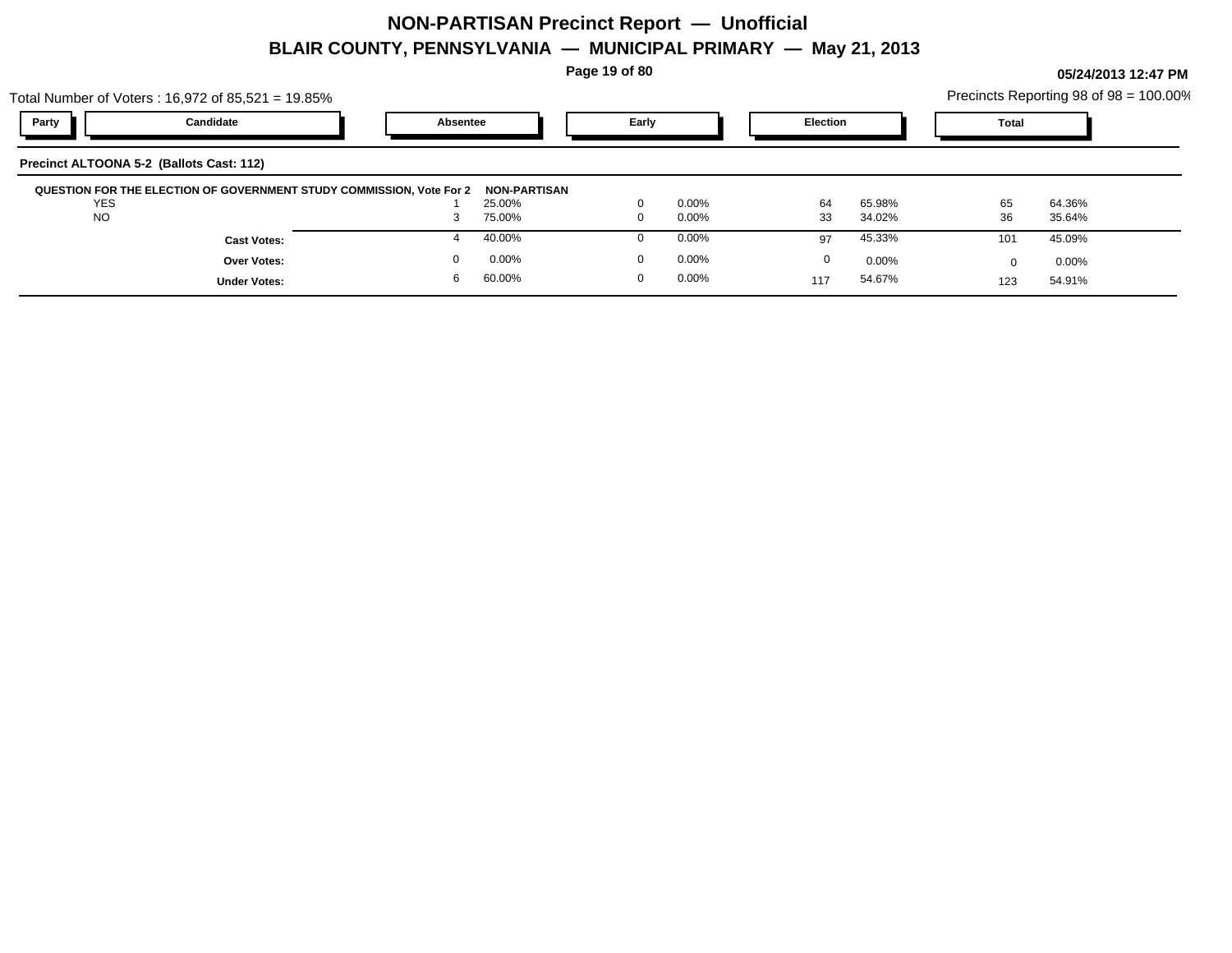**Page 20 of 80**

**05/24/2013 12:47 PM**

| Total Number of Voters: 16,972 of 85,521 = 19.85%            |                         |                      |               | Precincts Reporting 98 of 98 = 100.00% |  |  |  |
|--------------------------------------------------------------|-------------------------|----------------------|---------------|----------------------------------------|--|--|--|
| Party<br>Candidate                                           | Absentee                | Early                | Election      | <b>Total</b>                           |  |  |  |
| Precinct ALTOONA 5-2 (Ballots Cast: 112)                     |                         |                      |               |                                        |  |  |  |
| GOVERNMENT STUDY COMMISSION MEMBERS, Vote For 7 NON-PARTISAN |                         |                      |               |                                        |  |  |  |
| <b>VICTOR CURFMAN</b>                                        | 9.09%                   | $\mathbf 0$          | 33            | 34                                     |  |  |  |
|                                                              | -1                      | 0.00%                | 8.66%         | 8.67%                                  |  |  |  |
| <b>WAYNE HIPPO</b>                                           | 9.09%                   | $\mathbf 0$          | 48            | 49                                     |  |  |  |
|                                                              | $\mathbf 1$             | 0.00%                | 12.60%        | 12.50%                                 |  |  |  |
| <b>BEVERLY M. GREEN</b>                                      | 9.09%                   | $\mathbf 0$          | 41            | 42                                     |  |  |  |
|                                                              | $\overline{\mathbf{1}}$ | 0.00%                | 10.76%        | 10.71%                                 |  |  |  |
| RICHARD FLAREND                                              | $\Omega$                | $\mathbf 0$          | 30            | 30                                     |  |  |  |
|                                                              | 0.00%                   | 0.00%                | 7.87%         | 7.65%                                  |  |  |  |
| ROBERT K. KUTZ, JR.                                          | 0                       | $\mathbf 0$          | 39            | 39                                     |  |  |  |
|                                                              | 0.00%                   | 0.00%                | 10.24%        | 9.95%                                  |  |  |  |
| RICHARD F. FIORE, JR.                                        | 2                       | $\mathbf 0$          | 38            | 40                                     |  |  |  |
|                                                              | 18.18%                  | 0.00%                | 9.97%         | 10.20%                                 |  |  |  |
| SAMUEL SCHEINBERG                                            | 9.09%                   | $\mathbf 0$          | 29            | 30                                     |  |  |  |
|                                                              | 1                       | 0.00%                | 7.61%         | 7.65%                                  |  |  |  |
| SCOTT CAMPANARO                                              | 9.09%                   | $\mathbf 0$          | 23            | 24                                     |  |  |  |
|                                                              | $\overline{\mathbf{1}}$ | 0.00%                | 6.04%         | 6.12%                                  |  |  |  |
| DAVID DUNCAN                                                 | 2                       | $\mathbf 0$          | 30            | 32                                     |  |  |  |
|                                                              | 18.18%                  | 0.00%                | 7.87%         | 8.16%                                  |  |  |  |
| LORI ANN CRILLEY                                             | 9.09%                   | $\mathbf 0$          | 29            | 30                                     |  |  |  |
|                                                              | $\mathbf 1$             | 0.00%                | 7.61%         | 7.65%                                  |  |  |  |
| <b>HEATHER JO ECKELS</b>                                     | 9.09%                   | $\mathbf 0$          | 39            | 40                                     |  |  |  |
|                                                              | 1                       | 0.00%                | 10.24%        | 10.20%                                 |  |  |  |
| WILSON SAGUBAN (W)                                           | $\mathbf 0$             | $\mathbf 0$          | $\mathbf 0$   | $\mathbf 0$                            |  |  |  |
|                                                              | 0.00%                   | 0.00%                | 0.00%         | 0.00%                                  |  |  |  |
| WILLIAM S GORITY (W)                                         | $\mathbf 0$             | $\mathbf 0$          | 0             | $\mathbf 0$                            |  |  |  |
|                                                              | 0.00%                   | 0.00%                | 0.00%         | 0.00%                                  |  |  |  |
| THOMAS HOOPER (W)                                            | $\Omega$                | $\mathbf 0$          | $\mathbf 0$   | $\mathbf 0$                            |  |  |  |
|                                                              | 0.00%                   | 0.00%                | 0.00%         | $0.00\%$                               |  |  |  |
| TED BEAM (W)                                                 | $\Omega$                | $\mathbf 0$          | $\Omega$      | $\mathbf 0$                            |  |  |  |
|                                                              | 0.00%                   | 0.00%                | 0.00%         | 0.00%                                  |  |  |  |
| STEVEN BETTWY (W)                                            | $\mathbf 0$             | $\mathbf 0$          | $\mathbf 0$   | $\mathbf 0$                            |  |  |  |
|                                                              | 0.00%                   | 0.00%                | 0.00%         | 0.00%                                  |  |  |  |
| STEVE MICHELONE (W)                                          | $\mathbf 0$             | $\mathbf 0$          | $\mathbf 0$   | $\mathbf 0$                            |  |  |  |
|                                                              | 0.00%                   | 0.00%                | 0.00%         | 0.00%                                  |  |  |  |
| ROBERT H SHIRK (W)                                           | 0                       | $\mathbf 0$          | 0.26%         | $\overline{1}$                         |  |  |  |
|                                                              | 0.00%                   | 0.00%                | $\mathbf{1}$  | 0.26%                                  |  |  |  |
| RICHARD DEE (W)                                              | $\Omega$                | $\mathbf 0$          | $\mathbf 0$   | $\mathbf 0$                            |  |  |  |
|                                                              | 0.00%                   | 0.00%                | 0.00%         | $0.00\%$                               |  |  |  |
| RANDY PROBST (W)                                             | $\Omega$                | $\mathbf 0$          | $\Omega$      | $\mathbf 0$                            |  |  |  |
|                                                              | 0.00%                   | 0.00%                | 0.00%         | 0.00%                                  |  |  |  |
| PAULA L SINGER (W)                                           | 0.00%                   | $\mathbf 0$          | $\mathbf 0$   | $\mathbf 0$                            |  |  |  |
|                                                              | $\mathbf 0$             | 0.00%                | 0.00%         | 0.00%                                  |  |  |  |
| PATRICK J FANELLI (W)                                        | $\mathbf 0$             | $\mathbf 0$          | $\mathbf 0$   | $\mathbf 0$                            |  |  |  |
|                                                              | 0.00%                   | 0.00%                | 0.00%         | 0.00%                                  |  |  |  |
| Nancy Rose Vincent (W)                                       | 0                       | $\mathbf 0$          | $\mathbf 0$   | $\mathbf 0$                            |  |  |  |
|                                                              | 0.00%                   | 0.00%                | 0.00%         | 0.00%                                  |  |  |  |
| MIKE COON (W)                                                | $\Omega$                | $\Omega$             | $\Omega$      | $\mathbf 0$                            |  |  |  |
|                                                              | 0.00%                   | 0.00%                | 0.00%         | 0.00%                                  |  |  |  |
| LINDA GRIMM (W)                                              | $\Omega$                | $\mathbf 0$          | $\Omega$      | $\mathbf 0$                            |  |  |  |
|                                                              | 0.00%                   | 0.00%                | 0.00%         | 0.00%                                  |  |  |  |
| LAUREL WALTERS (W)                                           | $\mathbf 0$             | $\mathbf 0$          | $\mathbf 0$   | $\mathbf 0$                            |  |  |  |
|                                                              | 0.00%                   | 0.00%                | 0.00%         | 0.00%                                  |  |  |  |
| KIRK MITCHELL (W)                                            | $\mathbf 0$             | $\mathbf 0$          | $\mathbf 0$   | $\mathbf 0$                            |  |  |  |
|                                                              | 0.00%                   | 0.00%                | 0.00%         | $0.00\%$                               |  |  |  |
| <b>JUSTIN BUCKREIS (W)</b>                                   | 0                       | $\mathbf 0$          | $\mathbf 0$   | $\mathbf 0$                            |  |  |  |
|                                                              | 0.00%                   | 0.00%                | 0.00%         | 0.00%                                  |  |  |  |
| <b>JOSH ABOUD (W)</b>                                        | $\Omega$                | $\Omega$             | $\Omega$      | $\mathbf 0$                            |  |  |  |
|                                                              | 0.00%                   | 0.00%                | 0.00%         | 0.00%                                  |  |  |  |
| JOHN MCGINNIS (W)                                            | $\mathbf 0$             | $\mathbf 0$          | $\mathbf 0$   | $\mathbf 0$                            |  |  |  |
|                                                              | 0.00%                   | 0.00%                | 0.00%         | 0.00%                                  |  |  |  |
| JEFFREY GUYER SR (W)                                         | $\mathbf 0$             | $\mathbf 0$          | $\mathbf 0$   | $\mathbf 0$                            |  |  |  |
|                                                              | 0.00%                   | 0.00%                | 0.00%         | 0.00%                                  |  |  |  |
| <b>JASON WILKINSON (W)</b>                                   | $\mathbf 0$             | $\mathbf 0$          | $\mathbf 0$   | $\mathbf 0$                            |  |  |  |
|                                                              | 0.00%                   | 0.00%                | 0.00%         | $0.00\%$                               |  |  |  |
| JAMES BALDWIN (W)                                            | $\mathbf 0$             | $\mathbf 0$          | $\Omega$      | $\mathbf 0$                            |  |  |  |
|                                                              | 0.00%                   | 0.00%                | 0.00%         | 0.00%                                  |  |  |  |
| DORIS GRIMM (W)                                              | 0                       | $\Omega$             | $\Omega$      | $\mathbf 0$                            |  |  |  |
|                                                              | 0.00%                   | 0.00%                | 0.00%         | 0.00%                                  |  |  |  |
| DON CRAIG (W)                                                | $\mathbf 0$             | $\mathbf 0$          | $\mathbf 0$   | $\mathbf 0$                            |  |  |  |
|                                                              | 0.00%                   | 0.00%                | 0.00%         | 0.00%                                  |  |  |  |
| DAVID WOLESLAGLE (W)                                         | 0                       | $\mathbf 0$          | $\mathbf 0$   | $\mathbf 0$                            |  |  |  |
|                                                              | 0.00%                   | 0.00%                | 0.00%         | 0.00%                                  |  |  |  |
| DAVE ANDREWS (W)                                             | $\mathbf 0$             | $\mathbf 0$          | $\mathbf 0$   | $\mathbf 0$                            |  |  |  |
|                                                              | 0.00%                   | 0.00%                | 0.00%         | $0.00\%$                               |  |  |  |
| <b>BONNIEJOGILLESPIE (W)</b>                                 | $\mathbf 0$             | $\mathbf 0$          | 0.26%         | $\overline{1}$                         |  |  |  |
|                                                              | 0.00%                   | 0.00%                | $\mathbf{1}$  | 0.26%                                  |  |  |  |
| BILLY BONSELL (W)                                            | $\mathbf 0$             | $\mathbf 0$          | $\mathbf 0$   | $\mathbf 0$                            |  |  |  |
|                                                              | 0.00%                   | 0.00%                | 0.00%         | 0.00%                                  |  |  |  |
| BERNARD CHAPMAN (W)                                          | $\mathbf 0$             | $\mathbf 0$          | $\mathbf 0$   | $\mathbf 0$                            |  |  |  |
|                                                              | 0.00%                   | 0.00%                | 0.00%         | 0.00%                                  |  |  |  |
| ALEX PETERS (W)                                              | $\mathbf 0$             | $\mathbf 0$          | $\Omega$      | $\mathbf 0$                            |  |  |  |
|                                                              | 0.00%                   | 0.00%                | 0.00%         | 0.00%                                  |  |  |  |
| <b>Cast Votes:</b>                                           | 31.43%                  | 0.00%                | 50.87%        | 50.00%                                 |  |  |  |
|                                                              | 11                      | $\mathbf 0$          | 381           | 392                                    |  |  |  |
| Over Votes:                                                  | $\boldsymbol{0}$        | $\mathbf 0$          | $\mathbf 0$   | 0.00%                                  |  |  |  |
|                                                              | 0.00%                   | 0.00%                | 0.00%         | 0                                      |  |  |  |
|                                                              | 24<br>68.57%            | $\mathbf 0$<br>0.00% | 49.13%<br>368 |                                        |  |  |  |
| <b>Under Votes:</b>                                          |                         |                      |               | 50.00%<br>392                          |  |  |  |
|                                                              |                         |                      |               |                                        |  |  |  |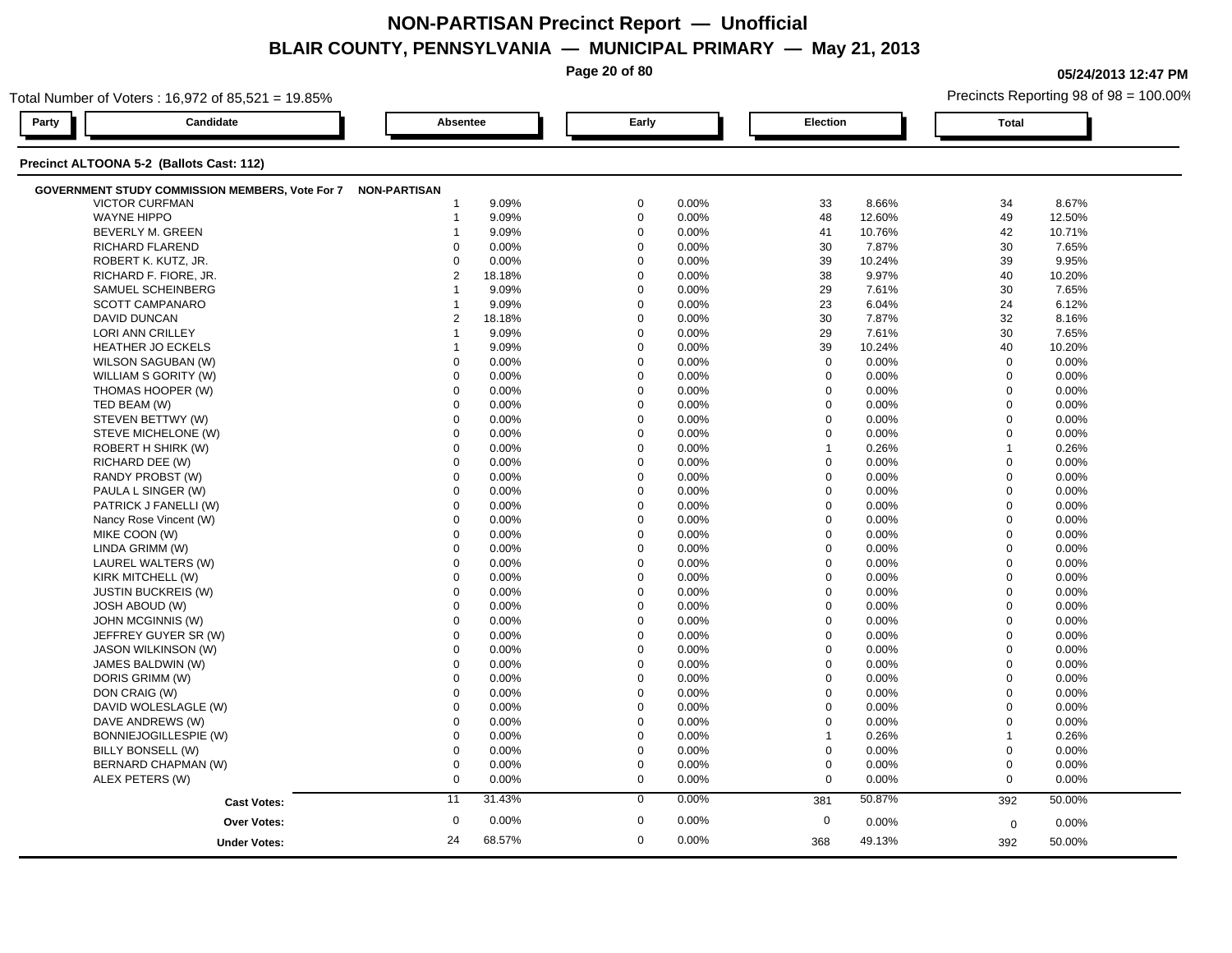**Page 21 of 80**

|                                         | Total Number of Voters: $16,972$ of $85,521 = 19.85\%$               |                     |                      |                 | Precincts Reporting 98 of 98 = 100.00% |  |
|-----------------------------------------|----------------------------------------------------------------------|---------------------|----------------------|-----------------|----------------------------------------|--|
| Party                                   | Candidate                                                            | Absentee            | Early                | <b>Election</b> | <b>Total</b>                           |  |
| Precinct ALTOONA 5-3 (Ballots Cast: 80) |                                                                      |                     |                      |                 |                                        |  |
|                                         | QUESTION FOR THE ELECTION OF GOVERNMENT STUDY COMMISSION, Vote For 2 | <b>NON-PARTISAN</b> |                      |                 |                                        |  |
| <b>YES</b>                              |                                                                      | 100.00%             | $0.00\%$<br>$\Omega$ | 47<br>63.51%    | 48<br>64.00%                           |  |
| <b>NO</b>                               |                                                                      | 0.00%<br>0          | $0.00\%$<br>$\Omega$ | 27<br>36.49%    | 27<br>36.00%                           |  |
|                                         | <b>Cast Votes:</b>                                                   | 50.00%              | $0.00\%$             | 46.84%<br>74    | 46.88%<br>75                           |  |
|                                         | <b>Over Votes:</b>                                                   | 0.00%               | $0.00\%$<br>$\Omega$ | 0<br>$0.00\%$   | 0.00%                                  |  |
|                                         | <b>Under Votes:</b>                                                  | 50.00%              | $0.00\%$<br>$\Omega$ | 53.16%<br>84    | 53.13%<br>85                           |  |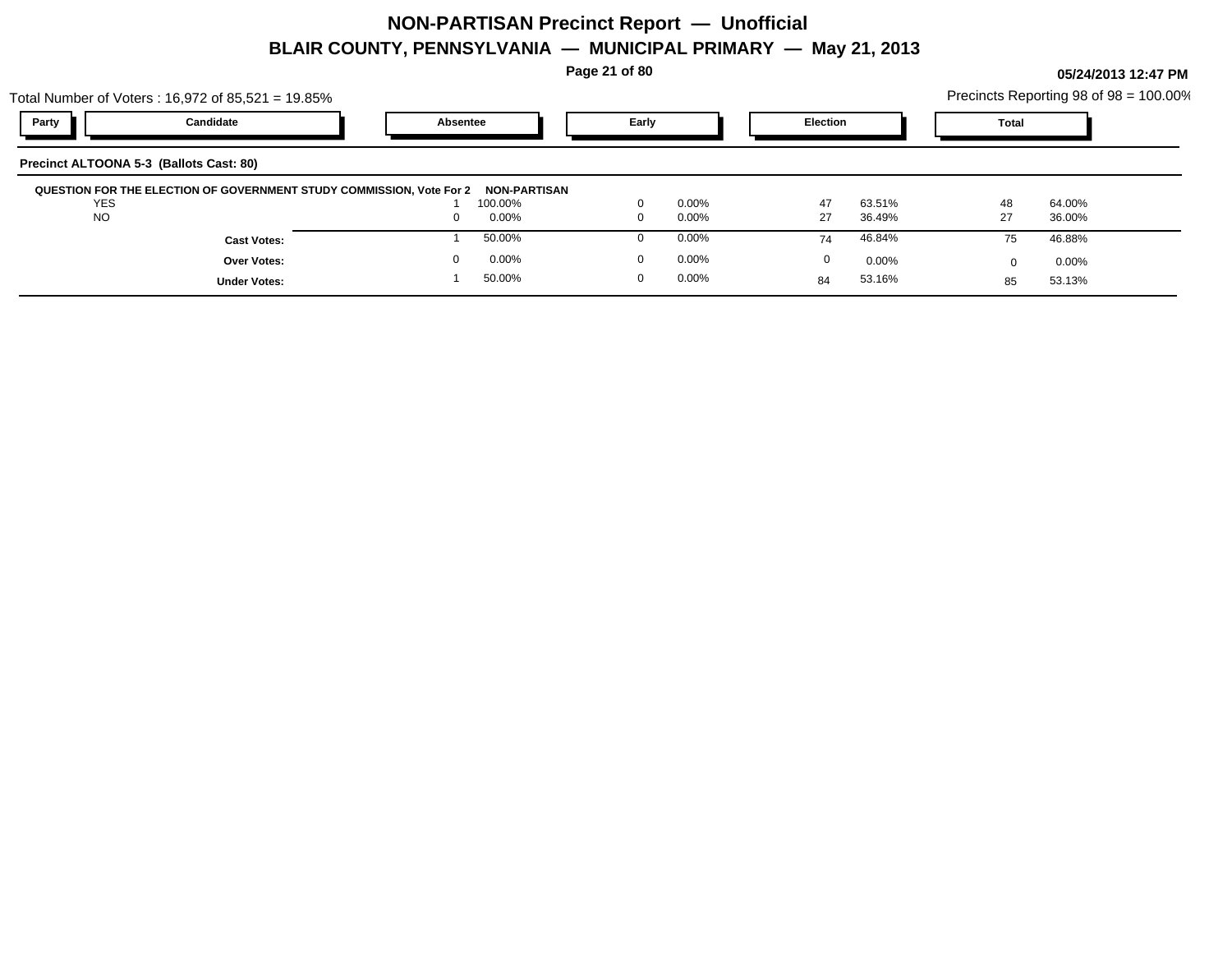**Page 22 of 80**

**05/24/2013 12:47 PM**

Precincts Reporting 98 of 98 = 100.00% **Party Candidate Absentee Early Election Total**

Total Number of Voters : 16,972 of 85,521 = 19.85%

| <b>GOVERNMENT STUDY COMMISSION MEMBERS, Vote For 7</b> | <b>NON-PARTISAN</b> |         |             |          |              |        |              |        |  |
|--------------------------------------------------------|---------------------|---------|-------------|----------|--------------|--------|--------------|--------|--|
| <b>VICTOR CURFMAN</b>                                  |                     | 14.29%  | $\mathbf 0$ | 0.00%    | 17           | 5.21%  | 18           | 5.41%  |  |
| <b>WAYNE HIPPO</b>                                     | $\overline{1}$      | 14.29%  | $\mathbf 0$ | 0.00%    | 46           | 14.11% | 47           | 14.11% |  |
| BEVERLY M. GREEN                                       | $\Omega$            | 0.00%   | $\mathbf 0$ | 0.00%    | 30           | 9.20%  | 30           | 9.01%  |  |
| <b>RICHARD FLAREND</b>                                 |                     | 14.29%  | $\mathbf 0$ | 0.00%    | 26           | 7.98%  | 27           | 8.11%  |  |
| ROBERT K. KUTZ, JR.                                    |                     | 14.29%  | $\mathbf 0$ | 0.00%    | 31           | 9.51%  | 32           | 9.61%  |  |
| RICHARD F. FIORE, JR.                                  |                     | 14.29%  | $\mathbf 0$ | 0.00%    | 33           | 10.12% | 34           | 10.21% |  |
| SAMUEL SCHEINBERG                                      |                     | 14.29%  | $\mathbf 0$ | 0.00%    | 19           | 5.83%  | 20           | 6.01%  |  |
| <b>SCOTT CAMPANARO</b>                                 | $\Omega$            | 0.00%   | $\mathbf 0$ | 0.00%    | 24           | 7.36%  | 24           | 7.21%  |  |
| DAVID DUNCAN                                           | $\Omega$            | 0.00%   | $\Omega$    | 0.00%    | 34           | 10.43% | 34           | 10.21% |  |
| LORI ANN CRILLEY                                       |                     | 14.29%  | $\Omega$    | 0.00%    | 27           | 8.28%  | 28           | 8.41%  |  |
| <b>HEATHER JO ECKELS</b>                               | $\Omega$            | 0.00%   | $\Omega$    | 0.00%    | 38           | 11.66% | 38           | 11.41% |  |
| WILSON SAGUBAN (W)                                     | $\Omega$            | 0.00%   | $\Omega$    | 0.00%    | $\mathbf 0$  | 0.00%  | $\mathbf 0$  | 0.00%  |  |
| WILLIAM S GORITY (W)                                   | $\Omega$            | 0.00%   | $\Omega$    | $0.00\%$ | $\mathbf 0$  | 0.00%  | $\mathbf 0$  | 0.00%  |  |
| THOMAS HOOPER (W)                                      | $\Omega$            | 0.00%   | $\mathbf 0$ | 0.00%    | $\mathbf 0$  | 0.00%  | $\mathbf 0$  | 0.00%  |  |
| TED BEAM (W)                                           | $\Omega$            | 0.00%   | $\Omega$    | 0.00%    | $\mathbf 0$  | 0.00%  | $\mathbf 0$  | 0.00%  |  |
| STEVEN BETTWY (W)                                      | $\Omega$            | 0.00%   | $\mathbf 0$ | 0.00%    | $\mathbf 0$  | 0.00%  | $\mathbf 0$  | 0.00%  |  |
|                                                        | $\mathbf 0$         |         | $\mathbf 0$ |          |              |        |              |        |  |
| STEVE MICHELONE (W)                                    |                     | 0.00%   |             | 0.00%    | $\mathbf 0$  | 0.00%  | $\mathbf 0$  | 0.00%  |  |
| ROBERT H SHIRK (W)                                     | $\Omega$            | 0.00%   | $\Omega$    | 0.00%    | $\mathbf 0$  | 0.00%  | $\mathbf 0$  | 0.00%  |  |
| RICHARD DEE (W)                                        | $\Omega$            | 0.00%   | $\Omega$    | 0.00%    | $\mathbf 0$  | 0.00%  | $\mathbf 0$  | 0.00%  |  |
| RANDY PROBST (W)                                       | $\Omega$            | 0.00%   | $\Omega$    | 0.00%    | $\mathbf 0$  | 0.00%  | $\mathbf 0$  | 0.00%  |  |
| PAULA L SINGER (W)                                     | $\Omega$            | 0.00%   | $\Omega$    | 0.00%    | $\mathbf 0$  | 0.00%  | $\mathbf 0$  | 0.00%  |  |
| PATRICK J FANELLI (W)                                  | $\Omega$            | 0.00%   | $\Omega$    | 0.00%    | $\mathbf 0$  | 0.00%  | $\mathbf 0$  | 0.00%  |  |
| Nancy Rose Vincent (W)                                 | $\Omega$            | 0.00%   | $\Omega$    | 0.00%    | $\mathbf 0$  | 0.00%  | $\mathbf 0$  | 0.00%  |  |
| MIKE COON (W)                                          | $\Omega$            | 0.00%   | $\Omega$    | 0.00%    | $\mathbf 0$  | 0.00%  | $\mathbf 0$  | 0.00%  |  |
| LINDA GRIMM (W)                                        | $\Omega$            | 0.00%   | $\Omega$    | 0.00%    | $\mathbf 0$  | 0.00%  | $\mathbf 0$  | 0.00%  |  |
| LAUREL WALTERS (W)                                     | $\Omega$            | 0.00%   | $\Omega$    | 0.00%    | $\mathbf 0$  | 0.00%  | $\mathbf 0$  | 0.00%  |  |
| KIRK MITCHELL (W)                                      | $\Omega$            | 0.00%   | $\mathbf 0$ | 0.00%    | $\mathbf 0$  | 0.00%  | $\mathbf 0$  | 0.00%  |  |
| <b>JUSTIN BUCKREIS (W)</b>                             | $\Omega$            | 0.00%   | $\mathbf 0$ | 0.00%    | $\mathbf 0$  | 0.00%  | $\mathbf{0}$ | 0.00%  |  |
| <b>JOSH ABOUD (W)</b>                                  | $\Omega$            | 0.00%   | $\mathbf 0$ | 0.00%    | $\mathbf 0$  | 0.00%  | $\mathbf 0$  | 0.00%  |  |
| JOHN MCGINNIS (W)                                      | $\mathbf 0$         | 0.00%   | $\Omega$    | 0.00%    | $\mathbf 0$  | 0.00%  | $\mathbf 0$  | 0.00%  |  |
| JEFFREY GUYER SR (W)                                   | $\Omega$            | 0.00%   | $\Omega$    | 0.00%    | $\mathbf 0$  | 0.00%  | $\mathbf 0$  | 0.00%  |  |
| <b>JASON WILKINSON (W)</b>                             | $\Omega$            | 0.00%   | $\Omega$    | 0.00%    | $\mathbf 0$  | 0.00%  | $\mathbf 0$  | 0.00%  |  |
| JAMES BALDWIN (W)                                      | $\Omega$            | 0.00%   | $\Omega$    | 0.00%    | $\mathbf 0$  | 0.00%  | $\mathbf 0$  | 0.00%  |  |
| DORIS GRIMM (W)                                        | $\Omega$            | 0.00%   | $\Omega$    | 0.00%    | $\mathbf 0$  | 0.00%  | $\mathbf 0$  | 0.00%  |  |
| DON CRAIG (W)                                          | $\Omega$            | 0.00%   | $\Omega$    | 0.00%    | $\mathbf 0$  | 0.00%  | $\mathbf 0$  | 0.00%  |  |
| DAVID WOLESLAGLE (W)                                   | $\Omega$            | 0.00%   | $\Omega$    | 0.00%    | $\mathbf 0$  | 0.00%  | $\mathbf 0$  | 0.00%  |  |
| DAVE ANDREWS (W)                                       | $\Omega$            | 0.00%   | $\Omega$    | 0.00%    | $\mathbf 0$  | 0.00%  | $\mathbf 0$  | 0.00%  |  |
| BONNIEJOGILLESPIE (W)                                  | $\Omega$            | 0.00%   | $\Omega$    | 0.00%    | $\mathbf 0$  | 0.00%  | $\mathbf 0$  | 0.00%  |  |
| <b>BILLY BONSELL (W)</b>                               | $\Omega$            | 0.00%   | $\Omega$    | 0.00%    | $\mathbf 0$  | 0.00%  | $\mathbf 0$  | 0.00%  |  |
| BERNARD CHAPMAN (W)                                    | $\Omega$            | 0.00%   | $\mathbf 0$ | 0.00%    | $\mathbf{1}$ | 0.31%  | $\mathbf{1}$ | 0.30%  |  |
| ALEX PETERS (W)                                        | $\mathbf 0$         | 0.00%   | $\mathbf 0$ | 0.00%    | $\mathbf 0$  | 0.00%  | $\mathbf 0$  | 0.00%  |  |
| <b>Cast Votes:</b>                                     | $\overline{7}$      | 100.00% | $\Omega$    | 0.00%    | 326          | 58.95% | 333          | 59.46% |  |
| <b>Over Votes:</b>                                     | $\mathbf 0$         | 0.00%   | $\mathbf 0$ | 0.00%    | $\mathbf 0$  | 0.00%  | $\mathbf 0$  | 0.00%  |  |
|                                                        | $\Omega$            | 0.00%   | $\Omega$    | 0.00%    |              | 41.05% |              |        |  |
| <b>Under Votes:</b>                                    |                     |         |             |          | 227          |        | 227          | 40.54% |  |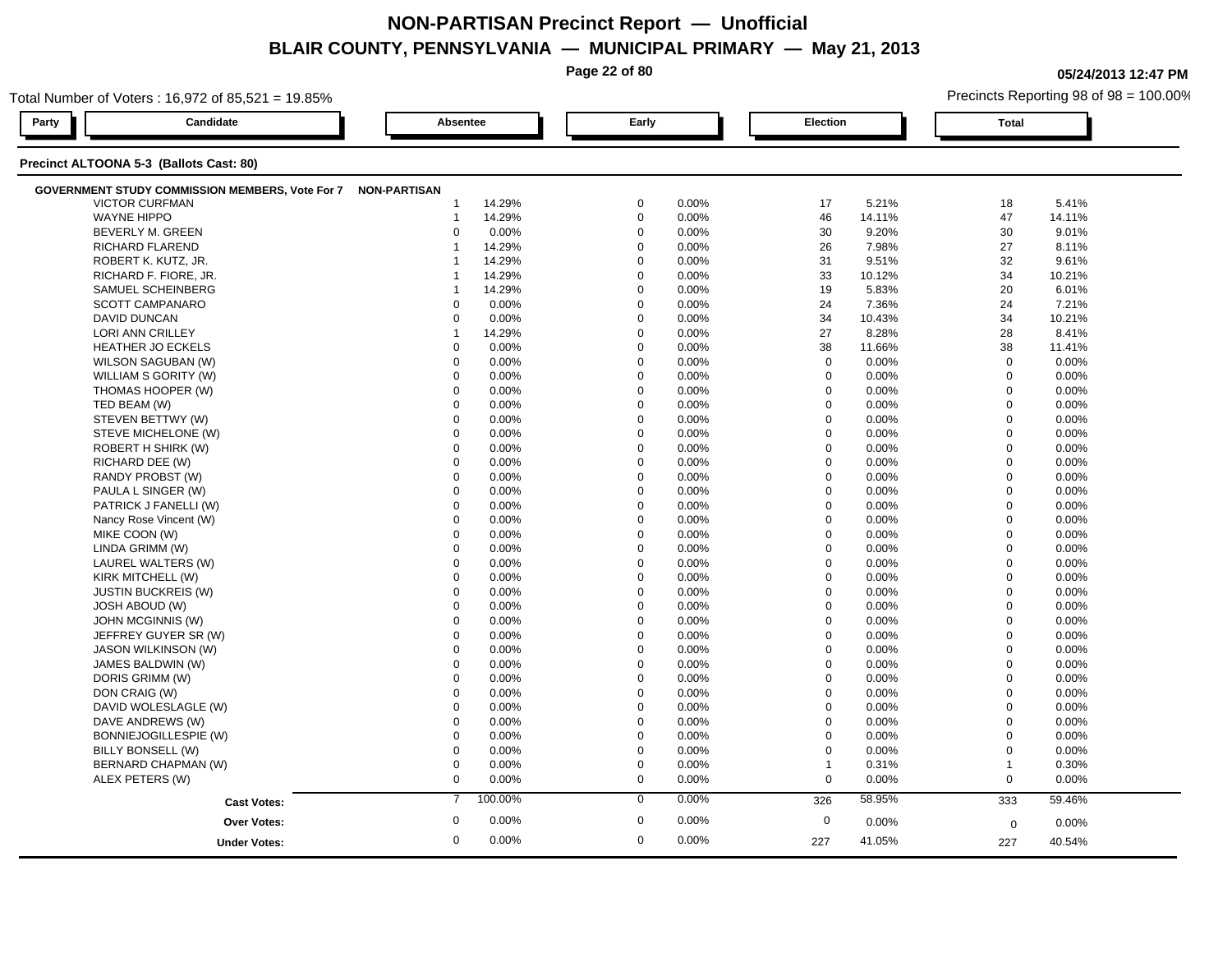**Page 23 of 80**

|          | Precincts Reporting 98 of $98 = 100.00\%$ |  |
|----------|-------------------------------------------|--|
| Election | Total                                     |  |

|            | Total Number of Voters: $16,972$ of $85,521 = 19.85\%$               |          |                               |          |          |          |          |       | Precincts Reporting 98 of 98 = 100.00% |  |
|------------|----------------------------------------------------------------------|----------|-------------------------------|----------|----------|----------|----------|-------|----------------------------------------|--|
| Party      | Candidate                                                            | Absentee |                               | Early    |          | Election |          | Total |                                        |  |
|            | Precinct ALTOONA 6-1 (Ballots Cast: 100)                             |          |                               |          |          |          |          |       |                                        |  |
| <b>YES</b> | QUESTION FOR THE ELECTION OF GOVERNMENT STUDY COMMISSION, Vote For 2 | J.       | <b>NON-PARTISAN</b><br>75.00% | $\Omega$ | $0.00\%$ | 60       | 65.22%   | 63    | 65.63%                                 |  |
| <b>NO</b>  |                                                                      |          | 25.00%                        | 0        | 0.00%    | 32       | 34.78%   | 33    | 34.38%                                 |  |
|            | <b>Cast Votes:</b>                                                   |          | 40.00%                        |          | 0.00%    | 92       | 48.42%   | 96    | 48.00%                                 |  |
|            | <b>Over Votes:</b>                                                   |          | 0.00%                         | $\Omega$ | $0.00\%$ | $\Omega$ | $0.00\%$ |       | $0.00\%$                               |  |
|            | <b>Under Votes:</b>                                                  | 6        | 60.00%                        |          | 0.00%    | 98       | 51.58%   | 104   | 52.00%                                 |  |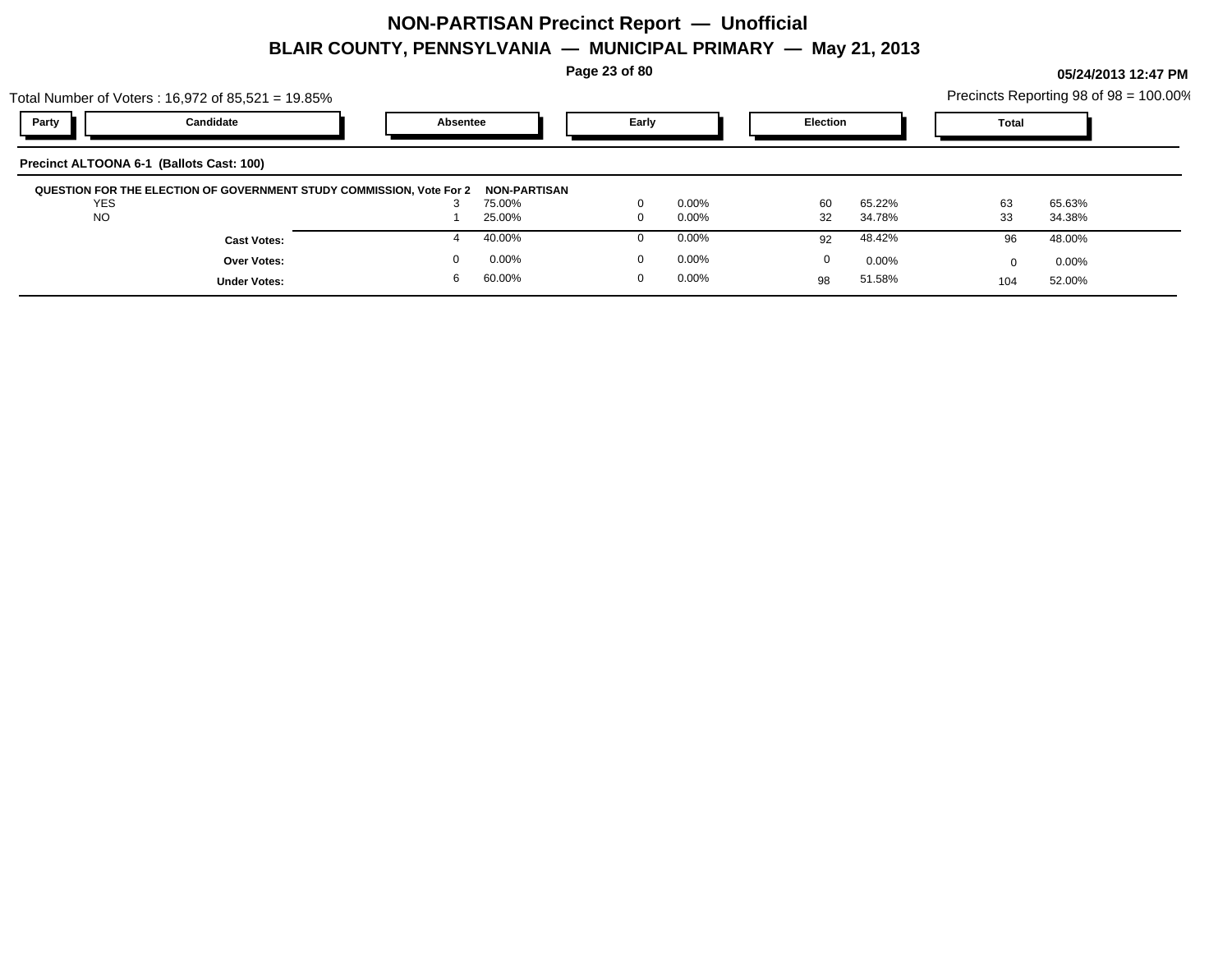**Page 24 of 80**

**05/24/2013 12:47 PM**

| Candidate<br>Party<br>Precinct ALTOONA 6-1 (Ballots Cast: 100)<br>GOVERNMENT STUDY COMMISSION MEMBERS, Vote For 7 NON-PARTISAN<br><b>VICTOR CURFMAN</b><br><b>WAYNE HIPPO</b><br>BEVERLY M. GREEN<br>RICHARD FLAREND<br>ROBERT K. KUTZ, JR.<br>RICHARD F. FIORE, JR.<br>SAMUEL SCHEINBERG | Absentee<br>9.09%<br>-1   | Early       | Election                |          | <b>Total</b>   |        |
|-------------------------------------------------------------------------------------------------------------------------------------------------------------------------------------------------------------------------------------------------------------------------------------------|---------------------------|-------------|-------------------------|----------|----------------|--------|
|                                                                                                                                                                                                                                                                                           |                           |             |                         |          |                |        |
|                                                                                                                                                                                                                                                                                           |                           |             |                         |          |                |        |
|                                                                                                                                                                                                                                                                                           |                           |             |                         |          |                |        |
|                                                                                                                                                                                                                                                                                           |                           | $\mathbf 0$ | 0.00%<br>27             | 6.68%    | 28             | 6.75%  |
|                                                                                                                                                                                                                                                                                           | $\mathbf 0$<br>0.00%      | $\mathbf 0$ | 0.00%<br>45             | 11.14%   | 45             | 10.84% |
|                                                                                                                                                                                                                                                                                           | 9.09%<br>$\mathbf{1}$     | $\mathbf 0$ | 40<br>0.00%             | 9.90%    | 41             | 9.88%  |
|                                                                                                                                                                                                                                                                                           | $\overline{c}$<br>18.18%  | $\mathbf 0$ | 36<br>0.00%             | 8.91%    | 38             | 9.16%  |
|                                                                                                                                                                                                                                                                                           | $\overline{2}$<br>18.18%  | $\mathbf 0$ | 0.00%<br>39             | 9.65%    | 41             | 9.88%  |
|                                                                                                                                                                                                                                                                                           | 0<br>0.00%                | $\mathbf 0$ | 0.00%<br>49             | 12.13%   | 49             | 11.81% |
|                                                                                                                                                                                                                                                                                           | 0.00%<br>$\Omega$         | $\Omega$    | 23<br>0.00%             | 5.69%    | 23             | 5.54%  |
| SCOTT CAMPANARO                                                                                                                                                                                                                                                                           | $\overline{2}$<br>18.18%  | $\mathbf 0$ | 30<br>0.00%             | 7.43%    | 32             | 7.71%  |
| <b>DAVID DUNCAN</b>                                                                                                                                                                                                                                                                       | 9.09%                     | $\mathbf 0$ | 43<br>0.00%             | 10.64%   | 44             | 10.60% |
| LORI ANN CRILLEY                                                                                                                                                                                                                                                                          | 9.09%                     | $\Omega$    | 0.00%<br>25             | 6.19%    | 26             | 6.27%  |
| <b>HEATHER JO ECKELS</b>                                                                                                                                                                                                                                                                  | 9.09%                     | $\Omega$    | 44<br>0.00%             | 10.89%   | 45             | 10.84% |
| WILSON SAGUBAN (W)                                                                                                                                                                                                                                                                        | 0.00%<br>$\mathbf 0$      | $\mathbf 0$ | $\mathbf 0$<br>0.00%    | 0.00%    | $\mathbf 0$    | 0.00%  |
| WILLIAM S GORITY (W)                                                                                                                                                                                                                                                                      | $\mathbf 0$<br>0.00%      | $\mathbf 0$ | $\mathbf 0$<br>0.00%    | 0.00%    | $\mathbf 0$    | 0.00%  |
| THOMAS HOOPER (W)                                                                                                                                                                                                                                                                         | $\Omega$<br>0.00%         | $\Omega$    | $\mathbf 0$<br>0.00%    | 0.00%    | $\mathbf 0$    | 0.00%  |
| TED BEAM (W)                                                                                                                                                                                                                                                                              | $\Omega$<br>0.00%         | $\Omega$    | $\mathbf 0$<br>0.00%    | 0.00%    | $\mathbf 0$    | 0.00%  |
| STEVEN BETTWY (W)                                                                                                                                                                                                                                                                         | $\mathbf 0$<br>0.00%      | $\Omega$    | 0.00%<br>$\mathbf 0$    | 0.00%    | $\mathbf 0$    | 0.00%  |
| STEVE MICHELONE (W)                                                                                                                                                                                                                                                                       | $\mathbf 0$<br>0.00%      | $\Omega$    | $\mathbf 0$<br>0.00%    | 0.00%    | $\mathbf 0$    | 0.00%  |
| ROBERT H SHIRK (W)                                                                                                                                                                                                                                                                        | $\mathbf 0$<br>0.00%      | $\Omega$    | 0.00%<br>$\mathbf 0$    | 0.00%    | $\mathbf 0$    | 0.00%  |
| RICHARD DEE (W)                                                                                                                                                                                                                                                                           | $\Omega$<br>0.00%         | $\Omega$    | $\mathbf 0$<br>0.00%    | 0.00%    | $\mathbf{0}$   | 0.00%  |
| RANDY PROBST (W)                                                                                                                                                                                                                                                                          | 0.00%<br>$\Omega$         | $\Omega$    | $\mathbf 0$<br>0.00%    | 0.00%    | $\mathbf 0$    | 0.00%  |
| PAULA L SINGER (W)                                                                                                                                                                                                                                                                        | 0.00%<br>$\mathbf 0$      | $\mathbf 0$ | $\pmb{0}$<br>0.00%      | 0.00%    | $\mathbf 0$    | 0.00%  |
| PATRICK J FANELLI (W)                                                                                                                                                                                                                                                                     | 0.00%<br>$\mathbf 0$      | $\mathbf 0$ | $\mathbf 0$<br>0.00%    | 0.00%    | $\mathbf 0$    | 0.00%  |
| Nancy Rose Vincent (W)                                                                                                                                                                                                                                                                    | $\mathbf 0$<br>0.00%      | $\mathbf 0$ | 0.00%<br>$\mathbf 0$    | 0.00%    | $\mathbf 0$    | 0.00%  |
| MIKE COON (W)                                                                                                                                                                                                                                                                             | $\Omega$<br>0.00%         | $\Omega$    | $\Omega$<br>0.00%       | 0.00%    | $\mathbf 0$    | 0.00%  |
| LINDA GRIMM (W)                                                                                                                                                                                                                                                                           | 0.00%<br>$\Omega$         | $\Omega$    | $\mathbf 0$<br>0.00%    | 0.00%    | $\mathbf 0$    | 0.00%  |
| LAUREL WALTERS (W)                                                                                                                                                                                                                                                                        | 0.00%<br>$\mathbf 0$      | $\mathbf 0$ | 0.00%<br>$\mathbf{1}$   | 0.25%    | $\overline{1}$ | 0.24%  |
| KIRK MITCHELL (W)                                                                                                                                                                                                                                                                         | $\mathbf 0$<br>0.00%      | $\mathbf 0$ | $\mathbf 0$<br>0.00%    | 0.00%    | $\mathbf 0$    | 0.00%  |
| <b>JUSTIN BUCKREIS (W)</b>                                                                                                                                                                                                                                                                | $\mathbf 0$<br>0.00%      | $\Omega$    | 0.00%<br>$\mathbf 0$    | 0.00%    | $\mathbf 0$    | 0.00%  |
| <b>JOSH ABOUD (W)</b>                                                                                                                                                                                                                                                                     | $\Omega$<br>0.00%         | $\Omega$    | $\Omega$<br>0.00%       | 0.00%    | $\mathbf 0$    | 0.00%  |
| JOHN MCGINNIS (W)                                                                                                                                                                                                                                                                         | $\mathbf 0$<br>0.00%      | $\mathbf 0$ | 0.00%<br>$\overline{1}$ | 0.25%    | $\overline{1}$ | 0.24%  |
| JEFFREY GUYER SR (W)                                                                                                                                                                                                                                                                      | 0.00%<br>$\mathbf 0$      | $\mathbf 0$ | 0.00%<br>$\mathbf 0$    | 0.00%    | $\mathbf 0$    | 0.00%  |
| <b>JASON WILKINSON (W)</b>                                                                                                                                                                                                                                                                | $\mathbf 0$<br>0.00%      | $\mathbf 0$ | $\mathbf 0$<br>0.00%    | 0.00%    | $\mathbf 0$    | 0.00%  |
| JAMES BALDWIN (W)                                                                                                                                                                                                                                                                         | $\Omega$<br>0.00%         | $\Omega$    | $\mathbf 0$<br>0.00%    | 0.00%    | $\mathbf 0$    | 0.00%  |
| DORIS GRIMM (W)                                                                                                                                                                                                                                                                           | $\Omega$<br>0.00%         | $\Omega$    | 0.00%<br>0              | 0.00%    | $\mathbf 0$    | 0.00%  |
| DON CRAIG (W)                                                                                                                                                                                                                                                                             | $\mathbf 0$<br>0.00%      | $\mathbf 0$ | $\mathbf 0$<br>0.00%    | 0.00%    | $\mathbf 0$    | 0.00%  |
| DAVID WOLESLAGLE (W)                                                                                                                                                                                                                                                                      | $\mathbf 0$<br>0.00%      | $\mathbf 0$ | 0.00%<br>$\mathbf 0$    | 0.00%    | $\mathbf 0$    | 0.00%  |
| DAVE ANDREWS (W)                                                                                                                                                                                                                                                                          | 0.00%<br>$\mathbf 0$      | $\Omega$    | $\mathbf 0$<br>0.00%    | $0.00\%$ | $\Omega$       | 0.00%  |
| BONNIEJOGILLESPIE (W)                                                                                                                                                                                                                                                                     | $\Omega$<br>0.00%         | $\Omega$    | $\pmb{0}$<br>0.00%      | 0.00%    | $\mathbf 0$    | 0.00%  |
| BILLY BONSELL (W)                                                                                                                                                                                                                                                                         | $\mathbf 0$<br>0.00%      | $\mathbf 0$ | $\mathbf 0$<br>0.00%    | 0.00%    | $\mathbf 0$    | 0.00%  |
| BERNARD CHAPMAN (W)                                                                                                                                                                                                                                                                       | $\mathbf 0$<br>0.00%      | $\mathbf 0$ | $\mathbf 0$<br>0.00%    | 0.00%    | $\mathbf 0$    | 0.00%  |
| ALEX PETERS (W)                                                                                                                                                                                                                                                                           | $\mathbf 0$<br>0.00%      | $\mathbf 0$ | 0.00%<br>$\mathbf 1$    | 0.25%    | $\mathbf{1}$   | 0.24%  |
| <b>Cast Votes:</b>                                                                                                                                                                                                                                                                        | 31.43%<br>11              | $\mathbf 0$ | 0.00%<br>404            | 60.75%   | 415            | 59.29% |
|                                                                                                                                                                                                                                                                                           | $\boldsymbol{0}$<br>0.00% | $\mathbf 0$ | 0.00%<br>$\mathbf 0$    |          |                |        |
| Over Votes:                                                                                                                                                                                                                                                                               |                           |             |                         | 0.00%    | 0              | 0.00%  |
| <b>Under Votes:</b>                                                                                                                                                                                                                                                                       | 24<br>68.57%              | $\mathbf 0$ | 0.00%<br>261            | 39.25%   | 285            | 40.71% |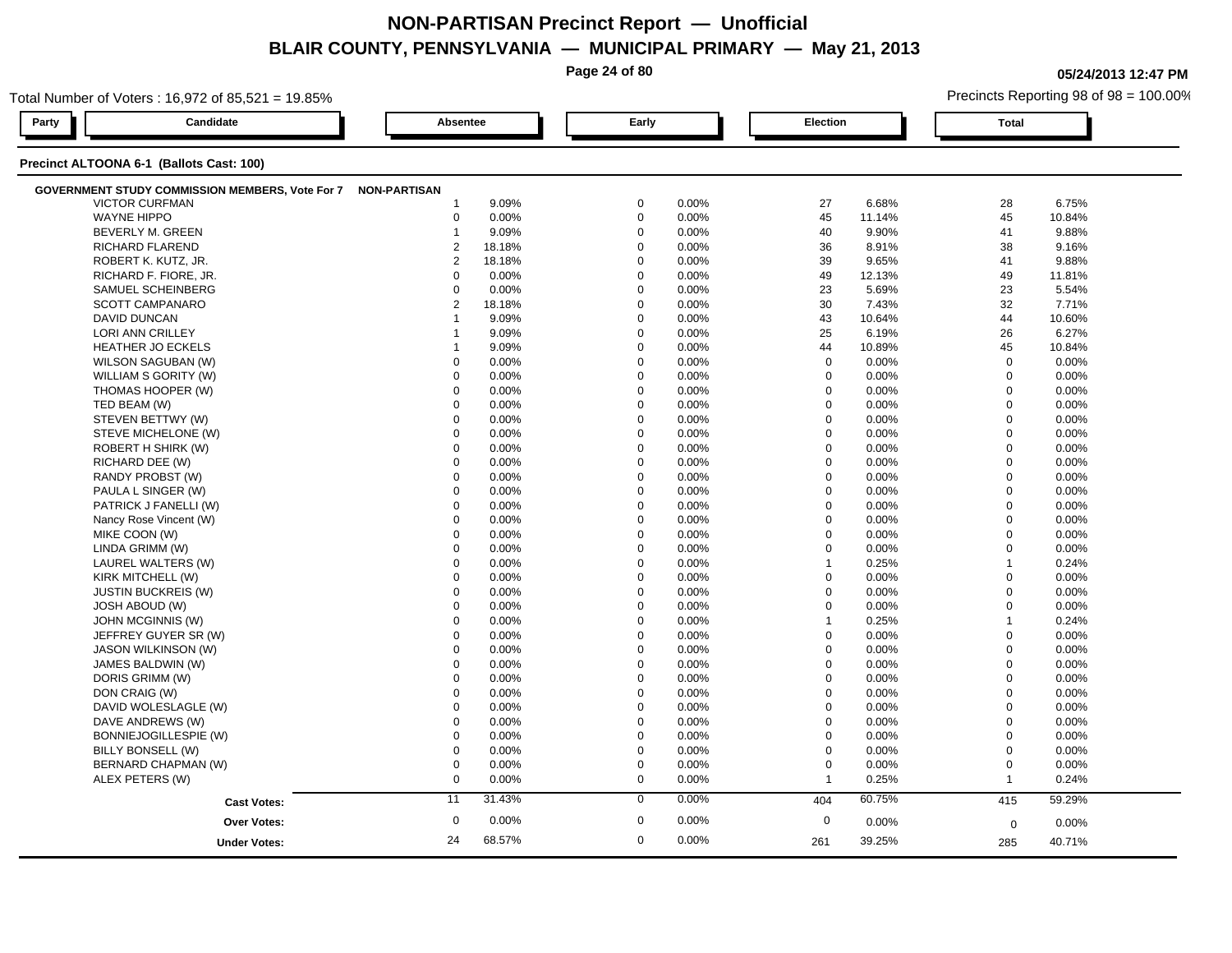Total Number of Voters : 16,972 of 85,521 = 19.85%

**Page 25 of 80**

| Party L<br>Early<br>Election<br>Candidate<br><b>Tota</b><br>Absentee | al Number of Voters : 16,972 of 85,521 = 19.85% |  |  |  | Precincts Reporting 98 of 98 = 100.00% |  |
|----------------------------------------------------------------------|-------------------------------------------------|--|--|--|----------------------------------------|--|
|                                                                      |                                                 |  |  |  |                                        |  |

| Precinct ALTOONA 6-2 (Ballots Cast: 87)                              |              |          |    |        |    |        |  |
|----------------------------------------------------------------------|--------------|----------|----|--------|----|--------|--|
| QUESTION FOR THE ELECTION OF GOVERNMENT STUDY COMMISSION, Vote For 2 | NON-PARTISAN |          |    |        |    |        |  |
| <b>YES</b>                                                           | 100.00%      | 0.00%    | 44 | 57.14% | 45 | 57.69% |  |
| <b>NO</b>                                                            | 0.00%        | $0.00\%$ | 33 | 42.86% | 33 | 42.31% |  |
| <b>Cast Votes:</b>                                                   | 50.00%       | 0.00%    | 77 | 44.77% | 78 | 44.83% |  |
| Over Votes:                                                          | 0.00%        | 0.00%    |    | 0.00%  |    | 0.00%  |  |
| <b>Under Votes:</b>                                                  | 50.00%       | 0.00%    | 95 | 55.23% | 96 | 55.17% |  |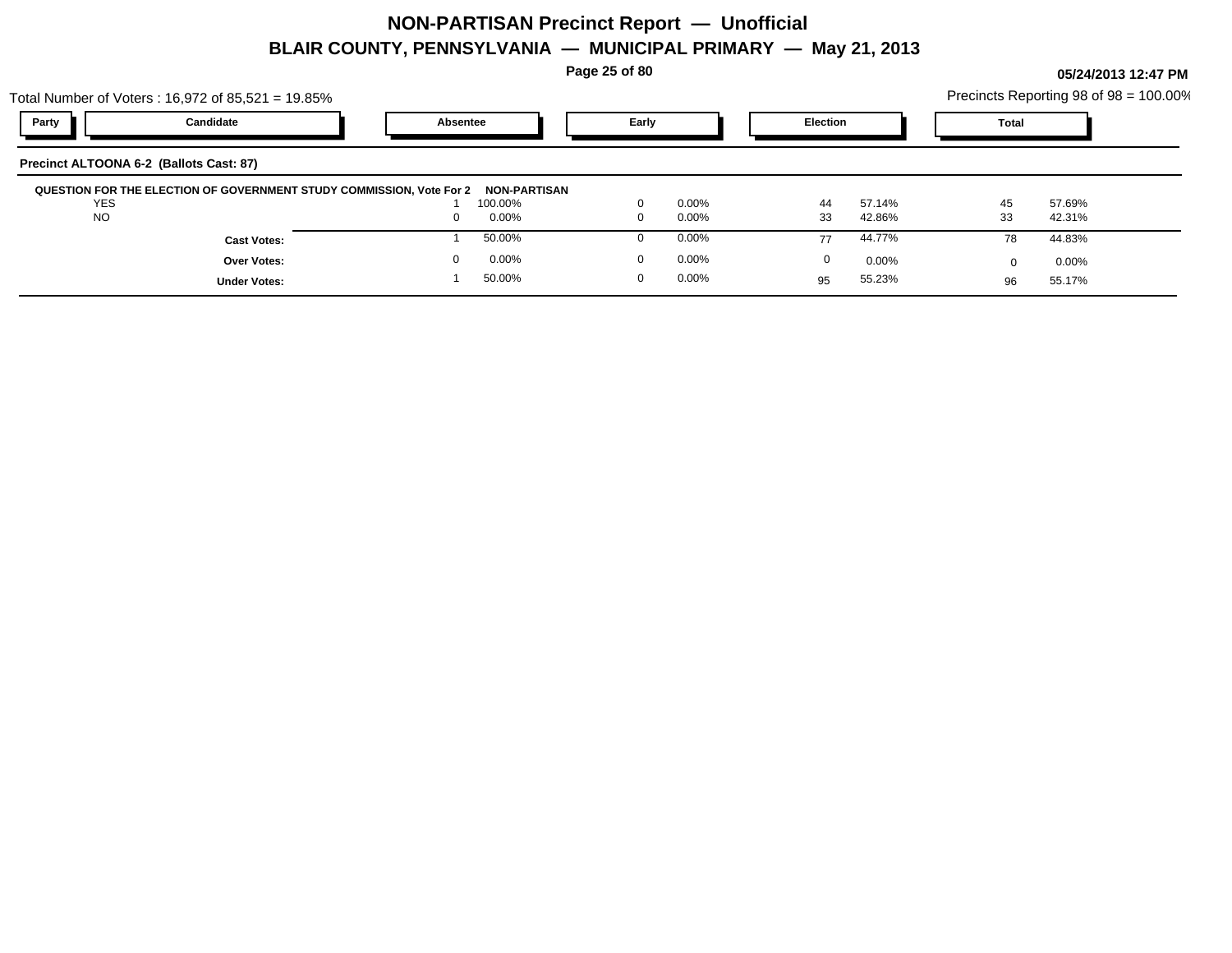**Page 26 of 80**

**05/24/2013 12:47 PM**

| Total Number of Voters: 16,972 of 85,521 = 19.85%            |                           |                      |                      | Precincts Reporting 98 of 98 = 100.00% |
|--------------------------------------------------------------|---------------------------|----------------------|----------------------|----------------------------------------|
| Candidate<br>Party                                           | Absentee                  | Early                | Election             | <b>Total</b>                           |
| Precinct ALTOONA 6-2 (Ballots Cast: 87)                      |                           |                      |                      |                                        |
| GOVERNMENT STUDY COMMISSION MEMBERS, Vote For 7 NON-PARTISAN |                           |                      |                      |                                        |
| <b>VICTOR CURFMAN</b>                                        | 14.29%                    | $\mathbf 0$          | 18                   | 6.42%                                  |
|                                                              | -1                        | 0.00%                | 6.23%                | 19                                     |
| <b>WAYNE HIPPO</b>                                           | 14.29%                    | $\mathbf 0$          | 43                   | 44                                     |
|                                                              | $\mathbf{1}$              | 0.00%                | 14.88%               | 14.86%                                 |
| BEVERLY M. GREEN                                             | 0.00%                     | $\mathbf 0$          | 28                   | 28                                     |
|                                                              | $\mathbf 0$               | 0.00%                | 9.69%                | 9.46%                                  |
| RICHARD FLAREND                                              | $\Omega$                  | $\mathbf 0$          | 18                   | 6.08%                                  |
|                                                              | 0.00%                     | 0.00%                | 6.23%                | 18                                     |
| ROBERT K. KUTZ, JR.                                          | 14.29%                    | $\mathbf 0$          | 32                   | 33                                     |
|                                                              | 1                         | 0.00%                | 11.07%               | 11.15%                                 |
| RICHARD F. FIORE, JR.                                        | 14.29%                    | $\mathbf 0$          | 34                   | 35                                     |
|                                                              | -1                        | 0.00%                | 11.76%               | 11.82%                                 |
| SAMUEL SCHEINBERG                                            | 14.29%                    | $\Omega$             | 13                   | 14                                     |
|                                                              | 1                         | 0.00%                | 4.50%                | 4.73%                                  |
| SCOTT CAMPANARO                                              | 0.00%                     | $\mathbf 0$          | 5.54%                | 16                                     |
|                                                              | $\mathbf 0$               | 0.00%                | 16                   | 5.41%                                  |
| <b>DAVID DUNCAN</b>                                          | 14.29%                    | $\mathbf 0$          | 28                   | 29                                     |
|                                                              | -1                        | 0.00%                | 9.69%                | 9.80%                                  |
| LORI ANN CRILLEY                                             | 0.00%                     | $\Omega$             | 24                   | 24                                     |
|                                                              | $\mathbf 0$               | 0.00%                | 8.30%                | 8.11%                                  |
| <b>HEATHER JO ECKELS</b>                                     | 14.29%                    | $\Omega$             | 33                   | 34                                     |
|                                                              | $\mathbf{1}$              | 0.00%                | 11.42%               | 11.49%                                 |
| WILSON SAGUBAN (W)                                           | 0.00%                     | $\mathbf 0$          | $\mathbf 0$          | $\mathbf 0$                            |
|                                                              | $\mathbf 0$               | 0.00%                | 0.00%                | 0.00%                                  |
| WILLIAM S GORITY (W)                                         | 0.00%                     | $\mathbf 0$          | $\mathbf 0$          | $\mathbf 0$                            |
|                                                              | $\mathbf 0$               | 0.00%                | 0.00%                | 0.00%                                  |
| THOMAS HOOPER (W)                                            | $\mathbf 0$               | $\Omega$             | $\mathbf 0$          | $\mathbf 0$                            |
|                                                              | 0.00%                     | 0.00%                | 0.00%                | 0.00%                                  |
| TED BEAM (W)                                                 | $\Omega$                  | $\Omega$             | $\mathbf 0$          | $\mathbf 0$                            |
|                                                              | 0.00%                     | 0.00%                | 0.00%                | 0.00%                                  |
| STEVEN BETTWY (W)                                            | $\mathbf 0$               | $\Omega$             | $\pmb{0}$            | $\mathbf 0$                            |
|                                                              | 0.00%                     | 0.00%                | 0.00%                | 0.00%                                  |
| STEVE MICHELONE (W)                                          | $\mathbf 0$               | $\Omega$             | $\overline{2}$       | $\overline{2}$                         |
|                                                              | 0.00%                     | 0.00%                | 0.69%                | 0.68%                                  |
| ROBERT H SHIRK (W)                                           | $\mathbf 0$               | $\Omega$             | $\mathbf 0$          | $\mathbf 0$                            |
|                                                              | 0.00%                     | 0.00%                | 0.00%                | 0.00%                                  |
| RICHARD DEE (W)                                              | $\Omega$                  | $\Omega$             | 0                    | $\mathbf 0$                            |
|                                                              | 0.00%                     | 0.00%                | 0.00%                | 0.00%                                  |
| RANDY PROBST (W)                                             | 0.00%                     | $\Omega$             | $\mathbf 0$          | $\mathbf 0$                            |
|                                                              | $\Omega$                  | 0.00%                | 0.00%                | 0.00%                                  |
| PAULA L SINGER (W)                                           | 0.00%                     | $\mathbf 0$          | $\pmb{0}$            | $\mathbf 0$                            |
|                                                              | $\mathbf 0$               | 0.00%                | 0.00%                | 0.00%                                  |
| PATRICK J FANELLI (W)                                        | 0.00%                     | $\mathbf 0$          | $\mathbf 0$          | $\mathbf 0$                            |
|                                                              | $\mathbf 0$               | 0.00%                | 0.00%                | 0.00%                                  |
| Nancy Rose Vincent (W)                                       | $\mathbf 0$               | $\mathbf 0$          | $\mathbf 0$          | $\mathbf 0$                            |
|                                                              | 0.00%                     | 0.00%                | 0.00%                | 0.00%                                  |
| MIKE COON (W)                                                | $\Omega$                  | $\Omega$             | $\Omega$             | $\mathbf 0$                            |
|                                                              | 0.00%                     | 0.00%                | 0.00%                | 0.00%                                  |
| LINDA GRIMM (W)                                              | 0.00%                     | $\Omega$             | $\mathbf 0$          | $\mathbf 0$                            |
|                                                              | $\Omega$                  | 0.00%                | 0.00%                | 0.00%                                  |
| LAUREL WALTERS (W)                                           | 0.00%                     | 0.00%                | $\mathbf 0$          | $\mathbf 0$                            |
|                                                              | $\mathbf 0$               | $\mathbf 0$          | 0.00%                | 0.00%                                  |
| KIRK MITCHELL (W)                                            | $\mathbf 0$               | $\mathbf 0$          | $\mathbf 0$          | $\overline{0}$                         |
|                                                              | 0.00%                     | 0.00%                | 0.00%                | 0.00%                                  |
| <b>JUSTIN BUCKREIS (W)</b>                                   | $\mathbf 0$               | $\Omega$             | $\mathbf 0$          | $\mathbf 0$                            |
|                                                              | 0.00%                     | 0.00%                | 0.00%                | 0.00%                                  |
| <b>JOSH ABOUD (W)</b>                                        | $\Omega$                  | $\Omega$             | $\Omega$             | $\mathbf 0$                            |
|                                                              | 0.00%                     | 0.00%                | 0.00%                | 0.00%                                  |
| JOHN MCGINNIS (W)                                            | $\mathbf 0$               | $\mathbf 0$          | $\mathbf 0$          | $\overline{0}$                         |
|                                                              | 0.00%                     | 0.00%                | 0.00%                | 0.00%                                  |
| JEFFREY GUYER SR (W)                                         | 0.00%                     | $\mathbf 0$          | $\mathbf 0$          | $\mathbf 0$                            |
|                                                              | $\mathbf 0$               | 0.00%                | 0.00%                | 0.00%                                  |
| <b>JASON WILKINSON (W)</b>                                   | $\mathbf 0$               | $\mathbf 0$          | $\mathbf 0$          | $\mathbf 0$                            |
|                                                              | 0.00%                     | 0.00%                | 0.00%                | 0.00%                                  |
| JAMES BALDWIN (W)                                            | $\Omega$                  | $\Omega$             | $\mathbf 0$          | $\mathbf 0$                            |
|                                                              | 0.00%                     | 0.00%                | 0.00%                | 0.00%                                  |
| DORIS GRIMM (W)                                              | $\Omega$                  | $\Omega$             | 0                    | $\mathbf 0$                            |
|                                                              | 0.00%                     | 0.00%                | 0.00%                | 0.00%                                  |
| DON CRAIG (W)                                                | $\mathbf 0$               | $\mathbf 0$          | $\mathbf 0$          | $\mathbf 0$                            |
|                                                              | 0.00%                     | 0.00%                | 0.00%                | 0.00%                                  |
| DAVID WOLESLAGLE (W)                                         | $\mathbf 0$               | $\mathbf 0$          | $\mathbf 0$          | $\mathbf 0$                            |
|                                                              | 0.00%                     | 0.00%                | 0.00%                | 0.00%                                  |
| DAVE ANDREWS (W)                                             | $\mathbf 0$               | $\Omega$             | $\mathbf 0$          | $\Omega$                               |
|                                                              | 0.00%                     | 0.00%                | $0.00\%$             | 0.00%                                  |
| BONNIEJOGILLESPIE (W)                                        | 0.00%                     | $\Omega$             | $\boldsymbol{0}$     | $\mathbf 0$                            |
|                                                              | $\Omega$                  | 0.00%                | 0.00%                | 0.00%                                  |
| BILLY BONSELL (W)                                            | $\mathbf 0$               | $\mathbf 0$          | $\mathbf 0$          | $\mathbf 0$                            |
|                                                              | 0.00%                     | 0.00%                | 0.00%                | 0.00%                                  |
| BERNARD CHAPMAN (W)                                          | $\mathbf 0$               | $\mathbf 0$          | $\mathbf 0$          | $\mathbf 0$                            |
|                                                              | 0.00%                     | 0.00%                | 0.00%                | 0.00%                                  |
| ALEX PETERS (W)                                              | $\mathbf 0$               | $\mathbf 0$          | $\mathbf 0$          | $\mathbf 0$                            |
|                                                              | 0.00%                     | 0.00%                | 0.00%                | 0.00%                                  |
| <b>Cast Votes:</b>                                           | 100.00%                   | 0.00%                | 48.01%               | 48.60%                                 |
|                                                              | $\overline{7}$            | $\mathbf 0$          | 289                  | 296                                    |
| Over Votes:                                                  | $\boldsymbol{0}$<br>0.00% | $\mathbf 0$<br>0.00% | $\mathbf 0$<br>0.00% |                                        |
|                                                              |                           |                      |                      | 0.00%<br>0                             |
| <b>Under Votes:</b>                                          | $\mathbf 0$               | $\mathbf 0$          | 51.99%               | 51.40%                                 |
|                                                              | 0.00%                     | 0.00%                | 313                  | 313                                    |
|                                                              |                           |                      |                      |                                        |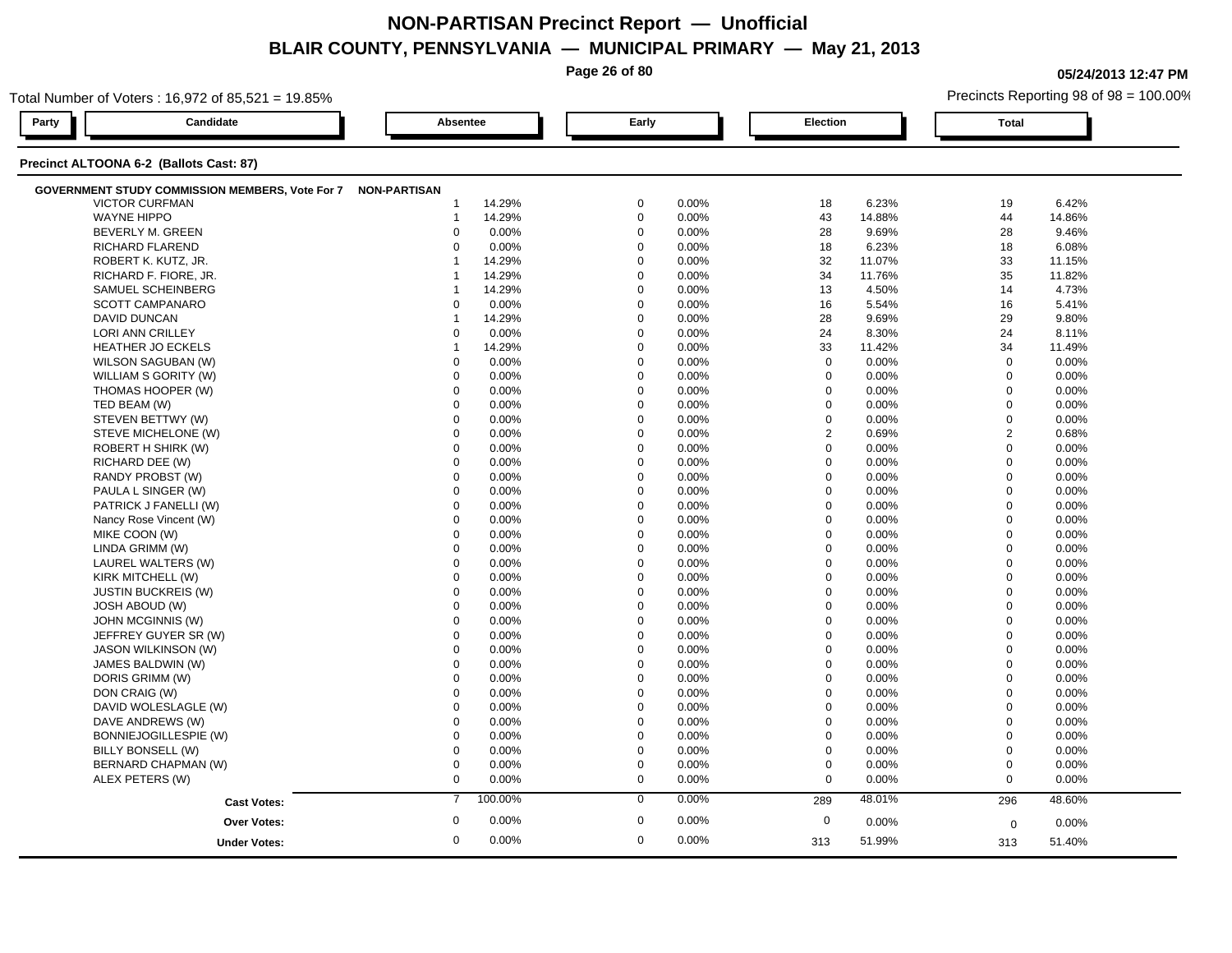**Page 27 of 80**

**05/24/2013 12:47 PM**

|       | Total Number of Voters: $16,972$ of $85,521 = 19.85\%$ |          |       |                 | Precincts Reporting 98 of 98 = 100.00% |  |
|-------|--------------------------------------------------------|----------|-------|-----------------|----------------------------------------|--|
| Party | Candidate                                              | Absentee | Early | <b>Election</b> | Total                                  |  |
|       | Precinct ALTOONA 6-3 (Ballots Cast: 141)               |          |       |                 |                                        |  |

| <b>QUESTION FOR THE ELECTION OF GOVERNMENT STUDY COMMISSION, Vote For 2</b><br><b>YES</b><br><b>NO</b> | NON-PARTISAN<br>50.00%<br>50.00% | $0.00\%$<br>0.00% | 86<br>39 | 68.80%<br>31.20% | 87<br>40 | 68.50%<br>31.50% |  |
|--------------------------------------------------------------------------------------------------------|----------------------------------|-------------------|----------|------------------|----------|------------------|--|
| <b>Cast Votes:</b>                                                                                     | 33.33%                           | $0.00\%$          | 125      | 45.29%           | 127      | 45.04%           |  |
| Over Votes:                                                                                            | 0.00%                            | $0.00\%$          |          | 0.00%            |          | 0.00%            |  |
| <b>Under Votes:</b>                                                                                    | 66.67%                           | 0.00%             |          | 54.71%           | 155      | 54.96%           |  |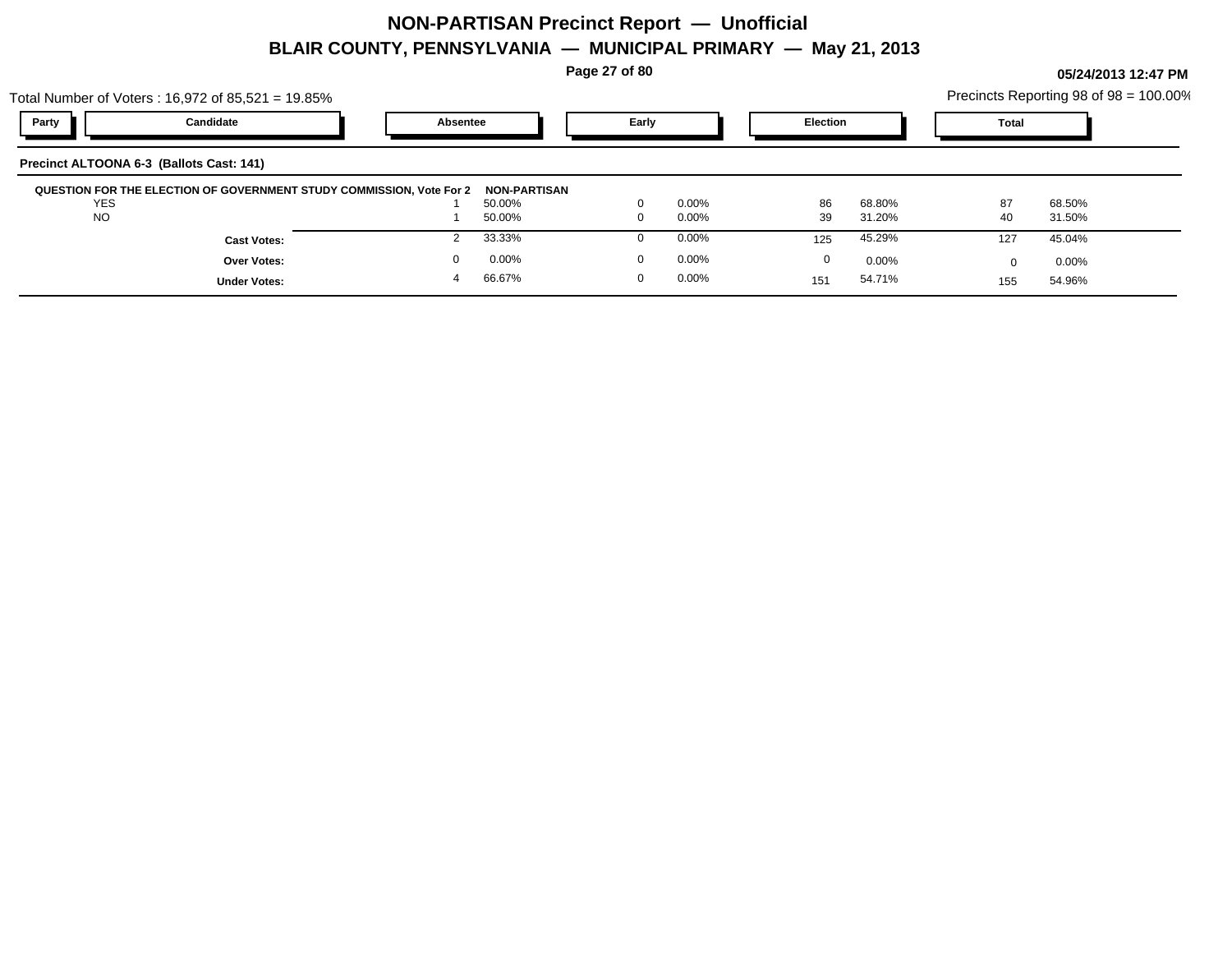|       |                                                        |                     |        | Page 28 of 80 |       |             |        |             | 05/24/2013 12:47 PM                    |
|-------|--------------------------------------------------------|---------------------|--------|---------------|-------|-------------|--------|-------------|----------------------------------------|
|       | Total Number of Voters: 16,972 of 85,521 = 19.85%      |                     |        |               |       |             |        |             | Precincts Reporting 98 of 98 = 100.00% |
| Party | Candidate                                              | Absentee            |        | Early         |       | Election    |        | Total       |                                        |
|       | Precinct ALTOONA 6-3 (Ballots Cast: 141)               |                     |        |               |       |             |        |             |                                        |
|       | <b>GOVERNMENT STUDY COMMISSION MEMBERS, Vote For 7</b> | <b>NON-PARTISAN</b> |        |               |       |             |        |             |                                        |
|       | <b>VICTOR CURFMAN</b>                                  | $\Omega$            | 0.00%  | $\mathbf 0$   | 0.00% | 31          | 5.74%  | 31          | 5.68%                                  |
|       | <b>WAYNE HIPPO</b>                                     |                     | 0.00%  | $\Omega$      | 0.00% | 74          | 13.70% | 74          | 13.55%                                 |
|       | BEVERLY M. GREEN                                       |                     | 0.00%  | $\Omega$      | 0.00% | 55          | 10.19% | 55          | 10.07%                                 |
|       | <b>RICHARD FLAREND</b>                                 |                     | 0.00%  | $\mathbf 0$   | 0.00% | 41          | 7.59%  | 41          | 7.51%                                  |
|       | ROBERT K. KUTZ, JR.                                    |                     | 0.00%  | $\mathbf 0$   | 0.00% | 51          | 9.44%  | 51          | 9.34%                                  |
|       | RICHARD F. FIORE, JR.                                  |                     | 33.33% | $\mathbf 0$   | 0.00% | 68          | 12.59% | 70          | 12.82%                                 |
|       | SAMUEL SCHEINBERG                                      |                     | 16.67% |               | 0.00% | 41          | 7.59%  | 42          | 7.69%                                  |
|       | <b>SCOTT CAMPANARO</b>                                 |                     | 0.00%  | $\Omega$      | 0.00% | 26          | 4.81%  | 26          | 4.76%                                  |
|       | DAVID DUNCAN                                           |                     | 16.67% | $\Omega$      | 0.00% | 57          | 10.56% | 58          | 10.62%                                 |
|       | <b>LORI ANN CRILLEY</b>                                |                     | 16.67% | $\Omega$      | 0.00% | 35          | 6.48%  | 36          | 6.59%                                  |
|       | <b>HEATHER JO ECKELS</b>                               |                     | 16.67% | $\Omega$      | 0.00% | 61          | 11.30% | 62          | 11.36%                                 |
|       | WILSON SAGUBAN (W)                                     |                     | 0.00%  | $\mathbf 0$   | 0.00% | $\Omega$    | 0.00%  | $\Omega$    | 0.00%                                  |
|       | WILLIAM S GORITY (W)                                   |                     | 0.00%  | $\Omega$      | 0.00% | $\mathbf 0$ | 0.00%  | $\Omega$    | 0.00%                                  |
|       | THOMAS HOOPER (W)                                      |                     | 0.00%  | $\Omega$      | 0.00% | $\Omega$    | 0.00%  | $\Omega$    | 0.00%                                  |
|       | TED BEAM (W)                                           |                     | 0.00%  | $\Omega$      | 0.00% | $\Omega$    | 0.00%  | $\Omega$    | 0.00%                                  |
|       | STEVEN BETTWY (W)                                      |                     | 0.00%  | $\Omega$      | 0.00% | $\Omega$    | 0.00%  | $\Omega$    | 0.00%                                  |
|       | STEVE MICHELONE (W)                                    |                     | 0.00%  | $\Omega$      | 0.00% | $\Omega$    | 0.00%  | $\Omega$    | 0.00%                                  |
|       | <b>ROBERT H SHIRK (W)</b>                              |                     | 0.00%  | $\Omega$      | 0.00% | $\Omega$    | 0.00%  | $\Omega$    | 0.00%                                  |
|       | RICHARD DEE (W)                                        |                     | 0.00%  | $\mathbf 0$   | 0.00% | $\mathbf 0$ | 0.00%  | $\mathbf 0$ | 0.00%                                  |
|       | RANDY PROBST (W)                                       |                     | 0.00%  |               | 0.00% | $\mathbf 0$ | 0.00%  | $\mathbf 0$ | 0.00%                                  |
|       | PAULA L SINGER (W)                                     |                     | 0.00%  | $\Omega$      | 0.00% | $\mathbf 0$ | 0.00%  | $\Omega$    | 0.00%                                  |
|       | PATRICK J FANELLI (W)                                  |                     | 0.00%  | $\Omega$      | 0.00% | $\Omega$    | 0.00%  | $\Omega$    | 0.00%                                  |
|       | Nancy Rose Vincent (W)                                 |                     | 0.00%  | $\Omega$      | 0.00% | $\Omega$    | 0.00%  | $\Omega$    | 0.00%                                  |
|       | MIKE COON (W)                                          |                     | 0.00%  | $\mathbf 0$   | 0.00% | $\mathbf 0$ | 0.00%  | $\Omega$    | 0.00%                                  |
|       | LINDA GRIMM (W)                                        |                     | 0.00%  | $\mathbf 0$   | 0.00% | 0           | 0.00%  | $\Omega$    | 0.00%                                  |
|       | LAUREL WALTERS (W)                                     |                     | 0.00%  | $\mathbf 0$   | 0.00% | 0           | 0.00%  | $\Omega$    | 0.00%                                  |
|       | KIRK MITCHELL (W)                                      |                     | 0.00%  |               | 0.00% | $\mathbf 0$ | 0.00%  | $\mathbf 0$ | 0.00%                                  |
|       | <b>JUSTIN BUCKREIS (W)</b>                             |                     | 0.00%  | $\Omega$      | 0.00% | $\Omega$    | 0.00%  | $\Omega$    | 0.00%                                  |
|       | JOSH ABOUD (W)                                         |                     | 0.00%  |               | 0.00% | $\Omega$    | 0.00%  |             | 0.00%                                  |
|       | JOHN MCGINNIS (W)                                      |                     | 0.00%  | $\Omega$      | 0.00% | $\Omega$    | 0.00%  | $\Omega$    | 0.00%                                  |
|       |                                                        |                     |        |               |       |             |        |             |                                        |

| JOSH ABOUD (W)        |    | 0.00%    | $\mathbf 0$ | 0.00%    | $\Omega$ | 0.00%    | 0        | $0.00\%$ |  |
|-----------------------|----|----------|-------------|----------|----------|----------|----------|----------|--|
| JOHN MCGINNIS (W)     |    | 0.00%    | 0           | $0.00\%$ | $\Omega$ | $0.00\%$ |          | $0.00\%$ |  |
| JEFFREY GUYER SR (W)  |    | $0.00\%$ | 0           | $0.00\%$ | $\Omega$ | $0.00\%$ |          | $0.00\%$ |  |
| JASON WILKINSON (W)   |    | 0.00%    | 0           | 0.00%    | $\Omega$ | $0.00\%$ | 0        | $0.00\%$ |  |
| JAMES BALDWIN (W)     |    | 0.00%    | 0           | 0.00%    | $\Omega$ | $0.00\%$ | 0        | $0.00\%$ |  |
| DORIS GRIMM (W)       |    | 0.00%    | 0           | $0.00\%$ | $\Omega$ | $0.00\%$ | 0        | $0.00\%$ |  |
| DON CRAIG (W)         |    | 0.00%    | 0           | 0.00%    | $\Omega$ | $0.00\%$ | $\Omega$ | $0.00\%$ |  |
| DAVID WOLESLAGLE (W)  |    | 0.00%    | 0           | $0.00\%$ |          | $0.00\%$ | 0        | $0.00\%$ |  |
| DAVE ANDREWS (W)      |    | 0.00%    | 0           | $0.00\%$ |          | $0.00\%$ |          | $0.00\%$ |  |
| BONNIEJOGILLESPIE (W) |    | 0.00%    | 0           | $0.00\%$ |          | $0.00\%$ |          | 0.00%    |  |
| BILLY BONSELL (W)     |    | $0.00\%$ | 0           | $0.00\%$ |          | $0.00\%$ | $\Omega$ | 0.00%    |  |
| BERNARD CHAPMAN (W)   |    | $0.00\%$ |             | $0.00\%$ |          | $0.00\%$ |          | 0.00%    |  |
| ALEX PETERS (W)       |    | 0.00%    | 0           | $0.00\%$ | $\Omega$ | $0.00\%$ | 0        | $0.00\%$ |  |
| <b>Cast Votes:</b>    |    | 28.57%   | $\Omega$    | 0.00%    | 540      | 55.90%   | 546      | 55.32%   |  |
| Over Votes:           | 0  | 0.00%    | $\mathbf 0$ | 0.00%    | 0        | $0.00\%$ | $\Omega$ | $0.00\%$ |  |
| <b>Under Votes:</b>   | 15 | 71.43%   | $\mathbf 0$ | 0.00%    | 426      | 44.10%   | 441      | 44.68%   |  |
|                       |    |          |             |          |          |          |          |          |  |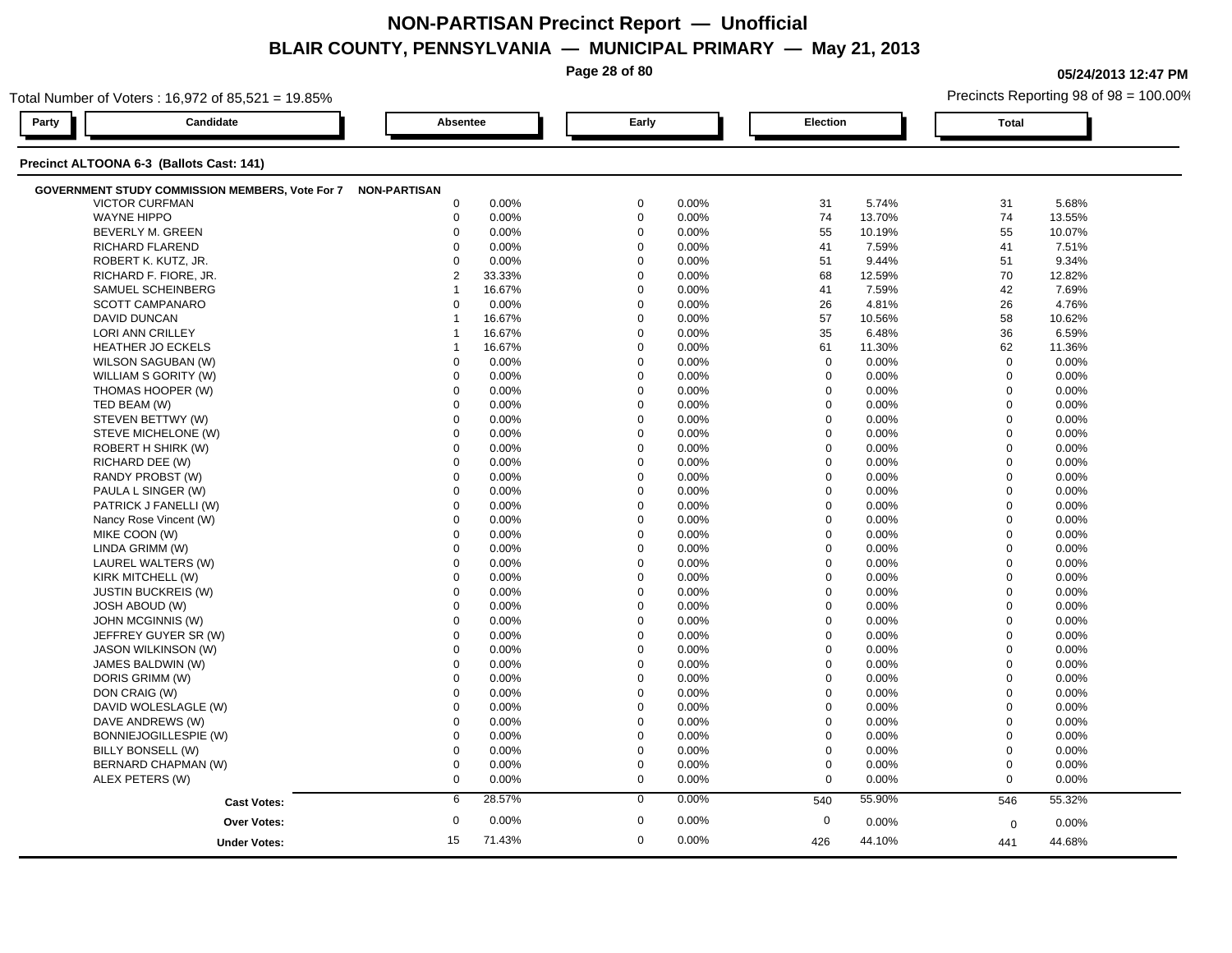**Page 29 of 80**

|            | Total Number of Voters: $16,972$ of $85,521 = 19.85\%$               |          |                     |          |          |                 |        |       | Precincts Reporting 98 of 98 = 100.00% |
|------------|----------------------------------------------------------------------|----------|---------------------|----------|----------|-----------------|--------|-------|----------------------------------------|
| Party      | Candidate                                                            | Absentee |                     | Early    |          | <b>Election</b> |        | Total |                                        |
|            | Precinct ALTOONA 6-4 (Ballots Cast: 186)                             |          |                     |          |          |                 |        |       |                                        |
|            |                                                                      |          |                     |          |          |                 |        |       |                                        |
|            | QUESTION FOR THE ELECTION OF GOVERNMENT STUDY COMMISSION, Vote For 2 |          | <b>NON-PARTISAN</b> |          |          |                 |        |       |                                        |
| <b>YES</b> |                                                                      |          | 66.67%              |          | $0.00\%$ | 114             | 68.26% | 116   | 68.24%                                 |
| <b>NO</b>  |                                                                      |          | 33.33%              |          | $0.00\%$ | 53              | 31.74% | 54    | 31.76%                                 |
|            | <b>Cast Votes:</b>                                                   |          | 50.00%              |          | $0.00\%$ | 167             | 45.63% | 170   | 45.70%                                 |
|            | Over Votes:                                                          | $\Omega$ | 0.00%               | $\Omega$ | $0.00\%$ | $\mathbf 0$     | 0.00%  |       | $0.00\%$                               |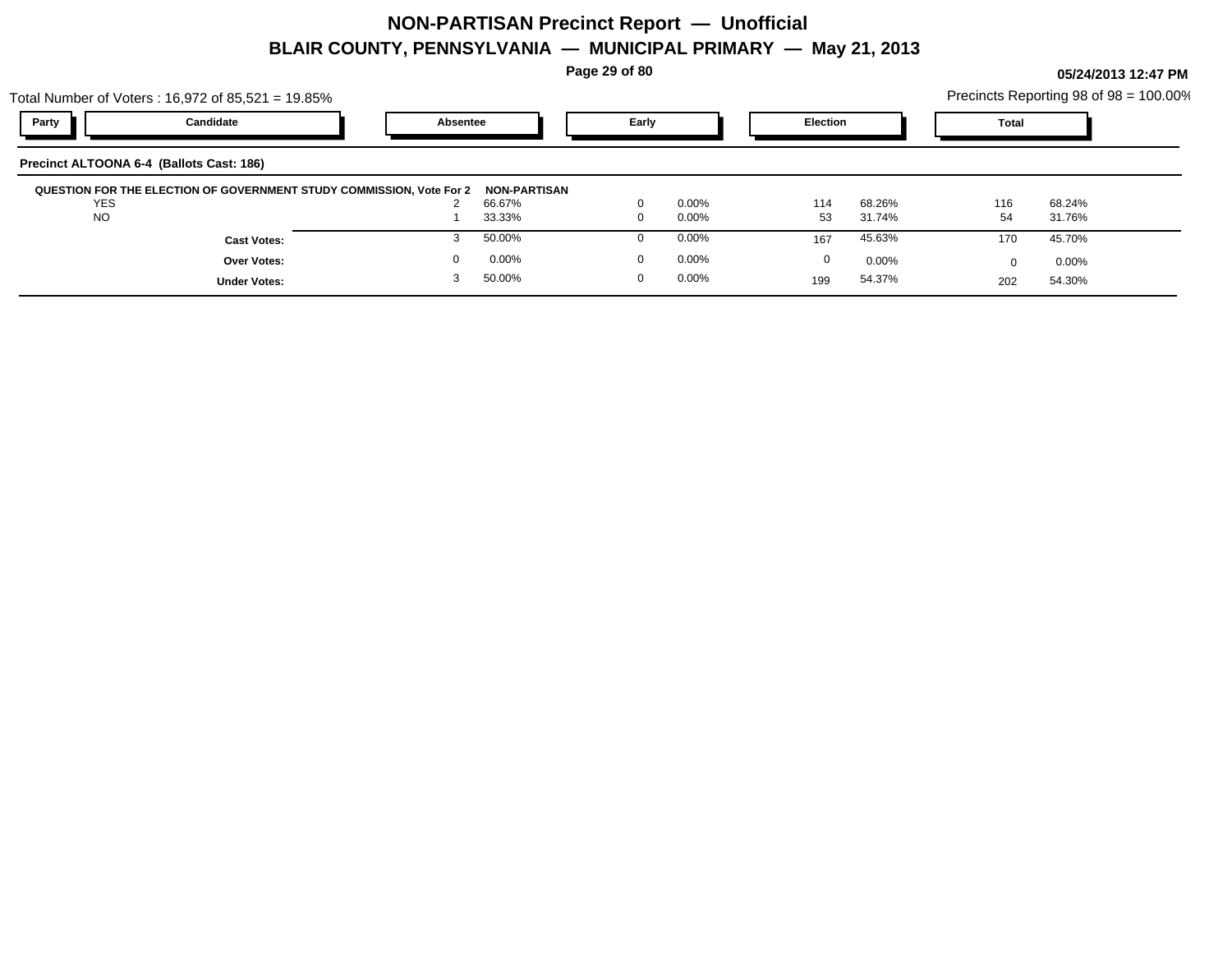**Page 30 of 80**

**05/24/2013 12:47 PM**

| Total Number of Voters: 16,972 of 85,521 = 19.85%            |                 |        |             |       |                  |        |                | Precincts Reporting 98 of 98 = 100.00% |  |
|--------------------------------------------------------------|-----------------|--------|-------------|-------|------------------|--------|----------------|----------------------------------------|--|
| Party<br>Candidate                                           | <b>Absentee</b> |        | Early       |       | Election         |        | <b>Total</b>   |                                        |  |
| Precinct ALTOONA 6-4 (Ballots Cast: 186)                     |                 |        |             |       |                  |        |                |                                        |  |
| GOVERNMENT STUDY COMMISSION MEMBERS, Vote For 7 NON-PARTISAN |                 |        |             |       |                  |        |                |                                        |  |
| <b>VICTOR CURFMAN</b>                                        | $\mathbf 0$     | 0.00%  | $\mathbf 0$ | 0.00% | 36               | 5.31%  | 36             | 5.25%                                  |  |
| <b>WAYNE HIPPO</b>                                           | $\mathbf 1$     | 12.50% | $\mathbf 0$ | 0.00% | 96               | 14.16% | 97             | 14.14%                                 |  |
| BEVERLY M. GREEN                                             | $\mathbf 0$     | 0.00%  | $\mathbf 0$ | 0.00% | 67               | 9.88%  | 67             | 9.77%                                  |  |
| <b>RICHARD FLAREND</b>                                       | 2               | 25.00% | $\Omega$    | 0.00% | 59               | 8.70%  | 61             | 8.89%                                  |  |
| ROBERT K. KUTZ, JR.                                          | 3               | 37.50% | $\Omega$    | 0.00% | 44               | 6.49%  | 47             | 6.85%                                  |  |
| RICHARD F. FIORE, JR.                                        | 1               | 12.50% | $\Omega$    | 0.00% | 89               | 13.13% | 90             | 13.12%                                 |  |
| SAMUEL SCHEINBERG                                            | $\Omega$        | 0.00%  | $\Omega$    | 0.00% | 72               | 10.62% | 72             | 10.50%                                 |  |
| <b>SCOTT CAMPANARO</b>                                       | $\mathbf 0$     | 0.00%  | $\mathbf 0$ | 0.00% | 40               | 5.90%  | 40             | 5.83%                                  |  |
| <b>DAVID DUNCAN</b>                                          | -1              | 12.50% | $\mathbf 0$ | 0.00% | 62               | 9.14%  | 63             | 9.18%                                  |  |
| LORI ANN CRILLEY                                             | $\mathbf 0$     | 0.00%  | $\mathbf 0$ | 0.00% | 45               | 6.64%  | 45             | 6.56%                                  |  |
| <b>HEATHER JO ECKELS</b>                                     | $\mathbf 0$     | 0.00%  | $\mathbf 0$ | 0.00% | 66               | 9.73%  | 66             | 9.62%                                  |  |
| WILSON SAGUBAN (W)                                           | $\mathbf 0$     | 0.00%  | $\Omega$    | 0.00% | $\mathbf 0$      | 0.00%  | $\mathbf 0$    | 0.00%                                  |  |
| WILLIAM S GORITY (W)                                         | $\Omega$        | 0.00%  | $\Omega$    | 0.00% | $\mathbf 0$      | 0.00%  | $\mathbf 0$    | 0.00%                                  |  |
| THOMAS HOOPER (W)                                            | 0               | 0.00%  | $\mathbf 0$ | 0.00% | $\mathbf 0$      | 0.00%  | $\mathbf 0$    | 0.00%                                  |  |
| TED BEAM (W)                                                 | $\mathbf 0$     | 0.00%  | $\mathbf 0$ | 0.00% | $\mathbf 0$      | 0.00%  | $\mathbf 0$    | 0.00%                                  |  |
| STEVEN BETTWY (W)                                            | $\mathbf 0$     | 0.00%  | $\mathbf 0$ | 0.00% | $\mathbf 0$      | 0.00%  | $\mathbf 0$    | 0.00%                                  |  |
| STEVE MICHELONE (W)                                          | $\mathbf 0$     | 0.00%  | $\Omega$    | 0.00% | 0                | 0.00%  | $\mathbf 0$    | 0.00%                                  |  |
| ROBERT H SHIRK (W)                                           | $\mathbf 0$     | 0.00%  | $\mathbf 0$ | 0.00% | $\mathbf 0$      | 0.00%  | $\mathbf 0$    | 0.00%                                  |  |
| RICHARD DEE (W)                                              | $\Omega$        | 0.00%  | $\Omega$    | 0.00% | $\mathbf 0$      | 0.00%  | $\mathbf 0$    | 0.00%                                  |  |
| RANDY PROBST (W)                                             | $\Omega$        | 0.00%  | $\Omega$    | 0.00% | $\mathbf 0$      | 0.00%  | $\mathbf 0$    | 0.00%                                  |  |
| PAULA L SINGER (W)                                           | $\mathbf 0$     | 0.00%  | $\mathbf 0$ | 0.00% | $\mathbf 0$      | 0.00%  | $\overline{0}$ | 0.00%                                  |  |
| PATRICK J FANELLI (W)                                        | $\mathbf 0$     | 0.00%  | $\mathbf 0$ | 0.00% | $\overline{2}$   | 0.29%  | $\overline{2}$ | 0.29%                                  |  |
| Nancy Rose Vincent (W)                                       | $\mathbf 0$     | 0.00%  | $\mathbf 0$ | 0.00% | $\mathbf 0$      | 0.00%  | $\mathbf 0$    | 0.00%                                  |  |
| MIKE COON (W)                                                | $\Omega$        | 0.00%  | $\Omega$    | 0.00% | $\mathbf 0$      | 0.00%  | $\mathbf 0$    | 0.00%                                  |  |
| LINDA GRIMM (W)                                              | $\mathbf 0$     | 0.00%  | $\Omega$    | 0.00% | $\mathbf 0$      | 0.00%  | $\mathbf 0$    | 0.00%                                  |  |
| LAUREL WALTERS (W)                                           | $\Omega$        | 0.00%  | $\Omega$    | 0.00% | $\Omega$         | 0.00%  | $\Omega$       | 0.00%                                  |  |
| KIRK MITCHELL (W)                                            | $\mathbf 0$     | 0.00%  | $\mathbf 0$ | 0.00% | $\mathbf 0$      | 0.00%  | $\overline{0}$ | 0.00%                                  |  |
| <b>JUSTIN BUCKREIS (W)</b>                                   | $\mathbf 0$     | 0.00%  | $\mathbf 0$ | 0.00% | $\mathbf 0$      | 0.00%  | $\mathbf 0$    | 0.00%                                  |  |
| <b>JOSH ABOUD (W)</b>                                        | $\Omega$        | 0.00%  | $\Omega$    | 0.00% | 0                | 0.00%  | $\mathbf 0$    | 0.00%                                  |  |
| JOHN MCGINNIS (W)                                            | $\Omega$        | 0.00%  | $\Omega$    | 0.00% | $\mathbf 0$      | 0.00%  | $\mathbf 0$    | 0.00%                                  |  |
| JEFFREY GUYER SR (W)                                         | $\Omega$        | 0.00%  | $\Omega$    | 0.00% | $\mathbf 0$      | 0.00%  | $\Omega$       | 0.00%                                  |  |
| JASON WILKINSON (W)                                          | $\Omega$        | 0.00%  | $\Omega$    | 0.00% | $\mathbf 0$      | 0.00%  | $\mathbf 0$    | 0.00%                                  |  |
| JAMES BALDWIN (W)                                            | $\mathbf 0$     | 0.00%  | $\mathbf 0$ | 0.00% | $\mathbf 0$      | 0.00%  | $\mathbf 0$    | 0.00%                                  |  |
| DORIS GRIMM (W)                                              | $\mathbf 0$     | 0.00%  | $\Omega$    | 0.00% | $\mathbf 0$      | 0.00%  | $\mathbf 0$    | 0.00%                                  |  |
| DON CRAIG (W)                                                | $\mathbf 0$     | 0.00%  | $\mathbf 0$ | 0.00% | $\mathbf 0$      | 0.00%  | $\mathbf 0$    | 0.00%                                  |  |
| DAVID WOLESLAGLE (W)                                         | $\mathbf 0$     | 0.00%  | $\mathbf 0$ | 0.00% | $\mathbf 0$      | 0.00%  | $\mathbf 0$    | 0.00%                                  |  |
| DAVE ANDREWS (W)                                             | $\Omega$        | 0.00%  | $\Omega$    | 0.00% | $\mathbf 0$      | 0.00%  | $\mathbf 0$    | 0.00%                                  |  |
| BONNIEJOGILLESPIE (W)                                        | $\mathbf 0$     | 0.00%  | $\Omega$    | 0.00% | $\mathbf 0$      | 0.00%  | $\mathbf 0$    | 0.00%                                  |  |
| BILLY BONSELL (W)                                            | $\mathbf 0$     | 0.00%  | $\Omega$    | 0.00% | $\mathbf 0$      | 0.00%  | $\mathbf 0$    | 0.00%                                  |  |
| BERNARD CHAPMAN (W)                                          | $\mathbf 0$     | 0.00%  | $\mathbf 0$ | 0.00% | $\boldsymbol{0}$ | 0.00%  | $\mathbf 0$    | 0.00%                                  |  |
| ALEX PETERS (W)                                              | $\mathbf 0$     | 0.00%  | $\mathbf 0$ | 0.00% | $\mathbf 0$      | 0.00%  | $\mathbf 0$    | 0.00%                                  |  |
| <b>Cast Votes:</b>                                           | 8               | 38.10% | $\mathbf 0$ | 0.00% | 678              | 52.93% | 686            | 52.69%                                 |  |
|                                                              |                 |        |             |       |                  |        |                |                                        |  |
| <b>Over Votes:</b>                                           | $\mathbf 0$     | 0.00%  | $\mathbf 0$ | 0.00% | $\mathbf 0$      | 0.00%  | $\mathbf 0$    | 0.00%                                  |  |
| <b>Under Votes:</b>                                          | 13              | 61.90% | $\mathbf 0$ | 0.00% | 603              | 47.07% | 616            | 47.31%                                 |  |
|                                                              |                 |        |             |       |                  |        |                |                                        |  |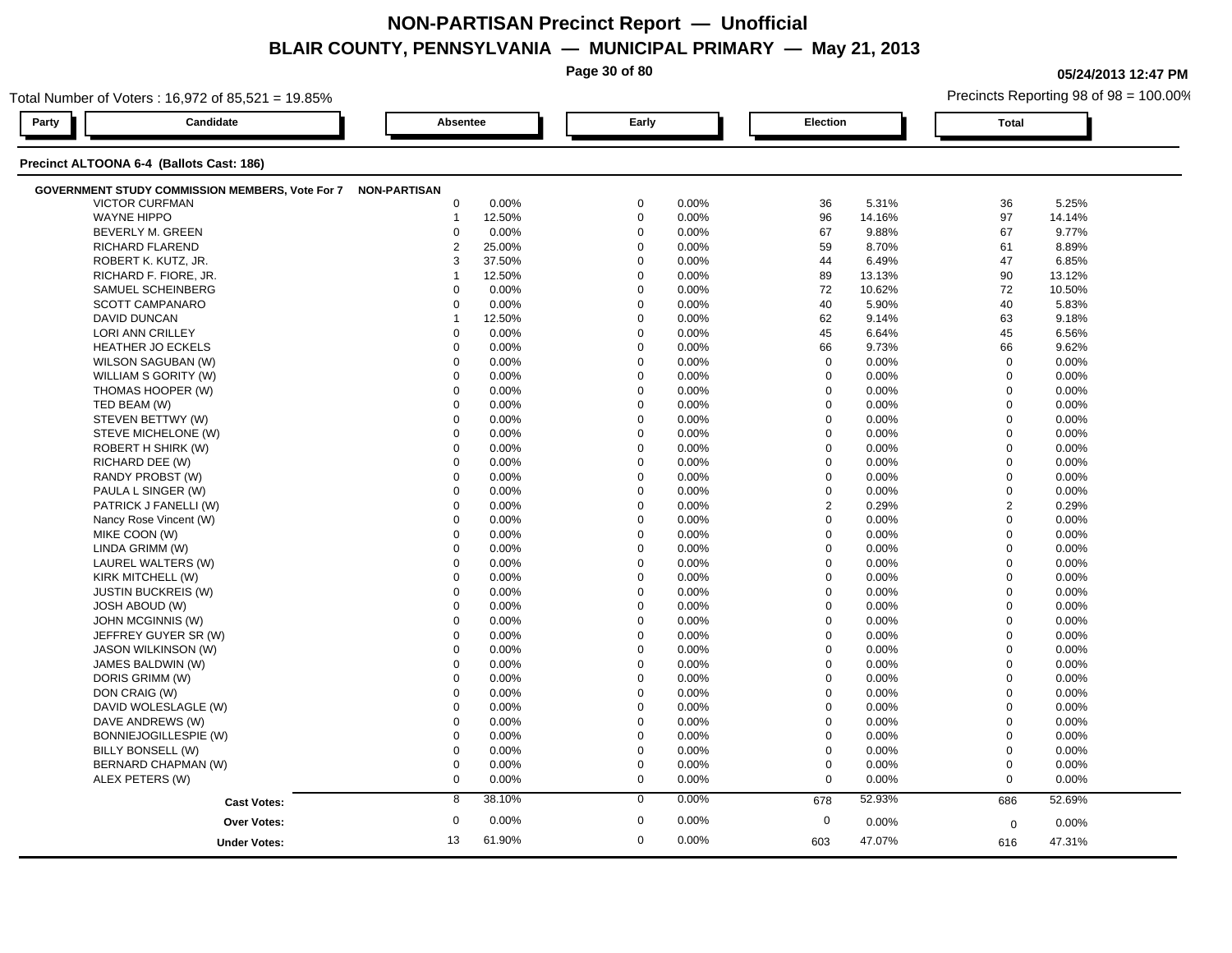**Page 31 of 80**

|                                          | Total Number of Voters: $16,972$ of $85,521 = 19.85\%$               |                |                     |          |          |                 |          |              | Precincts Reporting 98 of 98 = 100.00% |
|------------------------------------------|----------------------------------------------------------------------|----------------|---------------------|----------|----------|-----------------|----------|--------------|----------------------------------------|
| Party                                    | Candidate                                                            | Absentee       |                     | Early    |          | <b>Election</b> |          | <b>Total</b> |                                        |
| Precinct ALTOONA 6-5 (Ballots Cast: 182) |                                                                      |                |                     |          |          |                 |          |              |                                        |
|                                          | QUESTION FOR THE ELECTION OF GOVERNMENT STUDY COMMISSION, Vote For 2 |                | <b>NON-PARTISAN</b> |          |          |                 |          |              |                                        |
| <b>YES</b>                               |                                                                      |                | 50.00%              | $\Omega$ | $0.00\%$ | 106             | 72.11%   | 110          | 70.97%                                 |
| <b>NO</b>                                |                                                                      | $\overline{a}$ | 50.00%              | $\Omega$ | $0.00\%$ | 41              | 27.89%   | 45           | 29.03%                                 |
|                                          | <b>Cast Votes:</b>                                                   | 8              | 40.00%              |          | $0.00\%$ | 147             | 42.73%   | 155          | 42.58%                                 |
|                                          | <b>Over Votes:</b>                                                   |                | 0.00%               | $\Omega$ | $0.00\%$ | 0               | $0.00\%$ |              | 0.00%                                  |
|                                          | <b>Under Votes:</b>                                                  | 12             | 60.00%              | $\Omega$ | $0.00\%$ | 197             | 57.27%   | 209          | 57.42%                                 |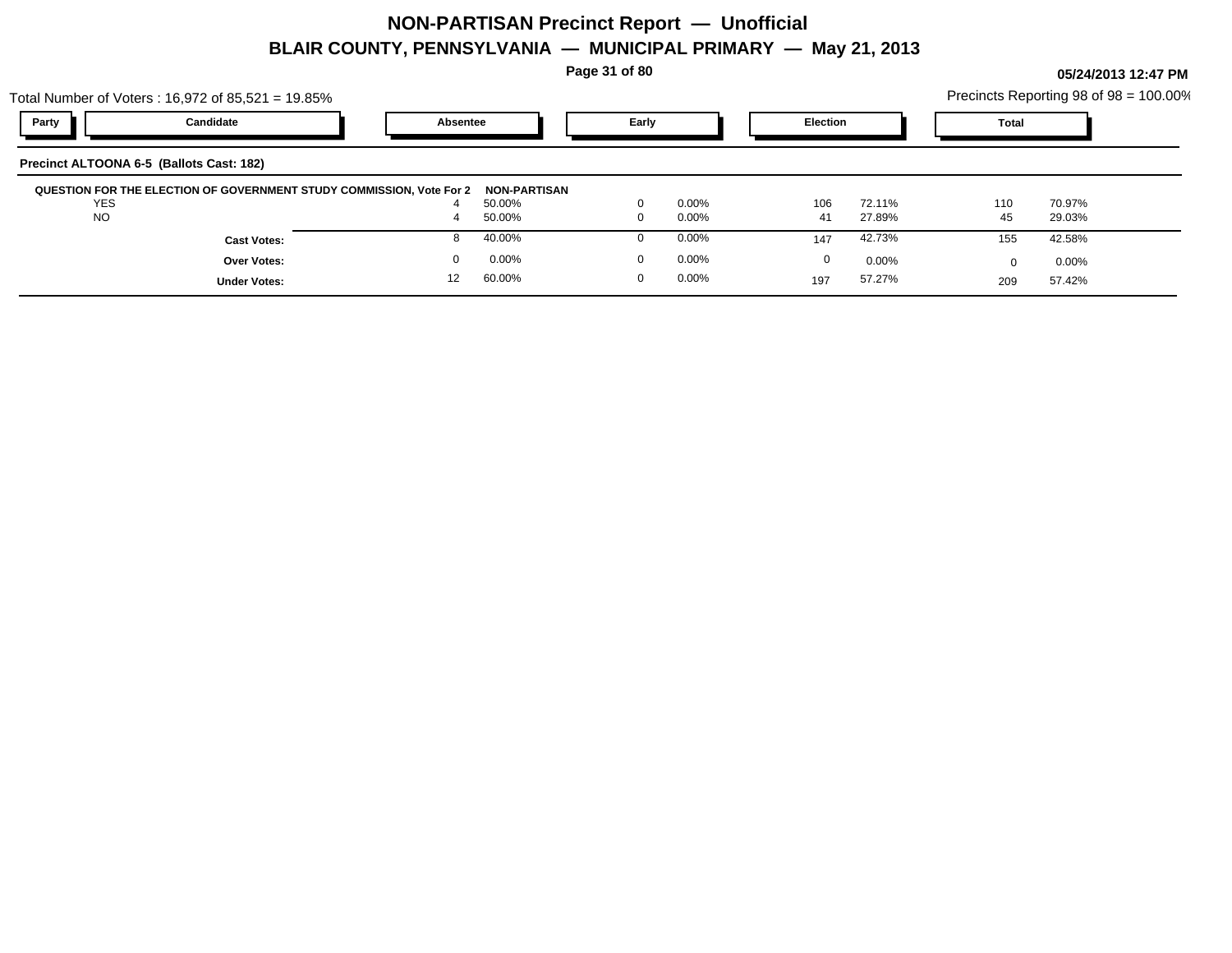|                                                        |                     |        | Page 32 of 80 |       |             |        |              | 05/24/2013 12:47 PM                    |
|--------------------------------------------------------|---------------------|--------|---------------|-------|-------------|--------|--------------|----------------------------------------|
| Total Number of Voters: 16.972 of 85.521 = 19.85%      |                     |        |               |       |             |        |              | Precincts Reporting 98 of 98 = 100.00% |
| Candidate<br>Party                                     | Absentee            |        | Early         |       | Election    |        | <b>Total</b> |                                        |
| Precinct ALTOONA 6-5 (Ballots Cast: 182)               |                     |        |               |       |             |        |              |                                        |
| <b>GOVERNMENT STUDY COMMISSION MEMBERS, Vote For 7</b> | <b>NON-PARTISAN</b> |        |               |       |             |        |              |                                        |
| <b>VICTOR CURFMAN</b>                                  |                     | 2.63%  | $\mathbf 0$   | 0.00% | 39          | 6.05%  | 40           | 5.86%                                  |
| <b>WAYNE HIPPO</b>                                     | 6                   | 15.79% | $\mathbf 0$   | 0.00% | 94          | 14.57% | 100          | 14.64%                                 |
| BEVERLY M. GREEN                                       | 3                   | 7.89%  | $\Omega$      | 0.00% | 68          | 10.54% | 71           | 10.40%                                 |
| <b>RICHARD FLAREND</b>                                 | 5                   | 13.16% | $\Omega$      | 0.00% | 48          | 7.44%  | 53           | 7.76%                                  |
| ROBERT K. KUTZ, JR.                                    | 4                   | 10.53% | $\Omega$      | 0.00% | 59          | 9.15%  | 63           | 9.22%                                  |
| RICHARD F. FIORE, JR.                                  |                     | 10.53% | $\mathbf 0$   | 0.00% | 77          | 11.94% | 81           | 11.86%                                 |
| SAMUEL SCHEINBERG                                      | $\overline{2}$      | 5.26%  | $\Omega$      | 0.00% | 36          | 5.58%  | 38           | 5.56%                                  |
| <b>SCOTT CAMPANARO</b>                                 | 3                   | 7.89%  | $\Omega$      | 0.00% | 37          | 5.74%  | 40           | 5.86%                                  |
| <b>DAVID DUNCAN</b>                                    | $\overline{2}$      | 5.26%  | $\mathbf 0$   | 0.00% | 68          | 10.54% | 70           | 10.25%                                 |
| LORI ANN CRILLEY                                       | $\overline{2}$      | 5.26%  | $\mathbf 0$   | 0.00% | 48          | 7.44%  | 50           | 7.32%                                  |
| <b>HEATHER JO ECKELS</b>                               |                     | 15.79% | $\Omega$      | 0.00% | 69          | 10.70% | 75           | 10.98%                                 |
| WILSON SAGUBAN (W)                                     |                     | 0.00%  | $\Omega$      | 0.00% | $\Omega$    | 0.00%  | $\Omega$     | 0.00%                                  |
| WILLIAM S GORITY (W)                                   | $\Omega$            | 0.00%  | $\Omega$      | 0.00% |             | 0.16%  |              | 0.15%                                  |
| THOMAS HOOPER (W)                                      | $\Omega$            | 0.00%  | $\Omega$      | 0.00% | $\Omega$    | 0.00%  | $\Omega$     | 0.00%                                  |
| TED BEAM (W)                                           |                     | 0.00%  | $\Omega$      | 0.00% |             | 0.16%  |              | 0.15%                                  |
| STEVEN BETTWY (W)                                      |                     | 0.00%  | $\Omega$      | 0.00% | $\Omega$    | 0.00%  | $\Omega$     | 0.00%                                  |
| STEVE MICHELONE (W)                                    | $\Omega$            | 0.00%  | $\Omega$      | 0.00% | $\Omega$    | 0.00%  | $\Omega$     | 0.00%                                  |
| ROBERT H SHIRK (W)                                     | $\Omega$            | 0.00%  | $\mathbf 0$   | 0.00% | 0           | 0.00%  | $\Omega$     | 0.00%                                  |
| RICHARD DEE (W)                                        | $\Omega$            | 0.00%  | $\Omega$      | 0.00% | $\mathbf 0$ | 0.00%  | $\mathbf 0$  | 0.00%                                  |
| RANDY PROBST (W)                                       |                     | 0.00%  | $\Omega$      | 0.00% | $\Omega$    | 0.00%  | $\Omega$     | 0.00%                                  |
| PAULA L SINGER (W)                                     |                     | 0.00%  | $\Omega$      | 0.00% | $\Omega$    | 0.00%  | $\Omega$     | 0.00%                                  |
| PATRICK J FANELLI (W)                                  | $\Omega$            | 0.00%  | $\Omega$      | 0.00% | $\mathbf 0$ | 0.00%  | $\Omega$     | 0.00%                                  |
| Nancy Rose Vincent (W)                                 | $\Omega$            | 0.00%  | $\Omega$      | 0.00% | 0           | 0.00%  | $\Omega$     | 0.00%                                  |
| MIKE COON (W)                                          |                     | 0.00%  | $\Omega$      | 0.00% | $\Omega$    | 0.00%  | $\Omega$     | 0.00%                                  |
| LINDA GRIMM (W)                                        |                     | 0.00%  | $\Omega$      | 0.00% | $\Omega$    | 0.00%  | $\Omega$     | 0.00%                                  |
| LAUREL WALTERS (W)                                     | $\Omega$            | 0.00%  | $\Omega$      | 0.00% | $\mathbf 0$ | 0.00%  | $\Omega$     | 0.00%                                  |
| KIRK MITCHELL (W)                                      | $\Omega$            | 0.00%  | $\mathbf 0$   | 0.00% | $\mathbf 0$ | 0.00%  | $\Omega$     | 0.00%                                  |
| <b>JUSTIN BUCKREIS (W)</b>                             |                     | 0.00%  | $\Omega$      | 0.00% | $\Omega$    | 0.00%  | $\Omega$     | 0.00%                                  |
| JOSH ABOUD (W)                                         |                     | 0.00%  | $\Omega$      | 0.00% | $\Omega$    | 0.00%  | $\Omega$     | 0.00%                                  |
| JOHN MCGINNIS (W)                                      |                     | 0.00%  | $\Omega$      | 0.00% | $\Omega$    | 0.00%  | $\Omega$     | 0.00%                                  |
| JEFFREY GUYER SR (W)                                   |                     | 0.00%  | $\Omega$      | 0.00% | $\Omega$    | 0.00%  | $\Omega$     | 0.00%                                  |
| <b>JASON WILKINSON (W)</b>                             | $\Omega$            | 0.00%  | $\Omega$      | 0.00% | $\mathbf 0$ | 0.00%  | $\mathbf 0$  | 0.00%                                  |

JAMES BALDWIN (W) 0 0.00% 0 0.00% 0 0.00% 0 0.00% DORIS GRIMM (W) 0 0.00% 0 0.00% 0 0.00% 0 0.00% DON CRAIG (W) 0 0.00% 0 0.00% 0 0.00% 0 0.00%

DAVE ANDREWS (W) 0 0.00% 0 0.00% 0 0.00% 0 0.00%

BILLY BONSELL (W) 0 0.00% 0 0.00% 0 0.00% 0 0.00%

ALEX PETERS (W) 0 0.00% 0 0.00% 0 0.00% 0 0.00%

0.00% 0 0.00%

**Cast Votes:** 38 54.29% 0 0.00% 645 53.57% 683 53.61%

0.00% 0

559

46.43%

 $0$  0.00%  $0$  0.00%  $0$  0.00%  $0$  0.00%  $0$  0.00%  $0$  0.00%

0.00% 0

46.43% 46.39% 591

 $\textsf{DAVID}\,\textsf{WOLESLAGLE}\,(W)$  0 0.00% 0 0.00% 0 0.00% 0 0.00% 0

BONNIEJOGILLESPIE (W) 0 0.00% 0 0.00% 0 0.00% 0 0.00%

 $\text{BERNARD CHAPMAN (W)} \quad \text{O} \quad \text{O} \quad \text{O} \quad \text{O} \quad \text{O} \quad \text{O} \quad \text{O} \quad \text{O} \quad \text{O} \quad \text{O} \quad \text{O} \quad \text{O} \quad \text{O} \quad \text{O} \quad \text{O} \quad \text{O} \quad \text{O} \quad \text{O} \quad \text{O} \quad \text{O} \quad \text{O} \quad \text{O} \quad \text{O} \quad \text{O} \quad \text{O} \quad \text{O} \quad \text{O} \quad \text{O} \quad \text{O} \quad \text{$ 

45.71% 32

**Over Votes:** 0.00% 0.00% 0.00% 0.00% 0.00% 0.00% 0.00% 0.00% 0.00% 0.00% 0.00% 0.00% 0.00% 0.00% 0.00% 0.00% 0.00% 0.00% 0.00% 0.00% 0.00% 0.00% 0.00% 0.00% 0.00% 0.00% 0.00% 0.00% 0.00% 0.00% 0.00% 0.00% 0.00% 0.00% 0.00

**Under Votes:**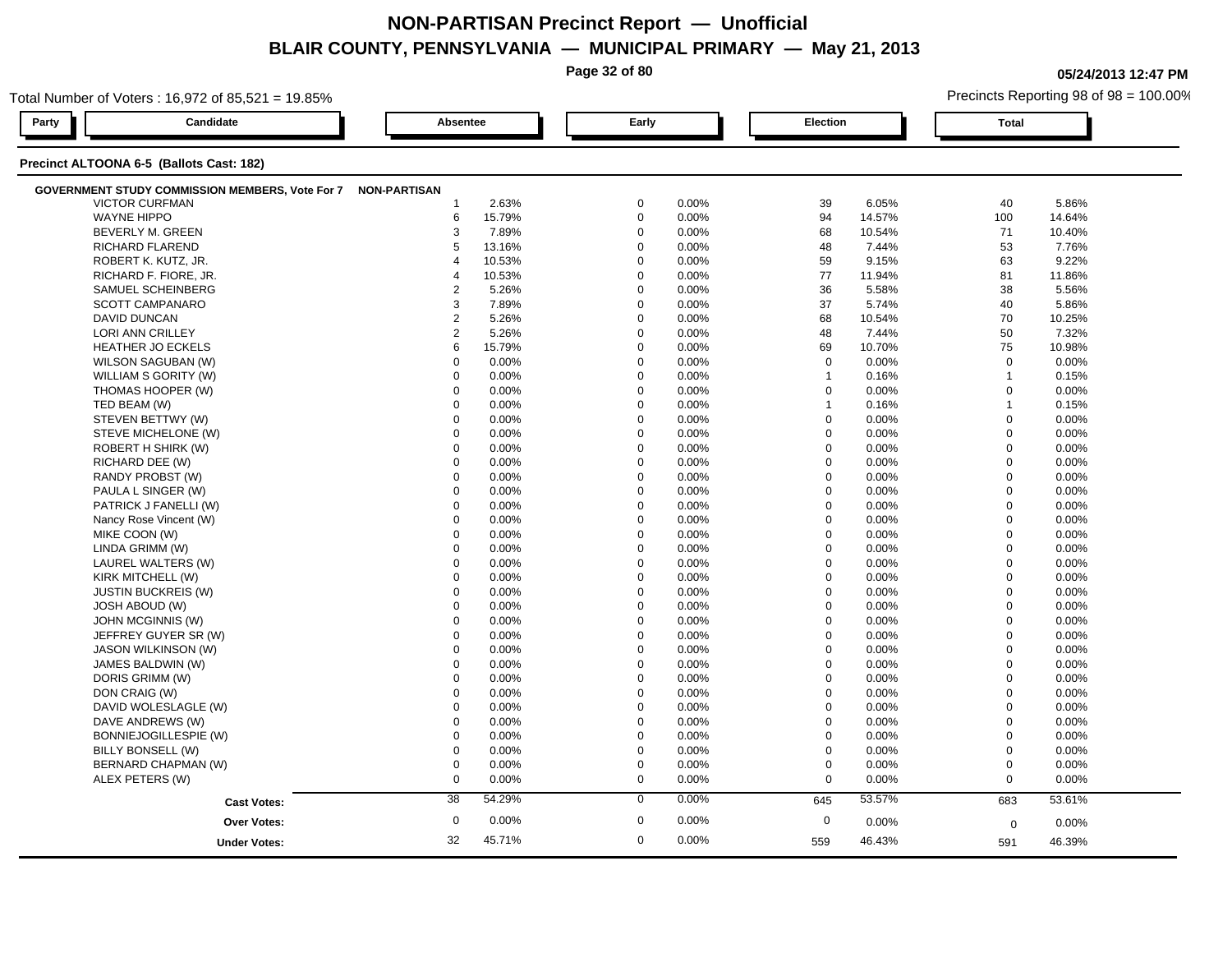**Page 33 of 80**

|            | Total Number of Voters: 16,972 of 85,521 = 19.85%                                 |          |        |       |          |                 |        | Precincts Reporting 98 of 98 = 100.00% |                    |  |
|------------|-----------------------------------------------------------------------------------|----------|--------|-------|----------|-----------------|--------|----------------------------------------|--------------------|--|
| Party      | Candidate                                                                         | Absentee |        | Early |          | <b>Election</b> |        | Total                                  |                    |  |
|            | Precinct ALTOONA 7 (Ballots Cast: 79)                                             |          |        |       |          |                 |        |                                        |                    |  |
|            | QUESTION FOR THE ELECTION OF GOVERNMENT STUDY COMMISSION, Vote For 2 NON-PARTISAN |          |        |       |          |                 |        |                                        |                    |  |
| <b>YES</b> |                                                                                   |          | 33.33% |       | 0.00%    | 50              | 69.44% |                                        | 68.00%             |  |
| <b>NO</b>  |                                                                                   |          | 66.67% |       | $0.00\%$ | つつ              | 30.56% | 24                                     | 32 UU <sub>o</sub> |  |

| QUESTION FOR THE ELECTION OF GOVERNMENT STUDY COMMISSION, Vote For 2 NON-PARTISAN |        |          |    |        |    |        |  |
|-----------------------------------------------------------------------------------|--------|----------|----|--------|----|--------|--|
| <b>YES</b>                                                                        | 33.33% | 0.00%    | 50 | 69.44% | 51 | 68.00% |  |
| <b>NO</b>                                                                         | 66.67% | 0.00%    | 22 | 30.56% | 24 | 32.00% |  |
| <b>Cast Votes:</b>                                                                | 50.00% | 0.00%    | 72 | 47.37% |    | 47.47% |  |
| Over Votes:                                                                       | 0.00%  | $0.00\%$ |    | 0.00%  |    | 0.00%  |  |
| <b>Under Votes:</b>                                                               | 50.00% | 0.00%    | 80 | 52.63% |    | 52.53% |  |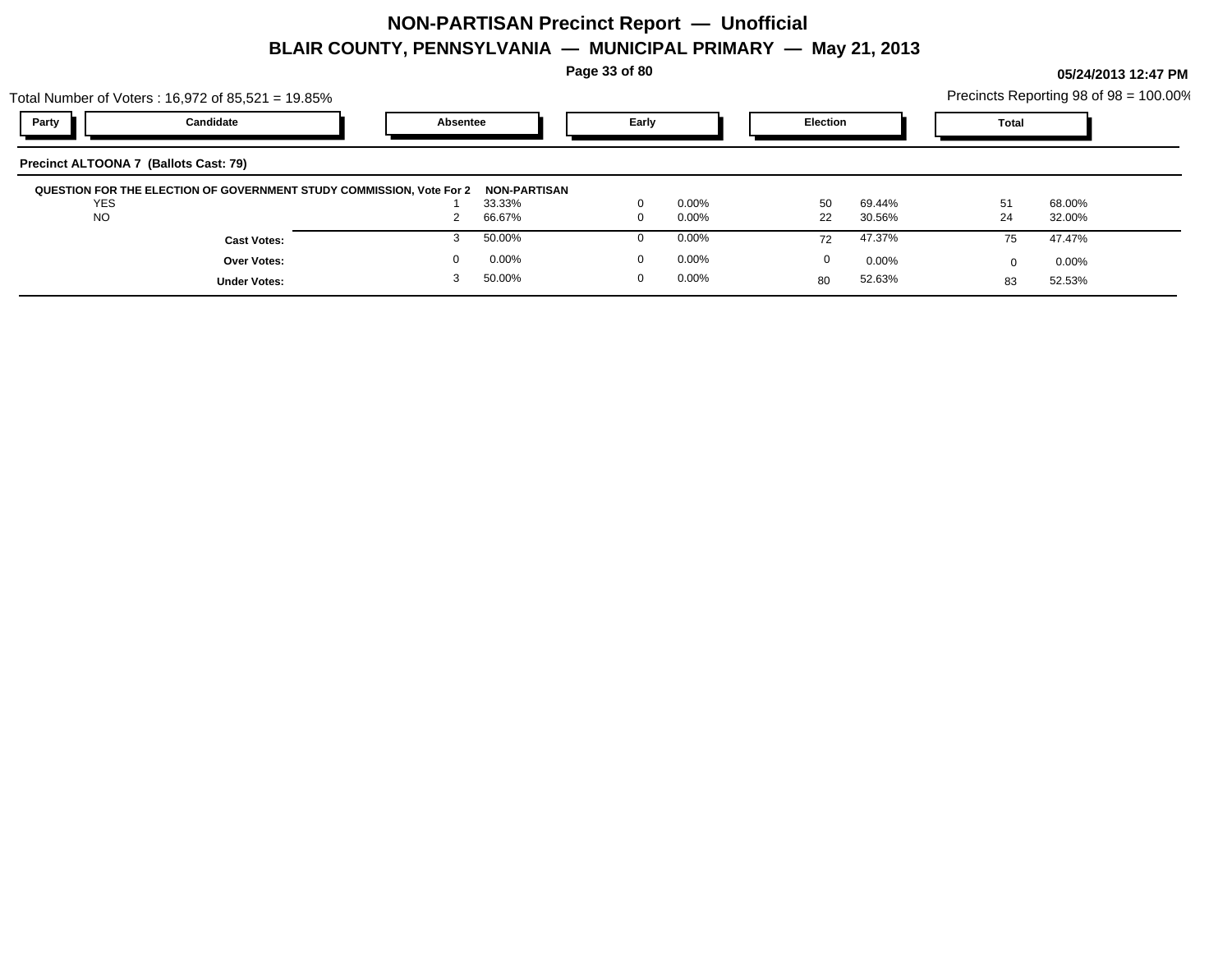**Page 34 of 80**

**05/24/2013 12:47 PM**

| Total Number of Voters: 16,972 of 85,521 = 19.85% |                                                              |                      |        |                      |       |              |          |                            | Precincts Reporting 98 of 98 = 100.00% |  |  |
|---------------------------------------------------|--------------------------------------------------------------|----------------------|--------|----------------------|-------|--------------|----------|----------------------------|----------------------------------------|--|--|
| Party                                             | Candidate                                                    | Absentee             |        | Early                |       | Election     |          | <b>Total</b>               |                                        |  |  |
|                                                   | Precinct ALTOONA 7 (Ballots Cast: 79)                        |                      |        |                      |       |              |          |                            |                                        |  |  |
|                                                   | GOVERNMENT STUDY COMMISSION MEMBERS, Vote For 7 NON-PARTISAN |                      |        |                      |       |              |          |                            |                                        |  |  |
|                                                   | <b>VICTOR CURFMAN</b>                                        | -1                   | 16.67% | $\mathbf 0$          | 0.00% | 28           | 8.07%    | 29                         | 8.22%                                  |  |  |
|                                                   | <b>WAYNE HIPPO</b>                                           | $\overline{1}$       | 16.67% | $\mathbf 0$          | 0.00% | 47           | 13.54%   | 48                         | 13.60%                                 |  |  |
|                                                   | BEVERLY M. GREEN                                             | $\mathbf 0$          | 0.00%  | $\mathbf 0$          | 0.00% | 32           | 9.22%    | 32                         | 9.07%                                  |  |  |
|                                                   | RICHARD FLAREND                                              | $\Omega$             | 0.00%  | $\mathbf 0$          | 0.00% | 34           | 9.80%    | 34                         | 9.63%                                  |  |  |
|                                                   | ROBERT K. KUTZ, JR.                                          | 1                    | 16.67% | $\mathbf 0$          | 0.00% | 34           | 9.80%    | 35                         | 9.92%                                  |  |  |
|                                                   | RICHARD F. FIORE, JR.                                        | 1                    | 16.67% | $\mathbf 0$          | 0.00% | 32           | 9.22%    | 33                         | 9.35%                                  |  |  |
|                                                   | SAMUEL SCHEINBERG                                            | $\mathbf 0$          | 0.00%  | $\Omega$             | 0.00% | 20           | 5.76%    | 20                         | 5.67%                                  |  |  |
|                                                   | SCOTT CAMPANARO                                              | $\mathbf{1}$         | 16.67% | $\mathbf 0$          | 0.00% | 21           | 6.05%    | 22                         | 6.23%                                  |  |  |
|                                                   | <b>DAVID DUNCAN</b>                                          | $\mathbf 0$          | 0.00%  | $\mathbf 0$          | 0.00% | 33           | 9.51%    | 33                         | 9.35%                                  |  |  |
|                                                   | LORI ANN CRILLEY                                             | 1                    | 16.67% | $\Omega$             | 0.00% | 30           | 8.65%    | 31                         | 8.78%                                  |  |  |
|                                                   | <b>HEATHER JO ECKELS</b>                                     | $\mathbf 0$          | 0.00%  | $\Omega$             | 0.00% | 34           | 9.80%    | 34                         | 9.63%                                  |  |  |
|                                                   | WILSON SAGUBAN (W)                                           | $\mathbf 0$          | 0.00%  | $\mathbf 0$          | 0.00% | $\mathbf 0$  | 0.00%    | $\mathbf 0$                | 0.00%                                  |  |  |
|                                                   | WILLIAM S GORITY (W)                                         | $\mathbf 0$          | 0.00%  | $\mathbf 0$          | 0.00% | $\mathbf 0$  | 0.00%    | $\mathbf 0$                | 0.00%                                  |  |  |
|                                                   | THOMAS HOOPER (W)                                            | $\Omega$             | 0.00%  | $\Omega$             | 0.00% | $\mathbf 0$  | 0.00%    | $\mathbf 0$                | 0.00%                                  |  |  |
|                                                   | TED BEAM (W)                                                 | $\Omega$             | 0.00%  | $\Omega$             | 0.00% | $\mathbf 0$  | 0.00%    | $\mathbf 0$                | 0.00%                                  |  |  |
|                                                   | STEVEN BETTWY (W)                                            | $\mathbf 0$          | 0.00%  | $\Omega$             | 0.00% | $\mathbf 0$  | 0.00%    | $\mathbf 0$                | 0.00%                                  |  |  |
|                                                   | STEVE MICHELONE (W)                                          | $\mathbf 0$          | 0.00%  | $\Omega$             | 0.00% | $\mathbf 0$  | 0.00%    | $\mathbf 0$                | 0.00%                                  |  |  |
|                                                   | ROBERT H SHIRK (W)                                           | $\mathbf 0$          | 0.00%  | $\Omega$             | 0.00% | $\mathbf 0$  | 0.00%    | $\mathbf 0$                | 0.00%                                  |  |  |
|                                                   | RICHARD DEE (W)                                              | $\Omega$             | 0.00%  | $\Omega$             | 0.00% | $\mathbf 0$  | 0.00%    | $\mathbf{0}$               | 0.00%                                  |  |  |
|                                                   | RANDY PROBST (W)                                             | $\Omega$             | 0.00%  | $\Omega$             | 0.00% | $\mathbf 0$  | 0.00%    | $\mathbf 0$                | 0.00%                                  |  |  |
|                                                   | PAULA L SINGER (W)                                           | $\mathbf 0$          | 0.00%  | $\mathbf 0$          | 0.00% | $\mathbf 0$  | 0.00%    | $\mathbf 0$                | 0.00%                                  |  |  |
|                                                   | PATRICK J FANELLI (W)                                        | $\mathbf 0$          | 0.00%  | $\mathbf 0$          | 0.00% | $\mathbf 0$  | 0.00%    | $\mathbf 0$                | 0.00%                                  |  |  |
|                                                   |                                                              | $\mathbf 0$          |        | $\mathbf 0$          |       |              |          | $\mathbf 0$                |                                        |  |  |
|                                                   | Nancy Rose Vincent (W)                                       |                      | 0.00%  |                      | 0.00% | $\mathbf 0$  | 0.00%    |                            | 0.00%                                  |  |  |
|                                                   | MIKE COON (W)                                                | $\Omega$<br>$\Omega$ | 0.00%  | $\Omega$<br>$\Omega$ | 0.00% | $\Omega$     | 0.00%    | $\mathbf 0$<br>$\mathbf 0$ | 0.00%                                  |  |  |
|                                                   | LINDA GRIMM (W)                                              |                      | 0.00%  |                      | 0.00% | $\pmb{0}$    | 0.00%    |                            | 0.00%                                  |  |  |
|                                                   | LAUREL WALTERS (W)                                           | $\mathbf 0$          | 0.00%  | $\mathbf 0$          | 0.00% | $\mathbf 0$  | 0.00%    | $\mathbf 0$                | 0.00%                                  |  |  |
|                                                   | KIRK MITCHELL (W)                                            | $\mathbf 0$          | 0.00%  | $\mathbf 0$          | 0.00% | $\mathbf{1}$ | 0.29%    | $\overline{1}$             | 0.28%                                  |  |  |
|                                                   | <b>JUSTIN BUCKREIS (W)</b>                                   | $\mathbf 0$          | 0.00%  | $\Omega$             | 0.00% | $\mathbf 0$  | 0.00%    | $\mathbf 0$                | 0.00%                                  |  |  |
|                                                   | <b>JOSH ABOUD (W)</b>                                        | $\Omega$             | 0.00%  | $\Omega$             | 0.00% | $\Omega$     | 0.00%    | $\mathbf 0$                | 0.00%                                  |  |  |
|                                                   | JOHN MCGINNIS (W)                                            | $\mathbf 0$          | 0.00%  | $\mathbf 0$          | 0.00% | $\mathbf 0$  | 0.00%    | $\overline{0}$             | 0.00%                                  |  |  |
|                                                   | JEFFREY GUYER SR (W)                                         | $\mathbf 0$          | 0.00%  | $\mathbf 0$          | 0.00% | $\mathbf 0$  | 0.00%    | $\mathbf 0$                | 0.00%                                  |  |  |
|                                                   | <b>JASON WILKINSON (W)</b>                                   | $\mathbf 0$          | 0.00%  | $\mathbf 0$          | 0.00% | $\mathbf 0$  | 0.00%    | $\mathbf 0$                | 0.00%                                  |  |  |
|                                                   | JAMES BALDWIN (W)                                            | $\Omega$             | 0.00%  | $\Omega$             | 0.00% | $\mathbf 0$  | 0.00%    | $\mathbf 0$                | 0.00%                                  |  |  |
|                                                   | DORIS GRIMM (W)                                              | $\Omega$             | 0.00%  | $\Omega$             | 0.00% | 0            | 0.00%    | $\mathbf 0$                | 0.00%                                  |  |  |
|                                                   | DON CRAIG (W)                                                | $\mathbf 0$          | 0.00%  | $\mathbf 0$          | 0.00% | $\mathbf{1}$ | 0.29%    | $\overline{1}$             | 0.28%                                  |  |  |
|                                                   | DAVID WOLESLAGLE (W)                                         | $\mathbf 0$          | 0.00%  | $\mathbf 0$          | 0.00% | $\mathbf 0$  | 0.00%    | $\mathbf 0$                | 0.00%                                  |  |  |
|                                                   | DAVE ANDREWS (W)                                             | $\mathbf 0$          | 0.00%  | $\Omega$             | 0.00% | $\mathbf 0$  | $0.00\%$ | $\Omega$                   | 0.00%                                  |  |  |
|                                                   | BONNIEJOGILLESPIE (W)                                        | $\Omega$             | 0.00%  | $\Omega$             | 0.00% | $\pmb{0}$    | 0.00%    | $\mathbf 0$                | 0.00%                                  |  |  |
|                                                   | BILLY BONSELL (W)                                            | $\mathbf 0$          | 0.00%  | $\mathbf 0$          | 0.00% | $\mathbf 0$  | 0.00%    | $\mathbf 0$                | 0.00%                                  |  |  |
|                                                   | BERNARD CHAPMAN (W)                                          | $\mathbf 0$          | 0.00%  | $\mathbf 0$          | 0.00% | $\mathbf 0$  | 0.00%    | $\mathbf 0$                | 0.00%                                  |  |  |
|                                                   | ALEX PETERS (W)                                              | $\mathbf 0$          | 0.00%  | $\mathbf 0$          | 0.00% | $\mathbf 0$  | 0.00%    | $\mathbf 0$                | 0.00%                                  |  |  |
|                                                   | <b>Cast Votes:</b>                                           | 6                    | 28.57% | $\mathbf 0$          | 0.00% | 347          | 65.23%   | 353                        | 63.83%                                 |  |  |
|                                                   | Over Votes:                                                  | $\boldsymbol{0}$     | 0.00%  | $\mathbf 0$          | 0.00% | $\mathbf 0$  | 0.00%    | $\mathbf 0$                | 0.00%                                  |  |  |
|                                                   | <b>Under Votes:</b>                                          | 15                   | 71.43% | $\mathbf 0$          | 0.00% | 185          | 34.77%   | 200                        | 36.17%                                 |  |  |
|                                                   |                                                              |                      |        |                      |       |              |          |                            |                                        |  |  |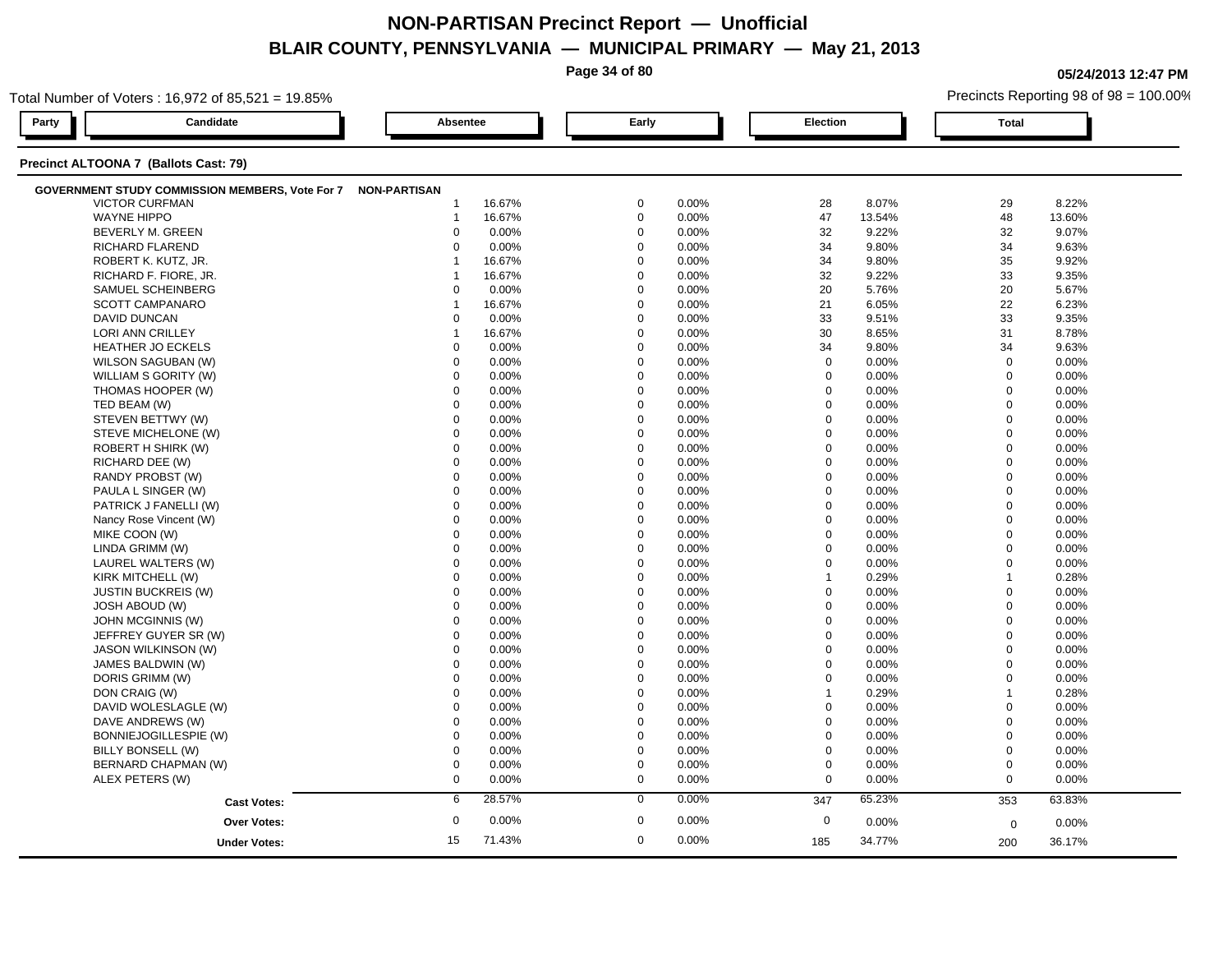Total Number of Voters : 16,972 of 85,521 = 19.85%

**Page 35 of 80**

| Party<br>Candidate<br>Early<br>Election<br><b>Total</b><br>Absentee | al Number of Voters : 16,972 of 85,521 = 19.85% |  |  |  | Precincts Reporting 98 of 98 = 100.00% |  |
|---------------------------------------------------------------------|-------------------------------------------------|--|--|--|----------------------------------------|--|
|                                                                     |                                                 |  |  |  |                                        |  |

| Precinct ALTOONA 8-1 (Ballots Cast: 69)                              |                     |          |    |        |    |          |
|----------------------------------------------------------------------|---------------------|----------|----|--------|----|----------|
| QUESTION FOR THE ELECTION OF GOVERNMENT STUDY COMMISSION, Vote For 2 | <b>NON-PARTISAN</b> |          |    |        |    |          |
| <b>YES</b>                                                           | 50.00%              | $0.00\%$ | 39 | 66.10% | 40 | 65.57%   |
| <b>NO</b>                                                            | 50.00%              | $0.00\%$ | 20 | 33.90% | 21 | 34.43%   |
| <b>Cast Votes:</b>                                                   | 33.33%              | $0.00\%$ | 59 | 44.70% | 61 | 44.20%   |
| Over Votes:                                                          | 0.00%               | $0.00\%$ |    | 0.00%  |    | $0.00\%$ |
| <b>Under Votes:</b>                                                  | 66.67%              | $0.00\%$ | 73 | 55.30% | 77 | 55.80%   |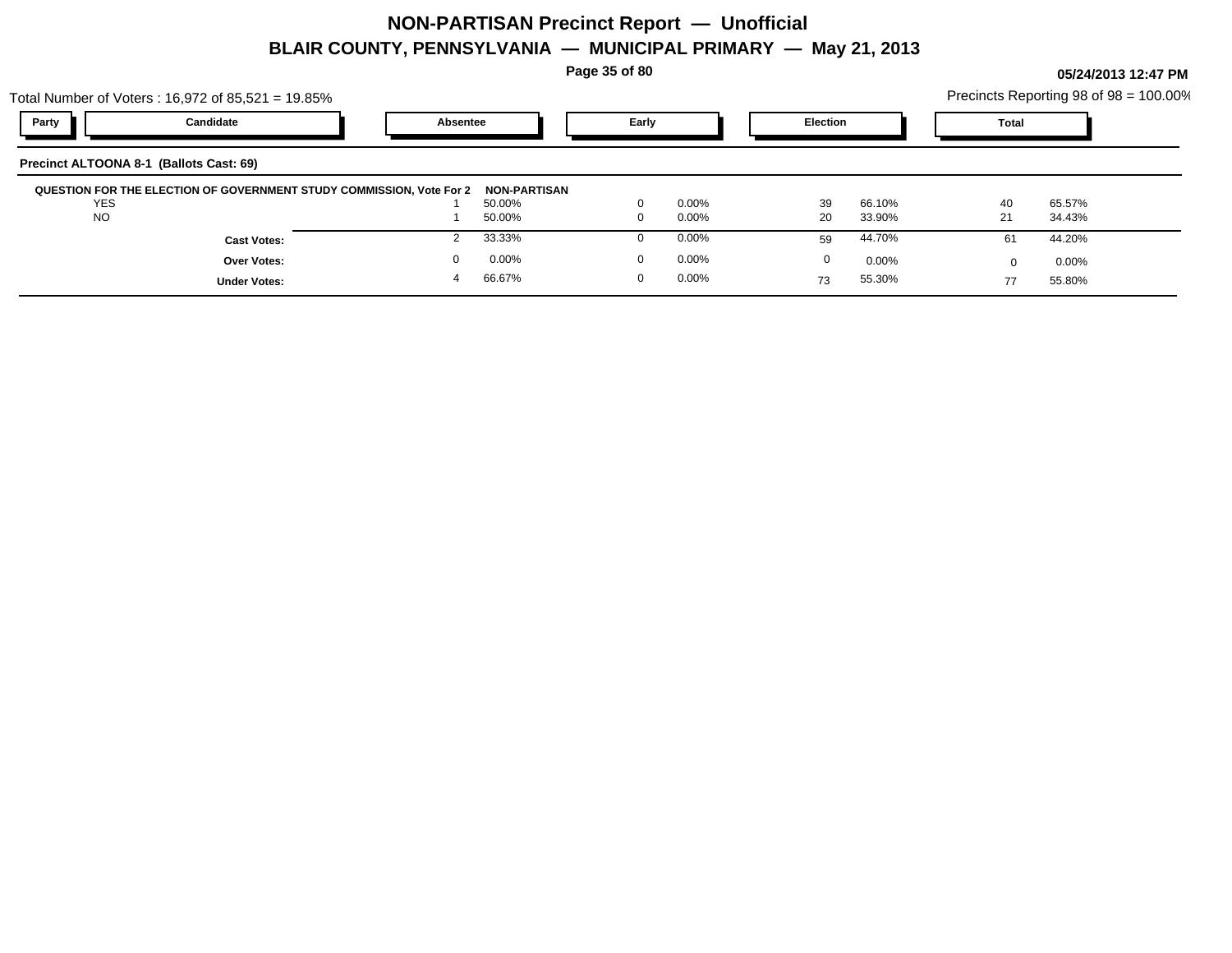**Page 36 of 80**

**05/24/2013 12:47 PM**

| Total Number of Voters: 16,972 of 85,521 = 19.85%            |                  |        |                      |                  | Precincts Reporting 98 of 98 = 100.00% |                |        |  |
|--------------------------------------------------------------|------------------|--------|----------------------|------------------|----------------------------------------|----------------|--------|--|
| Candidate<br>Party                                           | Absentee         |        | Early                | <b>Election</b>  |                                        | <b>Total</b>   |        |  |
| Precinct ALTOONA 8-1 (Ballots Cast: 69)                      |                  |        |                      |                  |                                        |                |        |  |
| GOVERNMENT STUDY COMMISSION MEMBERS, Vote For 7 NON-PARTISAN |                  |        |                      |                  |                                        |                |        |  |
| <b>VICTOR CURFMAN</b>                                        | -1               | 7.69%  | $\mathbf 0$<br>0.00% | 16               | 5.05%                                  | 17             | 5.15%  |  |
| <b>WAYNE HIPPO</b>                                           | $\mathbf 1$      | 7.69%  | $\mathbf 0$<br>0.00% | 45               | 14.20%                                 | 46             | 13.94% |  |
| BEVERLY M. GREEN                                             | -1               | 7.69%  | $\mathbf 0$<br>0.00% | 37               | 11.67%                                 | 38             | 11.52% |  |
| RICHARD FLAREND                                              | $\overline{2}$   | 15.38% | $\mathbf 0$<br>0.00% | 24               | 7.57%                                  | 26             | 7.88%  |  |
| ROBERT K. KUTZ, JR.                                          | $\Omega$         | 0.00%  | $\mathbf 0$<br>0.00% | 27               | 8.52%                                  | 27             | 8.18%  |  |
| RICHARD F. FIORE, JR.                                        | 1                | 7.69%  | $\mathbf 0$<br>0.00% | 30               | 9.46%                                  | 31             | 9.39%  |  |
| SAMUEL SCHEINBERG                                            |                  | 7.69%  | $\Omega$<br>0.00%    | 28               | 8.83%                                  | 29             | 8.79%  |  |
| SCOTT CAMPANARO                                              | 1                | 7.69%  | $\mathbf 0$<br>0.00% | 21               | 6.62%                                  | 22             | 6.67%  |  |
| <b>DAVID DUNCAN</b>                                          | $\overline{2}$   | 15.38% | $\mathbf 0$<br>0.00% | 31               | 9.78%                                  | 33             | 10.00% |  |
| LORI ANN CRILLEY                                             | 1                | 7.69%  | $\Omega$<br>0.00%    | 24               | 7.57%                                  | 25             | 7.58%  |  |
| <b>HEATHER JO ECKELS</b>                                     | 2                | 15.38% | $\Omega$<br>0.00%    | 34               | 10.73%                                 | 36             | 10.91% |  |
| WILSON SAGUBAN (W)                                           | $\mathbf 0$      | 0.00%  | $\mathbf 0$<br>0.00% | $\mathbf 0$      | 0.00%                                  | $\mathbf 0$    | 0.00%  |  |
| WILLIAM S GORITY (W)                                         | $\mathbf 0$      | 0.00%  | $\mathbf 0$<br>0.00% | $\mathbf 0$      | 0.00%                                  | $\mathbf 0$    | 0.00%  |  |
| THOMAS HOOPER (W)                                            | $\mathbf 0$      | 0.00%  | $\Omega$<br>0.00%    | $\mathbf 0$      | 0.00%                                  | $\mathbf 0$    | 0.00%  |  |
| TED BEAM (W)                                                 | $\Omega$         | 0.00%  | $\Omega$<br>0.00%    | $\mathbf 0$      | 0.00%                                  | $\mathbf 0$    | 0.00%  |  |
| STEVEN BETTWY (W)                                            | $\mathbf 0$      | 0.00%  | $\Omega$<br>0.00%    | $\mathbf 0$      | 0.00%                                  | $\mathbf 0$    | 0.00%  |  |
| STEVE MICHELONE (W)                                          | $\mathbf 0$      | 0.00%  | $\Omega$<br>0.00%    | $\mathbf 0$      | 0.00%                                  | $\mathbf 0$    | 0.00%  |  |
| ROBERT H SHIRK (W)                                           | $\mathbf 0$      | 0.00%  | $\Omega$<br>0.00%    | $\mathbf 0$      | 0.00%                                  | $\mathbf 0$    | 0.00%  |  |
| RICHARD DEE (W)                                              | $\Omega$         | 0.00%  | $\Omega$<br>0.00%    | $\mathbf 0$      | 0.00%                                  | $\mathbf 0$    | 0.00%  |  |
| RANDY PROBST (W)                                             | $\Omega$         | 0.00%  | $\Omega$<br>0.00%    | $\mathbf 0$      | 0.00%                                  | $\mathbf 0$    | 0.00%  |  |
| PAULA L SINGER (W)                                           | $\mathbf 0$      | 0.00%  | $\mathbf 0$<br>0.00% | $\boldsymbol{0}$ | 0.00%                                  | $\mathbf 0$    | 0.00%  |  |
| PATRICK J FANELLI (W)                                        | $\mathbf 0$      | 0.00%  | $\mathbf 0$<br>0.00% | $\mathbf 0$      | 0.00%                                  | $\mathbf 0$    | 0.00%  |  |
| Nancy Rose Vincent (W)                                       | $\mathbf 0$      | 0.00%  | $\mathbf 0$<br>0.00% | $\mathbf 0$      | 0.00%                                  | $\mathbf 0$    | 0.00%  |  |
| MIKE COON (W)                                                | $\Omega$         | 0.00%  | $\Omega$<br>0.00%    | $\Omega$         | 0.00%                                  | $\mathbf 0$    | 0.00%  |  |
| LINDA GRIMM (W)                                              | $\Omega$         | 0.00%  | $\Omega$<br>0.00%    | $\mathbf 0$      | 0.00%                                  | $\mathbf 0$    | 0.00%  |  |
| LAUREL WALTERS (W)                                           | $\mathbf 0$      | 0.00%  | 0.00%<br>$\mathbf 0$ | $\mathbf 0$      | 0.00%                                  | $\mathbf 0$    | 0.00%  |  |
| KIRK MITCHELL (W)                                            | $\mathbf 0$      | 0.00%  | $\mathbf 0$<br>0.00% | $\mathbf 0$      | 0.00%                                  | $\overline{0}$ | 0.00%  |  |
| <b>JUSTIN BUCKREIS (W)</b>                                   | $\mathbf 0$      | 0.00%  | $\Omega$<br>0.00%    | $\mathbf 0$      | 0.00%                                  | $\mathbf 0$    | 0.00%  |  |
| <b>JOSH ABOUD (W)</b>                                        | $\Omega$         | 0.00%  | $\Omega$<br>0.00%    | $\Omega$         | 0.00%                                  | $\mathbf 0$    | 0.00%  |  |
| JOHN MCGINNIS (W)                                            | $\mathbf 0$      | 0.00%  | $\mathbf 0$<br>0.00% | $\mathbf 0$      | 0.00%                                  | $\overline{0}$ | 0.00%  |  |
| JEFFREY GUYER SR (W)                                         | $\mathbf 0$      | 0.00%  | $\mathbf 0$<br>0.00% | $\mathbf 0$      | 0.00%                                  | $\mathbf 0$    | 0.00%  |  |
| <b>JASON WILKINSON (W)</b>                                   | $\mathbf 0$      | 0.00%  | $\mathbf 0$<br>0.00% | $\mathbf 0$      | 0.00%                                  | $\mathbf 0$    | 0.00%  |  |
| JAMES BALDWIN (W)                                            | $\Omega$         | 0.00%  | $\Omega$<br>0.00%    | $\mathbf 0$      | 0.00%                                  | $\mathbf 0$    | 0.00%  |  |
| DORIS GRIMM (W)                                              | $\Omega$         | 0.00%  | $\Omega$<br>0.00%    | 0                | 0.00%                                  | $\mathbf 0$    | 0.00%  |  |
| DON CRAIG (W)                                                | $\mathbf 0$      | 0.00%  | $\mathbf 0$<br>0.00% | $\mathbf 0$      | 0.00%                                  | $\mathbf 0$    | 0.00%  |  |
| DAVID WOLESLAGLE (W)                                         | $\mathbf 0$      | 0.00%  | $\mathbf 0$<br>0.00% | $\mathbf 0$      | 0.00%                                  | $\mathbf 0$    | 0.00%  |  |
| DAVE ANDREWS (W)                                             | $\mathbf 0$      | 0.00%  | $\Omega$<br>0.00%    | $\mathbf 0$      | $0.00\%$                               | $\Omega$       | 0.00%  |  |
| BONNIEJOGILLESPIE (W)                                        | $\Omega$         | 0.00%  | $\Omega$<br>0.00%    | $\boldsymbol{0}$ | 0.00%                                  | $\mathbf 0$    | 0.00%  |  |
| BILLY BONSELL (W)                                            | $\mathbf 0$      | 0.00%  | $\mathbf 0$<br>0.00% | $\mathbf 0$      | 0.00%                                  | $\mathbf 0$    | 0.00%  |  |
| BERNARD CHAPMAN (W)                                          | $\mathbf 0$      | 0.00%  | $\mathbf 0$<br>0.00% | $\mathbf 0$      | 0.00%                                  | $\mathbf 0$    | 0.00%  |  |
| ALEX PETERS (W)                                              | $\mathbf 0$      | 0.00%  | $\mathbf 0$<br>0.00% | $\mathbf 0$      | 0.00%                                  | $\mathbf 0$    | 0.00%  |  |
| <b>Cast Votes:</b>                                           | 13               | 61.90% | 0.00%<br>$\mathbf 0$ | 317              | 68.61%                                 | 330            | 68.32% |  |
| Over Votes:                                                  | $\boldsymbol{0}$ | 0.00%  | $\mathbf 0$<br>0.00% | $\mathbf 0$      | 0.00%                                  |                |        |  |
|                                                              |                  |        |                      |                  |                                        | 0              | 0.00%  |  |
| <b>Under Votes:</b>                                          | 8                | 38.10% | $\mathbf 0$<br>0.00% | 145              | 31.39%                                 | 153            | 31.68% |  |
|                                                              |                  |        |                      |                  |                                        |                |        |  |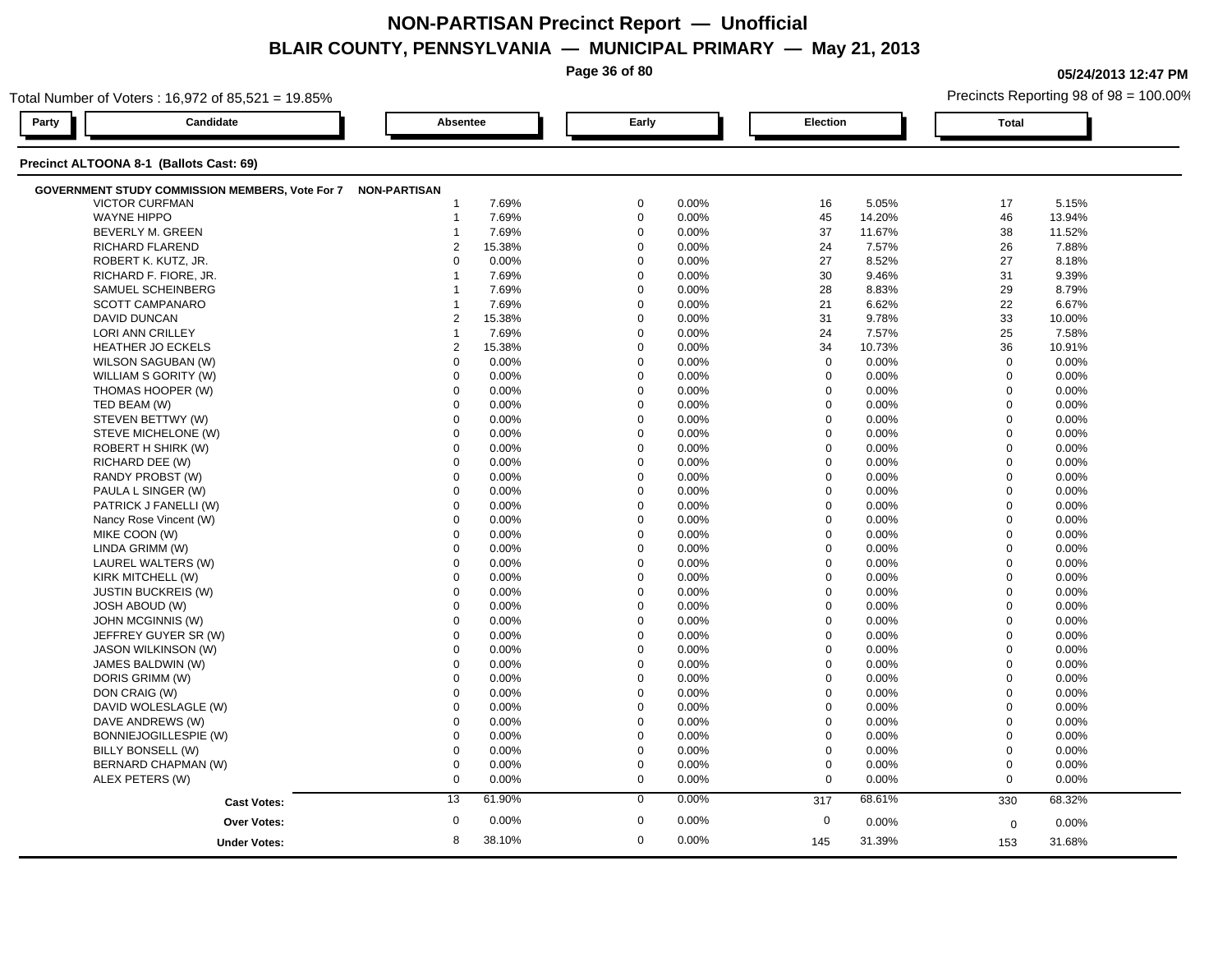**Page 37 of 80**

**05/24/2013 12:47 PM**

Precincts Reporting  $98 \text{ of } 98 = 100.00\%$ 

|            | Total Number of Voters: $16,972$ of $85,521 = 19.85\%$               |          |                     |          |                 |        |              | Precincts Reporting 98 of 98 = 100.00% |  |
|------------|----------------------------------------------------------------------|----------|---------------------|----------|-----------------|--------|--------------|----------------------------------------|--|
| Party      | Candidate                                                            | Absentee | Early               |          | <b>Election</b> |        | <b>Total</b> |                                        |  |
|            | Precinct ALTOONA 8-2 (Ballots Cast: 113)                             |          |                     |          |                 |        |              |                                        |  |
|            |                                                                      |          |                     |          |                 |        |              |                                        |  |
| <b>YES</b> | QUESTION FOR THE ELECTION OF GOVERNMENT STUDY COMMISSION, Vote For 2 | 100.00%  | <b>NON-PARTISAN</b> | $0.00\%$ | 60              | 64.52% | 66           | 66.67%                                 |  |
| <b>NO</b>  |                                                                      | $0.00\%$ |                     | $0.00\%$ | 33              | 35.48% | 33           | 33.33%                                 |  |
|            | <b>Cast Votes:</b>                                                   | 50.00%   |                     | $0.00\%$ | 93              | 43.46% | 99           | 43.81%                                 |  |
|            | <b>Over Votes:</b>                                                   | $0.00\%$ |                     | $0.00\%$ | 0               | 0.00%  | U            | $0.00\%$                               |  |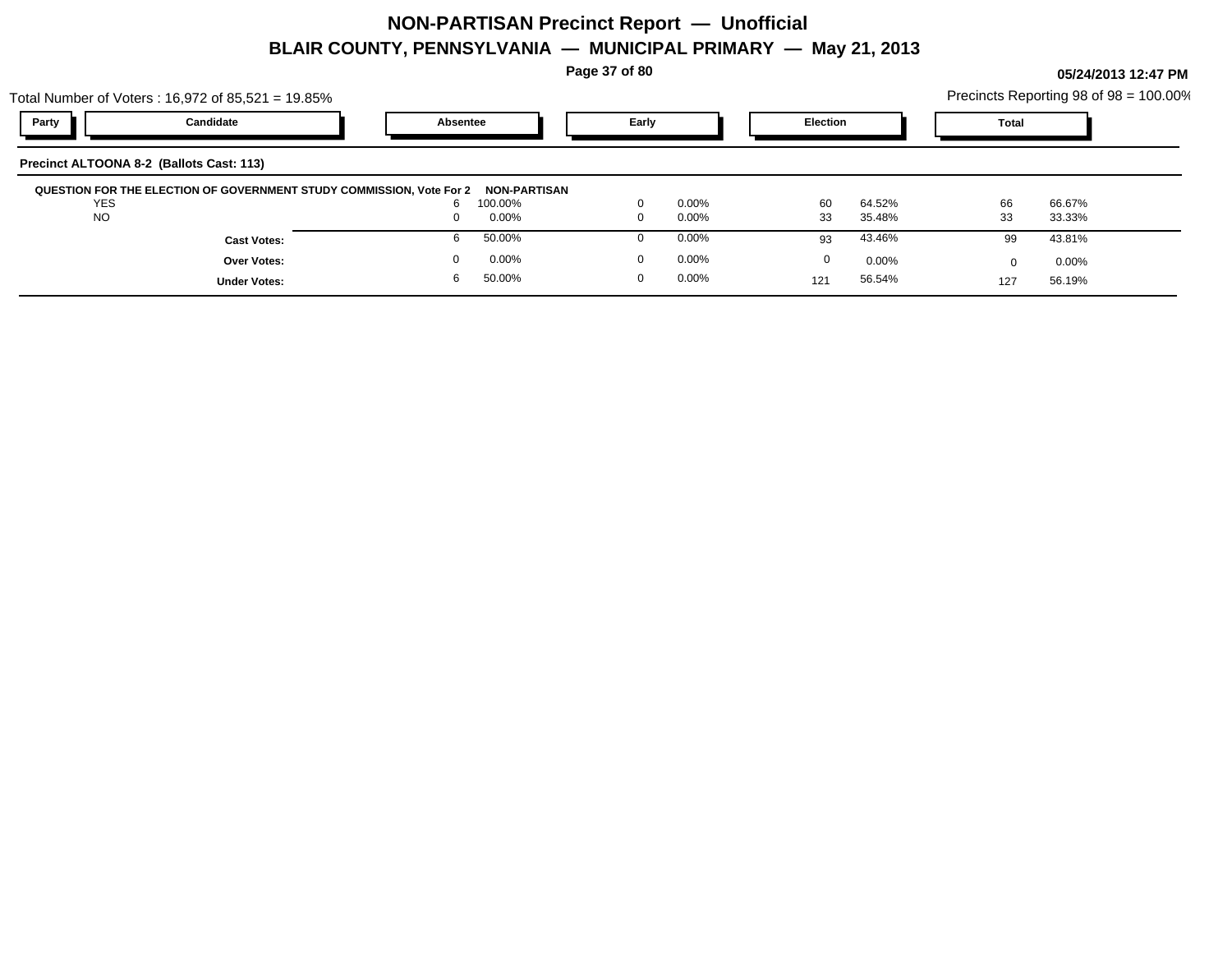**Page 38 of 80**

**05/24/2013 12:47 PM**

| Total Number of Voters: 16,972 of 85,521 = 19.85%            |                           |             |                           | Precincts Reporting 98 of 98 = 100.00% |              |        |
|--------------------------------------------------------------|---------------------------|-------------|---------------------------|----------------------------------------|--------------|--------|
| Candidate<br>Party                                           | Absentee                  | Early       | <b>Election</b>           |                                        | <b>Total</b> |        |
| Precinct ALTOONA 8-2 (Ballots Cast: 113)                     |                           |             |                           |                                        |              |        |
| GOVERNMENT STUDY COMMISSION MEMBERS, Vote For 7 NON-PARTISAN |                           |             |                           |                                        |              |        |
| <b>VICTOR CURFMAN</b>                                        | 3<br>9.09%                | 0           | 0.00%<br>29               | 6.97%                                  | 32           | 7.13%  |
| <b>WAYNE HIPPO</b>                                           | 3.03%<br>$\mathbf{1}$     | $\mathbf 0$ | 61<br>0.00%               | 14.66%                                 | 62           | 13.81% |
| BEVERLY M. GREEN                                             | 12.12%<br>$\overline{4}$  | $\mathbf 0$ | 33<br>0.00%               | 7.93%                                  | 37           | 8.24%  |
| RICHARD FLAREND                                              | 12.12%<br>$\overline{4}$  | $\Omega$    | 25<br>0.00%               | 6.01%                                  | 29           | 6.46%  |
| ROBERT K. KUTZ, JR.                                          | 15.15%<br>5               | $\mathbf 0$ | 0.00%<br>39               | 9.38%                                  | 44           | 9.80%  |
| RICHARD F. FIORE, JR.                                        | 3.03%                     | $\mathbf 0$ | 0.00%<br>49               | 11.78%                                 | 50           | 11.14% |
| SAMUEL SCHEINBERG                                            | 3.03%                     | $\Omega$    | 25<br>0.00%               | 6.01%                                  | 26           | 5.79%  |
| <b>SCOTT CAMPANARO</b>                                       | $\overline{2}$<br>6.06%   | $\mathbf 0$ | 0.00%<br>24               | 5.77%                                  | 26           | 5.79%  |
| DAVID DUNCAN                                                 | 3<br>9.09%                | $\mathbf 0$ | 43<br>0.00%               | 10.34%                                 | 46           | 10.24% |
| LORI ANN CRILLEY                                             | 12.12%<br>$\overline{4}$  | $\mathbf 0$ | 0.00%<br>35               | 8.41%                                  | 39           | 8.69%  |
| HEATHER JO ECKELS                                            | 5<br>15.15%               | $\mathbf 0$ | 0.00%<br>53               | 12.74%                                 | 58           | 12.92% |
| WILSON SAGUBAN (W)                                           | $\mathbf 0$<br>0.00%      | $\Omega$    | $\mathbf 0$<br>0.00%      | 0.00%                                  | $\mathbf 0$  | 0.00%  |
| WILLIAM S GORITY (W)                                         | $\Omega$<br>0.00%         | $\mathbf 0$ | 0.00%<br>$\mathbf 0$      | 0.00%                                  | $\mathbf 0$  | 0.00%  |
| THOMAS HOOPER (W)                                            | $\mathbf 0$<br>0.00%      | $\mathbf 0$ | $\mathbf 0$<br>0.00%      | 0.00%                                  | $\mathbf 0$  | 0.00%  |
| TED BEAM (W)                                                 | $\Omega$<br>0.00%         | $\Omega$    | 0.00%<br>$\mathbf 0$      | 0.00%                                  | $\mathbf 0$  | 0.00%  |
| STEVEN BETTWY (W)                                            | 0.00%<br>$\mathbf 0$      | $\mathbf 0$ | 0.00%<br>$\mathbf 0$      | 0.00%                                  | $\mathbf 0$  | 0.00%  |
| STEVE MICHELONE (W)                                          | $\mathbf 0$<br>0.00%      | $\Omega$    | $\mathbf 0$<br>0.00%      | 0.00%                                  | $\Omega$     | 0.00%  |
| ROBERT H SHIRK (W)                                           | $\Omega$<br>0.00%         | $\Omega$    | $\mathbf 0$<br>0.00%      | 0.00%                                  | $\mathbf 0$  | 0.00%  |
| RICHARD DEE (W)                                              | $\mathbf 0$<br>0.00%      | $\mathbf 0$ | $\mathbf 0$<br>0.00%      | 0.00%                                  | $\mathbf 0$  | 0.00%  |
| RANDY PROBST (W)                                             | $\Omega$<br>0.00%         | $\Omega$    | $\mathsf 0$<br>0.00%      | 0.00%                                  | $\mathbf 0$  | 0.00%  |
| PAULA L SINGER (W)                                           | $\Omega$<br>0.00%         | $\Omega$    | 0.00%<br>$\mathbf 0$      | 0.00%                                  | $\mathbf{0}$ | 0.00%  |
| PATRICK J FANELLI (W)                                        | $\mathbf 0$<br>0.00%      | $\Omega$    | $\mathbf 0$<br>0.00%      | 0.00%                                  | $\mathbf 0$  | 0.00%  |
| Nancy Rose Vincent (W)                                       | $\mathbf 0$<br>0.00%      | $\Omega$    | $\mathbf 0$<br>0.00%      | 0.00%                                  | $\mathbf 0$  | 0.00%  |
| MIKE COON (W)                                                | $\mathbf 0$<br>0.00%      | $\mathbf 0$ | $\mathbf 0$<br>0.00%      | 0.00%                                  | $\mathbf 0$  | 0.00%  |
| LINDA GRIMM (W)                                              | $\mathbf 0$<br>0.00%      | $\mathbf 0$ | $\mathbf 0$<br>0.00%      | 0.00%                                  | $\mathbf 0$  | 0.00%  |
| LAUREL WALTERS (W)                                           | $\mathbf 0$<br>0.00%      | $\mathbf 0$ | 0.00%<br>$\mathbf 0$      | 0.00%                                  | $\mathbf{0}$ | 0.00%  |
| KIRK MITCHELL (W)                                            | $\mathbf 0$<br>0.00%      | $\Omega$    | $\mathbf 0$<br>0.00%      | 0.00%                                  | $\mathbf 0$  | 0.00%  |
| <b>JUSTIN BUCKREIS (W)</b>                                   | $\Omega$<br>0.00%         | $\Omega$    | $\boldsymbol{0}$<br>0.00% | 0.00%                                  | $\mathbf 0$  | 0.00%  |
| <b>JOSH ABOUD (W)</b>                                        | 0.00%<br>$\mathbf 0$      | $\mathbf 0$ | $\mathbf 0$<br>0.00%      | 0.00%                                  | $\mathbf 0$  | 0.00%  |
| JOHN MCGINNIS (W)                                            | $\mathbf 0$<br>0.00%      | $\mathbf 0$ | $\mathbf 0$<br>0.00%      | 0.00%                                  | $\mathbf 0$  | 0.00%  |
| JEFFREY GUYER SR (W)                                         | $\mathbf 0$<br>0.00%      | $\Omega$    | 0.00%<br>$\mathbf 0$      | 0.00%                                  | $\Omega$     | 0.00%  |
| <b>JASON WILKINSON (W)</b>                                   | $\mathbf 0$<br>0.00%      | $\Omega$    | $\mathbf 0$<br>0.00%      | 0.00%                                  | $\mathbf 0$  | 0.00%  |
| JAMES BALDWIN (W)                                            | $\mathbf 0$<br>0.00%      | $\mathbf 0$ | $\mathbf 0$<br>0.00%      | 0.00%                                  | $\mathbf 0$  | 0.00%  |
| DORIS GRIMM (W)                                              | 0.00%<br>$\Omega$         | $\Omega$    | $\mathbf 0$<br>0.00%      | 0.00%                                  | $\mathbf 0$  | 0.00%  |
| DON CRAIG (W)                                                | $\mathbf 0$<br>0.00%      | $\mathbf 0$ | $\mathbf 0$<br>0.00%      | 0.00%                                  | $\mathbf 0$  | 0.00%  |
| DAVID WOLESLAGLE (W)                                         | 0.00%<br>$\Omega$         | $\Omega$    | $\mathbf 0$<br>0.00%      | 0.00%                                  | $\mathbf 0$  | 0.00%  |
| DAVE ANDREWS (W)                                             | $\mathbf 0$<br>0.00%      | $\Omega$    | $\mathbf 0$<br>0.00%      | 0.00%                                  | $\mathbf 0$  | 0.00%  |
| BONNIEJOGILLESPIE (W)                                        | $\mathbf 0$<br>0.00%      | $\mathbf 0$ | $\boldsymbol{0}$<br>0.00% | 0.00%                                  | $\mathbf 0$  | 0.00%  |
| BILLY BONSELL (W)                                            | $\mathbf 0$<br>0.00%      | $\Omega$    | $\mathbf 0$<br>0.00%      | 0.00%                                  | $\mathbf 0$  | 0.00%  |
| BERNARD CHAPMAN (W)                                          | $\mathbf 0$<br>0.00%      | $\mathbf 0$ | $\mathbf 0$<br>0.00%      | 0.00%                                  | $\mathbf 0$  | 0.00%  |
| ALEX PETERS (W)                                              | $\mathbf 0$<br>0.00%      | $\mathbf 0$ | $\mathbf 0$<br>0.00%      | 0.00%                                  | $\mathbf 0$  | 0.00%  |
| <b>Cast Votes:</b>                                           | 33<br>78.57%              | $\mathbf 0$ | 0.00%<br>416              | 55.54%                                 | 449          | 56.76% |
|                                                              | $\boldsymbol{0}$<br>0.00% | $\mathbf 0$ | 0.00%<br>$\mathbf 0$      |                                        |              |        |
| <b>Over Votes:</b>                                           |                           |             |                           | 0.00%                                  | $\mathbf 0$  | 0.00%  |
| <b>Under Votes:</b>                                          | 21.43%<br>9               | $\mathbf 0$ | 0.00%<br>333              | 44.46%                                 | 342          | 43.24% |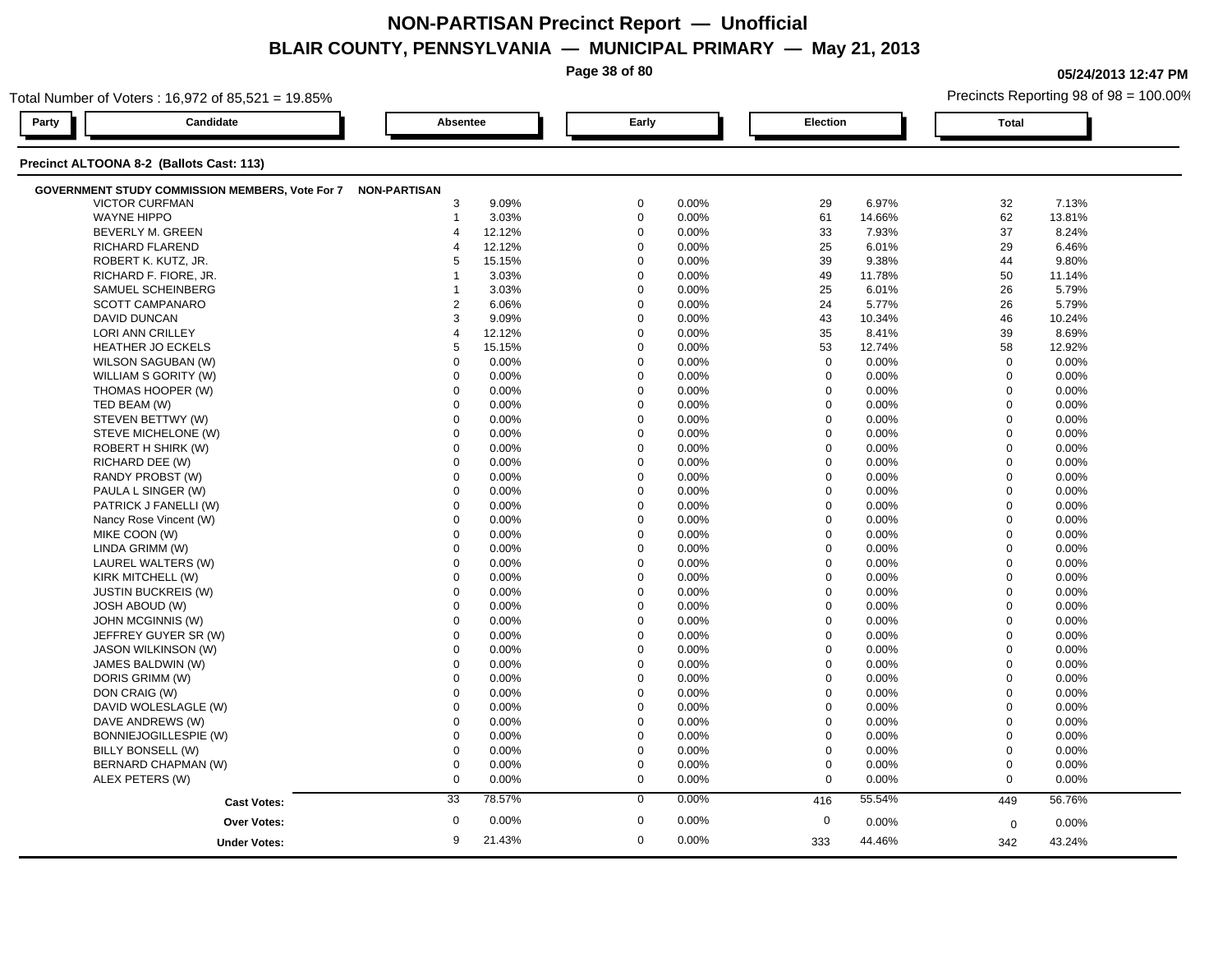**Page 39 of 80**

**05/24/2013 12:47 PM**

|                                        | Total Number of Voters: $16,972$ of $85,521 = 19.85\%$               |          |                     |       |          |                 |              |        | Precincts Reporting 98 of 98 = 100.00% |
|----------------------------------------|----------------------------------------------------------------------|----------|---------------------|-------|----------|-----------------|--------------|--------|----------------------------------------|
| Party                                  | Candidate                                                            | Absentee |                     | Early |          | <b>Election</b> | <b>Total</b> |        |                                        |
| Precinct ALTOONA 9 (Ballots Cast: 128) |                                                                      |          |                     |       |          |                 |              |        |                                        |
|                                        | QUESTION FOR THE ELECTION OF GOVERNMENT STUDY COMMISSION, Vote For 2 |          | <b>NON-PARTISAN</b> |       |          |                 |              |        |                                        |
| <b>YES</b>                             |                                                                      |          | $0.00\%$            |       | $0.00\%$ | 74<br>64.91%    | 74           | 64.91% |                                        |
|                                        |                                                                      |          |                     |       |          |                 |              |        |                                        |
| <b>NO</b>                              |                                                                      |          | $0.00\%$            |       | 0.00%    | 40<br>35.09%    | 40           | 35.09% |                                        |

0.00% 0

 $0.00%$ 

0.00% 0

142

55.47%

 $0$  0.00%  $0$  0.00%  $0$  0.00%  $0$  0.00%  $0$  0.00%  $0$  0.00%

0.00% 0

55.47% 55.47% 142

**Under Votes:**

**Over Votes:** 0.00% 0.00% 0.00% 0.00% 0.00% 0.00% 0.00% 0.00% 0.00% 0.00% 0.00% 0.00% 0.00% 0.00% 0.00% 0.00% 0.00% 0.00% 0.00% 0.00% 0.00% 0.00% 0.00% 0.00% 0.00% 0.00% 0.00% 0.00% 0.00% 0.00% 0.00% 0.00% 0.00% 0.00% 0.00

0 0.00%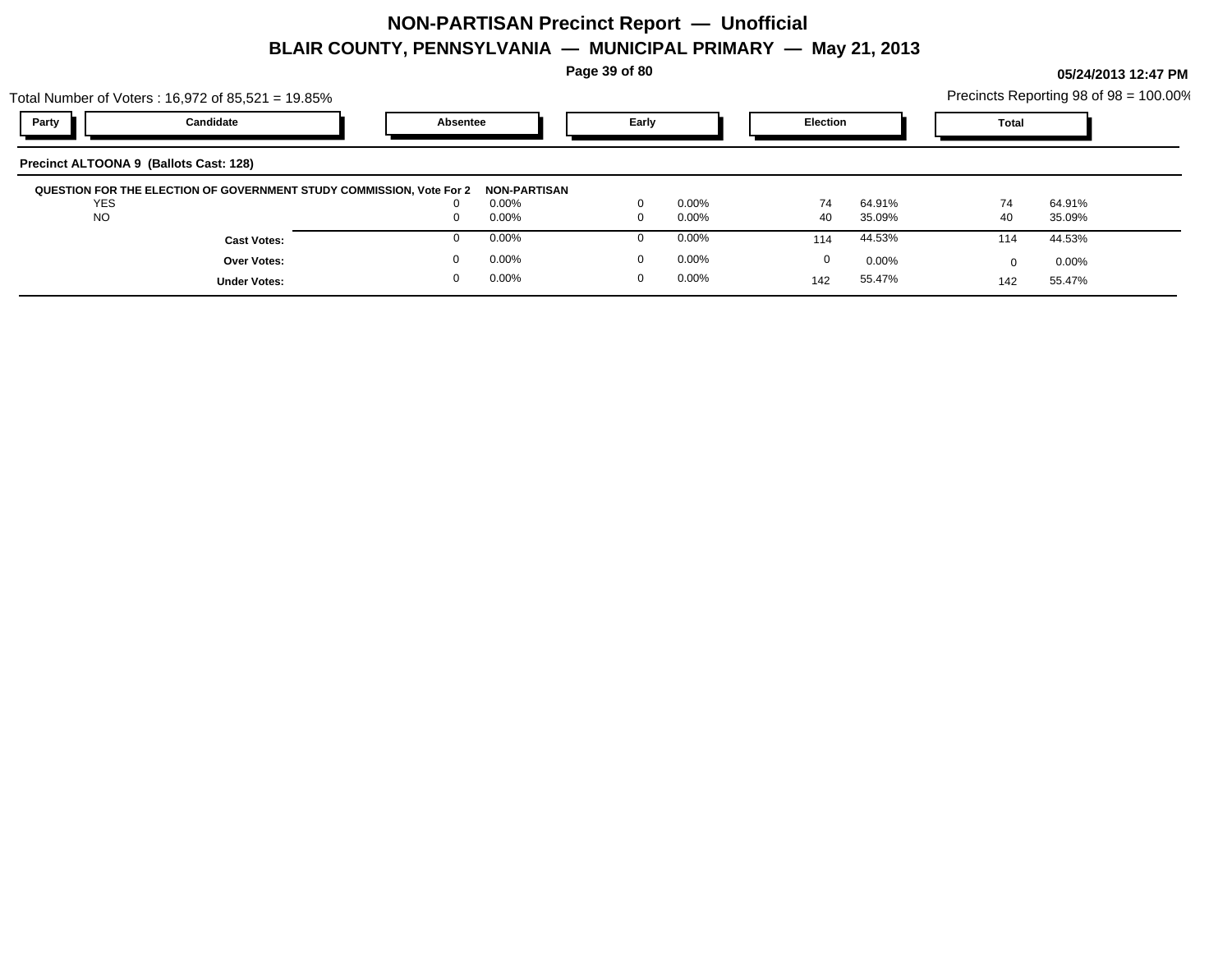**Page 40 of 80**

**05/24/2013 12:47 PM**

|       | Total Number of Voters: 16,972 of 85,521 = 19.85%            |             |       |             |       |             |        |              | Precincts Reporting 98 of 98 = 100.00% |
|-------|--------------------------------------------------------------|-------------|-------|-------------|-------|-------------|--------|--------------|----------------------------------------|
| Party | Candidate                                                    | Absentee    |       | Early       |       | Election    |        | <b>Total</b> |                                        |
|       | Precinct ALTOONA 9 (Ballots Cast: 128)                       |             |       |             |       |             |        |              |                                        |
|       | GOVERNMENT STUDY COMMISSION MEMBERS, Vote For 7 NON-PARTISAN |             |       |             |       |             |        |              |                                        |
|       | <b>VICTOR CURFMAN</b>                                        | 0           | 0.00% | $\mathbf 0$ | 0.00% | 32          | 6.63%  | 32           | 6.63%                                  |
|       | <b>WAYNE HIPPO</b>                                           | $\mathbf 0$ | 0.00% | $\mathbf 0$ | 0.00% | 69          | 14.29% | 69           | 14.29%                                 |
|       | <b>BEVERLY M. GREEN</b>                                      | $\mathbf 0$ | 0.00% | $\mathbf 0$ | 0.00% | 48          | 9.94%  | 48           | 9.94%                                  |
|       | RICHARD FLAREND                                              | $\Omega$    | 0.00% | $\mathbf 0$ | 0.00% | 41          | 8.49%  | 41           | 8.49%                                  |
|       | ROBERT K. KUTZ, JR.                                          | $\Omega$    | 0.00% | $\mathbf 0$ | 0.00% | 41          | 8.49%  | 41           | 8.49%                                  |
|       | RICHARD F. FIORE, JR.                                        | $\Omega$    | 0.00% | $\mathbf 0$ | 0.00% | 52          | 10.77% | 52           | 10.77%                                 |
|       | SAMUEL SCHEINBERG                                            | $\Omega$    | 0.00% | $\mathbf 0$ | 0.00% | 25          | 5.18%  | 25           | 5.18%                                  |
|       | SCOTT CAMPANARO                                              | $\mathbf 0$ | 0.00% | $\mathbf 0$ | 0.00% | 33          | 6.83%  | 33           | 6.83%                                  |
|       | <b>DAVID DUNCAN</b>                                          | $\mathbf 0$ | 0.00% | $\mathbf 0$ | 0.00% | 41          | 8.49%  | 41           | 8.49%                                  |
|       | <b>LORI ANN CRILLEY</b>                                      | $\Omega$    | 0.00% | $\mathbf 0$ | 0.00% | 48          | 9.94%  | 48           | 9.94%                                  |
|       | <b>HEATHER JO ECKELS</b>                                     | $\mathbf 0$ | 0.00% | $\mathbf 0$ | 0.00% | 53          | 10.97% | 53           | 10.97%                                 |
|       | WILSON SAGUBAN (W)                                           | $\mathbf 0$ | 0.00% | $\mathbf 0$ | 0.00% | $\mathbf 0$ | 0.00%  | $\mathbf 0$  | 0.00%                                  |
|       | WILLIAM S GORITY (W)                                         | $\mathbf 0$ | 0.00% | $\mathbf 0$ | 0.00% | 0           | 0.00%  | $\mathbf 0$  | 0.00%                                  |
|       | THOMAS HOOPER (W)                                            | $\mathbf 0$ | 0.00% | $\mathbf 0$ | 0.00% | $\mathbf 0$ | 0.00%  | $\mathbf 0$  | 0.00%                                  |
|       | TED BEAM (W)                                                 | $\mathbf 0$ | 0.00% | $\mathbf 0$ | 0.00% | $\mathbf 0$ | 0.00%  | $\mathbf 0$  | 0.00%                                  |
|       | STEVEN BETTWY (W)                                            | $\mathbf 0$ | 0.00% | $\mathbf 0$ | 0.00% | $\mathbf 0$ | 0.00%  | $\mathbf 0$  | 0.00%                                  |
|       | STEVE MICHELONE (W)                                          | 0           | 0.00% | $\mathbf 0$ | 0.00% | $\mathbf 0$ | 0.00%  | $\mathbf 0$  | 0.00%                                  |
|       | ROBERT H SHIRK (W)                                           | $\mathbf 0$ | 0.00% | $\mathbf 0$ | 0.00% | $\mathbf 0$ | 0.00%  | $\mathbf 0$  | 0.00%                                  |
|       | RICHARD DEE (W)                                              | $\mathbf 0$ | 0.00% | $\mathbf 0$ | 0.00% | $\Omega$    | 0.00%  | $\mathbf 0$  | 0.00%                                  |
|       | RANDY PROBST (W)                                             | $\Omega$    | 0.00% | $\mathbf 0$ | 0.00% | $\Omega$    | 0.00%  | $\mathbf 0$  | 0.00%                                  |
|       | PAULA L SINGER (W)                                           | $\mathbf 0$ | 0.00% | $\mathbf 0$ | 0.00% | $\mathbf 0$ | 0.00%  | $\mathbf 0$  | 0.00%                                  |
|       | PATRICK J FANELLI (W)                                        | $\mathbf 0$ | 0.00% | 0           | 0.00% | $\mathbf 0$ | 0.00%  | $\mathbf 0$  | 0.00%                                  |
|       | Nancy Rose Vincent (W)                                       | 0           | 0.00% | $\mathbf 0$ | 0.00% | $\mathbf 0$ | 0.00%  | $\mathbf 0$  | $0.00\%$                               |
|       | MIKE COON (W)                                                | $\Omega$    | 0.00% | $\mathbf 0$ | 0.00% | $\Omega$    | 0.00%  | $\mathbf 0$  | 0.00%                                  |
|       | LINDA GRIMM (W)                                              | $\mathbf 0$ | 0.00% | $\mathbf 0$ | 0.00% | $\mathbf 0$ | 0.00%  | $\mathbf 0$  | 0.00%                                  |
|       | LAUREL WALTERS (W)                                           | $\Omega$    | 0.00% | $\Omega$    | 0.00% | $\Omega$    | 0.00%  | $\mathbf 0$  | 0.00%                                  |
|       | KIRK MITCHELL (W)                                            | $\mathbf 0$ | 0.00% | $\mathbf 0$ | 0.00% | $\mathbf 0$ | 0.00%  | $\mathbf 0$  | 0.00%                                  |
|       | <b>JUSTIN BUCKREIS (W)</b>                                   | 0           | 0.00% | $\mathbf 0$ | 0.00% | 0           | 0.00%  | $\mathbf 0$  | 0.00%                                  |
|       | <b>JOSH ABOUD (W)</b>                                        | $\Omega$    | 0.00% | $\mathbf 0$ | 0.00% | $\Omega$    | 0.00%  | $\mathbf 0$  | 0.00%                                  |
|       | JOHN MCGINNIS (W)                                            | $\Omega$    | 0.00% | $\mathbf 0$ | 0.00% | $\Omega$    | 0.00%  | $\mathbf 0$  | 0.00%                                  |
|       | JEFFREY GUYER SR (W)                                         | $\Omega$    | 0.00% | $\mathbf 0$ | 0.00% | $\Omega$    | 0.00%  | $\mathbf 0$  | $0.00\%$                               |
|       | <b>JASON WILKINSON (W)</b>                                   | $\Omega$    | 0.00% | $\mathbf 0$ | 0.00% | $\Omega$    | 0.00%  | $\mathbf 0$  | 0.00%                                  |
|       | JAMES BALDWIN (W)                                            | $\mathbf 0$ | 0.00% | $\mathbf 0$ | 0.00% | $\mathbf 0$ | 0.00%  | $\mathbf 0$  | 0.00%                                  |
|       | DORIS GRIMM (W)                                              | $\mathbf 0$ | 0.00% | $\mathbf 0$ | 0.00% | $\mathbf 0$ | 0.00%  | $\mathbf 0$  | 0.00%                                  |
|       | DON CRAIG (W)                                                | $\mathbf 0$ | 0.00% | $\mathbf 0$ | 0.00% | $\mathbf 0$ | 0.00%  | $\mathbf 0$  | 0.00%                                  |
|       | DAVID WOLESLAGLE (W)                                         | 0           | 0.00% | $\mathbf 0$ | 0.00% | $\mathbf 0$ | 0.00%  | $\mathbf 0$  | 0.00%                                  |
|       | DAVE ANDREWS (W)                                             | $\Omega$    | 0.00% | $\mathbf 0$ | 0.00% | $\Omega$    | 0.00%  | $\mathbf 0$  | 0.00%                                  |
|       | BONNIEJOGILLESPIE (W)                                        | 0           | 0.00% | $\mathbf 0$ | 0.00% | $\mathbf 0$ | 0.00%  | $\mathbf 0$  | 0.00%                                  |
|       | BILLY BONSELL (W)                                            | 0           | 0.00% | $\mathbf 0$ | 0.00% | 0           | 0.00%  | $\mathbf 0$  | 0.00%                                  |
|       | BERNARD CHAPMAN (W)                                          | $\mathbf 0$ | 0.00% | $\mathbf 0$ | 0.00% | $\mathbf 0$ | 0.00%  | $\mathbf 0$  | 0.00%                                  |
|       | ALEX PETERS (W)                                              | $\mathbf 0$ | 0.00% | $\mathbf 0$ | 0.00% | $\mathbf 0$ | 0.00%  | $\mathbf 0$  | 0.00%                                  |
|       |                                                              | $\mathbf 0$ | 0.00% | $\mathbf 0$ | 0.00% |             | 53.91% |              |                                        |
|       | <b>Cast Votes:</b>                                           |             |       |             |       | 483         |        | 483          | 53.91%                                 |
|       | <b>Over Votes:</b>                                           | $\mathbf 0$ | 0.00% | $\mathbf 0$ | 0.00% | $\mathbf 0$ | 0.00%  | $\mathbf 0$  | 0.00%                                  |
|       | <b>Under Votes:</b>                                          | 0           | 0.00% | $\mathbf 0$ | 0.00% | 413         | 46.09% | 413          | 46.09%                                 |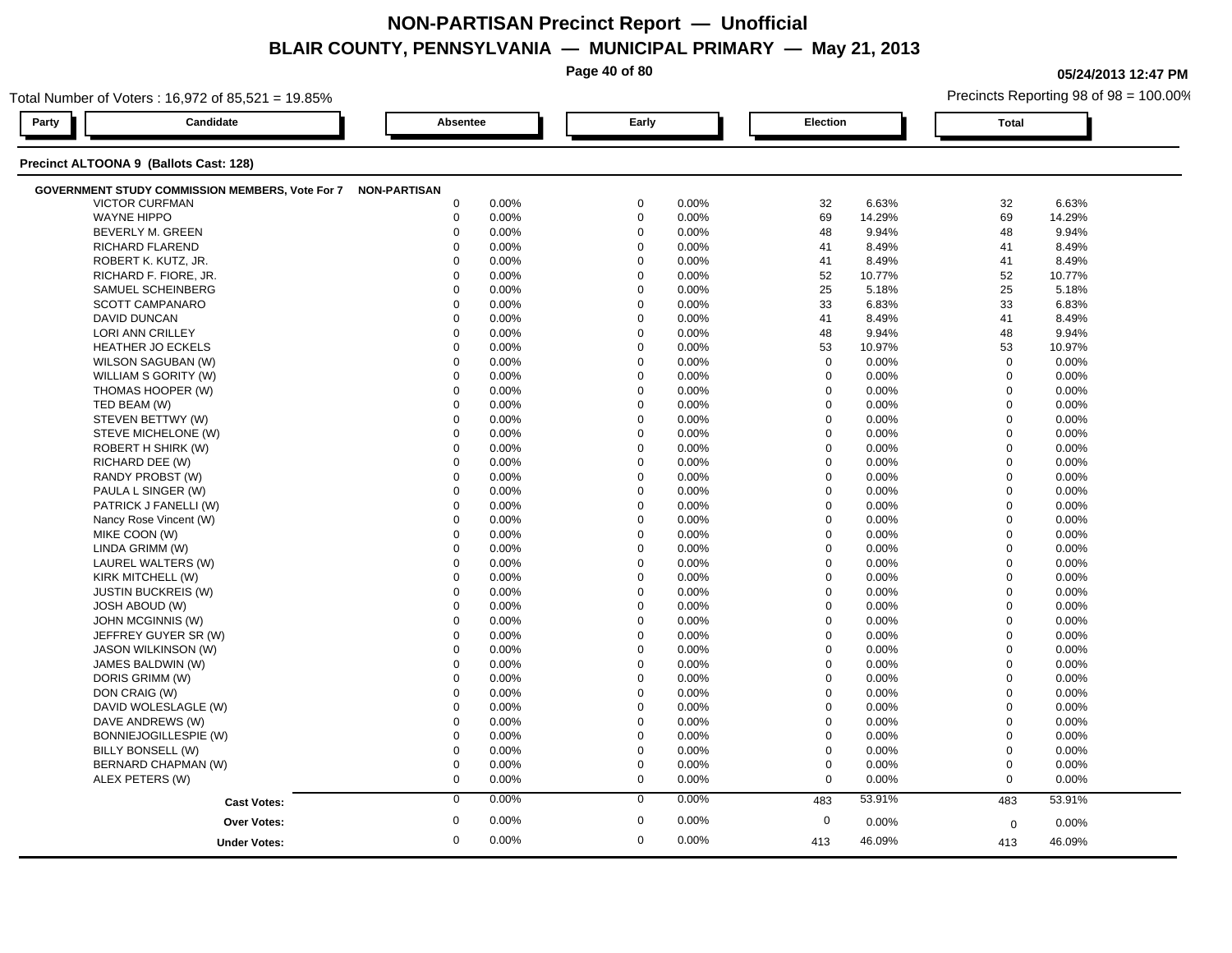**Page 41 of 80**

| Total Number of Voters: 16,972 of 85,521 = 19.85%                    |                 |                   |                          | Precincts Reporting 98 of 98 = 100.00% |
|----------------------------------------------------------------------|-----------------|-------------------|--------------------------|----------------------------------------|
| Party<br>Candidate                                                   | <b>Absentee</b> | Early             | <b>Election</b>          | Total                                  |
| Precinct ALTOONA 10-1 (Ballots Cast: 54)                             |                 |                   |                          |                                        |
| QUESTION FOR THE ELECTION OF GOVERNMENT STUDY COMMISSION, Vote For 2 | NON-PARTISAN    |                   |                          |                                        |
| <b>YES</b>                                                           | 100.00%         | 0.00%<br>$\Omega$ | 26<br>61.90%             | 27<br>62.79%                           |
| <b>NO</b>                                                            | $0.00\%$<br>0   | $0.00\%$<br>0     | 16<br>38.10%             | 16<br>37.21%                           |
| <b>Cast Votes:</b>                                                   | 50.00%          | $0.00\%$          | 39.62%<br>42             | 39.81%<br>43                           |
| <b>Over Votes:</b>                                                   | 0.00%<br>0      | $0.00\%$          | $\mathbf{0}$<br>$0.00\%$ | $0.00\%$                               |
| <b>Under Votes:</b>                                                  | 50.00%          | $0.00\%$          | 60.38%<br>64             | 60.19%<br>65                           |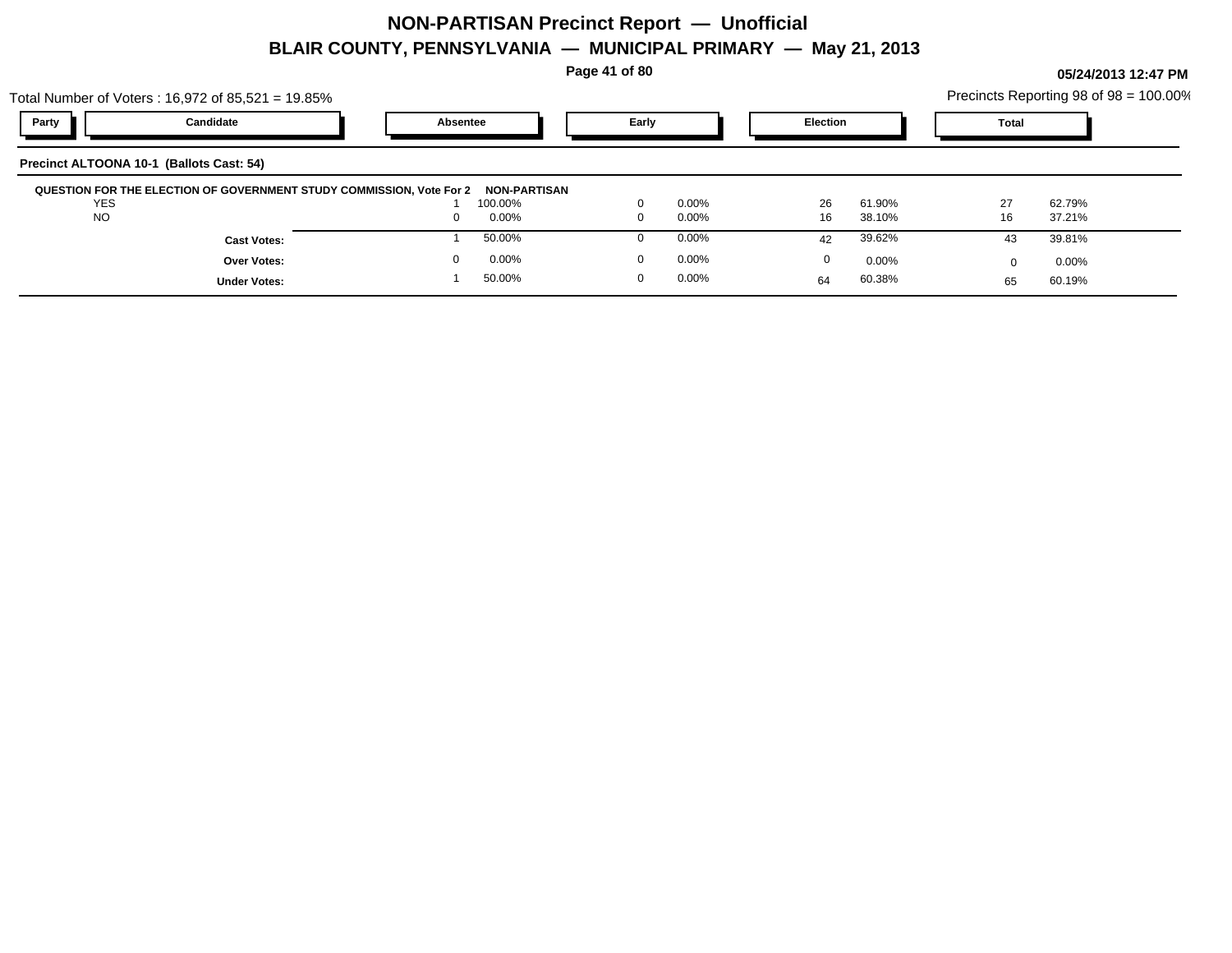**Page 42 of 80**

**05/24/2013 12:47 PM**

|       | Total Number of Voters: 16,972 of 85,521 = 19.85%            |                           |             |       | Precincts Reporting 98 of 98 = 100.00% |          |              |        |  |
|-------|--------------------------------------------------------------|---------------------------|-------------|-------|----------------------------------------|----------|--------------|--------|--|
| Party | Candidate                                                    | Absentee                  | Early       |       | Election                               |          | <b>Total</b> |        |  |
|       | Precinct ALTOONA 10-1 (Ballots Cast: 54)                     |                           |             |       |                                        |          |              |        |  |
|       | GOVERNMENT STUDY COMMISSION MEMBERS, Vote For 7 NON-PARTISAN |                           |             |       |                                        |          |              |        |  |
|       | <b>VICTOR CURFMAN</b>                                        | $\mathbf 0$<br>0.00%      | 0           | 0.00% | 12                                     | 5.66%    | 12           | 5.56%  |  |
|       | <b>WAYNE HIPPO</b>                                           | 25.00%<br>$\overline{1}$  | $\mathbf 0$ | 0.00% | 26                                     | 12.26%   | 27           | 12.50% |  |
|       | BEVERLY M. GREEN                                             | $\Omega$<br>0.00%         | $\mathbf 0$ | 0.00% | 18                                     | 8.49%    | 18           | 8.33%  |  |
|       | RICHARD FLAREND                                              | 0.00%<br>$\Omega$         | $\Omega$    | 0.00% | 23                                     | 10.85%   | 23           | 10.65% |  |
|       | ROBERT K. KUTZ, JR.                                          | 25.00%<br>1               | $\mathbf 0$ | 0.00% | 19                                     | 8.96%    | 20           | 9.26%  |  |
|       | RICHARD F. FIORE, JR.                                        | 0.00%<br>$\mathbf 0$      | $\mathbf 0$ | 0.00% | 28                                     | 13.21%   | 28           | 12.96% |  |
|       | SAMUEL SCHEINBERG                                            | $\Omega$<br>0.00%         | $\Omega$    | 0.00% | 8                                      | 3.77%    | 8            | 3.70%  |  |
|       | <b>SCOTT CAMPANARO</b>                                       | $\mathbf 0$<br>0.00%      | $\mathbf 0$ | 0.00% | 19                                     | 8.96%    | 19           | 8.80%  |  |
|       | DAVID DUNCAN                                                 | 25.00%<br>$\overline{1}$  | $\mathbf 0$ | 0.00% | 21                                     | 9.91%    | 22           | 10.19% |  |
|       | LORI ANN CRILLEY                                             | 25.00%<br>1               | $\mathbf 0$ | 0.00% | 16                                     | 7.55%    | 17           | 7.87%  |  |
|       | HEATHER JO ECKELS                                            | 0.00%<br>0                | $\mathbf 0$ | 0.00% | 22                                     | 10.38%   | 22           | 10.19% |  |
|       | WILSON SAGUBAN (W)                                           | $\mathbf 0$<br>0.00%      | $\Omega$    | 0.00% | $\mathbf 0$                            | 0.00%    | $\mathbf 0$  | 0.00%  |  |
|       | WILLIAM S GORITY (W)                                         | $\Omega$<br>0.00%         | $\mathbf 0$ | 0.00% | $\mathbf 0$                            | 0.00%    | $\mathbf 0$  | 0.00%  |  |
|       | THOMAS HOOPER (W)                                            | $\mathbf 0$<br>0.00%      | $\mathbf 0$ | 0.00% | $\mathbf 0$                            | 0.00%    | $\mathbf 0$  | 0.00%  |  |
|       | TED BEAM (W)                                                 | $\Omega$<br>0.00%         | $\Omega$    | 0.00% | $\mathbf 0$                            | 0.00%    | $\mathbf 0$  | 0.00%  |  |
|       | STEVEN BETTWY (W)                                            | 0.00%<br>$\mathbf 0$      | $\mathbf 0$ | 0.00% | $\mathbf 0$                            | 0.00%    | $\mathbf 0$  | 0.00%  |  |
|       | STEVE MICHELONE (W)                                          | $\mathbf 0$<br>0.00%      | $\Omega$    | 0.00% | $\mathbf 0$                            | 0.00%    | $\Omega$     | 0.00%  |  |
|       | ROBERT H SHIRK (W)                                           | $\Omega$<br>0.00%         | $\Omega$    | 0.00% | $\mathbf 0$                            | 0.00%    | $\mathbf 0$  | 0.00%  |  |
|       | RICHARD DEE (W)                                              | $\mathbf 0$<br>0.00%      | $\mathbf 0$ | 0.00% | $\mathbf 0$                            | 0.00%    | $\mathbf 0$  | 0.00%  |  |
|       | RANDY PROBST (W)                                             | $\Omega$<br>0.00%         | $\Omega$    | 0.00% | $\mathsf 0$                            | 0.00%    | $\mathbf 0$  | 0.00%  |  |
|       | PAULA L SINGER (W)                                           | $\Omega$<br>0.00%         | $\Omega$    | 0.00% | $\mathbf 0$                            | 0.00%    | $\mathbf{0}$ | 0.00%  |  |
|       | PATRICK J FANELLI (W)                                        | $\mathbf 0$<br>0.00%      | $\Omega$    | 0.00% | $\mathbf 0$                            | $0.00\%$ | $\mathbf 0$  | 0.00%  |  |
|       | Nancy Rose Vincent (W)                                       | $\mathbf 0$<br>0.00%      | $\Omega$    | 0.00% | $\mathbf 0$                            | 0.00%    | $\mathbf 0$  | 0.00%  |  |
|       | MIKE COON (W)                                                | $\mathbf 0$<br>0.00%      | $\mathbf 0$ | 0.00% | $\mathbf 0$                            | 0.00%    | $\mathbf 0$  | 0.00%  |  |
|       | LINDA GRIMM (W)                                              | $\mathbf 0$<br>0.00%      | $\mathbf 0$ | 0.00% | $\mathbf 0$                            | 0.00%    | $\mathbf 0$  | 0.00%  |  |
|       | LAUREL WALTERS (W)                                           | $\mathbf 0$<br>0.00%      | $\mathbf 0$ | 0.00% | $\mathbf 0$                            | 0.00%    | $\mathbf{0}$ | 0.00%  |  |
|       | KIRK MITCHELL (W)                                            | $\mathbf 0$<br>0.00%      | $\Omega$    | 0.00% | $\mathbf 0$                            | 0.00%    | $\mathbf 0$  | 0.00%  |  |
|       | <b>JUSTIN BUCKREIS (W)</b>                                   | $\Omega$<br>0.00%         | $\Omega$    | 0.00% | $\boldsymbol{0}$                       | 0.00%    | $\mathbf 0$  | 0.00%  |  |
|       | <b>JOSH ABOUD (W)</b>                                        | 0.00%<br>0                | $\mathbf 0$ | 0.00% | $\mathbf 0$                            | 0.00%    | $\mathbf 0$  | 0.00%  |  |
|       | JOHN MCGINNIS (W)                                            | $\mathbf 0$<br>0.00%      | $\mathbf 0$ | 0.00% | $\mathbf 0$                            | 0.00%    | $\mathbf 0$  | 0.00%  |  |
|       | JEFFREY GUYER SR (W)                                         | $\mathbf 0$<br>0.00%      | $\Omega$    | 0.00% | $\mathbf 0$                            | 0.00%    | $\Omega$     | 0.00%  |  |
|       | <b>JASON WILKINSON (W)</b>                                   | $\mathbf 0$<br>0.00%      | $\Omega$    | 0.00% | $\mathbf 0$                            | 0.00%    | $\mathbf 0$  | 0.00%  |  |
|       | JAMES BALDWIN (W)                                            | $\mathbf 0$<br>0.00%      | $\mathbf 0$ | 0.00% | $\mathbf 0$                            | 0.00%    | $\mathbf 0$  | 0.00%  |  |
|       | DORIS GRIMM (W)                                              | 0.00%<br>$\Omega$         | $\Omega$    | 0.00% | $\mathbf 0$                            | 0.00%    | $\mathbf 0$  | 0.00%  |  |
|       | DON CRAIG (W)                                                | $\mathbf 0$<br>0.00%      | $\mathbf 0$ | 0.00% | $\mathbf 0$                            | 0.00%    | $\mathbf 0$  | 0.00%  |  |
|       | DAVID WOLESLAGLE (W)                                         | 0.00%<br>$\Omega$         | $\Omega$    | 0.00% | $\mathbf 0$                            | 0.00%    | $\mathbf 0$  | 0.00%  |  |
|       | DAVE ANDREWS (W)                                             | $\mathbf 0$<br>0.00%      | $\Omega$    | 0.00% | $\mathbf 0$                            | 0.00%    | $\mathbf 0$  | 0.00%  |  |
|       | BONNIEJOGILLESPIE (W)                                        | $\mathbf 0$<br>0.00%      | $\mathbf 0$ | 0.00% | $\mathbf 0$                            | 0.00%    | $\mathbf 0$  | 0.00%  |  |
|       | BILLY BONSELL (W)                                            | $\mathbf 0$<br>0.00%      | $\Omega$    | 0.00% | $\mathbf 0$                            | 0.00%    | $\mathbf 0$  | 0.00%  |  |
|       | BERNARD CHAPMAN (W)                                          | $\mathbf 0$<br>0.00%      | $\mathbf 0$ | 0.00% | $\mathbf 0$                            | 0.00%    | $\mathbf 0$  | 0.00%  |  |
|       | ALEX PETERS (W)                                              | $\mathbf 0$<br>0.00%      | $\mathbf 0$ | 0.00% | $\mathbf 0$                            | 0.00%    | $\mathbf 0$  | 0.00%  |  |
|       | <b>Cast Votes:</b>                                           | 57.14%<br>$\overline{4}$  | $\mathbf 0$ | 0.00% | 212                                    | 57.14%   | 216          | 57.14% |  |
|       | <b>Over Votes:</b>                                           | $\boldsymbol{0}$<br>0.00% | $\mathbf 0$ | 0.00% | $\boldsymbol{0}$                       | 0.00%    | $\mathbf 0$  | 0.00%  |  |
|       |                                                              | 3<br>42.86%               | $\mathbf 0$ | 0.00% | 159                                    | 42.86%   |              |        |  |
|       | <b>Under Votes:</b>                                          |                           |             |       |                                        |          | 162          | 42.86% |  |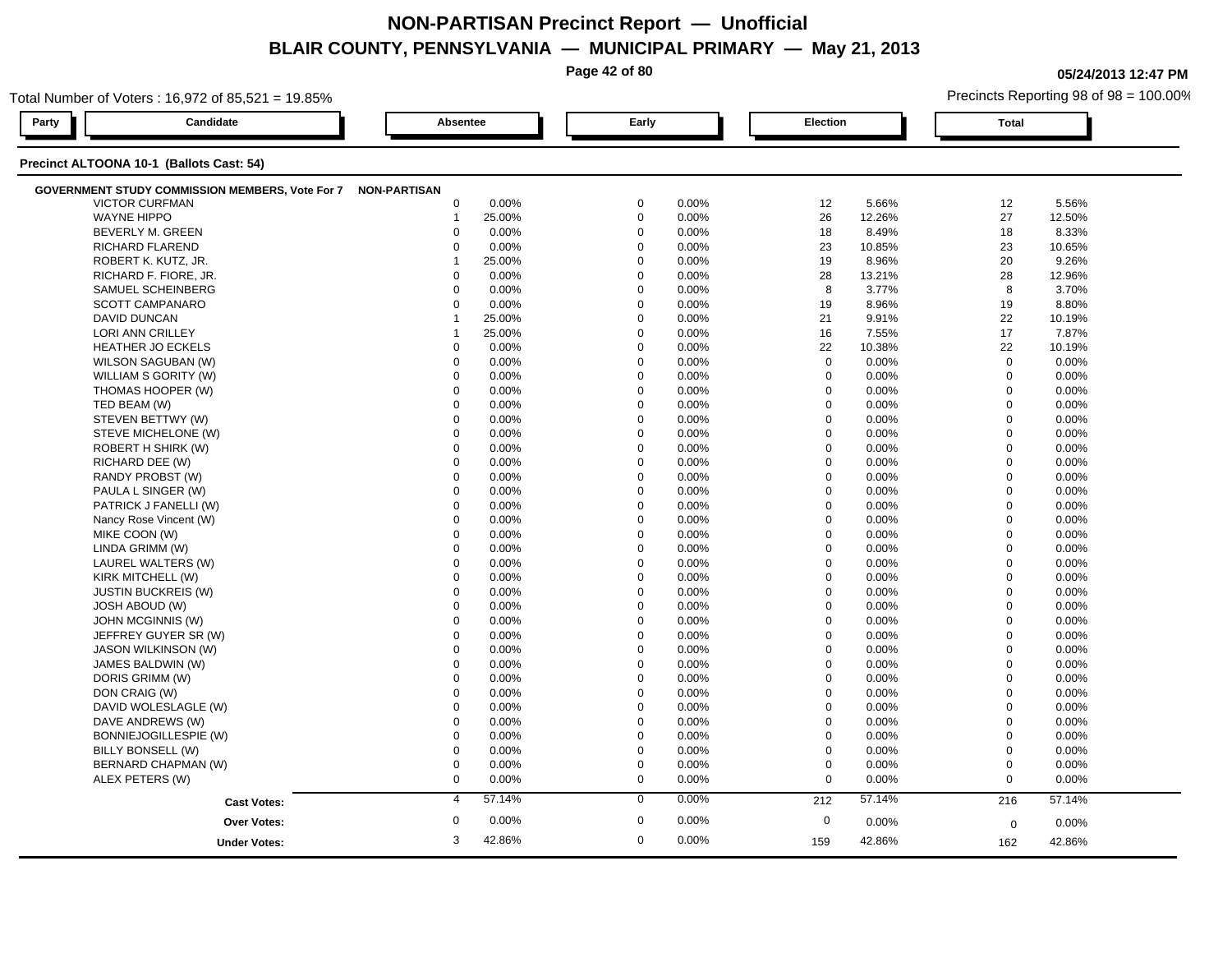**Page 43 of 80**

**05/24/2013 12:47 PM**

54.46% 54.39% 62

54.46%

61

| Total Number of Voters : 16,972 of 85,521 = 19.85%                   |                                 |                      |                              | Precincts Reporting 98 of 98 = 100.00% |
|----------------------------------------------------------------------|---------------------------------|----------------------|------------------------------|----------------------------------------|
| Party<br>Candidate                                                   | Absentee                        | Early                | <b>Election</b>              | Total                                  |
| Precinct ALTOONA 10-2 (Ballots Cast: 57)                             |                                 |                      |                              |                                        |
| QUESTION FOR THE ELECTION OF GOVERNMENT STUDY COMMISSION, Vote For 2 | NON-PARTISAN                    |                      |                              |                                        |
| <b>YES</b><br><b>NO</b>                                              | 100.00%<br>$0.00\%$<br>$\Omega$ | $0.00\%$<br>$0.00\%$ | 66.67%<br>34<br>33.33%<br>17 | 35<br>67.31%<br>32.69%                 |
| <b>Cast Votes:</b>                                                   | 50.00%                          | $0.00\%$             | 45.54%<br>51                 | 45.61%<br>52                           |
| <b>Over Votes:</b>                                                   | $0.00\%$                        | $0.00\%$             | $0.00\%$<br>0                | $0.00\%$                               |

50.00% 1

0 0.00%

**Under Votes:**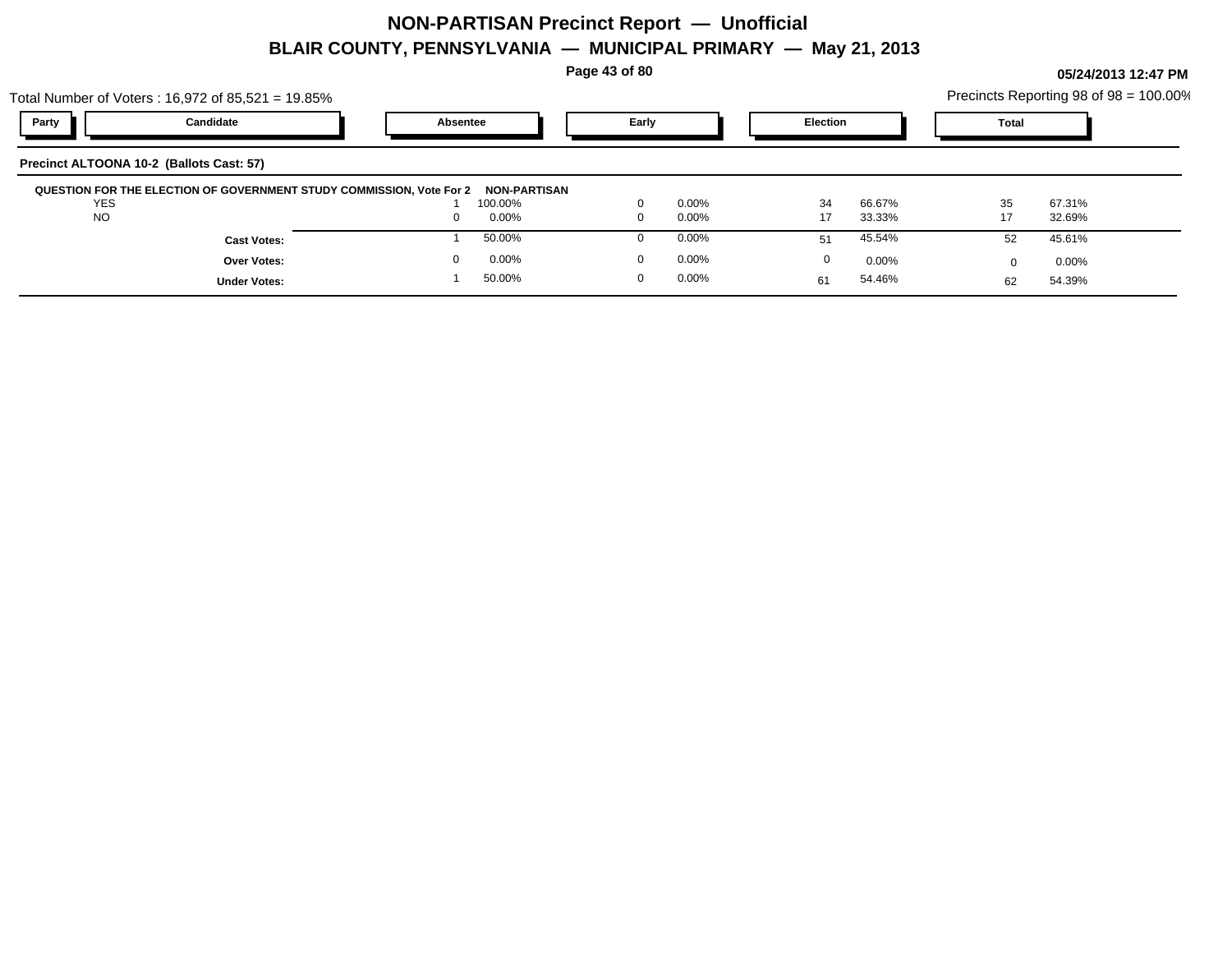**Page 44 of 80**

**05/24/2013 12:47 PM**

| Total Number of Voters: 16,972 of 85,521 = 19.85%            |                 |         |             |       |                  |        |                | Precincts Reporting 98 of 98 = 100.00% |
|--------------------------------------------------------------|-----------------|---------|-------------|-------|------------------|--------|----------------|----------------------------------------|
| Party<br>Candidate                                           | <b>Absentee</b> |         | Early       |       | <b>Election</b>  |        | <b>Total</b>   |                                        |
| Precinct ALTOONA 10-2 (Ballots Cast: 57)                     |                 |         |             |       |                  |        |                |                                        |
| GOVERNMENT STUDY COMMISSION MEMBERS, Vote For 7 NON-PARTISAN |                 |         |             |       |                  |        |                |                                        |
| <b>VICTOR CURFMAN</b>                                        | $\mathbf 0$     | 0.00%   | $\mathbf 0$ | 0.00% | 15               | 6.10%  | 15             | 5.93%                                  |
| <b>WAYNE HIPPO</b>                                           | $\mathbf 1$     | 14.29%  | $\mathbf 0$ | 0.00% | 33               | 13.41% | 34             | 13.44%                                 |
| BEVERLY M. GREEN                                             | -1              | 14.29%  | $\mathbf 0$ | 0.00% | 23               | 9.35%  | 24             | 9.49%                                  |
| <b>RICHARD FLAREND</b>                                       | $\Omega$        | 0.00%   | $\mathbf 0$ | 0.00% | 21               | 8.54%  | 21             | 8.30%                                  |
| ROBERT K. KUTZ, JR.                                          | 1               | 14.29%  | $\Omega$    | 0.00% | 23               | 9.35%  | 24             | 9.49%                                  |
| RICHARD F. FIORE, JR.                                        | 1               | 14.29%  | $\Omega$    | 0.00% | 23               | 9.35%  | 24             | 9.49%                                  |
| SAMUEL SCHEINBERG                                            | $\Omega$        | 0.00%   | $\Omega$    | 0.00% | 11               | 4.47%  | 11             | 4.35%                                  |
| <b>SCOTT CAMPANARO</b>                                       | $\overline{1}$  | 14.29%  | $\mathbf 0$ | 0.00% | 20               | 8.13%  | 21             | 8.30%                                  |
| <b>DAVID DUNCAN</b>                                          | $\Omega$        | 0.00%   | $\mathbf 0$ | 0.00% | 20               | 8.13%  | 20             | 7.91%                                  |
| LORI ANN CRILLEY                                             | -1              | 14.29%  | $\mathbf 0$ | 0.00% | 25               | 10.16% | 26             | 10.28%                                 |
| <b>HEATHER JO ECKELS</b>                                     | 1               | 14.29%  | $\mathbf 0$ | 0.00% | 32               | 13.01% | 33             | 13.04%                                 |
| WILSON SAGUBAN (W)                                           | $\mathbf 0$     | 0.00%   | $\Omega$    | 0.00% | $\mathbf 0$      | 0.00%  | $\mathbf 0$    | 0.00%                                  |
| WILLIAM S GORITY (W)                                         | 0               | 0.00%   | $\Omega$    | 0.00% | $\mathbf 0$      | 0.00%  | $\mathbf 0$    | 0.00%                                  |
| THOMAS HOOPER (W)                                            | $\mathbf 0$     | 0.00%   | $\mathbf 0$ | 0.00% | $\mathbf 0$      | 0.00%  | $\mathbf 0$    | 0.00%                                  |
| TED BEAM (W)                                                 | $\mathbf 0$     | 0.00%   | $\mathbf 0$ | 0.00% | $\mathbf 0$      | 0.00%  | $\mathbf 0$    | 0.00%                                  |
| STEVEN BETTWY (W)                                            | $\mathbf 0$     | 0.00%   | $\mathbf 0$ | 0.00% | $\mathbf 0$      | 0.00%  | $\mathbf 0$    | 0.00%                                  |
| STEVE MICHELONE (W)                                          | $\mathbf 0$     | 0.00%   | $\Omega$    | 0.00% | 0                | 0.00%  | $\mathbf 0$    | 0.00%                                  |
| ROBERT H SHIRK (W)                                           | $\mathbf 0$     | 0.00%   | $\mathbf 0$ | 0.00% | $\mathbf 0$      | 0.00%  | $\mathbf 0$    | 0.00%                                  |
| RICHARD DEE (W)                                              | $\Omega$        | 0.00%   | $\Omega$    | 0.00% | $\mathbf 0$      | 0.00%  | $\mathbf 0$    | 0.00%                                  |
| RANDY PROBST (W)                                             | $\Omega$        | 0.00%   | $\Omega$    | 0.00% | $\mathbf 0$      | 0.00%  | $\mathbf 0$    | 0.00%                                  |
| PAULA L SINGER (W)                                           | $\mathbf 0$     | 0.00%   | $\mathbf 0$ | 0.00% | $\mathbf 0$      | 0.00%  | $\Omega$       | 0.00%                                  |
| PATRICK J FANELLI (W)                                        | $\mathbf 0$     | 0.00%   | $\mathbf 0$ | 0.00% | $\mathbf 0$      | 0.00%  | $\mathbf 0$    | 0.00%                                  |
| Nancy Rose Vincent (W)                                       | $\mathbf 0$     | 0.00%   | $\mathbf 0$ | 0.00% | $\mathbf 0$      | 0.00%  | $\mathbf 0$    | 0.00%                                  |
| MIKE COON (W)                                                | $\Omega$        | 0.00%   | $\Omega$    | 0.00% | $\mathbf 0$      | 0.00%  | $\mathbf 0$    | 0.00%                                  |
| LINDA GRIMM (W)                                              | $\mathbf 0$     | 0.00%   | $\Omega$    | 0.00% | $\mathbf 0$      | 0.00%  | $\mathbf 0$    | 0.00%                                  |
| LAUREL WALTERS (W)                                           | $\Omega$        | 0.00%   | $\Omega$    | 0.00% | $\Omega$         | 0.00%  | $\Omega$       | 0.00%                                  |
| KIRK MITCHELL (W)                                            | $\mathbf 0$     | 0.00%   | $\mathbf 0$ | 0.00% | $\mathbf 0$      | 0.00%  | $\overline{0}$ | 0.00%                                  |
| <b>JUSTIN BUCKREIS (W)</b>                                   | $\mathbf 0$     | 0.00%   | $\mathbf 0$ | 0.00% | $\mathbf 0$      | 0.00%  | $\mathbf 0$    | 0.00%                                  |
| <b>JOSH ABOUD (W)</b>                                        | $\Omega$        | 0.00%   | $\Omega$    | 0.00% | 0                | 0.00%  | $\mathbf 0$    | 0.00%                                  |
| JOHN MCGINNIS (W)                                            | $\Omega$        | 0.00%   | $\Omega$    | 0.00% | $\mathbf 0$      | 0.00%  | $\mathbf 0$    | 0.00%                                  |
| JEFFREY GUYER SR (W)                                         | $\Omega$        | 0.00%   | $\Omega$    | 0.00% | $\mathbf 0$      | 0.00%  | $\Omega$       | 0.00%                                  |
| JASON WILKINSON (W)                                          | $\Omega$        | 0.00%   | $\Omega$    | 0.00% | $\mathbf 0$      | 0.00%  | $\mathbf 0$    | 0.00%                                  |
| JAMES BALDWIN (W)                                            | $\mathbf 0$     | 0.00%   | $\mathbf 0$ | 0.00% | $\mathbf 0$      | 0.00%  | $\mathbf 0$    | 0.00%                                  |
| DORIS GRIMM (W)                                              | $\mathbf 0$     | 0.00%   | $\Omega$    | 0.00% | $\mathbf 0$      | 0.00%  | $\mathbf 0$    | 0.00%                                  |
| DON CRAIG (W)                                                | $\mathbf 0$     | 0.00%   | $\mathbf 0$ | 0.00% | $\mathbf 0$      | 0.00%  | $\mathbf 0$    | 0.00%                                  |
| DAVID WOLESLAGLE (W)                                         | $\mathbf 0$     | 0.00%   | $\mathbf 0$ | 0.00% | $\mathbf 0$      | 0.00%  | $\mathbf 0$    | 0.00%                                  |
| DAVE ANDREWS (W)                                             | $\Omega$        | 0.00%   | $\Omega$    | 0.00% | $\mathbf 0$      | 0.00%  | $\mathbf 0$    | 0.00%                                  |
| BONNIEJOGILLESPIE (W)                                        | $\mathbf 0$     | 0.00%   | $\Omega$    | 0.00% | $\mathbf 0$      | 0.00%  | $\mathbf 0$    | 0.00%                                  |
| BILLY BONSELL (W)                                            | 0               | 0.00%   | $\Omega$    | 0.00% | $\boldsymbol{0}$ | 0.00%  | $\mathbf 0$    | 0.00%                                  |
| BERNARD CHAPMAN (W)                                          | $\mathbf 0$     | 0.00%   | $\mathbf 0$ | 0.00% | $\pmb{0}$        | 0.00%  | $\mathbf 0$    | 0.00%                                  |
| ALEX PETERS (W)                                              | $\mathbf 0$     | 0.00%   | $\mathbf 0$ | 0.00% | $\mathbf 0$      | 0.00%  | $\mathbf 0$    | 0.00%                                  |
|                                                              | $\overline{7}$  | 100.00% | $\mathbf 0$ | 0.00% | 246              | 62.76% | 253            | 63.41%                                 |
| <b>Cast Votes:</b>                                           |                 |         |             |       |                  |        |                |                                        |
| <b>Over Votes:</b>                                           | $\mathbf 0$     | 0.00%   | $\mathbf 0$ | 0.00% | $\mathbf 0$      | 0.00%  | $\mathbf 0$    | 0.00%                                  |
| <b>Under Votes:</b>                                          | $\mathbf 0$     | 0.00%   | $\mathbf 0$ | 0.00% | 146              | 37.24% | 146            | 36.59%                                 |
|                                                              |                 |         |             |       |                  |        |                |                                        |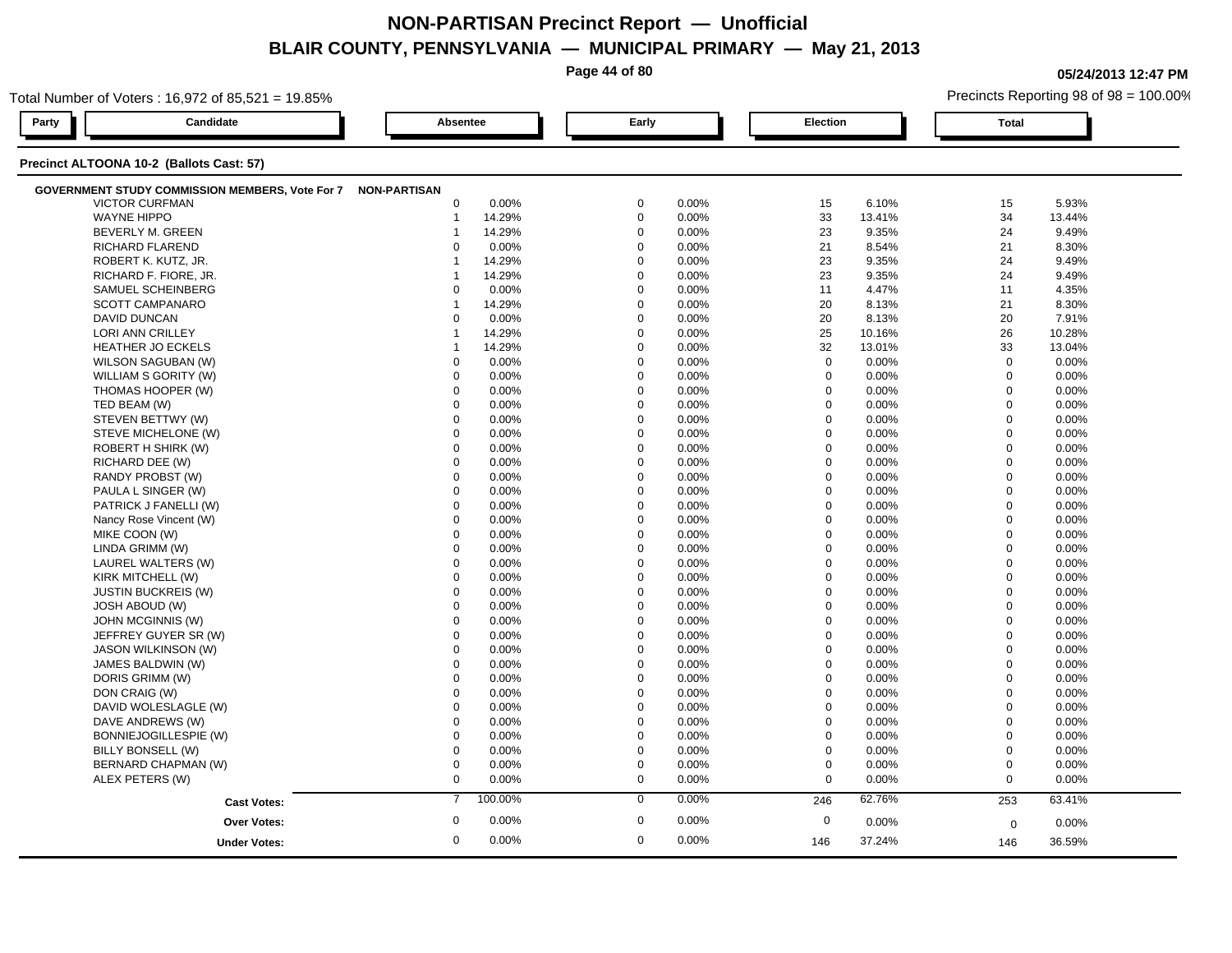**Page 45 of 80**

|              | Total Number of Voters: 16,972 of 85,521 = 19.85%                                 |                 |        |                   | Precincts Reporting 98 of 98 = 100.00% |   |  |
|--------------|-----------------------------------------------------------------------------------|-----------------|--------|-------------------|----------------------------------------|---|--|
| Party        | Candidate                                                                         | <b>Absentee</b> | Early  | <b>Election</b>   | <b>Total</b>                           |   |  |
|              | Precinct ALTOONA 10-3 (Ballots Cast: 77)                                          |                 |        |                   |                                        |   |  |
| $\cdot$ $ -$ | QUESTION FOR THE ELECTION OF GOVERNMENT STUDY COMMISSION, Vote For 2 NON-PARTISAN | .               | ------ | -------<br>$\sim$ | $\sim$                                 | . |  |

| QUESTION FOR THE ELECTION OF GOVERNMENT STUDY COMMISSION, Vote For 2 | <b>NON-PARTISAN</b> |          |    |        |    |        |  |
|----------------------------------------------------------------------|---------------------|----------|----|--------|----|--------|--|
| <b>YES</b>                                                           | 100.00%             | 0.00%    | 42 | 60.87% | 43 | 61.43% |  |
| <b>NO</b>                                                            | 0.00%               | 0.00%    |    | 39.13% |    | 38.57% |  |
| <b>Cast Votes:</b>                                                   | 50.00%              | $0.00\%$ |    | 45.39% |    | 45.45% |  |
| Over Votes:                                                          | 0.00%               | 0.00%    |    | 0.00%  |    | 0.00%  |  |
| <b>Under Votes:</b>                                                  | 50.00%              | 0.00%    |    | 54.61% |    | 54.55% |  |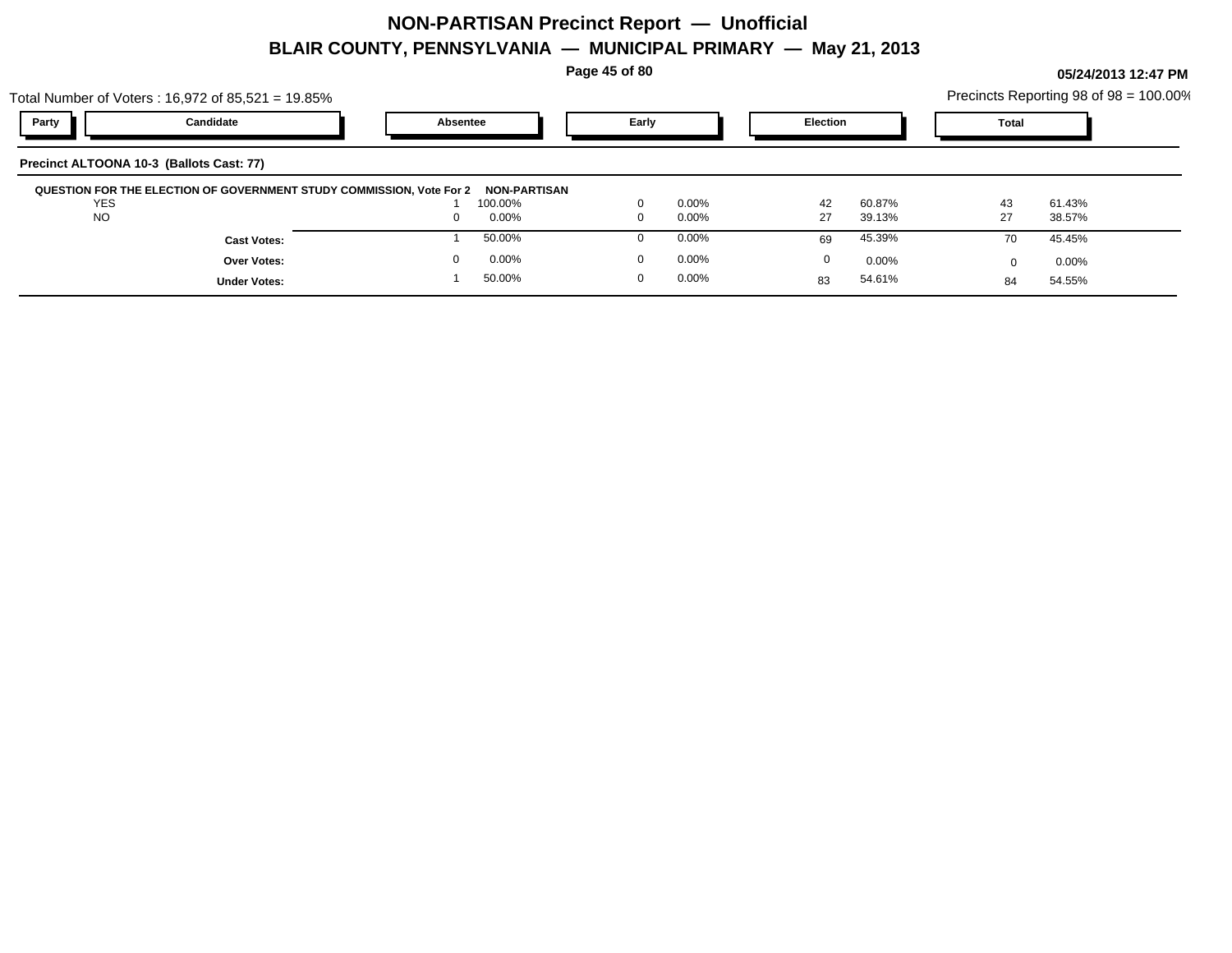**Page 46 of 80**

**05/24/2013 12:47 PM**

| Total Number of Voters: 16,972 of 85,521 = 19.85%            |                           |                      |                  | Precincts Reporting 98 of 98 = 100.00% |
|--------------------------------------------------------------|---------------------------|----------------------|------------------|----------------------------------------|
| Candidate<br>Party                                           | Absentee                  | Early                | <b>Election</b>  | <b>Total</b>                           |
| Precinct ALTOONA 10-3 (Ballots Cast: 77)                     |                           |                      |                  |                                        |
| GOVERNMENT STUDY COMMISSION MEMBERS, Vote For 7 NON-PARTISAN |                           |                      |                  |                                        |
| <b>VICTOR CURFMAN</b>                                        | $\mathbf 0$               | $\mathbf 0$          | 14               | 5.13%                                  |
|                                                              | 0.00%                     | 0.00%                | 5.20%            | 14                                     |
| <b>WAYNE HIPPO</b>                                           | $\mathbf 0$               | $\mathbf 0$          | 37               | 37                                     |
|                                                              | 0.00%                     | 0.00%                | 13.75%           | 13.55%                                 |
| BEVERLY M. GREEN                                             | $\mathbf 0$               | $\mathbf 0$          | 19               | 19                                     |
|                                                              | 0.00%                     | 0.00%                | 7.06%            | 6.96%                                  |
| RICHARD FLAREND                                              | 25.00%                    | $\mathbf 0$          | 22               | 23                                     |
|                                                              | $\mathbf 1$               | 0.00%                | 8.18%            | 8.42%                                  |
| ROBERT K. KUTZ, JR.                                          | 25.00%                    | $\mathbf 0$<br>0.00% | 26<br>9.67%      | 27<br>9.89%                            |
| RICHARD F. FIORE, JR.                                        | 0.00%                     | $\mathbf 0$          | 28               | 28                                     |
|                                                              | $\mathbf 0$               | 0.00%                | 10.41%           | 10.26%                                 |
| SAMUEL SCHEINBERG                                            | 0.00%                     | $\Omega$             | 18               | 18                                     |
|                                                              | $\Omega$                  | 0.00%                | 6.69%            | 6.59%                                  |
| SCOTT CAMPANARO                                              | 0.00%                     | $\mathbf 0$          | 23               | 23                                     |
|                                                              | $\mathbf 0$               | 0.00%                | 8.55%            | 8.42%                                  |
| <b>DAVID DUNCAN</b>                                          | 25.00%                    | $\mathbf 0$          | 32               | 33                                     |
|                                                              | -1                        | 0.00%                | 11.90%           | 12.09%                                 |
| LORI ANN CRILLEY                                             | 25.00%                    | $\Omega$             | 22               | 23                                     |
|                                                              | 1                         | 0.00%                | 8.18%            | 8.42%                                  |
| <b>HEATHER JO ECKELS</b>                                     | $\mathbf 0$               | $\Omega$             | 28               | 28                                     |
|                                                              | 0.00%                     | 0.00%                | 10.41%           | 10.26%                                 |
| WILSON SAGUBAN (W)                                           | $\mathbf 0$               | $\mathbf 0$          | $\mathbf 0$      | $\mathbf 0$                            |
|                                                              | 0.00%                     | 0.00%                | 0.00%            | 0.00%                                  |
| WILLIAM S GORITY (W)                                         | 0.00%                     | $\mathbf 0$          | $\mathbf 0$      | $\mathbf 0$                            |
|                                                              | $\mathbf 0$               | 0.00%                | 0.00%            | 0.00%                                  |
| THOMAS HOOPER (W)                                            | $\Omega$                  | $\Omega$             | $\mathbf 0$      | $\mathbf 0$                            |
|                                                              | 0.00%                     | 0.00%                | 0.00%            | 0.00%                                  |
| TED BEAM (W)                                                 | $\Omega$                  | $\Omega$             | $\mathbf 0$      | $\mathbf 0$                            |
|                                                              | 0.00%                     | 0.00%                | 0.00%            | 0.00%                                  |
| STEVEN BETTWY (W)                                            | $\mathbf 0$               | $\Omega$             | $\mathbf 0$      | $\mathbf 0$                            |
|                                                              | 0.00%                     | 0.00%                | 0.00%            | 0.00%                                  |
| STEVE MICHELONE (W)                                          | $\mathbf 0$               | $\Omega$             | $\mathbf 0$      | $\mathbf 0$                            |
|                                                              | 0.00%                     | 0.00%                | 0.00%            | 0.00%                                  |
| ROBERT H SHIRK (W)                                           | $\mathbf 0$               | $\Omega$             | $\mathbf 0$      | $\mathbf 0$                            |
|                                                              | 0.00%                     | 0.00%                | 0.00%            | 0.00%                                  |
| RICHARD DEE (W)                                              | $\Omega$                  | $\Omega$             | $\mathbf 0$      | $\mathbf{0}$                           |
|                                                              | 0.00%                     | 0.00%                | 0.00%            | 0.00%                                  |
| RANDY PROBST (W)                                             | 0.00%                     | $\Omega$             | $\mathbf 0$      | $\mathbf 0$                            |
|                                                              | $\Omega$                  | 0.00%                | 0.00%            | 0.00%                                  |
| PAULA L SINGER (W)                                           | 0.00%                     | $\mathbf 0$          | $\boldsymbol{0}$ | $\mathbf 0$                            |
|                                                              | $\mathbf 0$               | 0.00%                | 0.00%            | 0.00%                                  |
| PATRICK J FANELLI (W)                                        | 0.00%                     | $\mathbf 0$          | $\mathbf 0$      | $\mathbf 0$                            |
|                                                              | $\mathbf 0$               | 0.00%                | 0.00%            | 0.00%                                  |
| Nancy Rose Vincent (W)                                       | $\mathbf 0$               | $\mathbf 0$          | $\mathbf 0$      | $\mathbf 0$                            |
|                                                              | 0.00%                     | 0.00%                | 0.00%            | 0.00%                                  |
| MIKE COON (W)                                                | $\Omega$                  | $\Omega$             | $\Omega$         | $\mathbf 0$                            |
|                                                              | 0.00%                     | 0.00%                | 0.00%            | 0.00%                                  |
| LINDA GRIMM (W)                                              | 0.00%                     | $\Omega$             | $\mathbf 0$      | $\mathbf 0$                            |
|                                                              | $\Omega$                  | 0.00%                | 0.00%            | 0.00%                                  |
| LAUREL WALTERS (W)                                           | 0.00%                     | 0.00%                | $\mathbf 0$      | $\mathbf 0$                            |
|                                                              | $\mathbf 0$               | $\mathbf 0$          | 0.00%            | 0.00%                                  |
| KIRK MITCHELL (W)                                            | $\mathbf 0$               | $\mathbf 0$          | $\mathbf 0$      | $\overline{0}$                         |
|                                                              | 0.00%                     | 0.00%                | 0.00%            | 0.00%                                  |
| <b>JUSTIN BUCKREIS (W)</b>                                   | $\mathbf 0$               | $\Omega$             | $\mathbf 0$      | $\mathbf 0$                            |
|                                                              | 0.00%                     | 0.00%                | 0.00%            | 0.00%                                  |
| <b>JOSH ABOUD (W)</b>                                        | $\Omega$                  | $\Omega$             | $\Omega$         | $\mathbf 0$                            |
|                                                              | 0.00%                     | 0.00%                | 0.00%            | 0.00%                                  |
| JOHN MCGINNIS (W)                                            | $\mathbf 0$               | $\mathbf 0$          | $\mathbf 0$      | $\overline{0}$                         |
|                                                              | 0.00%                     | 0.00%                | 0.00%            | 0.00%                                  |
| JEFFREY GUYER SR (W)                                         | 0.00%                     | $\mathbf 0$          | $\mathbf 0$      | $\mathbf 0$                            |
|                                                              | $\mathbf 0$               | 0.00%                | 0.00%            | 0.00%                                  |
| <b>JASON WILKINSON (W)</b>                                   | $\mathbf 0$               | $\mathbf 0$          | $\mathbf 0$      | $\mathbf 0$                            |
|                                                              | 0.00%                     | 0.00%                | 0.00%            | 0.00%                                  |
| JAMES BALDWIN (W)                                            | 0.00%                     | $\Omega$             | $\mathbf 0$      | $\mathbf 0$                            |
|                                                              | $\Omega$                  | 0.00%                | 0.00%            | 0.00%                                  |
| DORIS GRIMM (W)                                              | $\Omega$                  | $\Omega$             | 0                | $\mathbf 0$                            |
|                                                              | 0.00%                     | 0.00%                | 0.00%            | 0.00%                                  |
| DON CRAIG (W)                                                | $\mathbf 0$               | $\mathbf 0$          | $\mathbf 0$      | $\mathbf 0$                            |
|                                                              | 0.00%                     | 0.00%                | 0.00%            | 0.00%                                  |
| DAVID WOLESLAGLE (W)                                         | $\mathbf 0$               | $\mathbf 0$          | $\mathbf 0$      | $\mathbf 0$                            |
|                                                              | 0.00%                     | 0.00%                | 0.00%            | 0.00%                                  |
| DAVE ANDREWS (W)                                             | $\mathbf 0$               | $\Omega$             | $\mathbf 0$      | $\Omega$                               |
|                                                              | 0.00%                     | 0.00%                | $0.00\%$         | 0.00%                                  |
| BONNIEJOGILLESPIE (W)                                        | 0.00%                     | $\Omega$             | $\boldsymbol{0}$ | $\mathbf 0$                            |
|                                                              | $\Omega$                  | 0.00%                | 0.00%            | 0.00%                                  |
| BILLY BONSELL (W)                                            | $\mathbf 0$               | $\mathbf 0$          | $\mathbf 0$      | $\mathbf 0$                            |
|                                                              | 0.00%                     | 0.00%                | 0.00%            | 0.00%                                  |
| BERNARD CHAPMAN (W)                                          | $\mathbf 0$               | $\mathbf 0$          | $\mathbf 0$      | $\mathbf 0$                            |
|                                                              | 0.00%                     | 0.00%                | 0.00%            | 0.00%                                  |
| ALEX PETERS (W)                                              | $\mathbf 0$               | $\mathbf 0$          | $\mathbf 0$      | $\mathbf 0$                            |
|                                                              | 0.00%                     | 0.00%                | 0.00%            | 0.00%                                  |
| <b>Cast Votes:</b>                                           | 57.14%                    | 0.00%                | 50.56%           | 50.65%                                 |
|                                                              | $\overline{4}$            | $\mathbf 0$          | 269              | 273                                    |
|                                                              | $\boldsymbol{0}$<br>0.00% | $\mathbf 0$<br>0.00% | $\mathbf 0$      |                                        |
| Over Votes:                                                  |                           |                      | 0.00%            | 0.00%<br>0                             |
| <b>Under Votes:</b>                                          | 3                         | $\mathbf 0$          | 49.44%           | 49.35%                                 |
|                                                              | 42.86%                    | 0.00%                | 263              | 266                                    |
|                                                              |                           |                      |                  |                                        |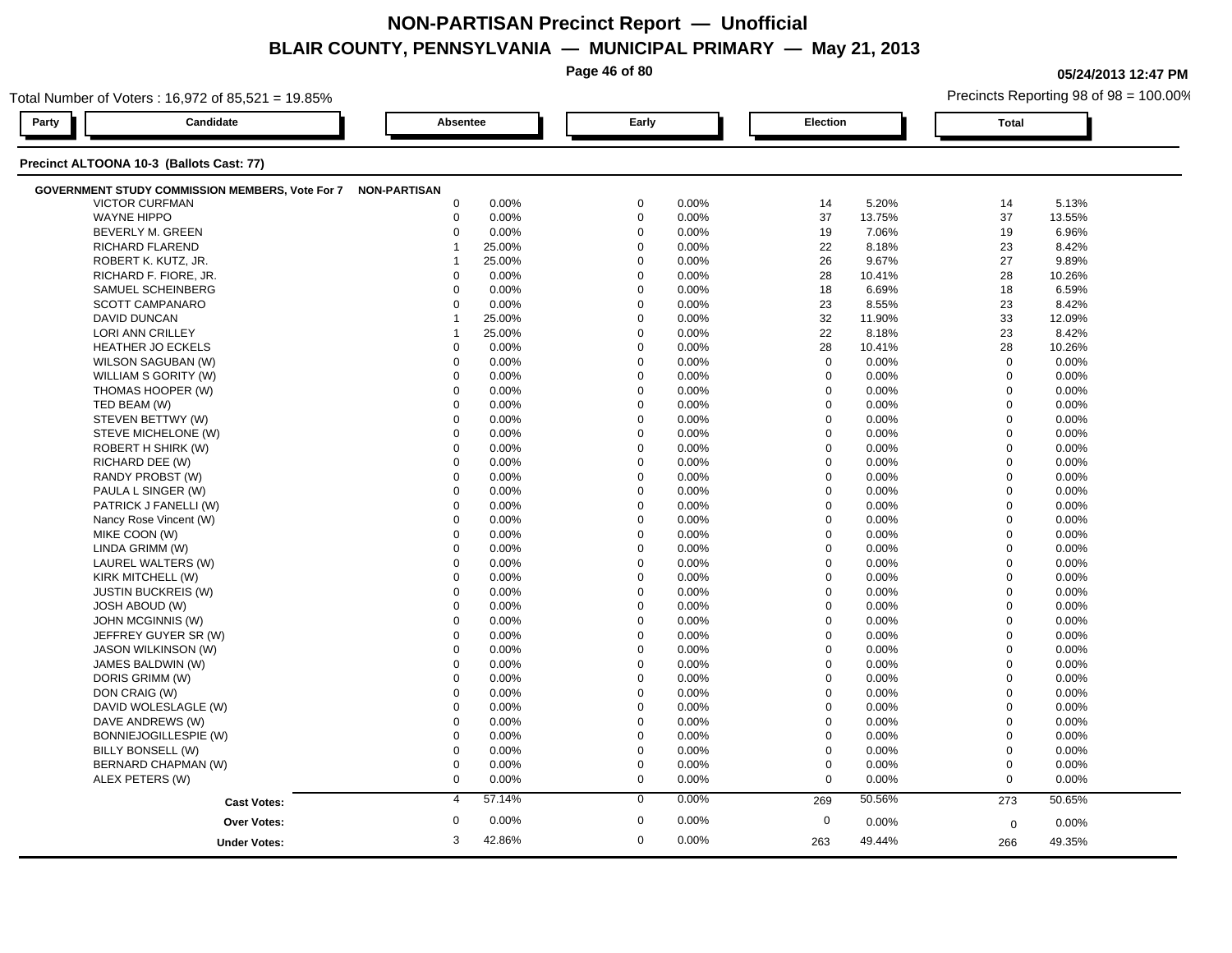**Page 47 of 80**

**05/24/2013 12:47 PM**

|                         | Total Number of Voters: $16,972$ of $85,521 = 19.85\%$               |          |                      |       |                      |                 |                  |              | Precincts Reporting 98 of 98 = 100.00% |
|-------------------------|----------------------------------------------------------------------|----------|----------------------|-------|----------------------|-----------------|------------------|--------------|----------------------------------------|
| Party                   | Candidate                                                            | Absentee |                      | Early |                      | <b>Election</b> |                  | <b>Total</b> |                                        |
|                         | Precinct ALTOONA 10-4 (Ballots Cast: 207)                            |          |                      |       |                      |                 |                  |              |                                        |
|                         | QUESTION FOR THE ELECTION OF GOVERNMENT STUDY COMMISSION, Vote For 2 |          | <b>NON-PARTISAN</b>  |       |                      |                 |                  |              |                                        |
| <b>YES</b><br><b>NO</b> |                                                                      |          | $0.00\%$<br>$0.00\%$ |       | $0.00\%$<br>$0.00\%$ | 121<br>62       | 66.12%<br>33.88% | 121<br>62    | 66.12%<br>33.88%                       |
|                         | <b>Cast Votes:</b>                                                   |          | $0.00\%$             |       | $0.00\%$             | 183             | 44.20%           | 183          | 44.20%                                 |
|                         | <b>Over Votes:</b>                                                   |          | $0.00\%$             |       | $0.00\%$             | 0               | 0.00%            | O            | $0.00\%$                               |
|                         | <b>Under Votes:</b>                                                  |          | $0.00\%$             |       | $0.00\%$             | 231             | 55.80%           | 231          | 55.80%                                 |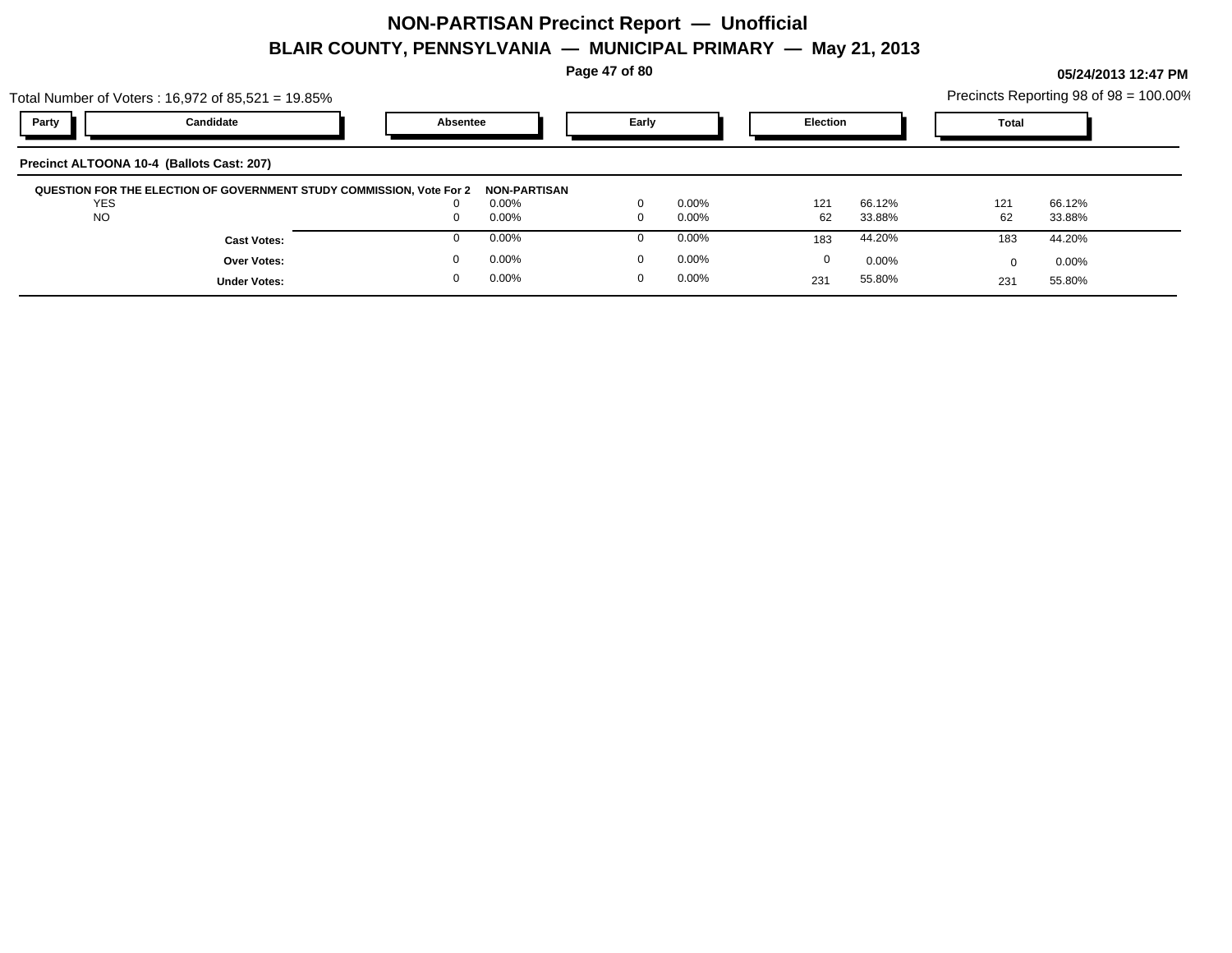**Page 48 of 80**

**05/24/2013 12:47 PM**

|                        | Total Number of Voters: 16,972 of 85,521 = 19.85% |                     |       |             |       |                 |          |                | Precincts Reporting 98 of 98 = 100.00% |  |
|------------------------|---------------------------------------------------|---------------------|-------|-------------|-------|-----------------|----------|----------------|----------------------------------------|--|
| Party                  | Candidate                                         | <b>Absentee</b>     |       | Early       |       | <b>Election</b> |          | <b>Total</b>   |                                        |  |
|                        | Precinct ALTOONA 10-4 (Ballots Cast: 207)         |                     |       |             |       |                 |          |                |                                        |  |
|                        | GOVERNMENT STUDY COMMISSION MEMBERS, Vote For 7   | <b>NON-PARTISAN</b> |       |             |       |                 |          |                |                                        |  |
| <b>VICTOR CURFMAN</b>  |                                                   | $\mathbf 0$         | 0.00% | $\mathbf 0$ | 0.00% | 43              | 5.66%    | 43             | 5.66%                                  |  |
| <b>WAYNE HIPPO</b>     |                                                   | $\boldsymbol{0}$    | 0.00% | $\mathbf 0$ | 0.00% | 99              | 13.03%   | 99             | 13.03%                                 |  |
|                        | BEVERLY M. GREEN                                  | $\mathbf 0$         | 0.00% | $\mathbf 0$ | 0.00% | 74              | 9.74%    | 74             | 9.74%                                  |  |
| <b>RICHARD FLAREND</b> |                                                   | $\Omega$            | 0.00% | $\Omega$    | 0.00% | 73              | 9.61%    | 73             | 9.61%                                  |  |
|                        | ROBERT K. KUTZ, JR.                               | $\Omega$            | 0.00% | $\Omega$    | 0.00% | 81              | 10.66%   | 81             | 10.66%                                 |  |
|                        | RICHARD F. FIORE, JR.                             | $\Omega$            | 0.00% | $\Omega$    | 0.00% | 82              | 10.79%   | 82             | 10.79%                                 |  |
|                        | SAMUEL SCHEINBERG                                 | $\Omega$            | 0.00% | $\Omega$    | 0.00% | 53              | 6.97%    | 53             | 6.97%                                  |  |
|                        | <b>SCOTT CAMPANARO</b>                            | $\mathbf 0$         | 0.00% | $\mathbf 0$ | 0.00% | 58              | 7.63%    | 58             | 7.63%                                  |  |
| <b>DAVID DUNCAN</b>    |                                                   | $\mathbf 0$         | 0.00% | $\mathbf 0$ | 0.00% | 73              | 9.61%    | 73             | 9.61%                                  |  |
| LORI ANN CRILLEY       |                                                   | $\mathbf 0$         | 0.00% | $\mathbf 0$ | 0.00% | 46              | 6.05%    | 46             | 6.05%                                  |  |
|                        | <b>HEATHER JO ECKELS</b>                          | $\mathbf 0$         | 0.00% | $\Omega$    | 0.00% | 78              | 10.26%   | 78             | 10.26%                                 |  |
|                        | WILSON SAGUBAN (W)                                | $\mathbf 0$         | 0.00% | $\Omega$    | 0.00% | $\mathbf 0$     | 0.00%    | $\mathbf 0$    | 0.00%                                  |  |
|                        | WILLIAM S GORITY (W)                              | $\Omega$            | 0.00% | $\Omega$    | 0.00% | $\mathbf 0$     | $0.00\%$ | $\mathbf 0$    | 0.00%                                  |  |
|                        | THOMAS HOOPER (W)                                 | 0                   | 0.00% | $\mathbf 0$ | 0.00% | $\mathbf 0$     | 0.00%    | $\mathbf 0$    | 0.00%                                  |  |
| TED BEAM (W)           |                                                   | $\mathbf 0$         | 0.00% | $\mathbf 0$ | 0.00% | $\mathbf 0$     | 0.00%    | $\mathbf 0$    | 0.00%                                  |  |
|                        | STEVEN BETTWY (W)                                 | $\mathbf 0$         | 0.00% | $\mathbf 0$ | 0.00% | $\mathbf 0$     | 0.00%    | $\mathbf 0$    | 0.00%                                  |  |
|                        | STEVE MICHELONE (W)                               | $\mathbf 0$         | 0.00% | $\Omega$    | 0.00% | 0               | 0.00%    | $\mathbf 0$    | 0.00%                                  |  |
|                        | ROBERT H SHIRK (W)                                | $\mathbf 0$         | 0.00% | $\mathbf 0$ | 0.00% | $\mathbf 0$     | 0.00%    | $\mathbf 0$    | 0.00%                                  |  |
| RICHARD DEE (W)        |                                                   | $\Omega$            | 0.00% | $\Omega$    | 0.00% | $\mathbf 0$     | 0.00%    | $\mathbf 0$    | 0.00%                                  |  |
|                        | RANDY PROBST (W)                                  | $\Omega$            | 0.00% | $\Omega$    | 0.00% | $\mathbf 0$     | 0.00%    | $\mathbf 0$    | 0.00%                                  |  |
|                        | PAULA L SINGER (W)                                | $\mathbf 0$         | 0.00% | $\mathbf 0$ | 0.00% | $\mathbf 0$     | 0.00%    | $\Omega$       | 0.00%                                  |  |
|                        | PATRICK J FANELLI (W)                             | $\mathbf 0$         | 0.00% | $\mathbf 0$ | 0.00% | $\mathbf 0$     | 0.00%    | $\mathbf 0$    | 0.00%                                  |  |
|                        | Nancy Rose Vincent (W)                            | $\mathbf 0$         | 0.00% | $\mathbf 0$ | 0.00% | $\mathbf 0$     | 0.00%    | $\mathbf 0$    | 0.00%                                  |  |
| MIKE COON (W)          |                                                   | $\Omega$            | 0.00% | $\Omega$    | 0.00% | $\mathbf 0$     | $0.00\%$ | $\mathbf 0$    | 0.00%                                  |  |
| LINDA GRIMM (W)        |                                                   | $\mathbf 0$         | 0.00% | $\Omega$    | 0.00% | $\mathbf 0$     | 0.00%    | $\mathbf 0$    | 0.00%                                  |  |
|                        | LAUREL WALTERS (W)                                | $\Omega$            | 0.00% | $\Omega$    | 0.00% | $\Omega$        | 0.00%    | $\Omega$       | 0.00%                                  |  |
| KIRK MITCHELL (W)      |                                                   | $\mathbf 0$         | 0.00% | $\mathbf 0$ | 0.00% | $\mathbf 0$     | 0.00%    | $\overline{0}$ | 0.00%                                  |  |
|                        | <b>JUSTIN BUCKREIS (W)</b>                        | $\mathbf 0$         | 0.00% | $\mathbf 0$ | 0.00% | $\mathbf 0$     | 0.00%    | $\mathbf 0$    | 0.00%                                  |  |
| <b>JOSH ABOUD (W)</b>  |                                                   | $\Omega$            | 0.00% | $\Omega$    | 0.00% | 0               | 0.00%    | $\mathbf 0$    | 0.00%                                  |  |
|                        | JOHN MCGINNIS (W)                                 | $\Omega$            | 0.00% | $\Omega$    | 0.00% | $\mathbf 0$     | 0.00%    | $\mathbf 0$    | 0.00%                                  |  |
|                        | JEFFREY GUYER SR (W)                              | $\Omega$            | 0.00% | $\Omega$    | 0.00% | $\mathbf 0$     | 0.00%    | $\Omega$       | 0.00%                                  |  |
|                        | <b>JASON WILKINSON (W)</b>                        | $\Omega$            | 0.00% | $\Omega$    | 0.00% | $\mathbf 0$     | 0.00%    | $\mathbf 0$    | 0.00%                                  |  |
|                        | JAMES BALDWIN (W)                                 | $\mathbf 0$         | 0.00% | $\mathbf 0$ | 0.00% | $\mathbf 0$     | 0.00%    | $\mathbf 0$    | 0.00%                                  |  |
| DORIS GRIMM (W)        |                                                   | $\mathbf 0$         | 0.00% | $\Omega$    | 0.00% | $\mathbf 0$     | 0.00%    | $\mathbf 0$    | 0.00%                                  |  |
| DON CRAIG (W)          |                                                   | $\mathbf 0$         | 0.00% | $\mathbf 0$ | 0.00% | $\mathbf 0$     | 0.00%    | $\mathbf 0$    | 0.00%                                  |  |
|                        | DAVID WOLESLAGLE (W)                              | $\mathbf 0$         | 0.00% | $\Omega$    | 0.00% | $\mathbf 0$     | 0.00%    | $\mathbf 0$    | 0.00%                                  |  |
|                        | DAVE ANDREWS (W)                                  | $\Omega$            | 0.00% | $\Omega$    | 0.00% | $\mathbf 0$     | 0.00%    | $\mathbf 0$    | 0.00%                                  |  |
|                        | BONNIEJOGILLESPIE (W)                             | $\mathbf 0$         | 0.00% | $\Omega$    | 0.00% | $\mathbf 0$     | 0.00%    | $\mathbf 0$    | 0.00%                                  |  |
| BILLY BONSELL (W)      |                                                   | $\mathbf 0$         | 0.00% | $\Omega$    | 0.00% | $\mathbf 0$     | 0.00%    | $\mathbf 0$    | 0.00%                                  |  |
|                        | BERNARD CHAPMAN (W)                               | $\mathbf 0$         | 0.00% | $\mathbf 0$ | 0.00% | $\pmb{0}$       | 0.00%    | $\mathbf 0$    | 0.00%                                  |  |
| ALEX PETERS (W)        |                                                   | $\mathbf 0$         | 0.00% | $\mathbf 0$ | 0.00% | $\mathbf 0$     | 0.00%    | $\mathbf 0$    | 0.00%                                  |  |
|                        |                                                   | $\mathbf 0$         | 0.00% | $\mathbf 0$ | 0.00% |                 | 52.45%   |                |                                        |  |
|                        | <b>Cast Votes:</b>                                |                     |       |             |       | 760             |          | 760            | 52.45%                                 |  |
|                        | <b>Over Votes:</b>                                | $\mathbf 0$         | 0.00% | $\mathbf 0$ | 0.00% | $\mathbf 0$     | 0.00%    | $\mathbf 0$    | 0.00%                                  |  |
|                        | <b>Under Votes:</b>                               | $\mathbf 0$         | 0.00% | $\mathbf 0$ | 0.00% | 689             | 47.55%   | 689            | 47.55%                                 |  |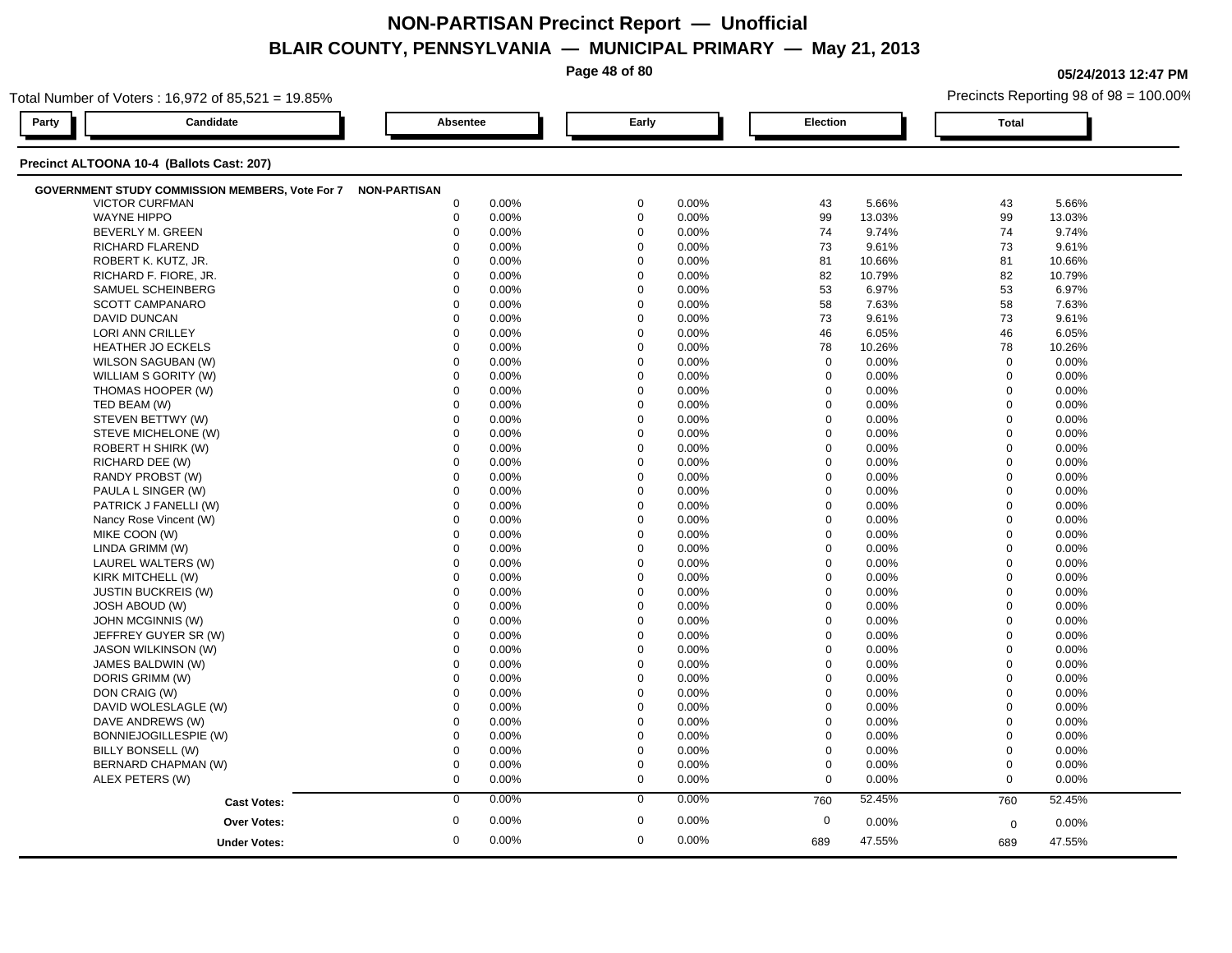**Page 49 of 80**

|                                           | Total Number of Voters: $16,972$ of $85,521 = 19.85\%$               |              |          |          |                 |       | Precincts Reporting 98 of 98 = 100.00% |
|-------------------------------------------|----------------------------------------------------------------------|--------------|----------|----------|-----------------|-------|----------------------------------------|
| Party                                     | Candidate                                                            | Absentee     | Early    |          | <b>Election</b> | Total |                                        |
| Precinct ALTOONA 11-1 (Ballots Cast: 177) |                                                                      |              |          |          |                 |       |                                        |
|                                           | QUESTION FOR THE ELECTION OF GOVERNMENT STUDY COMMISSION, Vote For 2 | NON-PARTISAN |          |          |                 |       |                                        |
| <b>YES</b>                                |                                                                      | 100.00%      | $\Omega$ | $0.00\%$ | 70.70%<br>111   | 112   | 70.89%                                 |
| <b>NO</b>                                 |                                                                      | $0.00\%$     | $\Omega$ | $0.00\%$ | 46<br>29.30%    | 46    | 29.11%                                 |
|                                           | <b>Cast Votes:</b>                                                   | 50.00%       | $\Omega$ | 0.00%    | 44.60%<br>157   | 158   | 44.63%                                 |
|                                           | Over Votes:                                                          | 0.00%        | 0        | 0.00%    | 0<br>$0.00\%$   |       | $0.00\%$                               |
|                                           | <b>Under Votes:</b>                                                  | 50.00%       | $\Omega$ | $0.00\%$ | 55.40%<br>195   | 196   | 55.37%                                 |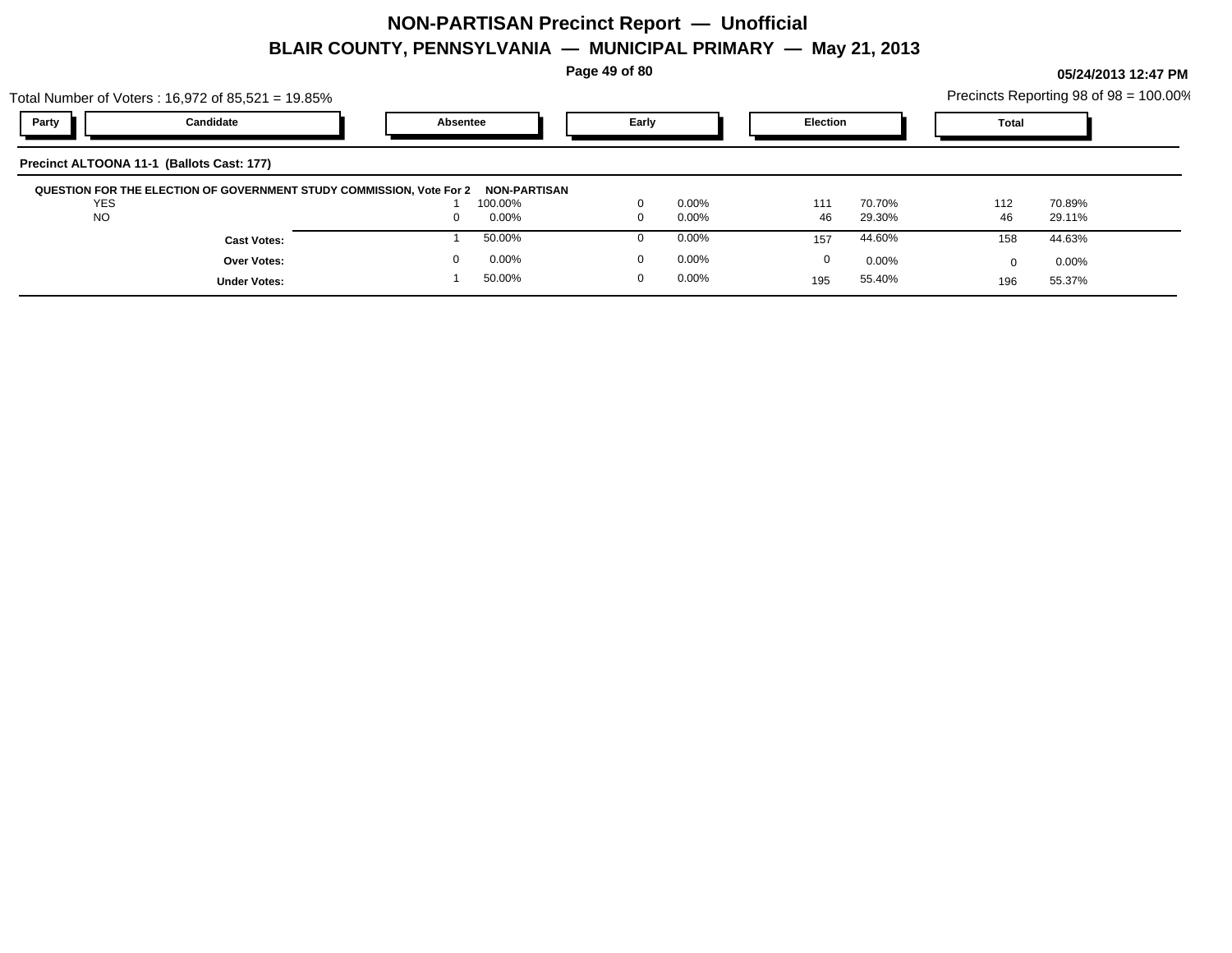**Page 50 of 80** Total Number of Voters : 16,972 of 85,521 = 19.85% **05/24/2013 12:47 PM** Precincts Reporting 98 of 98 = 100.00% **Party Candidate Absentee Early Election Total Precinct ALTOONA 11-1 (Ballots Cast: 177) GOVERNMENT STUDY COMMISSION MEMBERS, Vote For 7 NON-PARTISAN** VICTOR CURFMAN 0 0.00% 0 0.00% 47 5.79% 47 5.74% WAYNE HIPPO 1 14.29% 0 0.00% 120 14.78% 121 14.77% BEVERLY M. GREEN 1 14.29% 0 0.00% 92 11.33% 93 11.36% RICHARD FLAREND 1 14.29% 0 0.00% 78 9.61% 79 9.65% ROBERT K. KUTZ, JR. 0 0.00% 0 0.00% 78 9.61% 78 9.52% RICHARD F. FIORE, JR. 1 14.29% 0 0.00% 83 10.22% 84 10.26% SAMUEL SCHEINBERG 0 0.00% 0 0.00% 41 5.05% 41 5.01%  $\text{SCOTT}\text{ CAMPANARO} \quad \text{SUSY} \quad \text{SUSY} \quad \text{SUSY} \quad \text{SUSY} \quad \text{SUSY} \quad \text{SUSY} \quad \text{SUSY} \quad \text{SUSY} \quad \text{SUSY} \quad \text{SUSY} \quad \text{SUSY} \quad \text{SUSY} \quad \text{SUSY} \quad \text{SUSY} \quad \text{SUSY} \quad \text{SUSY} \quad \text{SUSY} \quad \text{SUSY} \quad \text{SUSY} \quad \text{SUSY} \quad \text{SUSY} \quad \text{SUSY} \quad \text{SUS$ DAVID DUNCAN 1 14.29% 0 0.00% 90 11.08% 91 11.11% LORI ANN CRILLEY 1 14.29% 0 0.00% 67 8.25% 68 8.30% HEATHER JO ECKELS 1 14.29% 0 0.00% 70 8.62% 71 8.67% WILSON SAGUBAN (W) 0 0.00% 0 0.00% 0 0.00% 0 0.00% WILLIAM S GORITY (W) 0 0.00% 0 0.00% 0 0.00% 0 0.00% THOMAS HOOPER (W) 0 0.00% 0 0.00% 0 0.00% 0 0.00% TED BEAM (W) 0 0.00% 0 0.00% 0 0.00% 0 0.00% STEVEN BETTWY (W) 0 0.00% 0 0.00% 0 0.00% 0 0.00% STEVE MICHELONE (W) 0 0.00% 0 0.00% 0 0.00% 0 0.00% ROBERT H SHIRK (W) 0 0.00% 0 0.00% 0 0.00% 0 0.00% RICHARD DEE (W) 0 0.00% 0 0.00% 0 0.00% 0 0.00% RANDY PROBST (W) 0 0.00% 0 0.00% 0 0.00% 0 0.00% PAULA L SINGER (W) 0 0.00% 0 0.00% 1 0.12% 1 0.12% PATRICK J FANELLI (W) 0 0.00% 0 0.00% 0 0.00% 0 0.00% Nancy Rose Vincent (W) 0 0.00% 0 0.00% 0 0.00% 0 0.00%

| <b>JUUTTUAINE ANANU</b>      |              | 0.UU /0 |          | <b>0.UU</b> /0 | 44       | 0.42 / 0 | ┅           | 0. ، ، ، ، ، |  |
|------------------------------|--------------|---------|----------|----------------|----------|----------|-------------|--------------|--|
| DAVID DUNCAN                 |              | 14.29%  |          | 0.00%          | 90       | 11.08%   | 91          | 11.11%       |  |
| <b>LORI ANN CRILLEY</b>      |              | 14.29%  | 0        | 0.00%          | 67       | 8.25%    | 68          | 8.30%        |  |
| <b>HEATHER JO ECKELS</b>     |              | 14.29%  | 0        | 0.00%          | 70       | 8.62%    | 71          | 8.67%        |  |
| WILSON SAGUBAN (W)           | $\Omega$     | 0.00%   | 0        | 0.00%          | $\Omega$ | 0.00%    | $\mathbf 0$ | 0.00%        |  |
| WILLIAM S GORITY (W)         | $\Omega$     | 0.00%   | $\Omega$ | 0.00%          | $\Omega$ | 0.00%    | $\Omega$    | 0.00%        |  |
| THOMAS HOOPER (W)            | $\Omega$     | 0.00%   | $\Omega$ | 0.00%          | $\Omega$ | 0.00%    | $\Omega$    | 0.00%        |  |
| TED BEAM (W)                 | $\Omega$     | 0.00%   | 0        | 0.00%          | $\Omega$ | 0.00%    | $\mathbf 0$ | 0.00%        |  |
| STEVEN BETTWY (W)            | $\Omega$     | 0.00%   | $\Omega$ | 0.00%          | $\Omega$ | 0.00%    | $\Omega$    | 0.00%        |  |
| STEVE MICHELONE (W)          | $\Omega$     | 0.00%   | U        | 0.00%          | $\Omega$ | 0.00%    | $\Omega$    | 0.00%        |  |
| ROBERT H SHIRK (W)           | $\Omega$     | 0.00%   | 0        | 0.00%          | $\Omega$ | 0.00%    | $\Omega$    | 0.00%        |  |
| RICHARD DEE (W)              | $\Omega$     | 0.00%   | 0        | 0.00%          | $\Omega$ | 0.00%    | $\Omega$    | 0.00%        |  |
| RANDY PROBST (W)             | $\Omega$     | 0.00%   |          | 0.00%          | $\Omega$ | 0.00%    | $\Omega$    | 0.00%        |  |
| PAULA L SINGER (W)           | $\Omega$     | 0.00%   |          | 0.00%          |          | 0.12%    |             | 0.12%        |  |
| PATRICK J FANELLI (W)        | $\Omega$     | 0.00%   |          | 0.00%          | $\Omega$ | 0.00%    | $\Omega$    | 0.00%        |  |
| Nancy Rose Vincent (W)       | $\Omega$     | 0.00%   |          | 0.00%          | $\Omega$ | 0.00%    | $\Omega$    | 0.00%        |  |
| MIKE COON (W)                | $\Omega$     | 0.00%   |          | 0.00%          | $\Omega$ | 0.00%    | $\Omega$    | 0.00%        |  |
| LINDA GRIMM (W)              | $\Omega$     | 0.00%   |          | 0.00%          | $\Omega$ | $0.00\%$ | $\Omega$    | 0.00%        |  |
| LAUREL WALTERS (W)           | $\Omega$     | 0.00%   |          | 0.00%          | $\Omega$ | $0.00\%$ | $\Omega$    | 0.00%        |  |
| KIRK MITCHELL (W)            | $\Omega$     | 0.00%   |          | 0.00%          | $\Omega$ | $0.00\%$ | $\Omega$    | 0.00%        |  |
| <b>JUSTIN BUCKREIS (W)</b>   | $\Omega$     | 0.00%   |          | 0.00%          | $\Omega$ | 0.00%    | $\Omega$    | 0.00%        |  |
| JOSH ABOUD (W)               | $\Omega$     | 0.00%   |          | 0.00%          | $\Omega$ | 0.00%    | $\Omega$    | 0.00%        |  |
| <b>JOHN MCGINNIS (W)</b>     | $\Omega$     | 0.00%   |          | 0.00%          |          | 0.00%    | $\Omega$    | 0.00%        |  |
| JEFFREY GUYER SR (W)         | $\Omega$     | 0.00%   |          | 0.00%          | $\Omega$ | 0.00%    | $\Omega$    | 0.00%        |  |
| <b>JASON WILKINSON (W)</b>   | $\Omega$     | 0.00%   |          | 0.00%          | $\Omega$ | 0.00%    | $\Omega$    | 0.00%        |  |
| JAMES BALDWIN (W)            | $\Omega$     | 0.00%   |          | 0.00%          |          | 0.12%    |             | 0.12%        |  |
| DORIS GRIMM (W)              | $\Omega$     | 0.00%   |          | 0.00%          | $\Omega$ | 0.00%    | $\Omega$    | 0.00%        |  |
| DON CRAIG (W)                | $\Omega$     | 0.00%   |          | 0.00%          | $\Omega$ | 0.00%    | $\Omega$    | 0.00%        |  |
| DAVID WOLESLAGLE (W)         | $\Omega$     | 0.00%   |          | 0.00%          | $\Omega$ | 0.00%    | $\Omega$    | 0.00%        |  |
| DAVE ANDREWS (W)             | $\Omega$     | 0.00%   |          | 0.00%          | $\Omega$ | 0.00%    | $\Omega$    | 0.00%        |  |
| <b>BONNIEJOGILLESPIE (W)</b> | $\Omega$     | 0.00%   |          | 0.00%          | $\Omega$ | 0.00%    | $\Omega$    | 0.00%        |  |
| BILLY BONSELL (W)            | $\Omega$     | 0.00%   |          | 0.00%          | $\Omega$ | 0.00%    | $\Omega$    | 0.00%        |  |
| BERNARD CHAPMAN (W)          | $\Omega$     | 0.00%   |          | 0.00%          | $\Omega$ | 0.00%    | $\Omega$    | 0.00%        |  |
| ALEX PETERS (W)              | $\mathbf 0$  | 0.00%   | 0        | 0.00%          | $\Omega$ | 0.00%    | $\Omega$    | 0.00%        |  |
| <b>Cast Votes:</b>           | 7            | 100.00% | $\Omega$ | 0.00%          | 812      | 65.91%   | 819         | 66.10%       |  |
| <b>Over Votes:</b>           | $\mathbf{0}$ | 0.00%   | O        | 0.00%          | 0        | $0.00\%$ | $\Omega$    | 0.00%        |  |
| <b>Under Votes:</b>          | $\mathbf 0$  | 0.00%   | $\Omega$ | 0.00%          | 420      | 34.09%   | 420         | 33.90%       |  |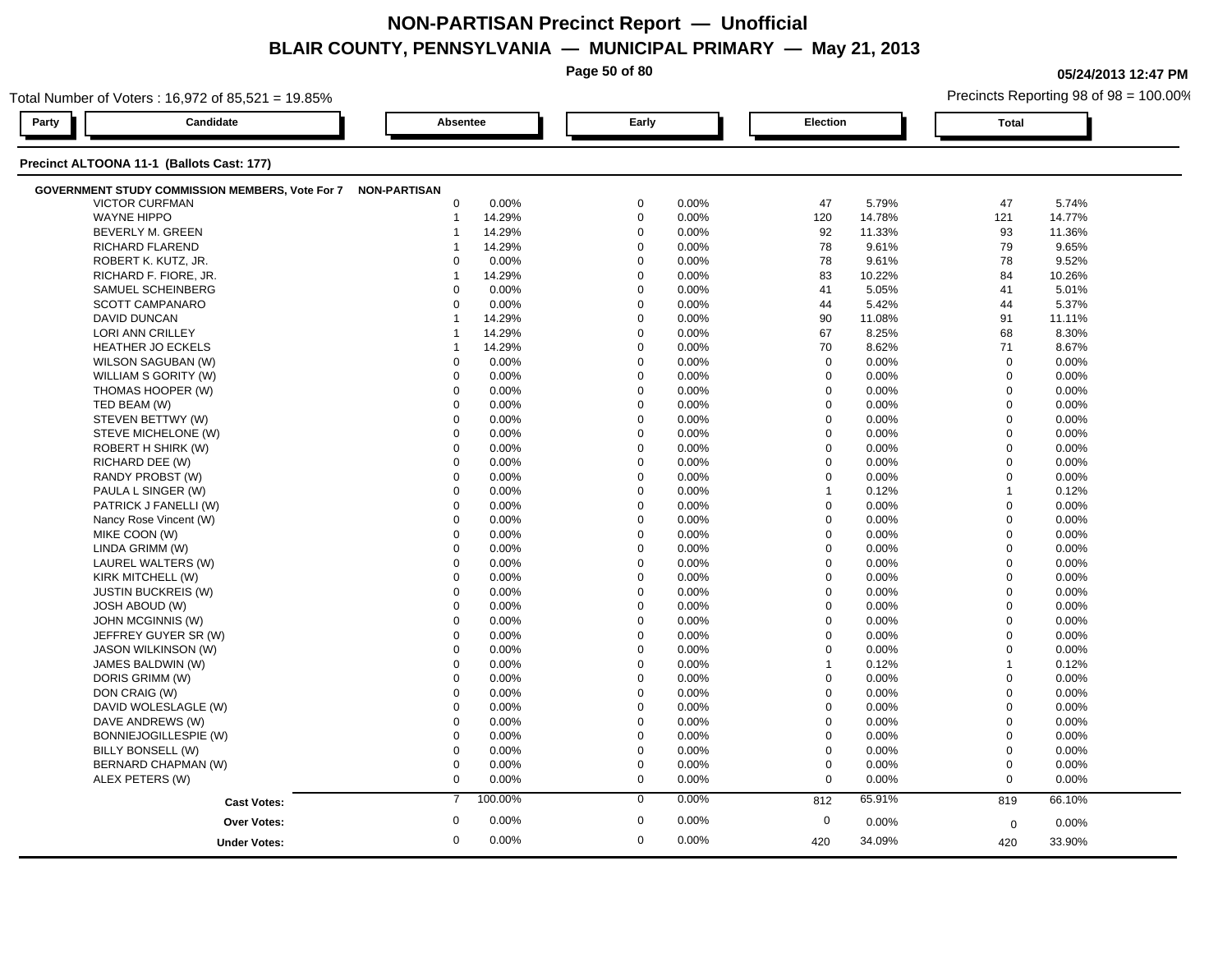**Page 51 of 80**

**05/24/2013 12:47 PM**

54.24% 54.19% 194

54.24%

192

|            | Total Number of Voters: 16,972 of 85,521 = 19.85%                    |          |              |       |          |                 |        |       |        | Precincts Reporting 98 of 98 = 100.00% |
|------------|----------------------------------------------------------------------|----------|--------------|-------|----------|-----------------|--------|-------|--------|----------------------------------------|
| Party      | Candidate                                                            | Absentee |              | Early |          | <b>Election</b> |        | Total |        |                                        |
|            | Precinct ALTOONA 11-2 (Ballots Cast: 179)                            |          |              |       |          |                 |        |       |        |                                        |
|            | QUESTION FOR THE ELECTION OF GOVERNMENT STUDY COMMISSION, Vote For 2 |          | NON-PARTISAN |       |          |                 |        |       |        |                                        |
| <b>YES</b> |                                                                      |          | 50.00%       |       | $0.00\%$ | 106             | 65.43% | 107   | 65.24% |                                        |
| <b>NO</b>  |                                                                      |          | 50.00%       |       | $0.00\%$ | 56              | 34.57% | 57    | 34.76% |                                        |
|            |                                                                      |          |              |       |          |                 |        |       |        |                                        |
|            | <b>Cast Votes:</b>                                                   |          | 50.00%       |       | $0.00\%$ | 162             | 45.76% | 164   | 45.81% |                                        |

50.00% 2

0 0.00%

**Under Votes:**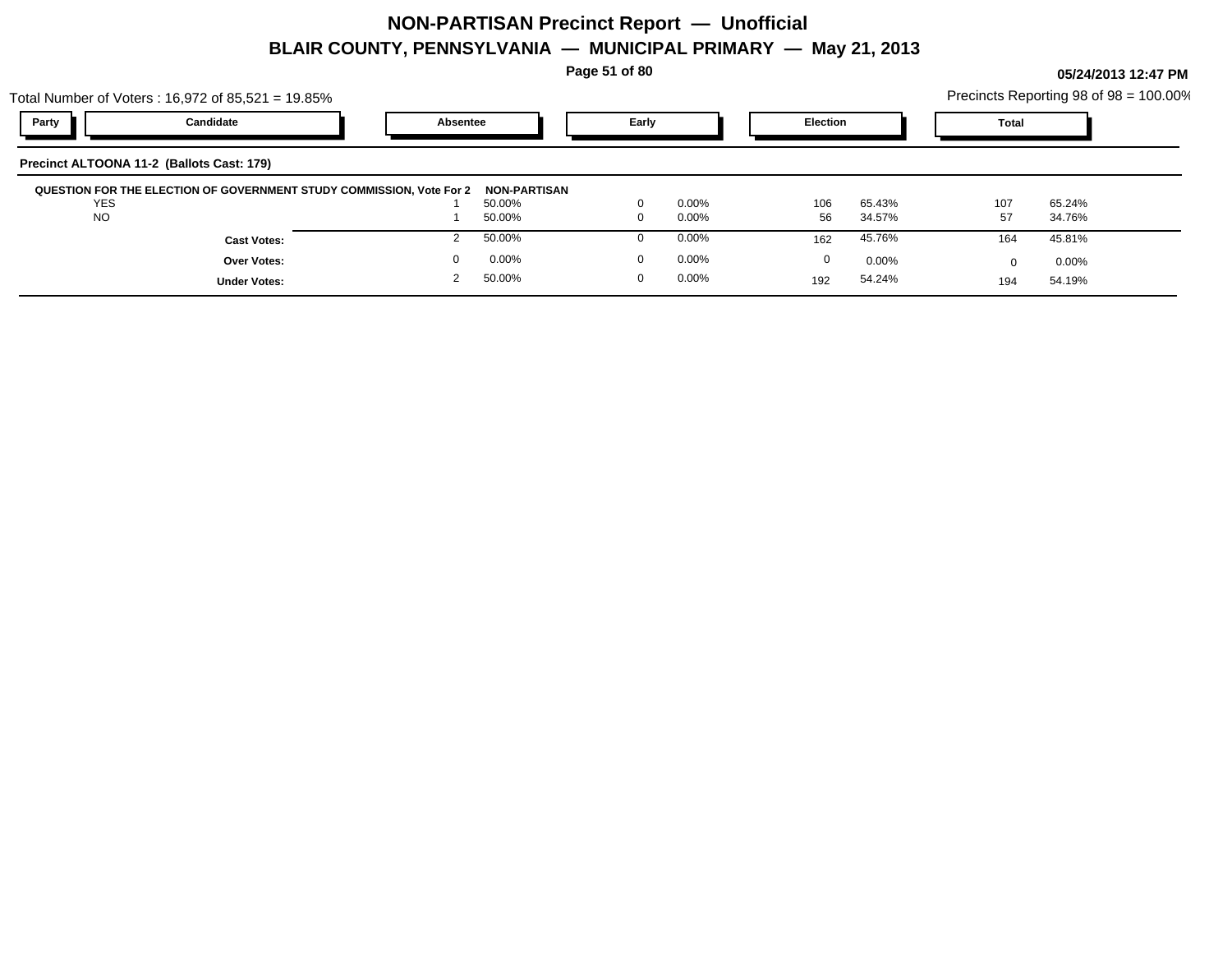|                                                                                 |                     |          | Page 52 of 80 |       |          |        |              | 05/24/2013 12:47 PM                    |  |
|---------------------------------------------------------------------------------|---------------------|----------|---------------|-------|----------|--------|--------------|----------------------------------------|--|
| Total Number of Voters: $16,972$ of $85,521 = 19.85\%$                          |                     |          |               |       |          |        |              | Precincts Reporting 98 of 98 = 100.00% |  |
| Party<br>Candidate                                                              | Absentee            |          | Early         |       | Election |        | <b>Total</b> |                                        |  |
| Precinct ALTOONA 11-2 (Ballots Cast: 179)                                       |                     |          |               |       |          |        |              |                                        |  |
| <b>GOVERNMENT STUDY COMMISSION MEMBERS, Vote For 7</b><br><b>VICTOR CURFMAN</b> | <b>NON-PARTISAN</b> | 14.29%   | $\mathbf 0$   | 0.00% | 41       | 6.54%  | 42           | 6.62%                                  |  |
| <b>WAYNE HIPPO</b>                                                              |                     | 14.29%   | $\mathbf 0$   | 0.00% | 99       | 15.79% | 100          | 15.77%                                 |  |
| BEVERLY M. GREEN                                                                |                     | $0.00\%$ | $\Omega$      | 0.00% | 61       | 9.73%  | 61           | 9.62%                                  |  |
| <b>RICHARD FLAREND</b>                                                          |                     | 14.29%   |               | 0.00% | 47       | 7.50%  | 48           | 7.57%                                  |  |
| ROBERT K. KUTZ, JR.                                                             |                     | 0.00%    | $\Omega$      | 0.00% | 59       | 9.41%  | 59           | 9.31%                                  |  |
| RICHARD F. FIORE, JR.                                                           |                     | 14.29%   |               | 0.00% | 55       | 8.77%  | 56           | 8.83%                                  |  |
| SAMUEL SCHEINBERG                                                               |                     | 14.29%   |               | 0.00% | 29       | 4.63%  | 30           | 4.73%                                  |  |
| <b>SCOTT CAMPANARO</b>                                                          |                     | 14.29%   |               | 0.00% | 39       | 6.22%  | 40           | 6.31%                                  |  |
| DAVID DUNCAN                                                                    |                     | 14.29%   |               | 0.00% | 77       | 12.28% | 78           | 12.30%                                 |  |
| <b>LORI ANN CRILLEY</b>                                                         |                     | 0.00%    |               | 0.00% | 49       | 7.81%  | 49           | 7.73%                                  |  |
| <b>HEATHER JO ECKELS</b>                                                        |                     | 0.00%    |               | 0.00% | 66       | 10.53% | 66           | 10.41%                                 |  |
| WILSON SAGUBAN (W)                                                              |                     | $0.00\%$ |               | 0.00% | $\Omega$ | 0.00%  | $\Omega$     | 0.00%                                  |  |
| WILLIAM S GORITY (W)                                                            |                     | $0.00\%$ | $\Omega$      | 0.00% | $\Omega$ | 0.00%  |              | 0.00%                                  |  |
| THOMAS HOOPER (W)                                                               |                     | $0.00\%$ |               | 0.00% | $\Omega$ | 0.00%  |              | 0.00%                                  |  |
| TED BEAM (W)                                                                    |                     | 0.00%    |               | 0.00% |          | 0.00%  |              | $0.00\%$                               |  |
| STEVEN BETTWY (W)                                                               |                     | 0.00%    |               | 0.00% |          | 0.00%  |              | 0.00%                                  |  |
| STEVE MICHELONE (W)                                                             |                     | $0.00\%$ |               | 0.00% | $\Omega$ | 0.00%  |              | $0.00\%$                               |  |
| ROBERT H SHIRK (W)                                                              |                     | 0.00%    |               | 0.00% |          | 0.00%  |              | 0.00%                                  |  |
| RICHARD DEE (W)                                                                 |                     | 0.00%    | $\Omega$      | 0.00% | $\Omega$ | 0.00%  | 0            | 0.00%                                  |  |

| <b>RICHARD FLAREND</b>       |                | 14.29% | 0            | $0.00\%$ | 47           | $1.50\%$ | 48          | 1.51%  |  |
|------------------------------|----------------|--------|--------------|----------|--------------|----------|-------------|--------|--|
| ROBERT K. KUTZ, JR.          | $\Omega$       | 0.00%  | $\mathbf 0$  | 0.00%    | 59           | 9.41%    | 59          | 9.31%  |  |
| RICHARD F. FIORE, JR.        |                | 14.29% | $\mathbf 0$  | 0.00%    | 55           | 8.77%    | 56          | 8.83%  |  |
| SAMUEL SCHEINBERG            |                | 14.29% | $\mathbf 0$  | 0.00%    | 29           | 4.63%    | 30          | 4.73%  |  |
| <b>SCOTT CAMPANARO</b>       |                | 14.29% | $\mathbf 0$  | 0.00%    | 39           | 6.22%    | 40          | 6.31%  |  |
| <b>DAVID DUNCAN</b>          |                | 14.29% | $\mathbf 0$  | 0.00%    | 77           | 12.28%   | 78          | 12.30% |  |
| <b>LORI ANN CRILLEY</b>      | $\Omega$       | 0.00%  | $\mathbf 0$  | 0.00%    | 49           | 7.81%    | 49          | 7.73%  |  |
| <b>HEATHER JO ECKELS</b>     | $\Omega$       | 0.00%  | $\mathbf{0}$ | 0.00%    | 66           | 10.53%   | 66          | 10.41% |  |
| WILSON SAGUBAN (W)           | $\Omega$       | 0.00%  | $\mathbf 0$  | 0.00%    | $\mathbf 0$  | 0.00%    | $\mathbf 0$ | 0.00%  |  |
| WILLIAM S GORITY (W)         | $\Omega$       | 0.00%  | $\mathbf 0$  | 0.00%    | $\Omega$     | 0.00%    | 0           | 0.00%  |  |
| THOMAS HOOPER (W)            | $\Omega$       | 0.00%  | $\mathbf 0$  | 0.00%    | $\Omega$     | 0.00%    | $\Omega$    | 0.00%  |  |
| TED BEAM (W)                 | $\Omega$       | 0.00%  | $\mathbf{0}$ | 0.00%    | $\mathbf 0$  | 0.00%    | 0           | 0.00%  |  |
| STEVEN BETTWY (W)            | $\Omega$       | 0.00%  | $\mathbf 0$  | 0.00%    | $\mathbf 0$  | 0.00%    | 0           | 0.00%  |  |
| STEVE MICHELONE (W)          | $\Omega$       | 0.00%  | $\mathbf 0$  | 0.00%    | $\Omega$     | 0.00%    | 0           | 0.00%  |  |
| <b>ROBERT H SHIRK (W)</b>    | $\Omega$       | 0.00%  | $\mathbf 0$  | 0.00%    | $\mathbf 0$  | 0.00%    | 0           | 0.00%  |  |
| RICHARD DEE (W)              | $\Omega$       | 0.00%  | $\mathbf 0$  | 0.00%    | $\mathbf 0$  | 0.00%    | 0           | 0.00%  |  |
| RANDY PROBST (W)             | $\Omega$       | 0.00%  | $\mathbf 0$  | 0.00%    | $\Omega$     | 0.00%    | 0           | 0.00%  |  |
| PAULA L SINGER (W)           | $\Omega$       | 0.00%  | $\mathbf 0$  | 0.00%    | $\Omega$     | 0.00%    | 0           | 0.00%  |  |
| PATRICK J FANELLI (W)        | $\Omega$       | 0.00%  | $\mathbf 0$  | 0.00%    | $\mathbf 0$  | 0.00%    | $\Omega$    | 0.00%  |  |
| Nancy Rose Vincent (W)       | $\mathbf 0$    | 0.00%  | $\mathbf 0$  | 0.00%    | $\mathbf 0$  | 0.00%    | 0           | 0.00%  |  |
| MIKE COON (W)                | $\Omega$       | 0.00%  | $\mathbf 0$  | 0.00%    | $\Omega$     | 0.00%    | 0           | 0.00%  |  |
| LINDA GRIMM (W)              | $\Omega$       | 0.00%  | $\mathbf 0$  | 0.00%    | $\mathbf{1}$ | 0.16%    |             | 0.16%  |  |
| LAUREL WALTERS (W)           | $\Omega$       | 0.00%  | $\mathbf{0}$ | 0.00%    | $\mathbf 0$  | 0.00%    | 0           | 0.00%  |  |
| KIRK MITCHELL (W)            | $\Omega$       | 0.00%  | $\mathbf 0$  | 0.00%    | $\mathbf 0$  | 0.00%    | 0           | 0.00%  |  |
| <b>JUSTIN BUCKREIS (W)</b>   |                | 0.00%  | $\mathbf 0$  | 0.00%    | $\mathbf{1}$ | 0.16%    |             | 0.16%  |  |
| JOSH ABOUD (W)               | $\Omega$       | 0.00%  | $\mathbf 0$  | 0.00%    | $\mathbf 0$  | 0.00%    | 0           | 0.00%  |  |
| JOHN MCGINNIS (W)            | $\Omega$       | 0.00%  | $\mathbf 0$  | 0.00%    | $\mathbf 0$  | 0.00%    | 0           | 0.00%  |  |
| JEFFREY GUYER SR (W)         | $\Omega$       | 0.00%  | $\mathbf 0$  | 0.00%    | $\mathbf 0$  | 0.00%    | 0           | 0.00%  |  |
| JASON WILKINSON (W)          | $\Omega$       | 0.00%  | $\mathbf 0$  | 0.00%    | $\mathbf{1}$ | 0.16%    |             | 0.16%  |  |
| JAMES BALDWIN (W)            | $\Omega$       | 0.00%  | $\mathbf 0$  | 0.00%    | $\mathbf 0$  | 0.00%    | $\Omega$    | 0.00%  |  |
| DORIS GRIMM (W)              | $\Omega$       | 0.00%  | $\mathbf 0$  | 0.00%    | $\mathbf{1}$ | 0.16%    |             | 0.16%  |  |
| DON CRAIG (W)                | $\Omega$       | 0.00%  | $\mathbf 0$  | 0.00%    | $\Omega$     | 0.00%    | 0           | 0.00%  |  |
| DAVID WOLESLAGLE (W)         | $\Omega$       | 0.00%  | $\mathbf 0$  | 0.00%    | $\Omega$     | 0.00%    | 0           | 0.00%  |  |
| DAVE ANDREWS (W)             | $\Omega$       | 0.00%  | $\mathbf 0$  | 0.00%    | $\Omega$     | 0.00%    | 0           | 0.00%  |  |
| <b>BONNIEJOGILLESPIE (W)</b> | $\Omega$       | 0.00%  | $\mathbf 0$  | 0.00%    | $\Omega$     | 0.00%    | 0           | 0.00%  |  |
| BILLY BONSELL (W)            | $\Omega$       | 0.00%  | $\mathbf 0$  | 0.00%    | $\mathbf{1}$ | 0.16%    |             | 0.16%  |  |
| BERNARD CHAPMAN (W)          | $\Omega$       | 0.00%  | $\mathbf 0$  | 0.00%    | $\mathbf 0$  | 0.00%    | 0           | 0.00%  |  |
| ALEX PETERS (W)              | $\mathbf 0$    | 0.00%  | $\mathbf 0$  | 0.00%    | $\mathbf 0$  | 0.00%    | $\mathbf 0$ | 0.00%  |  |
| <b>Cast Votes:</b>           | $\overline{7}$ | 50.00% | $\mathbf 0$  | 0.00%    | 627          | 50.61%   | 634         | 50.60% |  |
| Over Votes:                  | $\mathbf 0$    | 0.00%  | $\mathbf{0}$ | 0.00%    | $\mathbf 0$  | 0.00%    | $\mathbf 0$ | 0.00%  |  |
| <b>Under Votes:</b>          | 7              | 50.00% | $\mathbf{0}$ | 0.00%    | 612          | 49.39%   | 619         | 49.40% |  |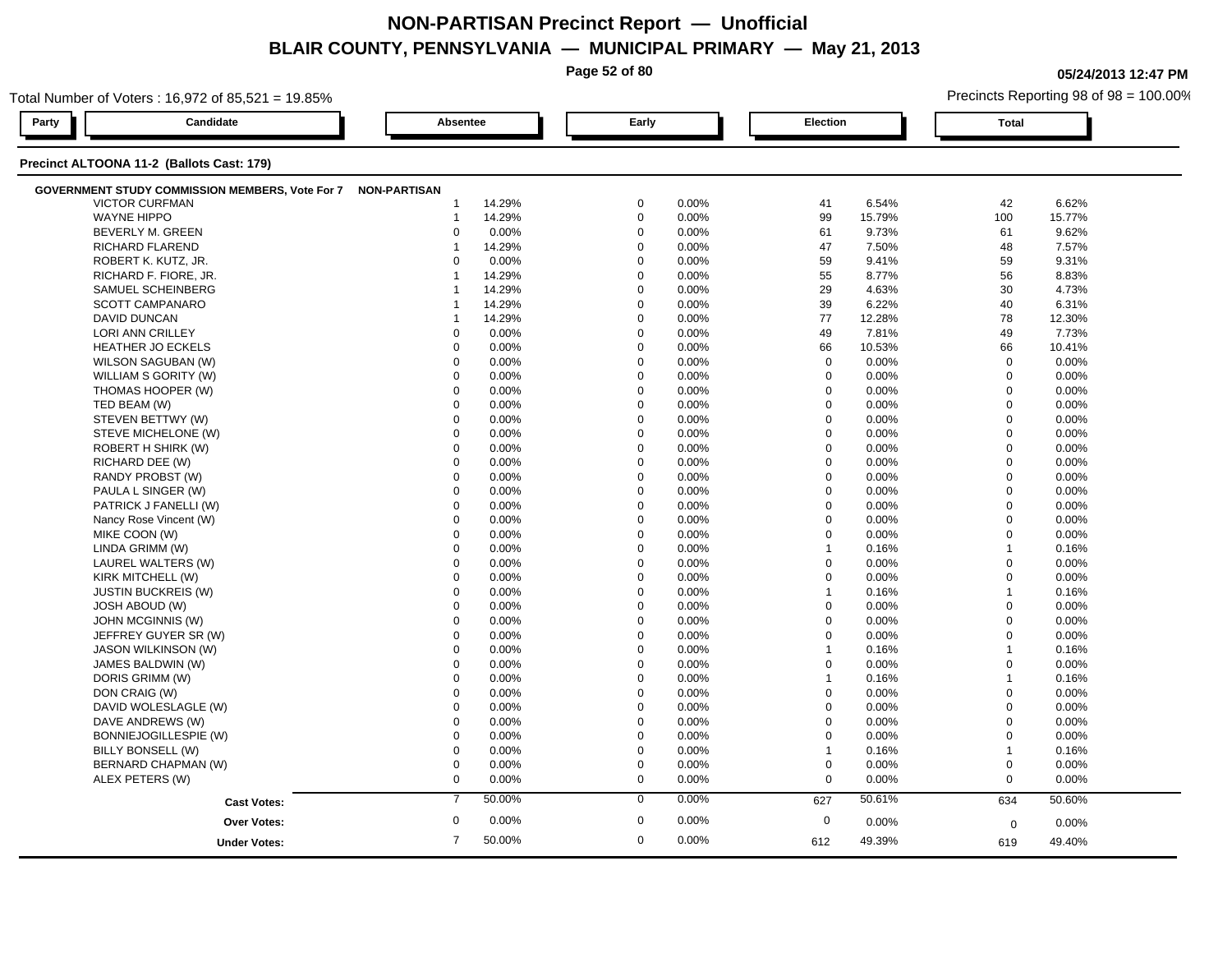**Page 53 of 80**

|                                           | Total Number of Voters: 16,972 of 85,521 = 19.85%                    |                  |          |          |                 |        |              | Precincts Reporting 98 of 98 = 100.00% |  |
|-------------------------------------------|----------------------------------------------------------------------|------------------|----------|----------|-----------------|--------|--------------|----------------------------------------|--|
| Party                                     | Candidate                                                            | Absentee         | Early    |          | <b>Election</b> |        | <b>Total</b> |                                        |  |
| Precinct ALTOONA 11-3 (Ballots Cast: 173) |                                                                      |                  |          |          |                 |        |              |                                        |  |
| <b>YES</b>                                | QUESTION FOR THE ELECTION OF GOVERNMENT STUDY COMMISSION, Vote For 2 | NON-PARTISAN     |          | $0.00\%$ | 109             | 72.67% | 112          | 72.73%                                 |  |
| <b>NO</b>                                 |                                                                      | 75.00%<br>25.00% |          | $0.00\%$ | 41              | 27.33% | 42           | 27.27%                                 |  |
|                                           | <b>Cast Votes:</b>                                                   | 50.00%           |          | $0.00\%$ | 150             | 44.38% | 154          | 44.51%                                 |  |
|                                           | <b>Over Votes:</b>                                                   | 0.00%            |          | $0.00\%$ | 0               | 0.00%  | <sup>n</sup> | $0.00\%$                               |  |
|                                           | <b>Under Votes:</b>                                                  | 50.00%           | $\Omega$ | $0.00\%$ | 188             | 55.62% | 192          | 55.49%                                 |  |
|                                           |                                                                      |                  |          |          |                 |        |              |                                        |  |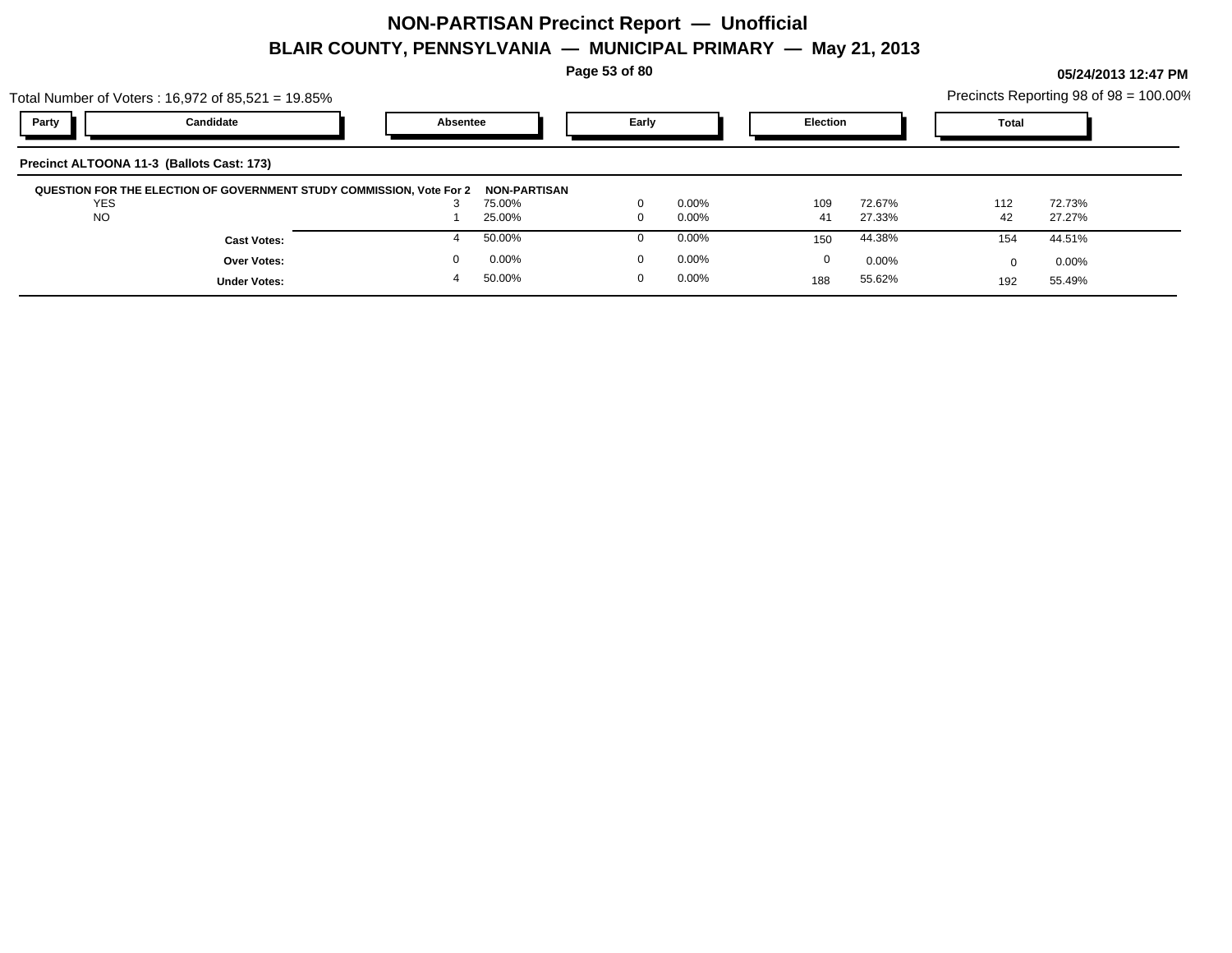**Page 54 of 80**

**05/24/2013 12:47 PM**

|       | Total Number of Voters: 16,972 of 85,521 = 19.85%            |                 |        |             |       |                  |        |              | Precincts Reporting 98 of 98 = 100.00% |  |
|-------|--------------------------------------------------------------|-----------------|--------|-------------|-------|------------------|--------|--------------|----------------------------------------|--|
| Party | Candidate                                                    | <b>Absentee</b> |        | Early       |       | <b>Election</b>  |        | <b>Total</b> |                                        |  |
|       | Precinct ALTOONA 11-3 (Ballots Cast: 173)                    |                 |        |             |       |                  |        |              |                                        |  |
|       | GOVERNMENT STUDY COMMISSION MEMBERS, Vote For 7 NON-PARTISAN |                 |        |             |       |                  |        |              |                                        |  |
|       | <b>VICTOR CURFMAN</b>                                        | $\mathbf 0$     | 0.00%  | $\mathbf 0$ | 0.00% | 35               | 5.55%  | 35           | 5.41%                                  |  |
|       | <b>WAYNE HIPPO</b>                                           | 3               | 18.75% | $\mathbf 0$ | 0.00% | 97               | 15.37% | 100          | 15.46%                                 |  |
|       | BEVERLY M. GREEN                                             | $\mathbf{1}$    | 6.25%  | $\mathbf 0$ | 0.00% | 56               | 8.87%  | 57           | 8.81%                                  |  |
|       | <b>RICHARD FLAREND</b>                                       | $\overline{2}$  | 12.50% | $\Omega$    | 0.00% | 56               | 8.87%  | 58           | 8.96%                                  |  |
|       | ROBERT K. KUTZ, JR.                                          | 1               | 6.25%  | $\Omega$    | 0.00% | 60               | 9.51%  | 61           | 9.43%                                  |  |
|       | RICHARD F. FIORE, JR.                                        | 3               | 18.75% | $\Omega$    | 0.00% | 71               | 11.25% | 74           | 11.44%                                 |  |
|       | SAMUEL SCHEINBERG                                            | 1               | 6.25%  | $\Omega$    | 0.00% | 39               | 6.18%  | 40           | 6.18%                                  |  |
|       | <b>SCOTT CAMPANARO</b>                                       | $\mathbf 0$     | 0.00%  | $\mathbf 0$ | 0.00% | 34               | 5.39%  | 34           | 5.26%                                  |  |
|       | <b>DAVID DUNCAN</b>                                          | 2               | 12.50% | $\mathbf 0$ | 0.00% | 64               | 10.14% | 66           | 10.20%                                 |  |
|       | LORI ANN CRILLEY                                             | -1              | 6.25%  | $\mathbf 0$ | 0.00% | 49               | 7.77%  | 50           | 7.73%                                  |  |
|       | <b>HEATHER JO ECKELS</b>                                     | $\overline{2}$  | 12.50% | $\mathbf 0$ | 0.00% | 70               | 11.09% | 72           | 11.13%                                 |  |
|       | WILSON SAGUBAN (W)                                           | $\mathbf 0$     | 0.00%  | $\Omega$    | 0.00% | $\mathbf 0$      | 0.00%  | $\mathbf 0$  | 0.00%                                  |  |
|       | WILLIAM S GORITY (W)                                         | $\mathbf 0$     | 0.00%  | $\Omega$    | 0.00% | $\mathbf 0$      | 0.00%  | $\mathbf 0$  | 0.00%                                  |  |
|       | THOMAS HOOPER (W)                                            | 0               | 0.00%  | $\mathbf 0$ | 0.00% | $\mathbf 0$      | 0.00%  | $\mathbf 0$  | 0.00%                                  |  |
|       | TED BEAM (W)                                                 | $\mathbf 0$     | 0.00%  | $\mathbf 0$ | 0.00% | $\mathbf 0$      | 0.00%  | $\mathbf 0$  | 0.00%                                  |  |
|       | STEVEN BETTWY (W)                                            | $\mathbf 0$     | 0.00%  | $\mathbf 0$ | 0.00% | $\mathbf 0$      | 0.00%  | $\mathbf 0$  | 0.00%                                  |  |
|       | STEVE MICHELONE (W)                                          | $\mathbf 0$     | 0.00%  | $\Omega$    | 0.00% | 0                | 0.00%  | $\mathbf 0$  | 0.00%                                  |  |
|       | ROBERT H SHIRK (W)                                           | $\mathbf 0$     | 0.00%  | $\mathbf 0$ | 0.00% | $\mathbf 0$      | 0.00%  | $\mathbf 0$  | 0.00%                                  |  |
|       | RICHARD DEE (W)                                              | $\Omega$        | 0.00%  | $\Omega$    | 0.00% | $\mathbf 0$      | 0.00%  | $\mathbf 0$  | 0.00%                                  |  |
|       | RANDY PROBST (W)                                             | $\Omega$        | 0.00%  | $\Omega$    | 0.00% | $\mathbf 0$      | 0.00%  | $\mathbf 0$  | 0.00%                                  |  |
|       | PAULA L SINGER (W)                                           | $\mathbf 0$     | 0.00%  | $\mathbf 0$ | 0.00% | $\mathbf 0$      | 0.00%  | $\Omega$     | 0.00%                                  |  |
|       | PATRICK J FANELLI (W)                                        | $\mathbf 0$     | 0.00%  | $\mathbf 0$ | 0.00% | $\mathbf 0$      | 0.00%  | $\mathbf 0$  | 0.00%                                  |  |
|       | Nancy Rose Vincent (W)                                       | $\mathbf 0$     | 0.00%  | $\mathbf 0$ | 0.00% | $\mathbf 0$      | 0.00%  | $\mathbf 0$  | 0.00%                                  |  |
|       | MIKE COON (W)                                                | $\Omega$        | 0.00%  | $\Omega$    | 0.00% | $\mathbf 0$      | 0.00%  | $\mathbf 0$  | 0.00%                                  |  |
|       | LINDA GRIMM (W)                                              | $\mathbf 0$     | 0.00%  | $\Omega$    | 0.00% | $\mathbf 0$      | 0.00%  | $\mathbf 0$  | 0.00%                                  |  |
|       | LAUREL WALTERS (W)                                           | $\Omega$        | 0.00%  | $\Omega$    | 0.00% | $\Omega$         | 0.00%  | $\Omega$     | 0.00%                                  |  |
|       | KIRK MITCHELL (W)                                            | $\mathbf 0$     | 0.00%  | $\mathbf 0$ | 0.00% | $\mathbf 0$      | 0.00%  | $\mathbf 0$  | 0.00%                                  |  |
|       | <b>JUSTIN BUCKREIS (W)</b>                                   | $\mathbf 0$     | 0.00%  | $\mathbf 0$ | 0.00% | $\mathbf 0$      | 0.00%  | $\mathbf 0$  | 0.00%                                  |  |
|       | <b>JOSH ABOUD (W)</b>                                        | $\Omega$        | 0.00%  | $\Omega$    | 0.00% | 0                | 0.00%  | $\mathbf 0$  | 0.00%                                  |  |
|       | JOHN MCGINNIS (W)                                            | $\Omega$        | 0.00%  | $\Omega$    | 0.00% | $\mathbf 0$      | 0.00%  | $\mathbf 0$  | 0.00%                                  |  |
|       | JEFFREY GUYER SR (W)                                         | $\Omega$        | 0.00%  | $\Omega$    | 0.00% | $\mathbf 0$      | 0.00%  | $\Omega$     | 0.00%                                  |  |
|       | <b>JASON WILKINSON (W)</b>                                   | $\Omega$        | 0.00%  | $\Omega$    | 0.00% | $\mathbf 0$      | 0.00%  | $\mathbf 0$  | 0.00%                                  |  |
|       | JAMES BALDWIN (W)                                            | $\mathbf 0$     | 0.00%  | $\mathbf 0$ | 0.00% | $\mathbf 0$      | 0.00%  | $\mathbf 0$  | 0.00%                                  |  |
|       | DORIS GRIMM (W)                                              | $\mathbf 0$     | 0.00%  | $\Omega$    | 0.00% | $\mathbf 0$      | 0.00%  | $\mathbf 0$  | 0.00%                                  |  |
|       | DON CRAIG (W)                                                | $\mathbf 0$     | 0.00%  | $\mathbf 0$ | 0.00% | $\mathbf 0$      | 0.00%  | $\mathbf 0$  | 0.00%                                  |  |
|       | DAVID WOLESLAGLE (W)                                         | $\mathbf 0$     | 0.00%  | $\mathbf 0$ | 0.00% | $\mathbf 0$      | 0.00%  | $\mathbf 0$  | 0.00%                                  |  |
|       | DAVE ANDREWS (W)                                             | $\Omega$        | 0.00%  | $\Omega$    | 0.00% | $\mathbf 0$      | 0.00%  | $\mathbf 0$  | 0.00%                                  |  |
|       | BONNIEJOGILLESPIE (W)                                        | $\mathbf 0$     | 0.00%  | $\Omega$    | 0.00% | $\mathbf 0$      | 0.00%  | $\mathbf 0$  | 0.00%                                  |  |
|       | BILLY BONSELL (W)                                            | $\mathbf 0$     | 0.00%  | $\Omega$    | 0.00% | $\mathbf 0$      | 0.00%  | $\mathbf 0$  | 0.00%                                  |  |
|       | BERNARD CHAPMAN (W)                                          | $\mathbf 0$     | 0.00%  | $\mathbf 0$ | 0.00% | $\boldsymbol{0}$ | 0.00%  | $\mathbf 0$  | 0.00%                                  |  |
|       | ALEX PETERS (W)                                              | $\mathbf 0$     | 0.00%  | $\mathbf 0$ | 0.00% | $\mathbf 0$      | 0.00%  | $\mathbf 0$  | 0.00%                                  |  |
|       | <b>Cast Votes:</b>                                           | 16              | 57.14% | $\mathbf 0$ | 0.00% | 631              | 53.34% | 647          | 53.43%                                 |  |
|       | <b>Over Votes:</b>                                           | $\mathbf 0$     | 0.00%  | $\mathbf 0$ | 0.00% | $\mathbf 0$      | 0.00%  | $\mathbf 0$  | 0.00%                                  |  |
|       |                                                              | 12              | 42.86% | $\mathbf 0$ | 0.00% | 552              | 46.66% |              | 46.57%                                 |  |
|       | <b>Under Votes:</b>                                          |                 |        |             |       |                  |        | 564          |                                        |  |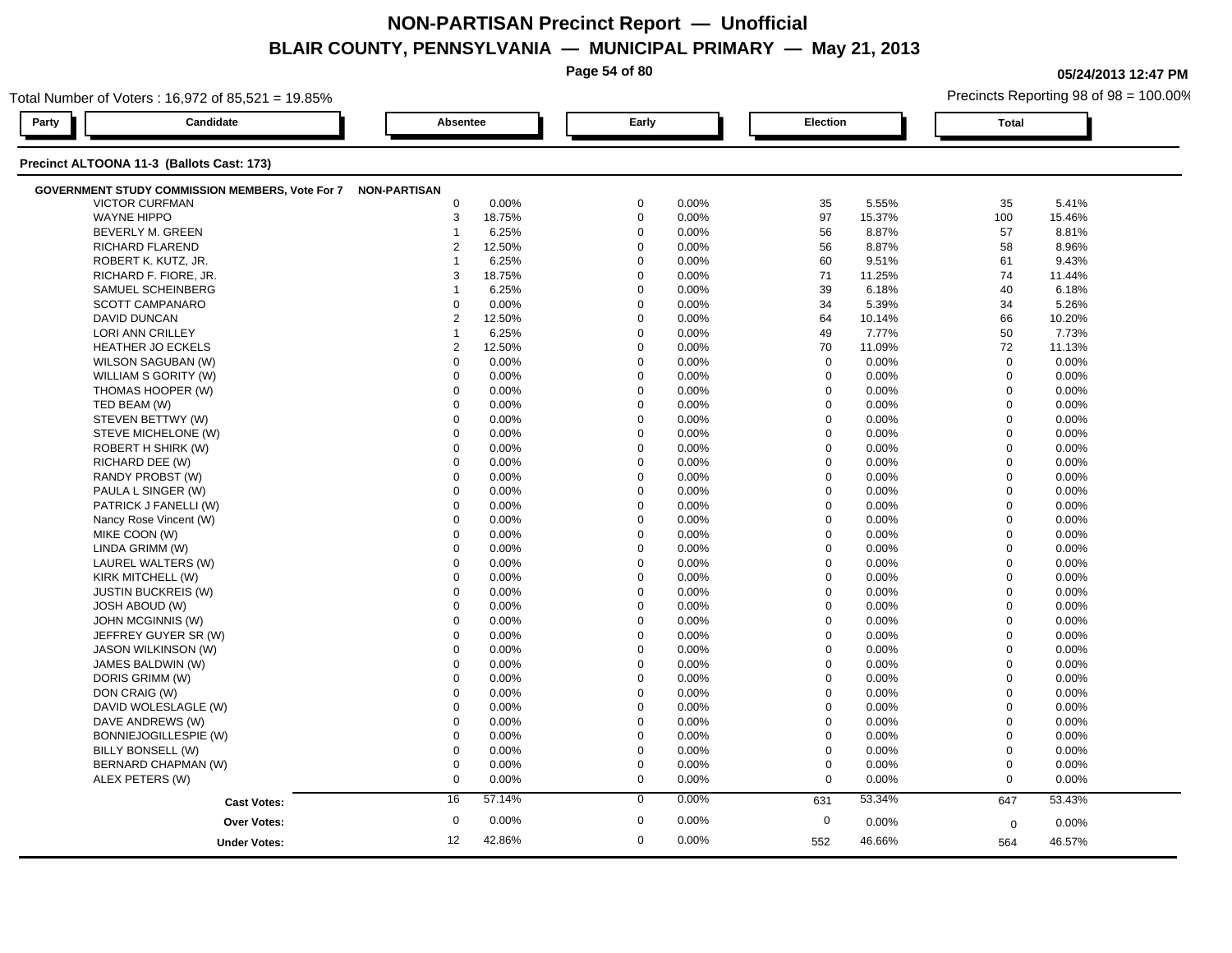**Page 55 of 80**

**05/24/2013 12:47 PM**

|                         | Total Number of Voters: $16,972$ of $85,521 = 19.85\%$               |          |                     |                         |                      |                 |                  |              | Precincts Reporting 98 of 98 = 100.00% |
|-------------------------|----------------------------------------------------------------------|----------|---------------------|-------------------------|----------------------|-----------------|------------------|--------------|----------------------------------------|
| Party                   | Candidate                                                            | Absentee |                     | Early                   |                      | <b>Election</b> |                  | <b>Total</b> |                                        |
|                         | Precinct ALTOONA 12-1 (Ballots Cast: 51)                             |          |                     |                         |                      |                 |                  |              |                                        |
|                         | QUESTION FOR THE ELECTION OF GOVERNMENT STUDY COMMISSION, Vote For 2 |          | <b>NON-PARTISAN</b> |                         |                      |                 |                  |              |                                        |
| <b>YES</b><br><b>NO</b> |                                                                      |          | $0.00\%$<br>0.00%   | $\Omega$<br>$\mathbf 0$ | $0.00\%$<br>$0.00\%$ | 43<br>6         | 87.76%<br>12.24% | 43           | 87.76%<br>12.24%                       |
|                         | <b>Cast Votes:</b>                                                   |          | 0.00%               |                         | $0.00\%$             | 49              | 48.04%           | 49           | 48.04%                                 |
|                         | Over Votes:                                                          |          | 0.00%               | $\Omega$                | $0.00\%$             | $\Omega$        | $0.00\%$         |              | $0.00\%$                               |
|                         | <b>Under Votes:</b>                                                  | 0        | 0.00%               | $\Omega$                | $0.00\%$             | 53              | 51.96%           | 53           | 51.96%                                 |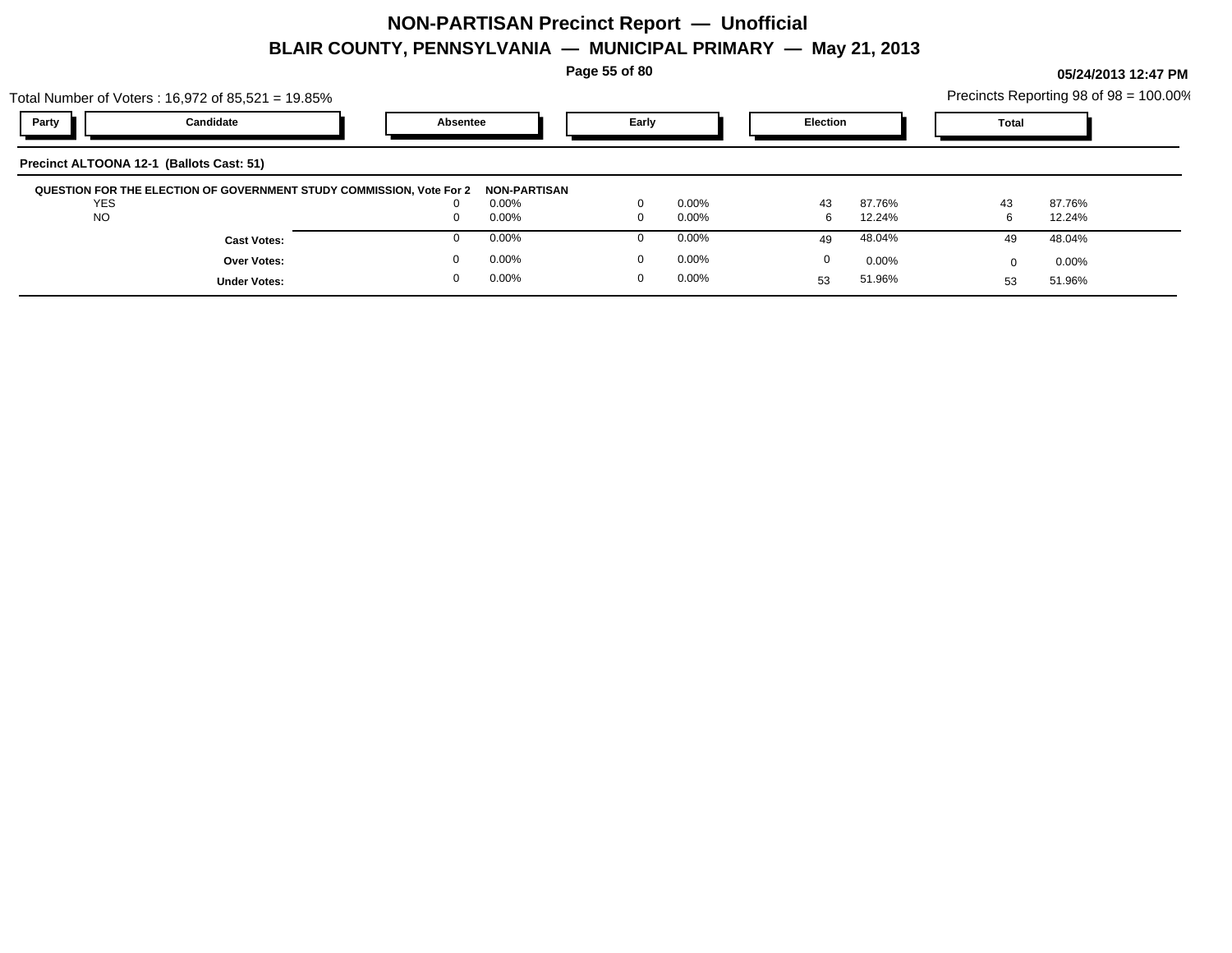**Page 56 of 80**

**05/24/2013 12:47 PM**

|       | Total Number of Voters: 16,972 of 85,521 = 19.85%            |             |       |             |       |             |        |              | Precincts Reporting 98 of 98 = 100.00% |
|-------|--------------------------------------------------------------|-------------|-------|-------------|-------|-------------|--------|--------------|----------------------------------------|
| Party | Candidate                                                    | Absentee    |       | Early       |       | Election    |        | <b>Total</b> |                                        |
|       | Precinct ALTOONA 12-1 (Ballots Cast: 51)                     |             |       |             |       |             |        |              |                                        |
|       | GOVERNMENT STUDY COMMISSION MEMBERS, Vote For 7 NON-PARTISAN |             |       |             |       |             |        |              |                                        |
|       | <b>VICTOR CURFMAN</b>                                        | 0           | 0.00% | $\mathbf 0$ | 0.00% | 18          | 7.73%  | 18           | 7.73%                                  |
|       | <b>WAYNE HIPPO</b>                                           | $\mathbf 0$ | 0.00% | $\mathbf 0$ | 0.00% | 38          | 16.31% | 38           | 16.31%                                 |
|       | <b>BEVERLY M. GREEN</b>                                      | $\mathbf 0$ | 0.00% | $\mathbf 0$ | 0.00% | 27          | 11.59% | 27           | 11.59%                                 |
|       | RICHARD FLAREND                                              | $\Omega$    | 0.00% | $\mathbf 0$ | 0.00% | 21          | 9.01%  | 21           | 9.01%                                  |
|       | ROBERT K. KUTZ, JR.                                          | $\Omega$    | 0.00% | $\mathbf 0$ | 0.00% | 21          | 9.01%  | 21           | 9.01%                                  |
|       | RICHARD F. FIORE, JR.                                        | $\Omega$    | 0.00% | $\mathbf 0$ | 0.00% | 18          | 7.73%  | 18           | 7.73%                                  |
|       | SAMUEL SCHEINBERG                                            | $\Omega$    | 0.00% | $\mathbf 0$ | 0.00% | 14          | 6.01%  | 14           | 6.01%                                  |
|       | SCOTT CAMPANARO                                              | $\mathbf 0$ | 0.00% | $\mathbf 0$ | 0.00% | 12          | 5.15%  | 12           | 5.15%                                  |
|       | <b>DAVID DUNCAN</b>                                          | $\mathbf 0$ | 0.00% | $\mathbf 0$ | 0.00% | 25          | 10.73% | 25           | 10.73%                                 |
|       | <b>LORI ANN CRILLEY</b>                                      | $\Omega$    | 0.00% | $\mathbf 0$ | 0.00% | 18          | 7.73%  | 18           | 7.73%                                  |
|       | <b>HEATHER JO ECKELS</b>                                     | $\mathbf 0$ | 0.00% | $\mathbf 0$ | 0.00% | 21          | 9.01%  | 21           | 9.01%                                  |
|       | WILSON SAGUBAN (W)                                           | $\mathbf 0$ | 0.00% | $\mathbf 0$ | 0.00% | $\mathbf 0$ | 0.00%  | $\mathbf 0$  | 0.00%                                  |
|       | WILLIAM S GORITY (W)                                         | $\mathbf 0$ | 0.00% | $\mathbf 0$ | 0.00% | 0           | 0.00%  | $\mathbf 0$  | 0.00%                                  |
|       | THOMAS HOOPER (W)                                            | $\mathbf 0$ | 0.00% | $\mathbf 0$ | 0.00% | $\mathbf 0$ | 0.00%  | $\mathbf 0$  | 0.00%                                  |
|       | TED BEAM (W)                                                 | $\mathbf 0$ | 0.00% | $\mathbf 0$ | 0.00% | $\mathbf 0$ | 0.00%  | $\mathbf 0$  | 0.00%                                  |
|       | STEVEN BETTWY (W)                                            | $\mathbf 0$ | 0.00% | $\mathbf 0$ | 0.00% | $\mathbf 0$ | 0.00%  | $\mathbf 0$  | 0.00%                                  |
|       | STEVE MICHELONE (W)                                          | 0           | 0.00% | $\mathbf 0$ | 0.00% | $\mathbf 0$ | 0.00%  | $\mathbf 0$  | 0.00%                                  |
|       | ROBERT H SHIRK (W)                                           | $\mathbf 0$ | 0.00% | $\mathbf 0$ | 0.00% | $\mathbf 0$ | 0.00%  | $\mathbf 0$  | 0.00%                                  |
|       | RICHARD DEE (W)                                              | $\mathbf 0$ | 0.00% | $\mathbf 0$ | 0.00% | $\Omega$    | 0.00%  | $\mathbf 0$  | 0.00%                                  |
|       | RANDY PROBST (W)                                             | $\Omega$    | 0.00% | $\mathbf 0$ | 0.00% | $\Omega$    | 0.00%  | $\mathbf 0$  | 0.00%                                  |
|       | PAULA L SINGER (W)                                           | $\mathbf 0$ | 0.00% | $\mathbf 0$ | 0.00% | $\mathbf 0$ | 0.00%  | $\mathbf 0$  | 0.00%                                  |
|       | PATRICK J FANELLI (W)                                        | $\mathbf 0$ | 0.00% | 0           | 0.00% | $\mathbf 0$ | 0.00%  | $\mathbf 0$  | 0.00%                                  |
|       | Nancy Rose Vincent (W)                                       | 0           | 0.00% | $\mathbf 0$ | 0.00% | $\mathbf 0$ | 0.00%  | $\mathbf 0$  | $0.00\%$                               |
|       | MIKE COON (W)                                                | $\Omega$    | 0.00% | $\mathbf 0$ | 0.00% | $\Omega$    | 0.00%  | $\mathbf 0$  | 0.00%                                  |
|       | LINDA GRIMM (W)                                              | $\mathbf 0$ | 0.00% | $\mathbf 0$ | 0.00% | $\mathbf 0$ | 0.00%  | $\mathbf 0$  | 0.00%                                  |
|       | LAUREL WALTERS (W)                                           | $\Omega$    | 0.00% | $\Omega$    | 0.00% | $\Omega$    | 0.00%  | $\mathbf 0$  | 0.00%                                  |
|       | KIRK MITCHELL (W)                                            | $\mathbf 0$ | 0.00% | $\mathbf 0$ | 0.00% | $\mathbf 0$ | 0.00%  | $\mathbf 0$  | 0.00%                                  |
|       | <b>JUSTIN BUCKREIS (W)</b>                                   | 0           | 0.00% | $\mathbf 0$ | 0.00% | 0           | 0.00%  | $\mathbf 0$  | 0.00%                                  |
|       | <b>JOSH ABOUD (W)</b>                                        | $\Omega$    | 0.00% | $\mathbf 0$ | 0.00% | $\Omega$    | 0.00%  | $\mathbf 0$  | 0.00%                                  |
|       | JOHN MCGINNIS (W)                                            | $\Omega$    | 0.00% | $\mathbf 0$ | 0.00% | $\Omega$    | 0.00%  | $\mathbf 0$  | 0.00%                                  |
|       | JEFFREY GUYER SR (W)                                         | $\Omega$    | 0.00% | $\mathbf 0$ | 0.00% | $\Omega$    | 0.00%  | $\mathbf 0$  | 0.00%                                  |
|       | <b>JASON WILKINSON (W)</b>                                   | $\Omega$    | 0.00% | $\mathbf 0$ | 0.00% | $\Omega$    | 0.00%  | $\mathbf 0$  | 0.00%                                  |
|       | JAMES BALDWIN (W)                                            | $\mathbf 0$ | 0.00% | $\mathbf 0$ | 0.00% | $\mathbf 0$ | 0.00%  | $\mathbf 0$  | 0.00%                                  |
|       | DORIS GRIMM (W)                                              | $\mathbf 0$ | 0.00% | $\mathbf 0$ | 0.00% | $\mathbf 0$ | 0.00%  | $\mathbf 0$  | 0.00%                                  |
|       | DON CRAIG (W)                                                | $\mathbf 0$ | 0.00% | $\mathbf 0$ | 0.00% | $\mathbf 0$ | 0.00%  | $\mathbf 0$  | 0.00%                                  |
|       | DAVID WOLESLAGLE (W)                                         | 0           | 0.00% | $\mathbf 0$ | 0.00% | $\mathbf 0$ | 0.00%  | $\mathbf 0$  | 0.00%                                  |
|       | DAVE ANDREWS (W)                                             | $\Omega$    | 0.00% | $\mathbf 0$ | 0.00% | $\Omega$    | 0.00%  | $\mathbf 0$  | 0.00%                                  |
|       | BONNIEJOGILLESPIE (W)                                        | $\mathbf 0$ | 0.00% | $\mathbf 0$ | 0.00% | $\mathbf 0$ | 0.00%  | $\mathbf 0$  | 0.00%                                  |
|       | BILLY BONSELL (W)                                            | 0           | 0.00% | $\mathbf 0$ | 0.00% | 0           | 0.00%  | $\mathbf 0$  | 0.00%                                  |
|       | BERNARD CHAPMAN (W)                                          | $\mathbf 0$ | 0.00% | $\mathbf 0$ | 0.00% | $\mathbf 0$ | 0.00%  | $\mathbf 0$  | 0.00%                                  |
|       | ALEX PETERS (W)                                              | $\mathbf 0$ | 0.00% | $\mathbf 0$ | 0.00% | $\mathbf 0$ | 0.00%  | $\mathbf 0$  | 0.00%                                  |
|       |                                                              | $\mathbf 0$ | 0.00% | $\mathbf 0$ | 0.00% | 233         | 65.27% | 233          | 65.27%                                 |
|       | <b>Cast Votes:</b>                                           |             |       |             |       |             |        |              |                                        |
|       | <b>Over Votes:</b>                                           | $\mathbf 0$ | 0.00% | $\mathbf 0$ | 0.00% | $\mathbf 0$ | 0.00%  | $\mathbf 0$  | 0.00%                                  |
|       | <b>Under Votes:</b>                                          | 0           | 0.00% | $\mathbf 0$ | 0.00% | 124         | 34.73% | 124          | 34.73%                                 |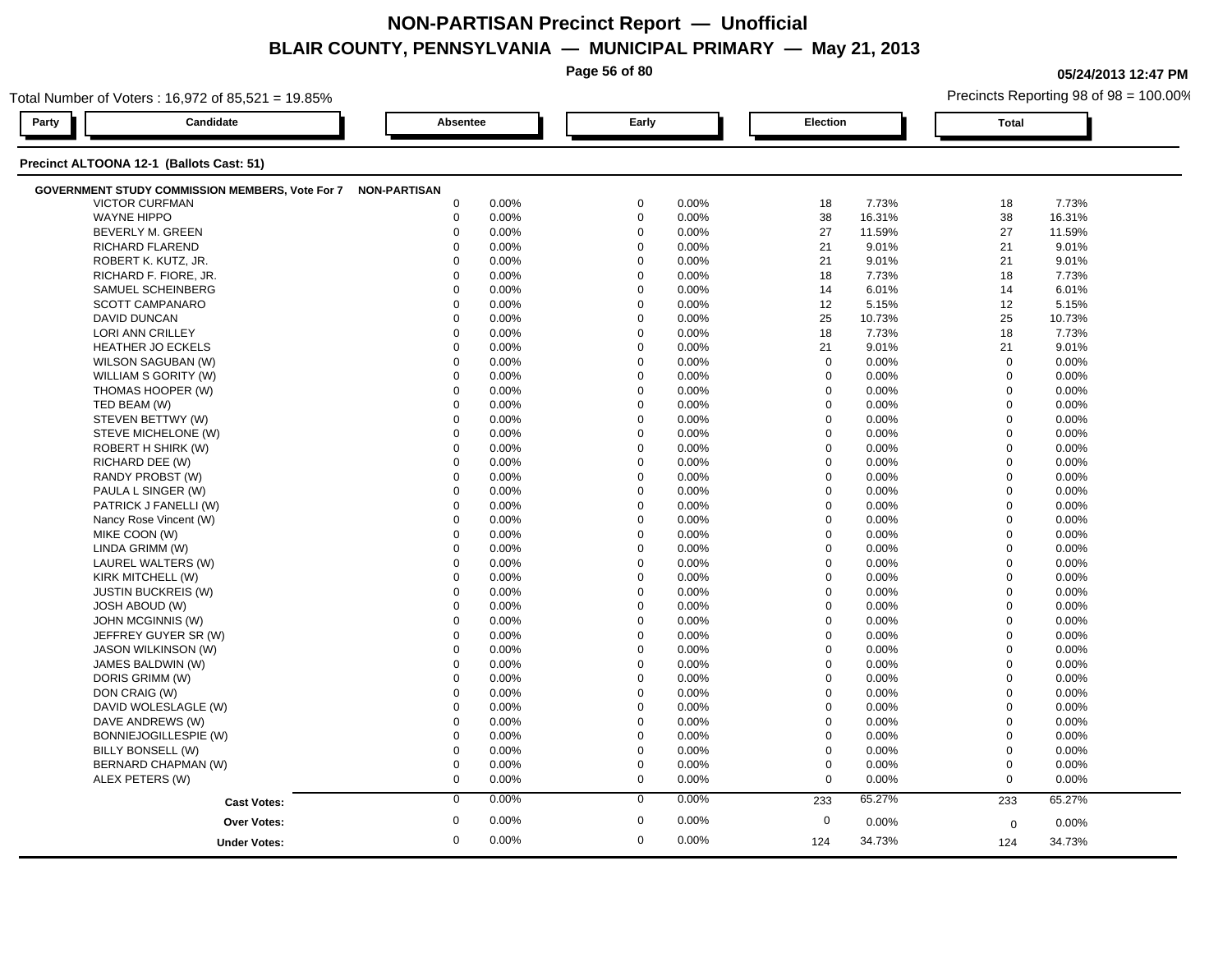**Page 57 of 80**

|                                           | Total Number of Voters: 16,972 of 85,521 = 19.85%                    |              |       |          |                 |          |              | Precincts Reporting 98 of 98 = 100.00% |  |
|-------------------------------------------|----------------------------------------------------------------------|--------------|-------|----------|-----------------|----------|--------------|----------------------------------------|--|
| Party                                     | Candidate                                                            | Absentee     | Early |          | <b>Election</b> |          | <b>Total</b> |                                        |  |
| Precinct ALTOONA 12-2 (Ballots Cast: 115) |                                                                      |              |       |          |                 |          |              |                                        |  |
|                                           | QUESTION FOR THE ELECTION OF GOVERNMENT STUDY COMMISSION, Vote For 2 | NON-PARTISAN |       |          |                 |          |              |                                        |  |
| <b>YES</b>                                |                                                                      | 0.00%        |       | $0.00\%$ | 79              | 74.53%   | 79           | 74.53%                                 |  |
| <b>NO</b>                                 |                                                                      | 0.00%        |       | $0.00\%$ | 27              | 25.47%   | 27           | 25.47%                                 |  |
|                                           | <b>Cast Votes:</b>                                                   | 0.00%        |       | $0.00\%$ | 106             | 46.09%   | 106          | 46.09%                                 |  |
|                                           | <b>Over Votes:</b>                                                   | 0.00%        |       | $0.00\%$ | 0               | $0.00\%$ | <sup>0</sup> | $0.00\%$                               |  |
|                                           | <b>Under Votes:</b>                                                  | 0.00%        | 0     | $0.00\%$ | 124             | 53.91%   | 124          | 53.91%                                 |  |
|                                           |                                                                      |              |       |          |                 |          |              |                                        |  |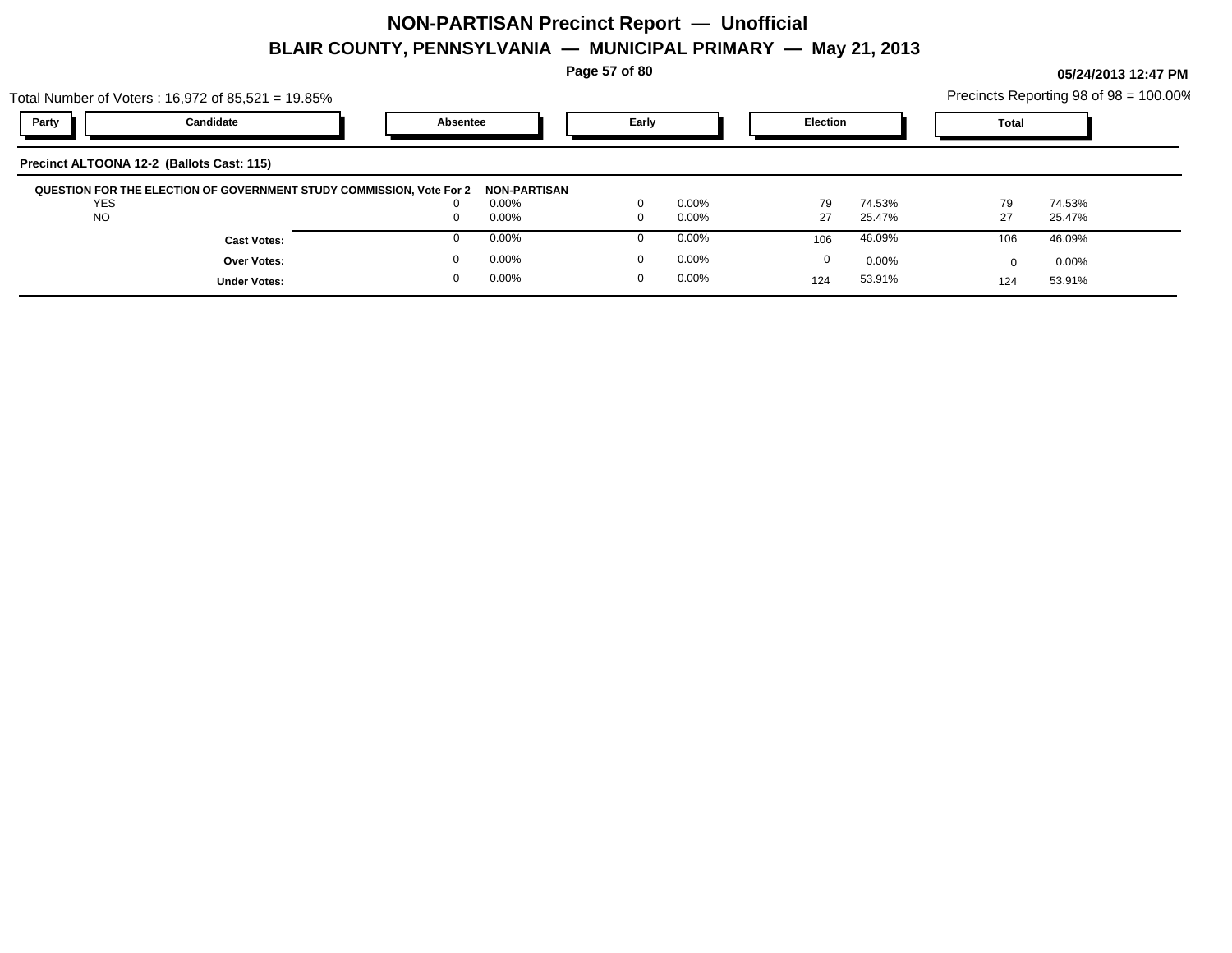**Page 58 of 80**

**05/24/2013 12:47 PM**

|       | Total Number of Voters: 16,972 of 85,521 = 19.85% |                     |       |             |       |                  |        |                | Precincts Reporting 98 of 98 = 100.00% |  |
|-------|---------------------------------------------------|---------------------|-------|-------------|-------|------------------|--------|----------------|----------------------------------------|--|
| Party | Candidate                                         | <b>Absentee</b>     |       | Early       |       | Election         |        | <b>Total</b>   |                                        |  |
|       | Precinct ALTOONA 12-2 (Ballots Cast: 115)         |                     |       |             |       |                  |        |                |                                        |  |
|       | GOVERNMENT STUDY COMMISSION MEMBERS, Vote For 7   | <b>NON-PARTISAN</b> |       |             |       |                  |        |                |                                        |  |
|       | <b>VICTOR CURFMAN</b>                             | $\mathbf 0$         | 0.00% | $\mathbf 0$ | 0.00% | 39               | 7.53%  | 39             | 7.53%                                  |  |
|       | <b>WAYNE HIPPO</b>                                | $\boldsymbol{0}$    | 0.00% | $\mathbf 0$ | 0.00% | 70               | 13.51% | 70             | 13.51%                                 |  |
|       | BEVERLY M. GREEN                                  | $\mathbf 0$         | 0.00% | $\mathbf 0$ | 0.00% | 58               | 11.20% | 58             | 11.20%                                 |  |
|       | <b>RICHARD FLAREND</b>                            | $\Omega$            | 0.00% | $\Omega$    | 0.00% | 51               | 9.85%  | 51             | 9.85%                                  |  |
|       | ROBERT K. KUTZ, JR.                               | $\Omega$            | 0.00% | $\Omega$    | 0.00% | 57               | 11.00% | 57             | 11.00%                                 |  |
|       | RICHARD F. FIORE, JR.                             | $\Omega$            | 0.00% | $\Omega$    | 0.00% | 53               | 10.23% | 53             | 10.23%                                 |  |
|       | SAMUEL SCHEINBERG                                 | $\Omega$            | 0.00% | $\Omega$    | 0.00% | 25               | 4.83%  | 25             | 4.83%                                  |  |
|       | <b>SCOTT CAMPANARO</b>                            | $\mathbf 0$         | 0.00% | $\mathbf 0$ | 0.00% | 30               | 5.79%  | 30             | 5.79%                                  |  |
|       | <b>DAVID DUNCAN</b>                               | $\mathbf 0$         | 0.00% | $\mathbf 0$ | 0.00% | 42               | 8.11%  | 42             | 8.11%                                  |  |
|       | LORI ANN CRILLEY                                  | $\mathbf 0$         | 0.00% | $\mathbf 0$ | 0.00% | 42               | 8.11%  | 42             | 8.11%                                  |  |
|       | <b>HEATHER JO ECKELS</b>                          | $\mathbf 0$         | 0.00% | $\Omega$    | 0.00% | 51               | 9.85%  | 51             | 9.85%                                  |  |
|       | WILSON SAGUBAN (W)                                | $\mathbf 0$         | 0.00% | $\Omega$    | 0.00% | $\mathbf 0$      | 0.00%  | $\mathbf 0$    | 0.00%                                  |  |
|       | WILLIAM S GORITY (W)                              | $\Omega$            | 0.00% | $\Omega$    | 0.00% | $\mathbf 0$      | 0.00%  | $\mathbf 0$    | 0.00%                                  |  |
|       | THOMAS HOOPER (W)                                 | 0                   | 0.00% | $\mathbf 0$ | 0.00% | $\mathbf 0$      | 0.00%  | $\mathbf 0$    | 0.00%                                  |  |
|       | TED BEAM (W)                                      | $\mathbf 0$         | 0.00% | $\mathbf 0$ | 0.00% | $\mathbf 0$      | 0.00%  | $\mathbf 0$    | 0.00%                                  |  |
|       | STEVEN BETTWY (W)                                 | $\mathbf 0$         | 0.00% | $\mathbf 0$ | 0.00% | $\mathbf 0$      | 0.00%  | $\mathbf 0$    | 0.00%                                  |  |
|       | STEVE MICHELONE (W)                               | $\mathbf 0$         | 0.00% | $\Omega$    | 0.00% | 0                | 0.00%  | $\mathbf 0$    | 0.00%                                  |  |
|       | ROBERT H SHIRK (W)                                | $\mathbf 0$         | 0.00% | $\mathbf 0$ | 0.00% | $\mathbf 0$      | 0.00%  | $\mathbf 0$    | 0.00%                                  |  |
|       | RICHARD DEE (W)                                   | $\Omega$            | 0.00% | $\Omega$    | 0.00% | $\mathbf 0$      | 0.00%  | $\mathbf 0$    | 0.00%                                  |  |
|       | RANDY PROBST (W)                                  | $\Omega$            | 0.00% | $\Omega$    | 0.00% | $\mathbf 0$      | 0.00%  | $\mathbf 0$    | 0.00%                                  |  |
|       | PAULA L SINGER (W)                                | $\mathbf 0$         | 0.00% | $\mathbf 0$ | 0.00% | $\mathbf 0$      | 0.00%  | $\Omega$       | 0.00%                                  |  |
|       | PATRICK J FANELLI (W)                             | $\mathbf 0$         | 0.00% | $\mathbf 0$ | 0.00% | $\mathbf 0$      | 0.00%  | $\mathbf 0$    | 0.00%                                  |  |
|       | Nancy Rose Vincent (W)                            | $\mathbf 0$         | 0.00% | $\mathbf 0$ | 0.00% | $\mathbf 0$      | 0.00%  | $\mathbf 0$    | 0.00%                                  |  |
|       | MIKE COON (W)                                     | $\Omega$            | 0.00% | $\Omega$    | 0.00% | $\mathbf 0$      | 0.00%  | $\mathbf 0$    | 0.00%                                  |  |
|       | LINDA GRIMM (W)                                   | $\mathbf 0$         | 0.00% | $\Omega$    | 0.00% | $\mathbf 0$      | 0.00%  | $\mathbf 0$    | 0.00%                                  |  |
|       | LAUREL WALTERS (W)                                | $\Omega$            | 0.00% | $\Omega$    | 0.00% | $\Omega$         | 0.00%  | $\Omega$       | 0.00%                                  |  |
|       | KIRK MITCHELL (W)                                 | $\mathbf 0$         | 0.00% | $\mathbf 0$ | 0.00% | $\mathbf 0$      | 0.00%  | $\overline{0}$ | 0.00%                                  |  |
|       | <b>JUSTIN BUCKREIS (W)</b>                        | $\mathbf 0$         | 0.00% | $\mathbf 0$ | 0.00% | $\mathbf 0$      | 0.00%  | $\mathbf 0$    | 0.00%                                  |  |
|       | <b>JOSH ABOUD (W)</b>                             | $\Omega$            | 0.00% | $\Omega$    | 0.00% | 0                | 0.00%  | $\mathbf 0$    | 0.00%                                  |  |
|       | JOHN MCGINNIS (W)                                 | $\Omega$            | 0.00% | $\Omega$    | 0.00% | $\mathbf 0$      | 0.00%  | $\mathbf 0$    | 0.00%                                  |  |
|       | JEFFREY GUYER SR (W)                              | $\Omega$            | 0.00% | $\Omega$    | 0.00% | $\mathbf 0$      | 0.00%  | $\Omega$       | 0.00%                                  |  |
|       | <b>JASON WILKINSON (W)</b>                        | $\Omega$            | 0.00% | $\Omega$    | 0.00% | $\mathbf 0$      | 0.00%  | $\mathbf 0$    | 0.00%                                  |  |
|       | JAMES BALDWIN (W)                                 | $\mathbf 0$         | 0.00% | $\mathbf 0$ | 0.00% | $\mathbf 0$      | 0.00%  | $\mathbf 0$    | 0.00%                                  |  |
|       | DORIS GRIMM (W)                                   | $\mathbf 0$         | 0.00% | $\Omega$    | 0.00% | $\mathbf 0$      | 0.00%  | $\mathbf 0$    | 0.00%                                  |  |
|       | DON CRAIG (W)                                     | $\mathbf 0$         | 0.00% | $\mathbf 0$ | 0.00% | $\mathbf 0$      | 0.00%  | $\mathbf 0$    | 0.00%                                  |  |
|       | DAVID WOLESLAGLE (W)                              | $\mathbf 0$         | 0.00% | $\mathbf 0$ | 0.00% | $\mathbf 0$      | 0.00%  | $\mathbf 0$    | 0.00%                                  |  |
|       | DAVE ANDREWS (W)                                  | $\Omega$            | 0.00% | $\Omega$    | 0.00% | $\mathbf 0$      | 0.00%  | $\mathbf 0$    | 0.00%                                  |  |
|       | BONNIEJOGILLESPIE (W)                             | $\mathbf 0$         | 0.00% | $\Omega$    | 0.00% | $\mathbf 0$      | 0.00%  | $\mathbf 0$    | 0.00%                                  |  |
|       | BILLY BONSELL (W)                                 | $\mathbf 0$         | 0.00% | $\Omega$    | 0.00% | $\boldsymbol{0}$ | 0.00%  | $\mathbf 0$    | 0.00%                                  |  |
|       | BERNARD CHAPMAN (W)                               | $\mathbf 0$         | 0.00% | $\mathbf 0$ | 0.00% | $\boldsymbol{0}$ | 0.00%  | $\mathbf 0$    | 0.00%                                  |  |
|       | ALEX PETERS (W)                                   | $\mathbf 0$         | 0.00% | $\mathbf 0$ | 0.00% | $\mathbf 0$      | 0.00%  | $\mathbf 0$    | 0.00%                                  |  |
|       | <b>Cast Votes:</b>                                | $\mathbf 0$         | 0.00% | $\mathbf 0$ | 0.00% | 518              | 64.35% | 518            | 64.35%                                 |  |
|       | <b>Over Votes:</b>                                | $\mathbf 0$         | 0.00% | $\mathbf 0$ | 0.00% | $\mathbf 0$      | 0.00%  | $\mathbf 0$    | 0.00%                                  |  |
|       |                                                   | $\mathbf 0$         | 0.00% | $\mathbf 0$ | 0.00% | 287              | 35.65% |                | 35.65%                                 |  |
|       | <b>Under Votes:</b>                               |                     |       |             |       |                  |        | 287            |                                        |  |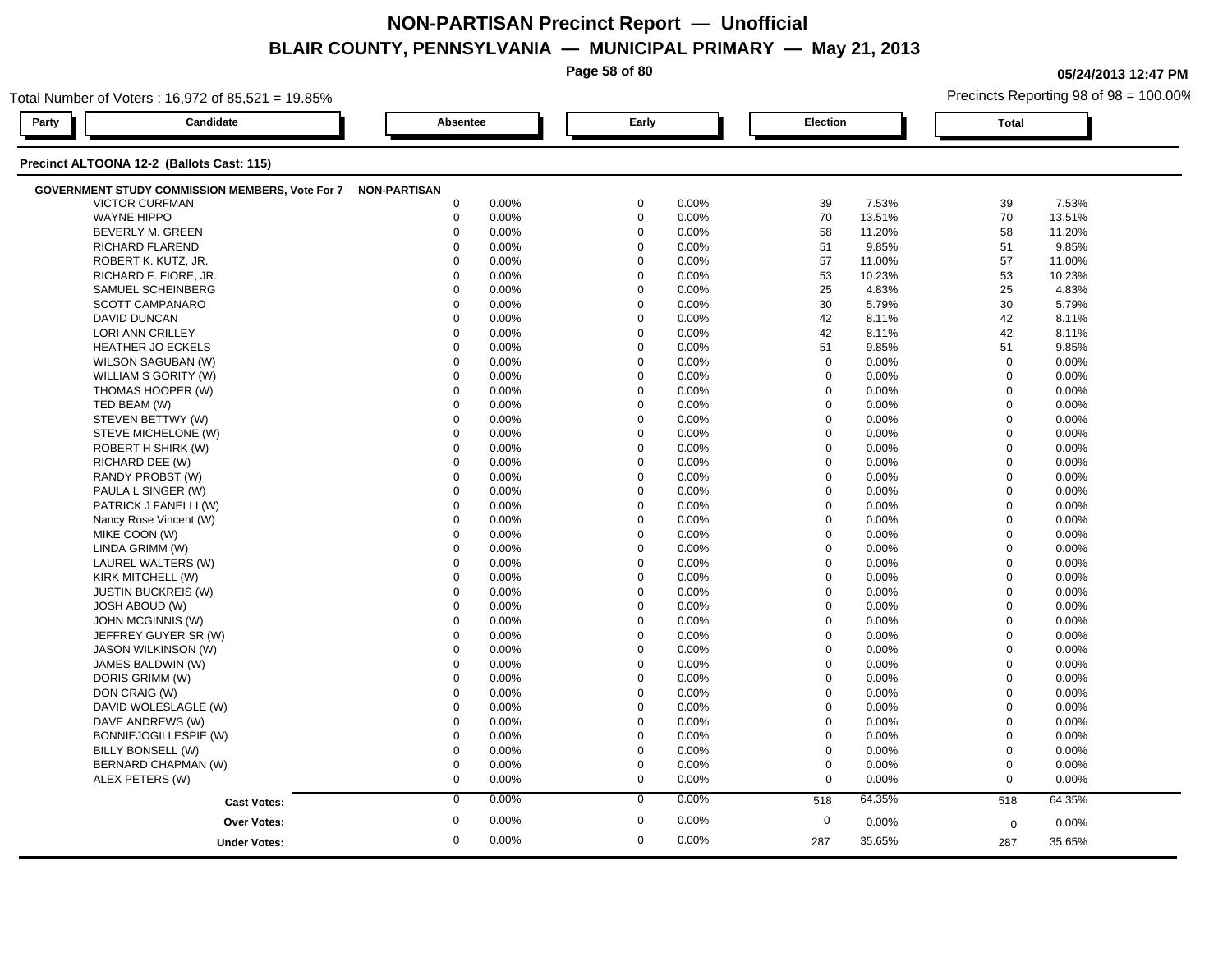**Page 59 of 80**

|                                          | Total Number of Voters: 16,972 of 85,521 = 19.85% |                                                                      |                       |       |          |                 |          |              | Precincts Reporting 98 of 98 = 100.00% |  |
|------------------------------------------|---------------------------------------------------|----------------------------------------------------------------------|-----------------------|-------|----------|-----------------|----------|--------------|----------------------------------------|--|
| Party                                    | Candidate                                         | Absentee                                                             |                       | Early |          | <b>Election</b> |          | <b>Total</b> |                                        |  |
| Precinct ALTOONA 12-3 (Ballots Cast: 88) |                                                   |                                                                      |                       |       |          |                 |          |              |                                        |  |
| <b>YES</b>                               |                                                   | QUESTION FOR THE ELECTION OF GOVERNMENT STUDY COMMISSION, Vote For 2 | NON-PARTISAN<br>0.00% |       | $0.00\%$ | 50              | 64.10%   | 50           | 63.29%                                 |  |
| <b>NO</b>                                |                                                   |                                                                      | 100.00%               |       | $0.00\%$ | 28              | 35.90%   | 29           | 36.71%                                 |  |
|                                          | <b>Cast Votes:</b>                                |                                                                      | 50.00%                |       | $0.00\%$ | 78              | 44.83%   | 79           | 44.89%                                 |  |
|                                          | <b>Over Votes:</b>                                |                                                                      | 0.00%                 |       | $0.00\%$ | 0               | $0.00\%$ | 0            | $0.00\%$                               |  |
|                                          | <b>Under Votes:</b>                               |                                                                      | 50.00%                |       | $0.00\%$ | 96              | 55.17%   | 97           | 55.11%                                 |  |
|                                          |                                                   |                                                                      |                       |       |          |                 |          |              |                                        |  |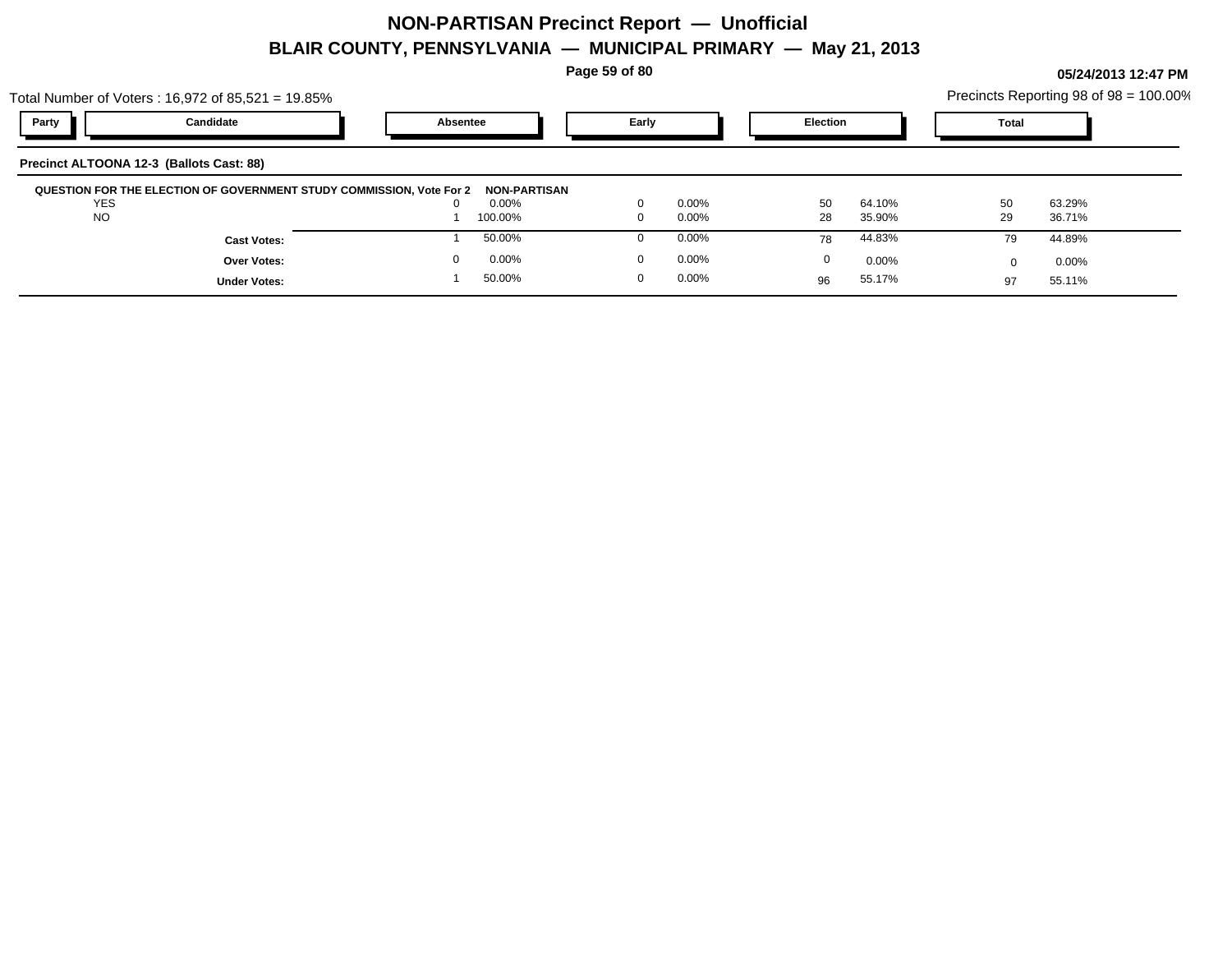**Page 60 of 80**

**05/24/2013 12:47 PM**

| Total Number of Voters: 16,972 of 85,521 = 19.85%            |                |             |             | Precincts Reporting 98 of 98 = 100.00% |  |  |  |
|--------------------------------------------------------------|----------------|-------------|-------------|----------------------------------------|--|--|--|
| Party<br>Candidate                                           | Absentee       | Early       | Election    | <b>Total</b>                           |  |  |  |
| Precinct ALTOONA 12-3 (Ballots Cast: 88)                     |                |             |             |                                        |  |  |  |
| GOVERNMENT STUDY COMMISSION MEMBERS, Vote For 7 NON-PARTISAN |                |             |             |                                        |  |  |  |
| <b>VICTOR CURFMAN</b>                                        | 0              | $\mathbf 0$ | 17          | 4.76%                                  |  |  |  |
|                                                              | 0.00%          | 0.00%       | 4.86%       | 17                                     |  |  |  |
| <b>WAYNE HIPPO</b>                                           | 14.29%         | $\mathbf 0$ | 59          | 60                                     |  |  |  |
|                                                              | $\mathbf{1}$   | 0.00%       | 16.86%      | 16.81%                                 |  |  |  |
| <b>BEVERLY M. GREEN</b>                                      | 14.29%         | $\mathbf 0$ | 29          | 30                                     |  |  |  |
|                                                              | -1             | 0.00%       | 8.29%       | 8.40%                                  |  |  |  |
| RICHARD FLAREND                                              | $\mathbf 0$    | $\mathbf 0$ | 33          | 33                                     |  |  |  |
|                                                              | 0.00%          | 0.00%       | 9.43%       | 9.24%                                  |  |  |  |
| ROBERT K. KUTZ, JR.                                          | 14.29%         | $\mathbf 0$ | 31          | 32                                     |  |  |  |
|                                                              | $\mathbf 1$    | 0.00%       | 8.86%       | 8.96%                                  |  |  |  |
| RICHARD F. FIORE, JR.                                        | 14.29%         | $\mathbf 0$ | 35          | 36                                     |  |  |  |
|                                                              | $\mathbf 1$    | 0.00%       | 10.00%      | 10.08%                                 |  |  |  |
| SAMUEL SCHEINBERG                                            | $\mathbf 0$    | $\mathbf 0$ | 23          | 23                                     |  |  |  |
|                                                              | 0.00%          | 0.00%       | 6.57%       | 6.44%                                  |  |  |  |
| <b>SCOTT CAMPANARO</b>                                       | 0              | $\mathbf 0$ | 18          | 18                                     |  |  |  |
|                                                              | 0.00%          | 0.00%       | 5.14%       | 5.04%                                  |  |  |  |
| DAVID DUNCAN                                                 | 14.29%         | $\Omega$    | 40          | 41                                     |  |  |  |
|                                                              | $\overline{1}$ | 0.00%       | 11.43%      | 11.48%                                 |  |  |  |
| LORI ANN CRILLEY                                             | 14.29%         | $\mathbf 0$ | 29          | 30                                     |  |  |  |
|                                                              | $\mathbf 1$    | 0.00%       | 8.29%       | 8.40%                                  |  |  |  |
| <b>HEATHER JO ECKELS</b>                                     | 14.29%         | $\mathbf 0$ | 36          | 37                                     |  |  |  |
|                                                              | -1             | 0.00%       | 10.29%      | 10.36%                                 |  |  |  |
| WILSON SAGUBAN (W)                                           | 0.00%          | $\mathbf 0$ | $\mathbf 0$ | $\mathbf 0$                            |  |  |  |
|                                                              | $\mathbf 0$    | 0.00%       | 0.00%       | 0.00%                                  |  |  |  |
| WILLIAM S GORITY (W)                                         | $\Omega$       | $\Omega$    | $\mathbf 0$ | $\mathbf 0$                            |  |  |  |
|                                                              | 0.00%          | 0.00%       | 0.00%       | 0.00%                                  |  |  |  |
| THOMAS HOOPER (W)                                            | $\mathbf 0$    | $\mathbf 0$ | $\mathbf 0$ | $\mathbf 0$                            |  |  |  |
|                                                              | 0.00%          | 0.00%       | 0.00%       | 0.00%                                  |  |  |  |
| TED BEAM (W)                                                 | 0              | $\mathbf 0$ | $\mathbf 0$ | $\mathbf 0$                            |  |  |  |
|                                                              | 0.00%          | 0.00%       | 0.00%       | 0.00%                                  |  |  |  |
| STEVEN BETTWY (W)                                            | $\mathbf 0$    | $\mathbf 0$ | $\mathbf 0$ | $\mathbf 0$                            |  |  |  |
|                                                              | 0.00%          | 0.00%       | 0.00%       | $0.00\%$                               |  |  |  |
| STEVE MICHELONE (W)                                          | $\mathbf 0$    | $\Omega$    | $\Omega$    | $\mathbf 0$                            |  |  |  |
|                                                              | 0.00%          | 0.00%       | 0.00%       | 0.00%                                  |  |  |  |
| ROBERT H SHIRK (W)                                           | $\mathbf 0$    | $\mathbf 0$ | $\mathbf 0$ | $\mathbf 0$                            |  |  |  |
|                                                              | 0.00%          | 0.00%       | 0.00%       | 0.00%                                  |  |  |  |
| RICHARD DEE (W)                                              | $\Omega$       | $\mathbf 0$ | $\Omega$    | $\mathbf 0$                            |  |  |  |
|                                                              | 0.00%          | 0.00%       | 0.00%       | 0.00%                                  |  |  |  |
| RANDY PROBST (W)                                             | $\Omega$       | $\mathbf 0$ | $\mathbf 0$ | $\mathbf 0$                            |  |  |  |
|                                                              | 0.00%          | 0.00%       | 0.00%       | 0.00%                                  |  |  |  |
| PAULA L SINGER (W)                                           | 0              | $\mathbf 0$ | 0           | $\mathbf 0$                            |  |  |  |
|                                                              | 0.00%          | 0.00%       | 0.00%       | 0.00%                                  |  |  |  |
| PATRICK J FANELLI (W)                                        | $\mathbf 0$    | $\mathbf 0$ | $\mathbf 0$ | $\mathbf 0$                            |  |  |  |
|                                                              | 0.00%          | 0.00%       | 0.00%       | 0.00%                                  |  |  |  |
| Nancy Rose Vincent (W)                                       | $\mathbf 0$    | $\mathbf 0$ | $\mathbf 0$ | $\mathbf 0$                            |  |  |  |
|                                                              | 0.00%          | 0.00%       | 0.00%       | 0.00%                                  |  |  |  |
| MIKE COON (W)                                                | $\Omega$       | $\mathbf 0$ | $\Omega$    | $\mathbf 0$                            |  |  |  |
|                                                              | 0.00%          | 0.00%       | 0.00%       | 0.00%                                  |  |  |  |
| LINDA GRIMM (W)                                              | 0              | $\mathbf 0$ | $\mathbf 0$ | $\mathbf 0$                            |  |  |  |
|                                                              | 0.00%          | 0.00%       | 0.00%       | 0.00%                                  |  |  |  |
| LAUREL WALTERS (W)                                           | 0.00%          | $\mathbf 0$ | $\mathbf 0$ | $\mathbf 0$                            |  |  |  |
|                                                              | 0              | 0.00%       | 0.00%       | $0.00\%$                               |  |  |  |
| KIRK MITCHELL (W)                                            | $\Omega$       | $\mathbf 0$ | $\Omega$    | $\mathbf 0$                            |  |  |  |
|                                                              | 0.00%          | 0.00%       | 0.00%       | 0.00%                                  |  |  |  |
| <b>JUSTIN BUCKREIS (W)</b>                                   | $\Omega$       | $\mathbf 0$ | $\mathbf 0$ | $\mathbf 0$                            |  |  |  |
|                                                              | 0.00%          | 0.00%       | 0.00%       | 0.00%                                  |  |  |  |
| <b>JOSH ABOUD (W)</b>                                        | $\mathbf 0$    | $\mathbf 0$ | $\mathbf 0$ | $\mathbf 0$                            |  |  |  |
|                                                              | 0.00%          | 0.00%       | 0.00%       | 0.00%                                  |  |  |  |
| JOHN MCGINNIS (W)                                            | $\mathbf 0$    | $\mathbf 0$ | $\mathbf 0$ | $\mathbf 0$                            |  |  |  |
|                                                              | 0.00%          | 0.00%       | 0.00%       | 0.00%                                  |  |  |  |
| JEFFREY GUYER SR (W)                                         | $\mathbf 0$    | $\mathbf 0$ | $\mathbf 0$ | $\mathbf 0$                            |  |  |  |
|                                                              | 0.00%          | 0.00%       | 0.00%       | $0.00\%$                               |  |  |  |
| <b>JASON WILKINSON (W)</b>                                   | $\mathbf 0$    | $\mathbf 0$ | $\Omega$    | $\boldsymbol{0}$                       |  |  |  |
|                                                              | 0.00%          | 0.00%       | 0.00%       | 0.00%                                  |  |  |  |
| JAMES BALDWIN (W)                                            | $\mathbf 0$    | $\mathbf 0$ | $\mathbf 0$ | $\mathbf 0$                            |  |  |  |
|                                                              | 0.00%          | 0.00%       | 0.00%       | 0.00%                                  |  |  |  |
| DORIS GRIMM (W)                                              | $\Omega$       | $\mathbf 0$ | $\mathbf 0$ | $\mathbf 0$                            |  |  |  |
|                                                              | 0.00%          | 0.00%       | 0.00%       | $0.00\%$                               |  |  |  |
| DON CRAIG (W)                                                | $\mathbf 0$    | $\mathbf 0$ | $\mathbf 0$ | $\mathbf 0$                            |  |  |  |
|                                                              | 0.00%          | 0.00%       | 0.00%       | 0.00%                                  |  |  |  |
| DAVID WOLESLAGLE (W)                                         | 0              | $\mathbf 0$ | 0           | $\boldsymbol{0}$                       |  |  |  |
|                                                              | 0.00%          | 0.00%       | 0.00%       | 0.00%                                  |  |  |  |
| DAVE ANDREWS (W)                                             | $\mathbf 0$    | $\mathbf 0$ | $\mathbf 0$ | $\mathbf 0$                            |  |  |  |
|                                                              | 0.00%          | 0.00%       | 0.00%       | 0.00%                                  |  |  |  |
| BONNIEJOGILLESPIE (W)                                        | $\mathbf 0$    | $\mathbf 0$ | $\mathbf 0$ | $\mathbf 0$                            |  |  |  |
|                                                              | 0.00%          | 0.00%       | 0.00%       | 0.00%                                  |  |  |  |
| BILLY BONSELL (W)                                            | $\Omega$       | $\mathbf 0$ | $\mathbf 0$ | $\mathbf 0$                            |  |  |  |
|                                                              | 0.00%          | 0.00%       | 0.00%       | 0.00%                                  |  |  |  |
| BERNARD CHAPMAN (W)                                          | $\mathbf 0$    | $\mathbf 0$ | $\mathbf 0$ | $\mathbf 0$                            |  |  |  |
|                                                              | 0.00%          | 0.00%       | 0.00%       | 0.00%                                  |  |  |  |
| ALEX PETERS (W)                                              | $\mathbf 0$    | $\mathbf 0$ | $\mathbf 0$ | $\mathbf 0$                            |  |  |  |
|                                                              | 0.00%          | 0.00%       | 0.00%       | 0.00%                                  |  |  |  |
|                                                              |                |             |             |                                        |  |  |  |
| <b>Cast Votes:</b>                                           | 100.00%        | 0.00%       | 57.47%      | 57.95%                                 |  |  |  |
|                                                              | $\overline{7}$ | 0           | 350         | 357                                    |  |  |  |
| <b>Over Votes:</b>                                           | 0.00%          | $\mathbf 0$ | $\mathbf 0$ | 0.00%                                  |  |  |  |
|                                                              | $\mathbf 0$    | 0.00%       | 0.00%       | $\mathbf 0$                            |  |  |  |
| <b>Under Votes:</b>                                          | 0.00%          | 0.00%       | 42.53%      | 42.05%                                 |  |  |  |
|                                                              | $\mathbf 0$    | $\mathbf 0$ | 259         | 259                                    |  |  |  |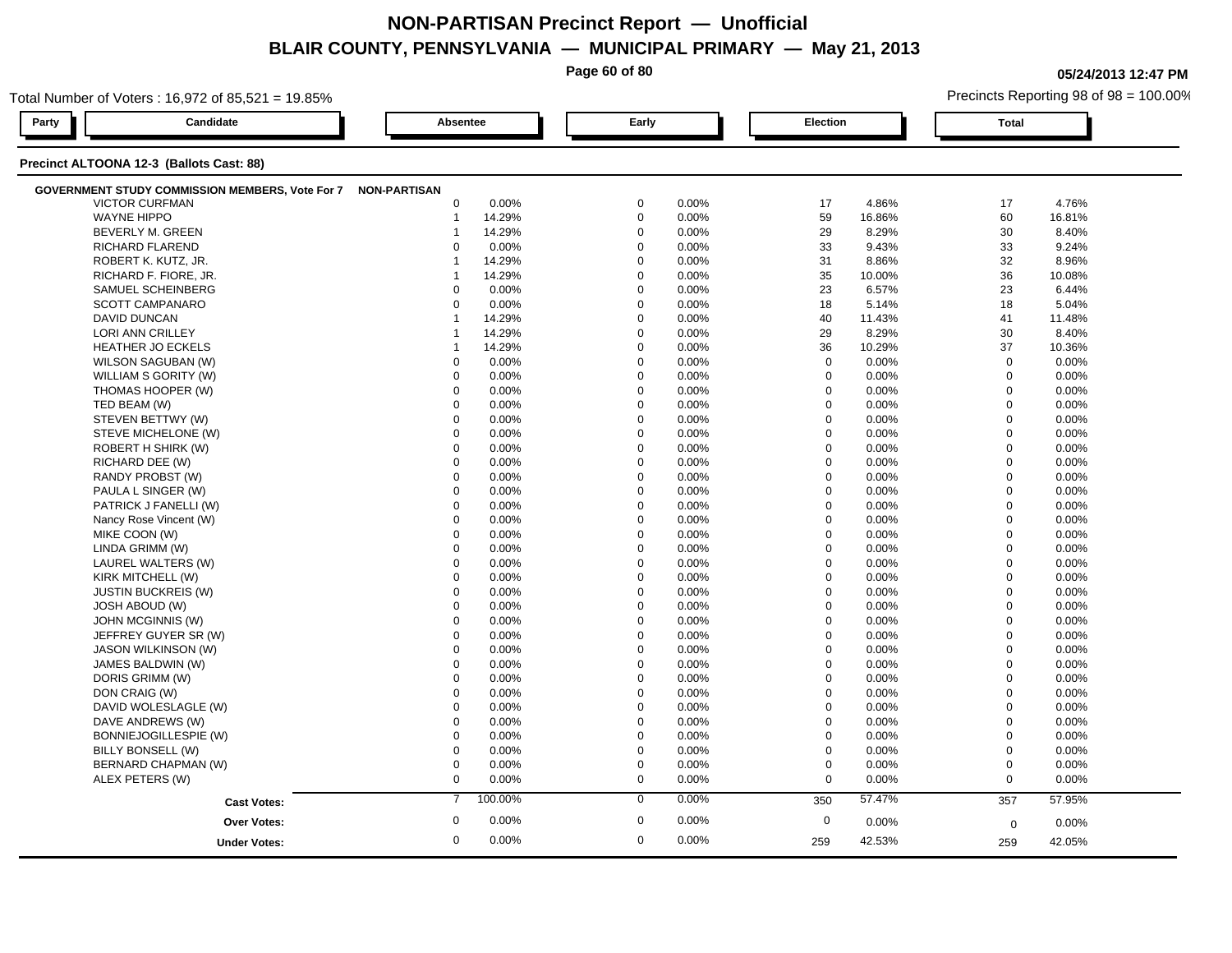**Page 61 of 80**

|                                           | Total Number of Voters : 16,972 of 85,521 = 19.85%                   |          |                       |          |          |                 |          |              | Precincts Reporting 98 of 98 = 100.00% |  |
|-------------------------------------------|----------------------------------------------------------------------|----------|-----------------------|----------|----------|-----------------|----------|--------------|----------------------------------------|--|
| Party                                     | Candidate                                                            | Absentee |                       | Early    |          | <b>Election</b> |          | <b>Total</b> |                                        |  |
| Precinct ALTOONA 12-4 (Ballots Cast: 156) |                                                                      |          |                       |          |          |                 |          |              |                                        |  |
| <b>YES</b>                                | QUESTION FOR THE ELECTION OF GOVERNMENT STUDY COMMISSION, Vote For 2 |          | NON-PARTISAN<br>0.00% |          | $0.00\%$ | 101             | 74.81%   | 101          | 74.81%                                 |  |
| <b>NO</b>                                 |                                                                      |          | 0.00%                 |          | $0.00\%$ | 34              | 25.19%   | 34           | 25.19%                                 |  |
|                                           | <b>Cast Votes:</b>                                                   |          | 0.00%                 |          | $0.00\%$ | 135             | 43.27%   | 135          | 43.27%                                 |  |
|                                           | <b>Over Votes:</b>                                                   |          | 0.00%                 |          | $0.00\%$ | 0               | $0.00\%$ | <sup>0</sup> | $0.00\%$                               |  |
|                                           | <b>Under Votes:</b>                                                  |          | 0.00%                 | $\Omega$ | $0.00\%$ | 177             | 56.73%   | 177          | 56.73%                                 |  |
|                                           |                                                                      |          |                       |          |          |                 |          |              |                                        |  |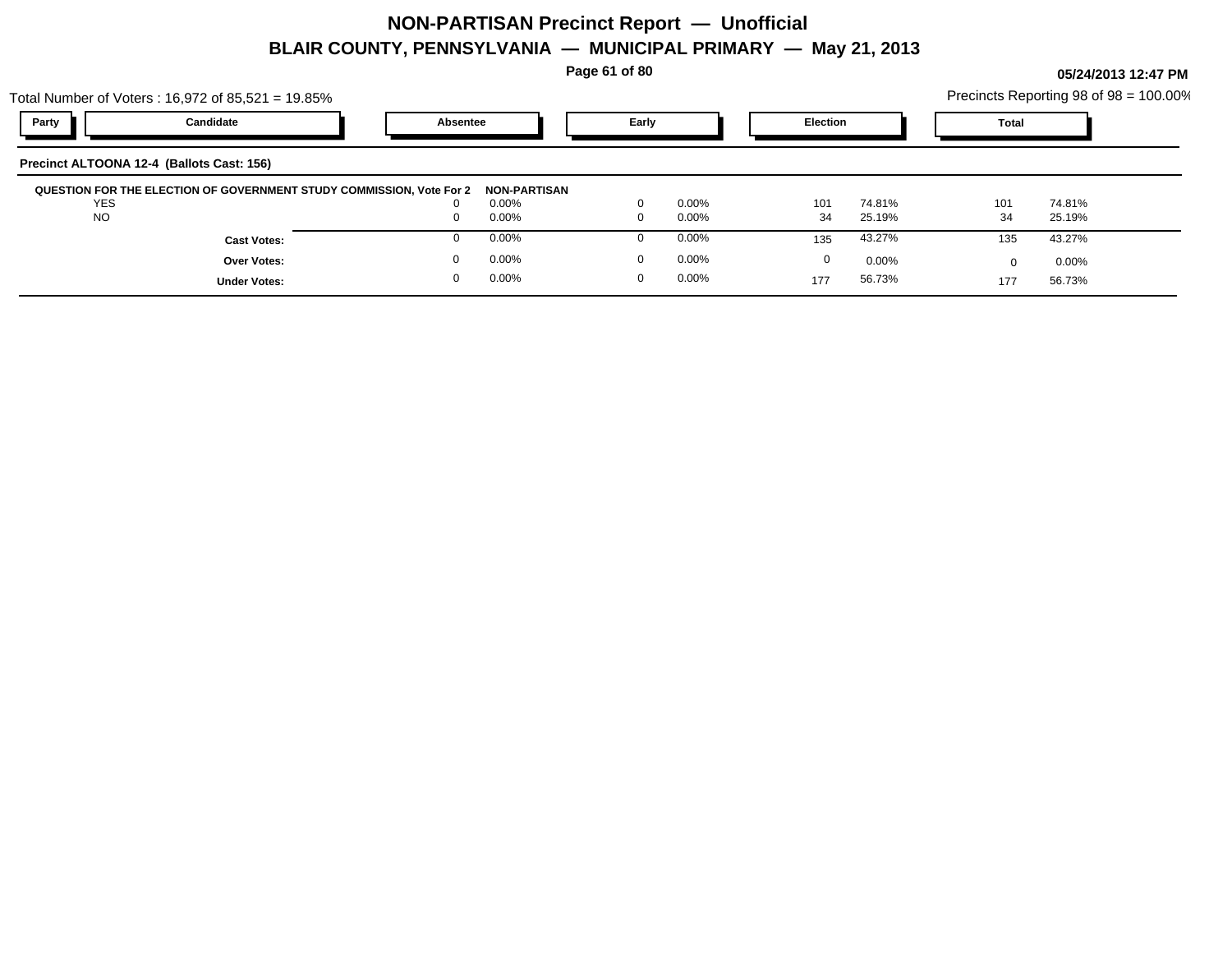**Page 62 of 80**

**05/24/2013 12:47 PM**

| Total Number of Voters: 16,972 of 85,521 = 19.85%      |                     |                      |                  | Precincts Reporting 98 of 98 = 100.00% |  |  |  |  |  |  |  |
|--------------------------------------------------------|---------------------|----------------------|------------------|----------------------------------------|--|--|--|--|--|--|--|
| Candidate<br>Party                                     | Absentee            | Early                | <b>Election</b>  | <b>Total</b>                           |  |  |  |  |  |  |  |
| Precinct ALTOONA 12-4 (Ballots Cast: 156)              |                     |                      |                  |                                        |  |  |  |  |  |  |  |
| <b>GOVERNMENT STUDY COMMISSION MEMBERS, Vote For 7</b> | <b>NON-PARTISAN</b> |                      |                  |                                        |  |  |  |  |  |  |  |
| <b>VICTOR CURFMAN</b>                                  | $\mathbf 0$         | $\mathbf 0$          | 6.21%            | 39                                     |  |  |  |  |  |  |  |
|                                                        | 0.00%               | 0.00%                | 39               | 6.21%                                  |  |  |  |  |  |  |  |
| <b>WAYNE HIPPO</b>                                     | $\mathbf 0$         | $\mathbf 0$          | 87               | 87                                     |  |  |  |  |  |  |  |
|                                                        | 0.00%               | 0.00%                | 13.85%           | 13.85%                                 |  |  |  |  |  |  |  |
| BEVERLY M. GREEN                                       | $\mathbf 0$         | $\Omega$             | 76               | 76                                     |  |  |  |  |  |  |  |
|                                                        | 0.00%               | 0.00%                | 12.10%           | 12.10%                                 |  |  |  |  |  |  |  |
| RICHARD FLAREND                                        | 0.00%               | $\Omega$             | 48               | 48                                     |  |  |  |  |  |  |  |
|                                                        | $\Omega$            | 0.00%                | 7.64%            | 7.64%                                  |  |  |  |  |  |  |  |
| ROBERT K. KUTZ, JR.                                    | $\Omega$            | $\Omega$             | 62               | 9.87%                                  |  |  |  |  |  |  |  |
|                                                        | 0.00%               | 0.00%                | 9.87%            | 62                                     |  |  |  |  |  |  |  |
| RICHARD F. FIORE, JR.                                  | $\mathbf 0$         | $\mathbf 0$          | 78               | 78                                     |  |  |  |  |  |  |  |
|                                                        | 0.00%               | 0.00%                | 12.42%           | 12.42%                                 |  |  |  |  |  |  |  |
| SAMUEL SCHEINBERG                                      | $\mathbf 0$         | $\Omega$             | 33               | 33                                     |  |  |  |  |  |  |  |
|                                                        | 0.00%               | 0.00%                | 5.25%            | 5.25%                                  |  |  |  |  |  |  |  |
| <b>SCOTT CAMPANARO</b>                                 | $\mathbf 0$         | $\mathbf 0$          | 33               | 33                                     |  |  |  |  |  |  |  |
|                                                        | 0.00%               | 0.00%                | 5.25%            | 5.25%                                  |  |  |  |  |  |  |  |
| <b>DAVID DUNCAN</b>                                    | $\Omega$            | $\mathbf 0$          | 65               | 65                                     |  |  |  |  |  |  |  |
|                                                        | 0.00%               | 0.00%                | 10.35%           | 10.35%                                 |  |  |  |  |  |  |  |
| LORI ANN CRILLEY                                       | $\Omega$            | $\Omega$             | 45               | 45                                     |  |  |  |  |  |  |  |
|                                                        | 0.00%               | 0.00%                | 7.17%            | 7.17%                                  |  |  |  |  |  |  |  |
| <b>HEATHER JO ECKELS</b>                               | $\mathbf 0$         | $\Omega$             | 62               | 62                                     |  |  |  |  |  |  |  |
|                                                        | 0.00%               | 0.00%                | 9.87%            | 9.87%                                  |  |  |  |  |  |  |  |
| WILSON SAGUBAN (W)                                     | $\Omega$            | $\Omega$             | $\mathbf 0$      | $\mathbf 0$                            |  |  |  |  |  |  |  |
|                                                        | 0.00%               | 0.00%                | 0.00%            | 0.00%                                  |  |  |  |  |  |  |  |
| WILLIAM S GORITY (W)                                   | $\Omega$            | $\mathbf 0$          | $\mathbf 0$      | $\mathbf 0$                            |  |  |  |  |  |  |  |
|                                                        | 0.00%               | 0.00%                | 0.00%            | 0.00%                                  |  |  |  |  |  |  |  |
| THOMAS HOOPER (W)                                      | $\mathbf 0$         | $\mathbf 0$          | $\mathbf 0$      | $\mathbf 0$                            |  |  |  |  |  |  |  |
|                                                        | 0.00%               | 0.00%                | 0.00%            | 0.00%                                  |  |  |  |  |  |  |  |
| TED BEAM (W)                                           | $\Omega$            | $\Omega$             | $\mathbf 0$      | $\overline{0}$                         |  |  |  |  |  |  |  |
|                                                        | 0.00%               | 0.00%                | 0.00%            | 0.00%                                  |  |  |  |  |  |  |  |
| STEVEN BETTWY (W)                                      | 0.00%               | $\mathbf 0$          | $\mathbf 0$      | $\mathbf 0$                            |  |  |  |  |  |  |  |
|                                                        | $\mathbf 0$         | 0.00%                | 0.00%            | 0.00%                                  |  |  |  |  |  |  |  |
| STEVE MICHELONE (W)                                    | $\mathbf 0$         | $\mathbf 0$          | $\mathbf 0$      | $\mathbf 0$                            |  |  |  |  |  |  |  |
|                                                        | 0.00%               | 0.00%                | 0.00%            | 0.00%                                  |  |  |  |  |  |  |  |
| ROBERT H SHIRK (W)                                     | 0.00%               | $\Omega$             | $\mathbf 0$      | $\mathbf 0$                            |  |  |  |  |  |  |  |
|                                                        | $\Omega$            | 0.00%                | 0.00%            | 0.00%                                  |  |  |  |  |  |  |  |
| RICHARD DEE (W)                                        | $\Omega$            | $\Omega$             | $\mathbf 0$      | $\mathbf{0}$                           |  |  |  |  |  |  |  |
|                                                        | 0.00%               | 0.00%                | 0.00%            | 0.00%                                  |  |  |  |  |  |  |  |
| RANDY PROBST (W)                                       | $\Omega$            | $\Omega$             | $\boldsymbol{0}$ | $\mathbf 0$                            |  |  |  |  |  |  |  |
|                                                        | 0.00%               | 0.00%                | 0.00%            | 0.00%                                  |  |  |  |  |  |  |  |
| PAULA L SINGER (W)                                     | 0.00%               | $\Omega$             | $\mathbf 0$      | $\Omega$                               |  |  |  |  |  |  |  |
|                                                        | $\Omega$            | 0.00%                | 0.00%            | 0.00%                                  |  |  |  |  |  |  |  |
| PATRICK J FANELLI (W)                                  | $\mathbf 0$         | $\mathbf 0$          | $\mathbf 0$      | $\mathbf 0$                            |  |  |  |  |  |  |  |
|                                                        | 0.00%               | 0.00%                | 0.00%            | 0.00%                                  |  |  |  |  |  |  |  |
| Nancy Rose Vincent (W)                                 | $\mathbf 0$         | $\mathbf 0$          | $\boldsymbol{0}$ | $\mathbf 0$                            |  |  |  |  |  |  |  |
|                                                        | 0.00%               | 0.00%                | 0.00%            | 0.00%                                  |  |  |  |  |  |  |  |
| MIKE COON (W)                                          | $\Omega$            | $\Omega$             | 0                | $\mathbf 0$                            |  |  |  |  |  |  |  |
|                                                        | 0.00%               | 0.00%                | 0.00%            | 0.00%                                  |  |  |  |  |  |  |  |
| LINDA GRIMM (W)                                        | 0.00%               | $\mathbf 0$          | $\mathbf 0$      | $\mathbf 0$                            |  |  |  |  |  |  |  |
|                                                        | $\mathbf 0$         | 0.00%                | 0.00%            | 0.00%                                  |  |  |  |  |  |  |  |
| LAUREL WALTERS (W)                                     | $\Omega$            | $\Omega$             | $\mathbf 0$      | $\mathbf 0$                            |  |  |  |  |  |  |  |
|                                                        | 0.00%               | 0.00%                | 0.00%            | 0.00%                                  |  |  |  |  |  |  |  |
| KIRK MITCHELL (W)                                      | $\Omega$            | $\Omega$             | $\mathbf 0$      | $\Omega$                               |  |  |  |  |  |  |  |
|                                                        | 0.00%               | 0.00%                | 0.00%            | 0.00%                                  |  |  |  |  |  |  |  |
| <b>JUSTIN BUCKREIS (W)</b>                             | $\mathbf 0$         | $\Omega$             | $\mathbf 0$      | $\mathbf 0$                            |  |  |  |  |  |  |  |
|                                                        | 0.00%               | 0.00%                | 0.00%            | 0.00%                                  |  |  |  |  |  |  |  |
| <b>JOSH ABOUD (W)</b>                                  | $\Omega$            | $\Omega$             | $\mathbf 0$      | $\mathbf 0$                            |  |  |  |  |  |  |  |
|                                                        | 0.00%               | 0.00%                | 0.00%            | 0.00%                                  |  |  |  |  |  |  |  |
| JOHN MCGINNIS (W)                                      | $\mathbf 0$         | $\mathbf 0$          | $\mathbf 0$      | $\mathbf 0$                            |  |  |  |  |  |  |  |
|                                                        | 0.00%               | 0.00%                | 0.00%            | 0.00%                                  |  |  |  |  |  |  |  |
| JEFFREY GUYER SR (W)                                   | 0.00%               | $\mathbf 0$          | $\mathbf 0$      | $\Omega$                               |  |  |  |  |  |  |  |
|                                                        | $\mathbf 0$         | 0.00%                | 0.00%            | 0.00%                                  |  |  |  |  |  |  |  |
| <b>JASON WILKINSON (W)</b>                             | $\mathbf 0$         | $\mathbf 0$          | $\mathbf 0$      | $\mathbf 0$                            |  |  |  |  |  |  |  |
|                                                        | 0.00%               | 0.00%                | 0.00%            | 0.00%                                  |  |  |  |  |  |  |  |
| JAMES BALDWIN (W)                                      | $\mathbf 0$         | $\mathbf 0$          | $\mathbf 0$      | $\mathbf 0$                            |  |  |  |  |  |  |  |
|                                                        | 0.00%               | 0.00%                | 0.00%            | 0.00%                                  |  |  |  |  |  |  |  |
| DORIS GRIMM (W)                                        | $\Omega$            | $\Omega$             | $\mathbf 0$      | $\mathbf 0$                            |  |  |  |  |  |  |  |
|                                                        | 0.00%               | 0.00%                | 0.00%            | 0.00%                                  |  |  |  |  |  |  |  |
| DON CRAIG (W)                                          | $\mathbf 0$         | $\mathbf 0$          | $\mathbf 0$      | $\mathbf 0$                            |  |  |  |  |  |  |  |
|                                                        | 0.00%               | 0.00%                | 0.00%            | 0.00%                                  |  |  |  |  |  |  |  |
| DAVID WOLESLAGLE (W)                                   | $\Omega$            | $\Omega$             | $\Omega$         | $\mathbf 0$                            |  |  |  |  |  |  |  |
|                                                        | 0.00%               | 0.00%                | 0.00%            | 0.00%                                  |  |  |  |  |  |  |  |
| DAVE ANDREWS (W)                                       | 0.00%               | $\Omega$             | $\mathbf 0$      | $\mathbf 0$                            |  |  |  |  |  |  |  |
|                                                        | $\Omega$            | 0.00%                | 0.00%            | 0.00%                                  |  |  |  |  |  |  |  |
| <b>BONNIEJOGILLESPIE (W)</b>                           | $\mathbf 0$         | $\mathbf 0$          | $\mathbf 0$      | $\mathbf 0$                            |  |  |  |  |  |  |  |
|                                                        | 0.00%               | 0.00%                | 0.00%            | 0.00%                                  |  |  |  |  |  |  |  |
| BILLY BONSELL (W)                                      | $\mathbf 0$         | $\mathbf 0$          | $\boldsymbol{0}$ | $\mathbf 0$                            |  |  |  |  |  |  |  |
|                                                        | 0.00%               | 0.00%                | 0.00%            | 0.00%                                  |  |  |  |  |  |  |  |
| BERNARD CHAPMAN (W)                                    | $\mathbf 0$         | $\mathbf 0$          | $\mathbf 0$      | $\mathbf 0$                            |  |  |  |  |  |  |  |
|                                                        | 0.00%               | 0.00%                | 0.00%            | 0.00%                                  |  |  |  |  |  |  |  |
| ALEX PETERS (W)                                        | $\mathbf 0$         | $\mathbf 0$          | $\mathbf 0$      | $\mathbf{0}$                           |  |  |  |  |  |  |  |
|                                                        | 0.00%               | 0.00%                | 0.00%            | 0.00%                                  |  |  |  |  |  |  |  |
| <b>Cast Votes:</b>                                     | 0.00%               | 0.00%                | 57.51%           | 628                                    |  |  |  |  |  |  |  |
|                                                        | $\mathbf 0$         | $\mathbf 0$          | 628              | 57.51%                                 |  |  |  |  |  |  |  |
|                                                        | 0.00%               | $\mathbf 0$<br>0.00% | $\mathbf 0$      |                                        |  |  |  |  |  |  |  |
| <b>Over Votes:</b>                                     | $\mathbf 0$         |                      | 0.00%            | 0.00%<br>$\mathbf 0$                   |  |  |  |  |  |  |  |
| <b>Under Votes:</b>                                    | $\mathbf 0$         | $\mathbf 0$          | 42.49%           | 42.49%                                 |  |  |  |  |  |  |  |
|                                                        | 0.00%               | 0.00%                | 464              | 464                                    |  |  |  |  |  |  |  |
|                                                        |                     |                      |                  |                                        |  |  |  |  |  |  |  |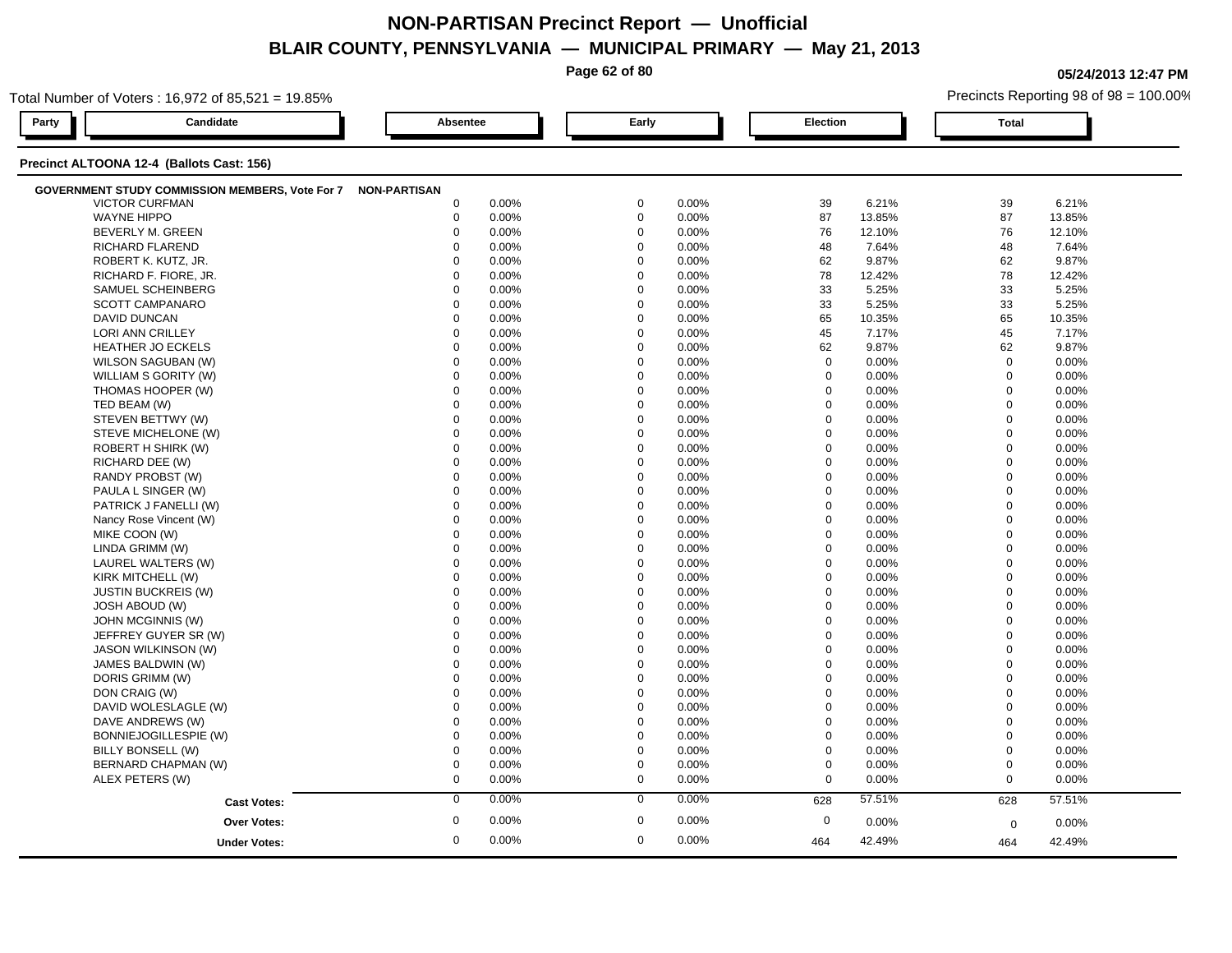**Page 63 of 80**

**05/24/2013 12:47 PM**

|                         | Total Number of Voters: 16,972 of 85,521 = 19.85%                    |                                  |                         |                      |          |                  |          | Precincts Reporting 98 of 98 = 100.00% |
|-------------------------|----------------------------------------------------------------------|----------------------------------|-------------------------|----------------------|----------|------------------|----------|----------------------------------------|
| Party                   | Candidate                                                            | Absentee                         |                         | Early                |          | <b>Election</b>  |          |                                        |
|                         | Precinct ALTOONA 12-5 (Ballots Cast: 67)                             |                                  |                         |                      |          |                  |          |                                        |
| <b>YES</b><br><b>NO</b> | QUESTION FOR THE ELECTION OF GOVERNMENT STUDY COMMISSION, Vote For 2 | NON-PARTISAN<br>100.00%<br>0.00% | $\Omega$<br>$\mathbf 0$ | $0.00\%$<br>$0.00\%$ | 38<br>20 | 65.52%<br>34.48% | 39<br>20 | 66.10%<br>33.90%                       |
|                         | <b>Cast Votes:</b>                                                   | 12.50%                           |                         | $0.00\%$             | 58       | 46.03%           | 59       | 44.03%                                 |
|                         | Over Votes:                                                          | $0.00\%$                         | $\Omega$                | $0.00\%$             | $\Omega$ | $0.00\%$         |          | $0.00\%$                               |
|                         | <b>Under Votes:</b>                                                  | 87.50%                           | $\Omega$                | $0.00\%$             | 68       | 53.97%           | 75       | 55.97%                                 |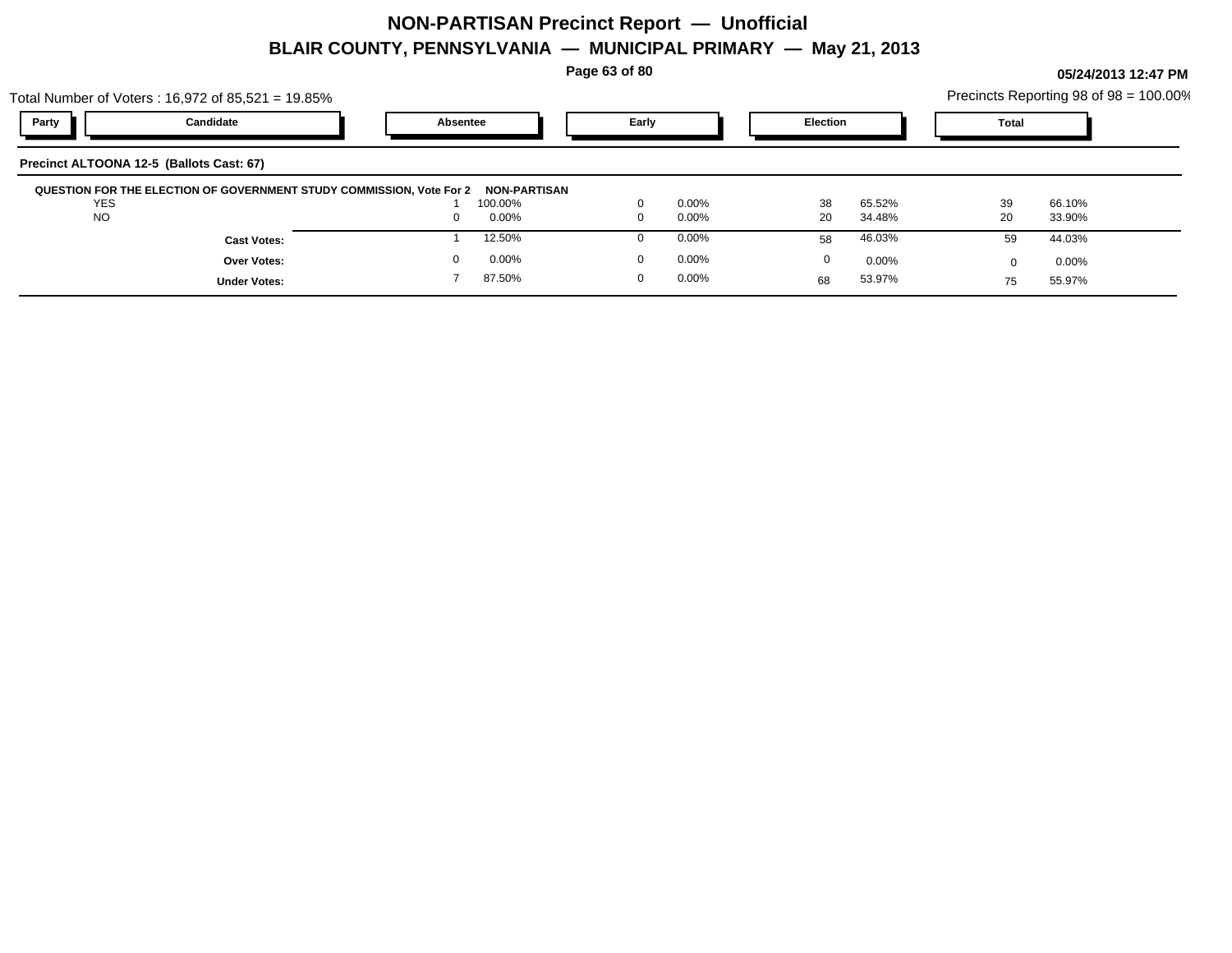**Page 64 of 80**

**05/24/2013 12:47 PM**

|       | Total Number of Voters: 16,972 of 85,521 = 19.85%            |                |        |             |       |              |          | Precincts Reporting 98 of 98 = 100.00% |          |  |  |  |
|-------|--------------------------------------------------------------|----------------|--------|-------------|-------|--------------|----------|----------------------------------------|----------|--|--|--|
| Party | Candidate                                                    | Absentee       |        | Early       |       |              | Election |                                        |          |  |  |  |
|       | Precinct ALTOONA 12-5 (Ballots Cast: 67)                     |                |        |             |       |              |          |                                        |          |  |  |  |
|       | GOVERNMENT STUDY COMMISSION MEMBERS, Vote For 7 NON-PARTISAN |                |        |             |       |              |          |                                        |          |  |  |  |
|       | <b>VICTOR CURFMAN</b>                                        | 0              | 0.00%  | $\mathbf 0$ | 0.00% | 12           | 4.78%    | 12                                     | 4.65%    |  |  |  |
|       | <b>WAYNE HIPPO</b>                                           | $\mathbf 1$    | 14.29% | $\mathbf 0$ | 0.00% | 34           | 13.55%   | 35                                     | 13.57%   |  |  |  |
|       | <b>BEVERLY M. GREEN</b>                                      | -1             | 14.29% | $\mathbf 0$ | 0.00% | 26           | 10.36%   | 27                                     | 10.47%   |  |  |  |
|       | RICHARD FLAREND                                              | $\Omega$       | 0.00%  | $\mathbf 0$ | 0.00% | 17           | 6.77%    | 17                                     | 6.59%    |  |  |  |
|       | ROBERT K. KUTZ, JR.                                          | $\overline{1}$ | 14.29% | $\mathbf 0$ | 0.00% | 24           | 9.56%    | 25                                     | 9.69%    |  |  |  |
|       | RICHARD F. FIORE, JR.                                        | $\mathbf 0$    | 0.00%  | $\mathbf 0$ | 0.00% | 31           | 12.35%   | 31                                     | 12.02%   |  |  |  |
|       | SAMUEL SCHEINBERG                                            | $\Omega$       | 0.00%  | $\mathbf 0$ | 0.00% | 12           | 4.78%    | 12                                     | 4.65%    |  |  |  |
|       | <b>SCOTT CAMPANARO</b>                                       | $\overline{1}$ | 14.29% | $\mathbf 0$ | 0.00% | 22           | 8.76%    | 23                                     | 8.91%    |  |  |  |
|       | <b>DAVID DUNCAN</b>                                          | -1             | 14.29% | $\mathbf 0$ | 0.00% | 25           | 9.96%    | 26                                     | 10.08%   |  |  |  |
|       | <b>LORI ANN CRILLEY</b>                                      | -1             | 14.29% | $\mathbf 0$ | 0.00% | 21           | 8.37%    | 22                                     | 8.53%    |  |  |  |
|       | <b>HEATHER JO ECKELS</b>                                     | -1             | 14.29% | $\mathbf 0$ | 0.00% | 26           | 10.36%   | 27                                     | 10.47%   |  |  |  |
|       | WILSON SAGUBAN (W)                                           | 0              | 0.00%  | $\mathbf 0$ | 0.00% | $\mathbf 0$  | 0.00%    | $\mathbf 0$                            | 0.00%    |  |  |  |
|       | WILLIAM S GORITY (W)                                         | $\mathbf 0$    | 0.00%  | $\mathbf 0$ | 0.00% | 0            | 0.00%    | $\mathbf 0$                            | 0.00%    |  |  |  |
|       | THOMAS HOOPER (W)                                            | $\mathbf 0$    | 0.00%  | $\mathbf 0$ | 0.00% | $\mathbf 0$  | 0.00%    | $\mathbf 0$                            | 0.00%    |  |  |  |
|       | TED BEAM (W)                                                 | $\mathbf 0$    | 0.00%  | $\mathbf 0$ | 0.00% | $\mathbf 0$  | 0.00%    | $\mathbf 0$                            | 0.00%    |  |  |  |
|       | STEVEN BETTWY (W)                                            | $\mathbf 0$    | 0.00%  | $\mathbf 0$ | 0.00% | $\mathbf 0$  | 0.00%    | $\mathbf 0$                            | 0.00%    |  |  |  |
|       | STEVE MICHELONE (W)                                          | 0              | 0.00%  | $\mathbf 0$ | 0.00% | $\mathbf 0$  | 0.00%    | $\mathbf 0$                            | 0.00%    |  |  |  |
|       | ROBERT H SHIRK (W)                                           | $\mathbf 0$    | 0.00%  | $\mathbf 0$ | 0.00% | $\mathbf 0$  | 0.00%    | $\mathbf 0$                            | 0.00%    |  |  |  |
|       | RICHARD DEE (W)                                              | $\mathbf 0$    | 0.00%  | $\mathbf 0$ | 0.00% | $\mathbf{1}$ | 0.40%    | $\overline{1}$                         | 0.39%    |  |  |  |
|       | RANDY PROBST (W)                                             | $\Omega$       | 0.00%  | $\mathbf 0$ | 0.00% | $\Omega$     | 0.00%    | $\mathbf 0$                            | 0.00%    |  |  |  |
|       | PAULA L SINGER (W)                                           | $\mathbf 0$    | 0.00%  | $\mathbf 0$ | 0.00% | $\mathbf 0$  | 0.00%    | $\mathbf 0$                            | 0.00%    |  |  |  |
|       | PATRICK J FANELLI (W)                                        | $\mathbf 0$    | 0.00%  | 0           | 0.00% | $\mathbf 0$  | 0.00%    | $\mathbf 0$                            | 0.00%    |  |  |  |
|       | Nancy Rose Vincent (W)                                       | 0              | 0.00%  | $\mathbf 0$ | 0.00% | $\mathbf 0$  | 0.00%    | $\mathbf 0$                            | $0.00\%$ |  |  |  |
|       | MIKE COON (W)                                                | $\Omega$       | 0.00%  | $\mathbf 0$ | 0.00% | $\Omega$     | 0.00%    | $\mathbf 0$                            | 0.00%    |  |  |  |
|       | LINDA GRIMM (W)                                              | $\mathbf 0$    | 0.00%  | $\mathbf 0$ | 0.00% | $\mathbf 0$  | 0.00%    | $\mathbf 0$                            | 0.00%    |  |  |  |
|       | LAUREL WALTERS (W)                                           | $\Omega$       | 0.00%  | $\Omega$    | 0.00% | $\Omega$     | 0.00%    | $\mathbf 0$                            | 0.00%    |  |  |  |
|       | KIRK MITCHELL (W)                                            | $\mathbf 0$    | 0.00%  | $\mathbf 0$ | 0.00% | $\mathbf 0$  | 0.00%    | $\mathbf 0$                            | 0.00%    |  |  |  |
|       | <b>JUSTIN BUCKREIS (W)</b>                                   | 0              | 0.00%  | $\mathbf 0$ | 0.00% | 0            | 0.00%    | $\mathbf 0$                            | 0.00%    |  |  |  |
|       | <b>JOSH ABOUD (W)</b>                                        | $\Omega$       | 0.00%  | $\mathbf 0$ | 0.00% | $\Omega$     | 0.00%    | $\mathbf 0$                            | 0.00%    |  |  |  |
|       | JOHN MCGINNIS (W)                                            | $\Omega$       | 0.00%  | $\mathbf 0$ | 0.00% | $\Omega$     | 0.00%    | $\mathbf 0$                            | 0.00%    |  |  |  |
|       | JEFFREY GUYER SR (W)                                         | $\Omega$       | 0.00%  | $\mathbf 0$ | 0.00% | $\Omega$     | 0.00%    | $\mathbf 0$                            | $0.00\%$ |  |  |  |
|       | <b>JASON WILKINSON (W)</b>                                   | $\Omega$       | 0.00%  | $\mathbf 0$ | 0.00% | $\Omega$     | 0.00%    | $\mathbf 0$                            | 0.00%    |  |  |  |
|       | JAMES BALDWIN (W)                                            | $\mathbf 0$    | 0.00%  | $\mathbf 0$ | 0.00% | $\mathbf 0$  | 0.00%    | $\mathbf 0$                            | 0.00%    |  |  |  |
|       | DORIS GRIMM (W)                                              | $\mathbf 0$    | 0.00%  | $\mathbf 0$ | 0.00% | $\mathbf 0$  | 0.00%    | $\mathbf 0$                            | 0.00%    |  |  |  |
|       | DON CRAIG (W)                                                | $\mathbf 0$    | 0.00%  | $\mathbf 0$ | 0.00% | $\mathbf 0$  | 0.00%    | $\mathbf 0$                            | 0.00%    |  |  |  |
|       | DAVID WOLESLAGLE (W)                                         | 0              | 0.00%  | $\mathbf 0$ | 0.00% | $\mathbf 0$  | 0.00%    | $\mathbf 0$                            | 0.00%    |  |  |  |
|       | DAVE ANDREWS (W)                                             | $\Omega$       | 0.00%  | $\mathbf 0$ | 0.00% | $\Omega$     | 0.00%    | $\mathbf 0$                            | 0.00%    |  |  |  |
|       | BONNIEJOGILLESPIE (W)                                        | 0              | 0.00%  | $\mathbf 0$ | 0.00% | $\mathbf 0$  | 0.00%    | $\mathbf 0$                            | 0.00%    |  |  |  |
|       | BILLY BONSELL (W)                                            | 0              | 0.00%  | $\mathbf 0$ | 0.00% | 0            | 0.00%    | $\boldsymbol{0}$                       | 0.00%    |  |  |  |
|       | BERNARD CHAPMAN (W)                                          | $\mathbf 0$    | 0.00%  | $\mathbf 0$ | 0.00% | $\mathbf 0$  | 0.00%    | $\mathbf 0$                            | 0.00%    |  |  |  |
|       | ALEX PETERS (W)                                              | $\mathbf 0$    | 0.00%  | $\mathbf 0$ | 0.00% | $\mathbf 0$  | 0.00%    | $\mathbf 0$                            | 0.00%    |  |  |  |
|       |                                                              | $\overline{7}$ | 25.00% | $\mathbf 0$ | 0.00% | 251          | 56.92%   | 258                                    | 55.01%   |  |  |  |
|       | <b>Cast Votes:</b>                                           |                |        |             |       |              |          |                                        |          |  |  |  |
|       | <b>Over Votes:</b>                                           | $\mathbf 0$    | 0.00%  | $\mathbf 0$ | 0.00% | $\mathbf 0$  | 0.00%    | $\mathbf 0$                            | 0.00%    |  |  |  |
|       | <b>Under Votes:</b>                                          | 21             | 75.00% | $\mathbf 0$ | 0.00% | 190          | 43.08%   | 211                                    | 44.99%   |  |  |  |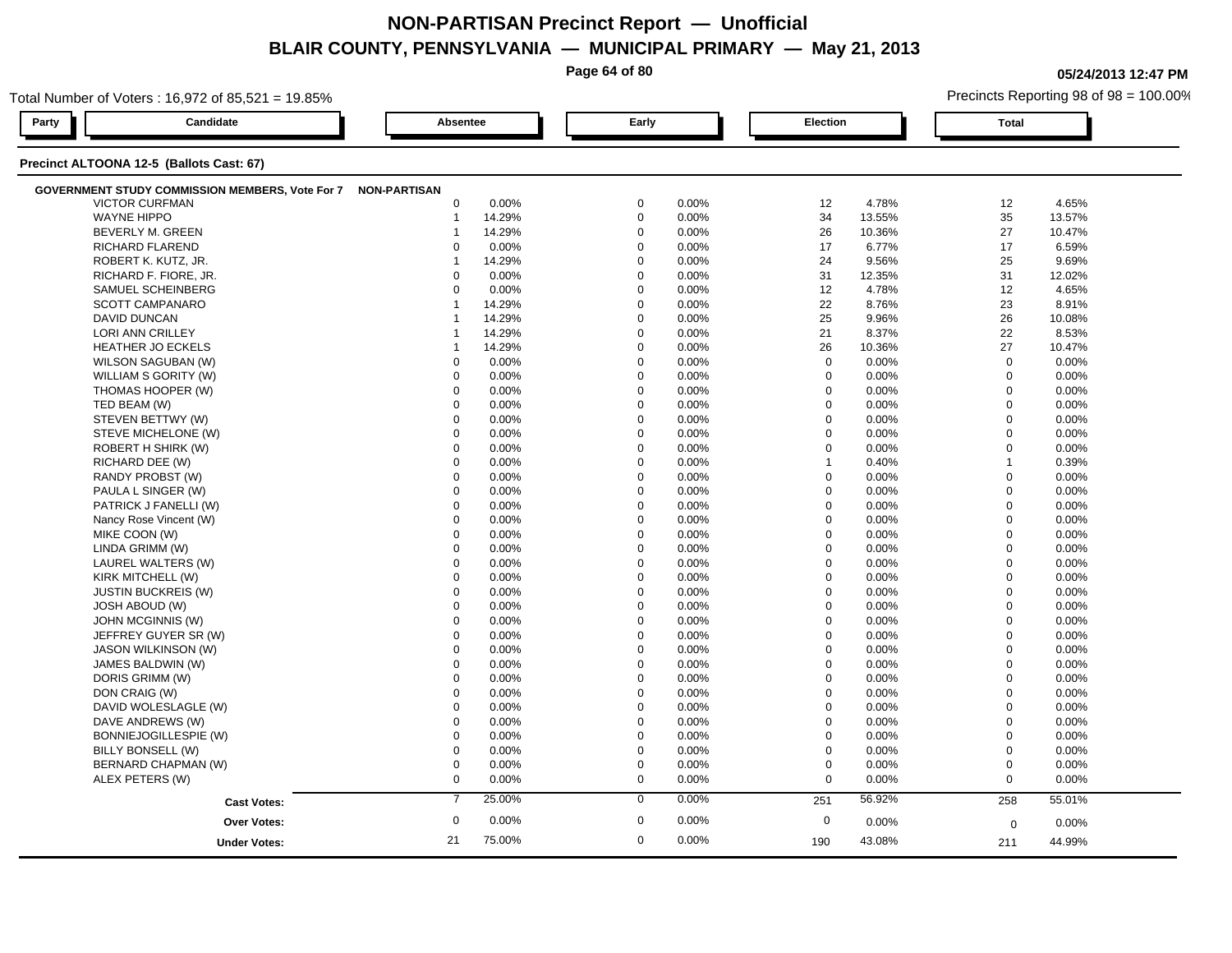**Page 65 of 80**

|            | Total Number of Voters: $16,972$ of $85,521 = 19.85\%$               |          |                                |             |          |                 |          |              | Precincts Reporting 98 of 98 = 100.00% |  |
|------------|----------------------------------------------------------------------|----------|--------------------------------|-------------|----------|-----------------|----------|--------------|----------------------------------------|--|
| Party      | Candidate                                                            |          | Early<br>Absentee              |             |          | <b>Election</b> |          | <b>Total</b> |                                        |  |
|            | Precinct ALTOONA 13-1 (Ballots Cast: 185)                            |          |                                |             |          |                 |          |              |                                        |  |
| <b>YES</b> | QUESTION FOR THE ELECTION OF GOVERNMENT STUDY COMMISSION, Vote For 2 |          | <b>NON-PARTISAN</b><br>100.00% | $\Omega$    | $0.00\%$ | 109             | 65.66%   | 110          | 65.87%                                 |  |
| <b>NO</b>  |                                                                      | $\Omega$ | 0.00%                          | $\Omega$    | $0.00\%$ | 57              | 34.34%   | 57           | 34.13%                                 |  |
|            | <b>Cast Votes:</b>                                                   |          | 50.00%                         | $\Omega$    | $0.00\%$ | 166             | 45.11%   | 167          | 45.14%                                 |  |
|            | Over Votes:                                                          |          | 0.00%                          | $\mathbf 0$ | $0.00\%$ | 0               | $0.00\%$ |              | $0.00\%$                               |  |
|            | <b>Under Votes:</b>                                                  |          | 50.00%                         | $\mathbf 0$ | $0.00\%$ | 202             | 54.89%   | 203          | 54.86%                                 |  |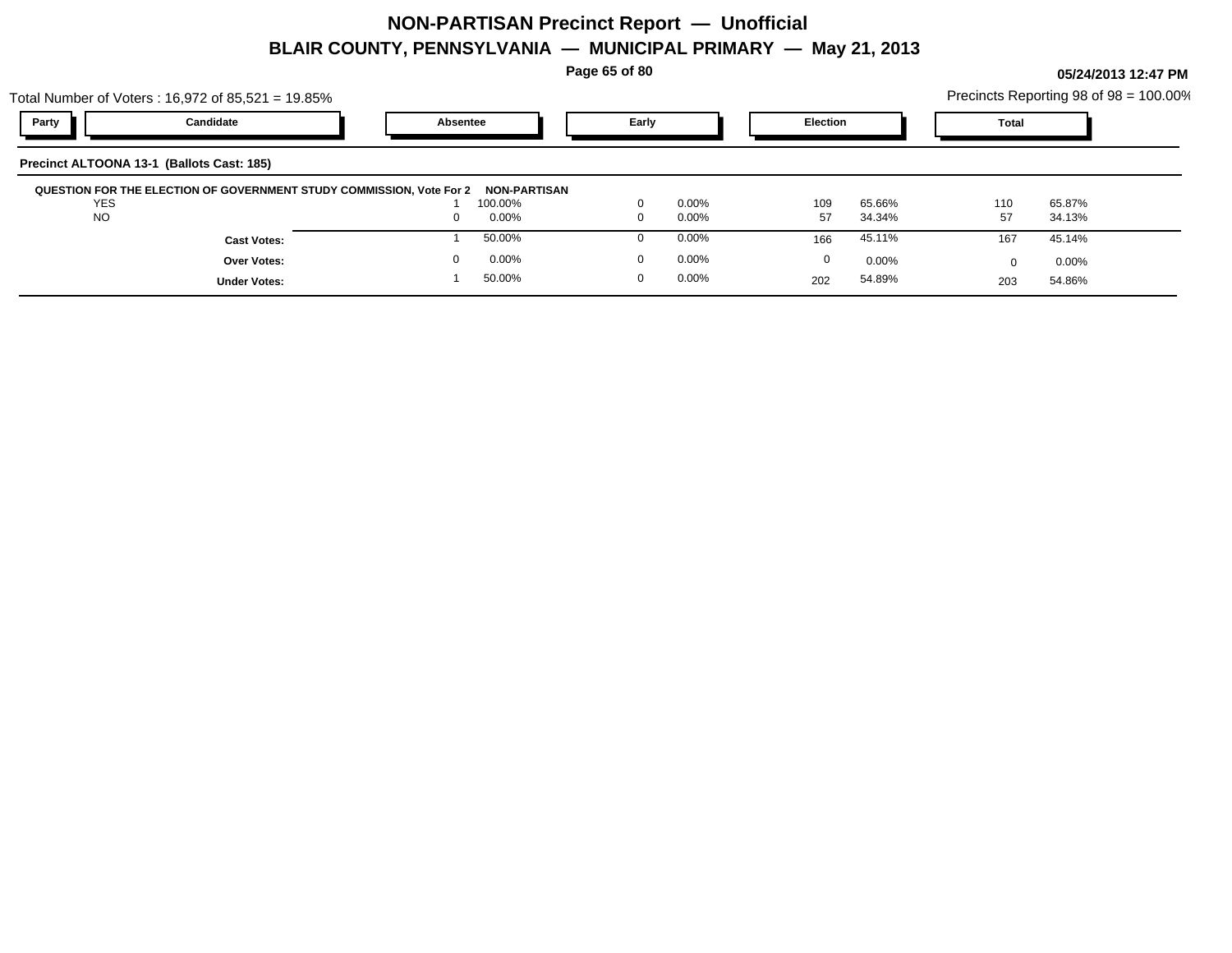**Page 66 of 80**

**05/24/2013 12:47 PM**

| Total Number of Voters: 16,972 of 85,521 = 19.85%            |                  |                      |                  | Precincts Reporting 98 of 98 = 100.00% |  |  |  |  |  |  |  |
|--------------------------------------------------------------|------------------|----------------------|------------------|----------------------------------------|--|--|--|--|--|--|--|
| Candidate<br>Party                                           | Absentee         | Early                | Election         | <b>Total</b>                           |  |  |  |  |  |  |  |
| Precinct ALTOONA 13-1 (Ballots Cast: 185)                    |                  |                      |                  |                                        |  |  |  |  |  |  |  |
| GOVERNMENT STUDY COMMISSION MEMBERS, Vote For 7 NON-PARTISAN |                  |                      |                  |                                        |  |  |  |  |  |  |  |
| <b>VICTOR CURFMAN</b>                                        | 14.29%           | 0.00%                | 6.57%            | 50                                     |  |  |  |  |  |  |  |
|                                                              | -1               | 0                    | 49               | 6.64%                                  |  |  |  |  |  |  |  |
| <b>WAYNE HIPPO</b>                                           | $\mathbf 0$      | $\mathbf 0$          | 95               | 95                                     |  |  |  |  |  |  |  |
|                                                              | 0.00%            | 0.00%                | 12.73%           | 12.62%                                 |  |  |  |  |  |  |  |
| BEVERLY M. GREEN                                             | 14.29%           | $\mathbf 0$          | 76               | 77                                     |  |  |  |  |  |  |  |
|                                                              | $\mathbf{1}$     | 0.00%                | 10.19%           | 10.23%                                 |  |  |  |  |  |  |  |
| RICHARD FLAREND                                              | 14.29%           | $\Omega$             | 66               | 67                                     |  |  |  |  |  |  |  |
|                                                              | -1               | 0.00%                | 8.85%            | 8.90%                                  |  |  |  |  |  |  |  |
| ROBERT K. KUTZ, JR.                                          | 0.00%            | $\mathbf 0$          | 75               | 75                                     |  |  |  |  |  |  |  |
|                                                              | 0                | 0.00%                | 10.05%           | 9.96%                                  |  |  |  |  |  |  |  |
| RICHARD F. FIORE, JR.                                        | 14.29%           | $\mathbf 0$          | 61               | 62                                     |  |  |  |  |  |  |  |
|                                                              | 1                | 0.00%                | 8.18%            | 8.23%                                  |  |  |  |  |  |  |  |
| SAMUEL SCHEINBERG                                            | $\Omega$         | $\Omega$             | 44               | 44                                     |  |  |  |  |  |  |  |
|                                                              | 0.00%            | 0.00%                | 5.90%            | 5.84%                                  |  |  |  |  |  |  |  |
| <b>SCOTT CAMPANARO</b>                                       | 14.29%           | $\mathbf 0$          | 56               | 57                                     |  |  |  |  |  |  |  |
|                                                              | $\mathbf{1}$     | 0.00%                | 7.51%            | 7.57%                                  |  |  |  |  |  |  |  |
| DAVID DUNCAN                                                 | 14.29%           | $\mathbf 0$<br>0.00% | 71<br>9.52%      | 72<br>9.56%                            |  |  |  |  |  |  |  |
| LORI ANN CRILLEY                                             | 14.29%           | $\mathbf 0$          | 66               | 67                                     |  |  |  |  |  |  |  |
|                                                              | 1                | 0.00%                | 8.85%            | 8.90%                                  |  |  |  |  |  |  |  |
| HEATHER JO ECKELS                                            | 0.00%            | $\mathbf 0$          | 85               | 85                                     |  |  |  |  |  |  |  |
|                                                              | $\mathbf 0$      | 0.00%                | 11.39%           | 11.29%                                 |  |  |  |  |  |  |  |
| WILSON SAGUBAN (W)                                           | $\mathbf 0$      | $\Omega$             | $\mathbf 0$      | $\mathbf 0$                            |  |  |  |  |  |  |  |
|                                                              | 0.00%            | 0.00%                | 0.00%            | 0.00%                                  |  |  |  |  |  |  |  |
| WILLIAM S GORITY (W)                                         | $\Omega$         | $\mathbf 0$          | $\mathbf 0$      | $\mathbf 0$                            |  |  |  |  |  |  |  |
|                                                              | 0.00%            | 0.00%                | 0.00%            | 0.00%                                  |  |  |  |  |  |  |  |
| THOMAS HOOPER (W)                                            | $\mathbf 0$      | $\mathbf 0$          | $\mathbf 0$      | $\mathbf 0$                            |  |  |  |  |  |  |  |
|                                                              | 0.00%            | 0.00%                | 0.00%            | 0.00%                                  |  |  |  |  |  |  |  |
| TED BEAM (W)                                                 | $\Omega$         | $\Omega$             | $\mathbf 0$      | $\mathbf 0$                            |  |  |  |  |  |  |  |
|                                                              | 0.00%            | 0.00%                | 0.00%            | 0.00%                                  |  |  |  |  |  |  |  |
| STEVEN BETTWY (W)                                            | 0.00%            | $\mathbf 0$          | $\mathbf 0$      | $\mathbf 0$                            |  |  |  |  |  |  |  |
|                                                              | $\mathbf 0$      | 0.00%                | 0.00%            | 0.00%                                  |  |  |  |  |  |  |  |
| STEVE MICHELONE (W)                                          | $\mathbf 0$      | $\Omega$             | $\mathbf 0$      | $\Omega$                               |  |  |  |  |  |  |  |
|                                                              | 0.00%            | 0.00%                | 0.00%            | 0.00%                                  |  |  |  |  |  |  |  |
| ROBERT H SHIRK (W)                                           | $\Omega$         | $\Omega$             | $\mathbf 0$      | $\mathbf 0$                            |  |  |  |  |  |  |  |
|                                                              | 0.00%            | 0.00%                | 0.00%            | 0.00%                                  |  |  |  |  |  |  |  |
| RICHARD DEE (W)                                              | $\mathbf 0$      | $\mathbf 0$          | $\mathbf 0$      | $\mathbf 0$                            |  |  |  |  |  |  |  |
|                                                              | 0.00%            | 0.00%                | 0.00%            | 0.00%                                  |  |  |  |  |  |  |  |
| RANDY PROBST (W)                                             | $\Omega$         | $\Omega$             | $\mathsf 0$      | $\mathbf 0$                            |  |  |  |  |  |  |  |
|                                                              | 0.00%            | 0.00%                | 0.00%            | 0.00%                                  |  |  |  |  |  |  |  |
| PAULA L SINGER (W)                                           | $\Omega$         | $\Omega$             | $\mathbf 0$      | $\mathbf{0}$                           |  |  |  |  |  |  |  |
|                                                              | 0.00%            | 0.00%                | 0.00%            | 0.00%                                  |  |  |  |  |  |  |  |
| PATRICK J FANELLI (W)                                        | $\mathbf 0$      | $\Omega$             | $\mathbf 0$      | $\mathbf 0$                            |  |  |  |  |  |  |  |
|                                                              | 0.00%            | 0.00%                | 0.00%            | 0.00%                                  |  |  |  |  |  |  |  |
| Nancy Rose Vincent (W)                                       | $\mathbf 0$      | $\Omega$             | $\mathbf 0$      | $\mathbf 0$                            |  |  |  |  |  |  |  |
|                                                              | 0.00%            | 0.00%                | 0.00%            | 0.00%                                  |  |  |  |  |  |  |  |
| MIKE COON (W)                                                | $\mathbf 0$      | $\mathbf 0$          | $\mathbf 0$      | $\mathbf 0$                            |  |  |  |  |  |  |  |
|                                                              | 0.00%            | 0.00%                | 0.00%            | 0.00%                                  |  |  |  |  |  |  |  |
| LINDA GRIMM (W)                                              | $\mathbf 0$      | $\mathbf 0$          | $\mathbf 0$      | $\mathbf 0$                            |  |  |  |  |  |  |  |
|                                                              | 0.00%            | 0.00%                | 0.00%            | 0.00%                                  |  |  |  |  |  |  |  |
| LAUREL WALTERS (W)                                           | $\mathbf 0$      | $\mathbf 0$          | $\mathbf 0$      | $\mathbf{0}$                           |  |  |  |  |  |  |  |
|                                                              | 0.00%            | 0.00%                | 0.00%            | 0.00%                                  |  |  |  |  |  |  |  |
| KIRK MITCHELL (W)                                            | $\mathbf 0$      | $\Omega$             | $\mathbf 0$      | $\mathbf 0$                            |  |  |  |  |  |  |  |
|                                                              | 0.00%            | 0.00%                | 0.00%            | 0.00%                                  |  |  |  |  |  |  |  |
| <b>JUSTIN BUCKREIS (W)</b>                                   | $\Omega$         | $\Omega$             | $\boldsymbol{0}$ | $\mathbf 0$                            |  |  |  |  |  |  |  |
|                                                              | 0.00%            | 0.00%                | 0.00%            | 0.00%                                  |  |  |  |  |  |  |  |
| <b>JOSH ABOUD (W)</b>                                        | 0.00%            | $\mathbf 0$          | $\mathbf 0$      | $\mathbf 0$                            |  |  |  |  |  |  |  |
|                                                              | $\mathbf 0$      | 0.00%                | 0.00%            | 0.00%                                  |  |  |  |  |  |  |  |
| JOHN MCGINNIS (W)                                            | $\mathbf 0$      | $\mathbf 0$          | $\mathbf 0$      | $\mathbf 0$                            |  |  |  |  |  |  |  |
|                                                              | 0.00%            | 0.00%                | 0.00%            | 0.00%                                  |  |  |  |  |  |  |  |
| JEFFREY GUYER SR (W)                                         | $\mathbf 0$      | $\Omega$             | 0.13%            | $\overline{1}$                         |  |  |  |  |  |  |  |
|                                                              | 0.00%            | 0.00%                | $\mathbf 1$      | 0.13%                                  |  |  |  |  |  |  |  |
| <b>JASON WILKINSON (W)</b>                                   | $\mathbf 0$      | $\Omega$             | $\mathbf 0$      | $\mathbf 0$                            |  |  |  |  |  |  |  |
|                                                              | 0.00%            | 0.00%                | 0.00%            | 0.00%                                  |  |  |  |  |  |  |  |
| JAMES BALDWIN (W)                                            | $\mathbf 0$      | $\mathbf 0$          | $\mathbf 0$      | $\mathbf 0$                            |  |  |  |  |  |  |  |
|                                                              | 0.00%            | 0.00%                | 0.00%            | 0.00%                                  |  |  |  |  |  |  |  |
| DORIS GRIMM (W)                                              | 0.00%            | $\Omega$             | $\mathbf 0$      | $\mathbf 0$                            |  |  |  |  |  |  |  |
|                                                              | $\Omega$         | 0.00%                | 0.00%            | 0.00%                                  |  |  |  |  |  |  |  |
| DON CRAIG (W)                                                | $\mathbf 0$      | $\mathbf 0$          | $\mathbf 0$      | $\mathbf 0$                            |  |  |  |  |  |  |  |
|                                                              | 0.00%            | 0.00%                | 0.00%            | 0.00%                                  |  |  |  |  |  |  |  |
| DAVID WOLESLAGLE (W)                                         | 0.00%            | $\Omega$             | 0.13%            | $\overline{1}$                         |  |  |  |  |  |  |  |
|                                                              | $\Omega$         | 0.00%                | $\overline{1}$   | 0.13%                                  |  |  |  |  |  |  |  |
| DAVE ANDREWS (W)                                             | $\mathbf 0$      | $\Omega$             | $\boldsymbol{0}$ | $\mathbf 0$                            |  |  |  |  |  |  |  |
|                                                              | 0.00%            | 0.00%                | 0.00%            | 0.00%                                  |  |  |  |  |  |  |  |
| BONNIEJOGILLESPIE (W)                                        | $\mathbf 0$      | $\mathbf 0$          | $\boldsymbol{0}$ | $\mathbf 0$                            |  |  |  |  |  |  |  |
|                                                              | 0.00%            | 0.00%                | 0.00%            | 0.00%                                  |  |  |  |  |  |  |  |
| BILLY BONSELL (W)                                            | $\mathbf 0$      | $\Omega$             | $\mathbf 0$      | $\mathbf 0$                            |  |  |  |  |  |  |  |
|                                                              | 0.00%            | 0.00%                | 0.00%            | 0.00%                                  |  |  |  |  |  |  |  |
| BERNARD CHAPMAN (W)                                          | $\mathbf 0$      | $\mathbf 0$          | $\mathbf 0$      | $\mathbf 0$                            |  |  |  |  |  |  |  |
|                                                              | 0.00%            | 0.00%                | 0.00%            | 0.00%                                  |  |  |  |  |  |  |  |
| ALEX PETERS (W)                                              | $\mathbf 0$      | $\mathbf 0$          | $\mathbf 0$      | $\mathbf 0$                            |  |  |  |  |  |  |  |
|                                                              | 0.00%            | 0.00%                | 0.00%            | 0.00%                                  |  |  |  |  |  |  |  |
| <b>Cast Votes:</b>                                           | 100.00%          | 0.00%                | 57.92%           | 58.15%                                 |  |  |  |  |  |  |  |
|                                                              | $\overline{7}$   | $\mathbf 0$          | 746              | 753                                    |  |  |  |  |  |  |  |
| <b>Over Votes:</b>                                           | $\boldsymbol{0}$ | $\mathbf 0$          | $\mathbf 0$      | 0.00%                                  |  |  |  |  |  |  |  |
|                                                              | 0.00%            | 0.00%                | 0.00%            | $\mathbf 0$                            |  |  |  |  |  |  |  |
|                                                              |                  |                      |                  |                                        |  |  |  |  |  |  |  |
| <b>Under Votes:</b>                                          | 0.00%            | 0.00%                | 42.08%           | 41.85%                                 |  |  |  |  |  |  |  |
|                                                              | $\mathbf 0$      | $\mathbf 0$          | 542              | 542                                    |  |  |  |  |  |  |  |
|                                                              |                  |                      |                  |                                        |  |  |  |  |  |  |  |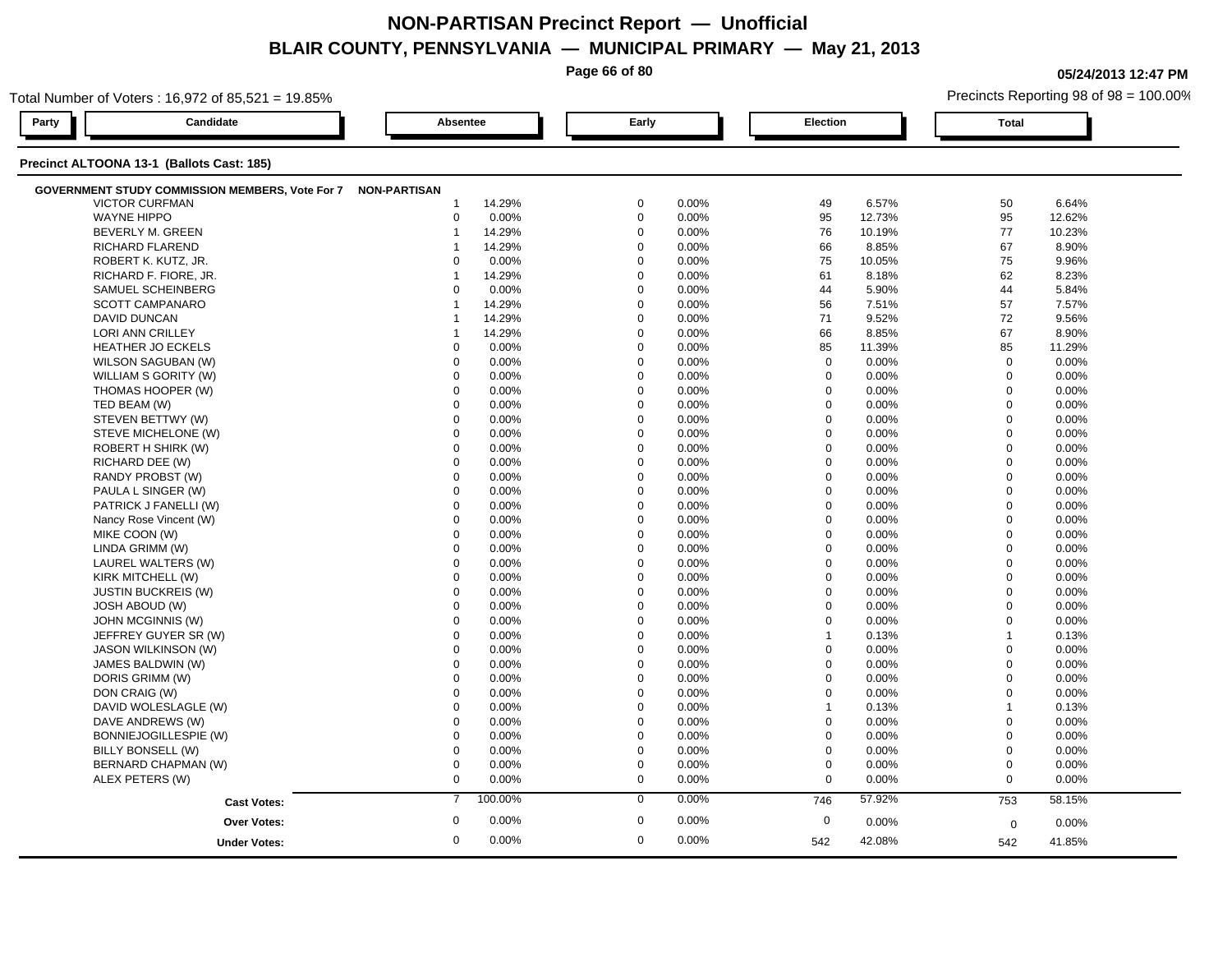**Page 67 of 80**

|                                           | Total Number of Voters : 16,972 of 85,521 = 19.85%                   |          |                         |       |          |                 |        |              | Precincts Reporting 98 of 98 = 100.00% |  |
|-------------------------------------------|----------------------------------------------------------------------|----------|-------------------------|-------|----------|-----------------|--------|--------------|----------------------------------------|--|
| Party                                     | Candidate                                                            | Absentee |                         | Early |          | <b>Election</b> |        | <b>Total</b> |                                        |  |
| Precinct ALTOONA 13-2 (Ballots Cast: 126) |                                                                      |          |                         |       |          |                 |        |              |                                        |  |
| <b>YES</b>                                | QUESTION FOR THE ELECTION OF GOVERNMENT STUDY COMMISSION, Vote For 2 |          | NON-PARTISAN<br>100.00% |       | $0.00\%$ | 72              | 65.45% | 73           | 65.77%                                 |  |
| <b>NO</b>                                 |                                                                      |          | 0.00%                   |       | $0.00\%$ | 38              | 34.55% | 38           | 34.23%                                 |  |
|                                           | <b>Cast Votes:</b>                                                   |          | 16.67%                  |       | $0.00\%$ | 110             | 44.72% | 111          | 44.05%                                 |  |
|                                           | <b>Over Votes:</b>                                                   |          | 0.00%                   |       | $0.00\%$ | 0               | 0.00%  | <sup>0</sup> | $0.00\%$                               |  |
|                                           | <b>Under Votes:</b>                                                  |          | 83.33%                  | 0     | $0.00\%$ | 136             | 55.28% | 141          | 55.95%                                 |  |
|                                           |                                                                      |          |                         |       |          |                 |        |              |                                        |  |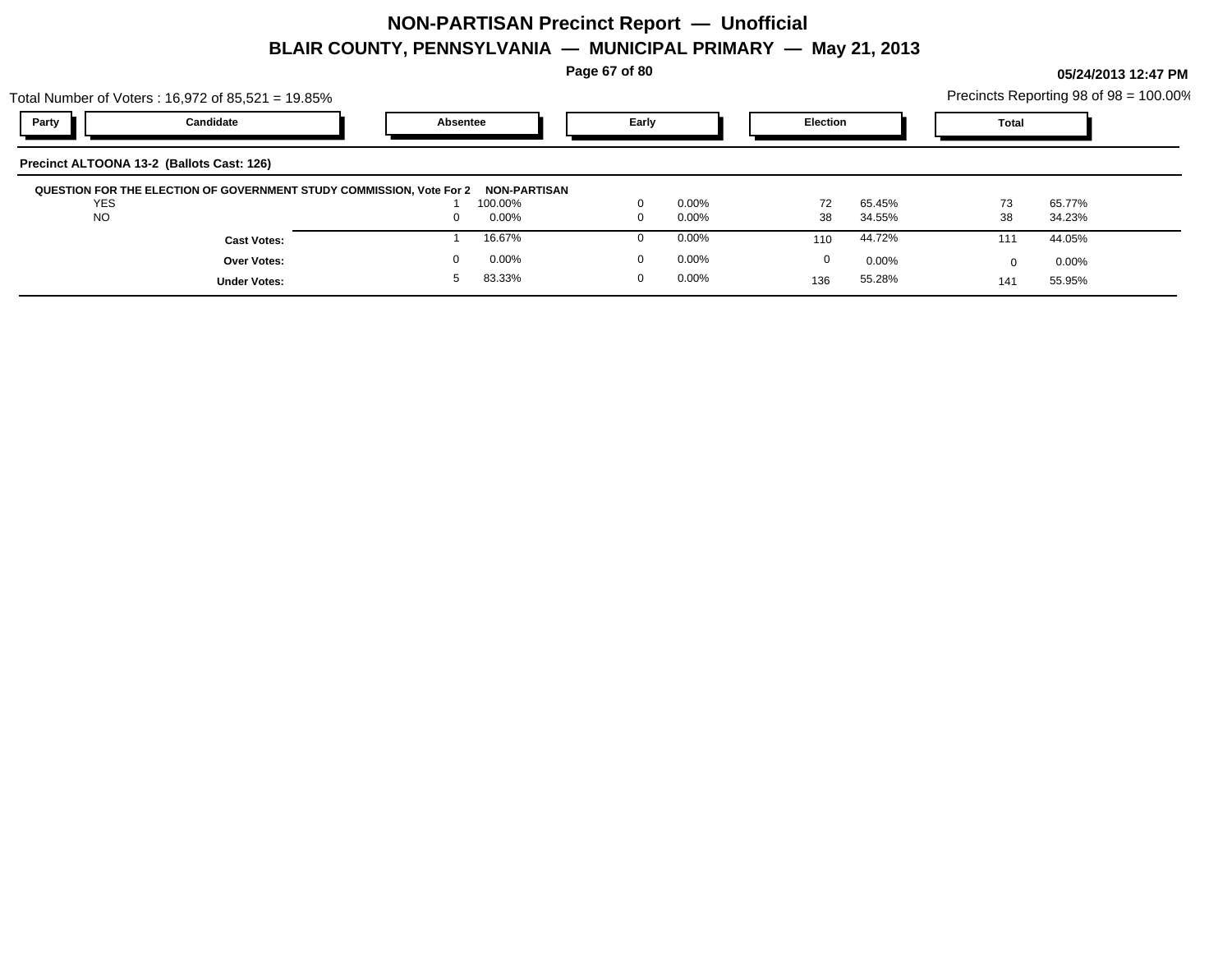**Page 68 of 80**

**05/24/2013 12:47 PM**

|       | Total Number of Voters: 16,972 of 85,521 = 19.85%            |                         |          |             |       |             |          | Precincts Reporting 98 of 98 = 100.00% |          |  |  |  |
|-------|--------------------------------------------------------------|-------------------------|----------|-------------|-------|-------------|----------|----------------------------------------|----------|--|--|--|
| Party | Candidate                                                    |                         | Absentee |             | Early |             | Election |                                        |          |  |  |  |
|       | Precinct ALTOONA 13-2 (Ballots Cast: 126)                    |                         |          |             |       |             |          |                                        |          |  |  |  |
|       | GOVERNMENT STUDY COMMISSION MEMBERS, Vote For 7 NON-PARTISAN |                         |          |             |       |             |          |                                        |          |  |  |  |
|       | <b>VICTOR CURFMAN</b>                                        | $\mathbf 1$             | 12.50%   | $\mathbf 0$ | 0.00% | 25          | 5.21%    | 26                                     | 5.33%    |  |  |  |
|       | <b>WAYNE HIPPO</b>                                           | $\mathbf 1$             | 12.50%   | $\mathbf 0$ | 0.00% | 60          | 12.50%   | 61                                     | 12.50%   |  |  |  |
|       | <b>BEVERLY M. GREEN</b>                                      | -1                      | 12.50%   | $\mathbf 0$ | 0.00% | 57          | 11.88%   | 58                                     | 11.89%   |  |  |  |
|       | RICHARD FLAREND                                              | -1                      | 12.50%   | $\mathbf 0$ | 0.00% | 37          | 7.71%    | 38                                     | 7.79%    |  |  |  |
|       | ROBERT K. KUTZ, JR.                                          | $\Omega$                | 0.00%    | $\mathbf 0$ | 0.00% | 49          | 10.21%   | 49                                     | 10.04%   |  |  |  |
|       | RICHARD F. FIORE, JR.                                        | $\Omega$                | 0.00%    | $\mathbf 0$ | 0.00% | 50          | 10.42%   | 50                                     | 10.25%   |  |  |  |
|       | SAMUEL SCHEINBERG                                            | -1                      | 12.50%   | $\mathbf 0$ | 0.00% | 33          | 6.88%    | 34                                     | 6.97%    |  |  |  |
|       | <b>SCOTT CAMPANARO</b>                                       | $\overline{\mathbf{1}}$ | 12.50%   | $\mathbf 0$ | 0.00% | 35          | 7.29%    | 36                                     | 7.38%    |  |  |  |
|       | <b>DAVID DUNCAN</b>                                          | $\Omega$                | 0.00%    | $\mathbf 0$ | 0.00% | 46          | 9.58%    | 46                                     | 9.43%    |  |  |  |
|       | <b>LORI ANN CRILLEY</b>                                      | -1                      | 12.50%   | $\mathbf 0$ | 0.00% | 41          | 8.54%    | 42                                     | 8.61%    |  |  |  |
|       | <b>HEATHER JO ECKELS</b>                                     | -1                      | 12.50%   | $\mathbf 0$ | 0.00% | 47          | 9.79%    | 48                                     | 9.84%    |  |  |  |
|       | WILSON SAGUBAN (W)                                           | 0                       | 0.00%    | $\mathbf 0$ | 0.00% | $\mathbf 0$ | 0.00%    | $\mathbf 0$                            | 0.00%    |  |  |  |
|       | WILLIAM S GORITY (W)                                         | $\mathbf 0$             | 0.00%    | $\mathbf 0$ | 0.00% | $\mathbf 0$ | 0.00%    | $\mathbf 0$                            | 0.00%    |  |  |  |
|       | THOMAS HOOPER (W)                                            | $\mathbf 0$             | 0.00%    | $\mathbf 0$ | 0.00% | $\mathbf 0$ | 0.00%    | $\mathbf 0$                            | 0.00%    |  |  |  |
|       | TED BEAM (W)                                                 | $\mathbf 0$             | 0.00%    | $\mathbf 0$ | 0.00% | $\mathbf 0$ | 0.00%    | $\mathbf 0$                            | 0.00%    |  |  |  |
|       | STEVEN BETTWY (W)                                            | $\mathbf 0$             | 0.00%    | $\mathbf 0$ | 0.00% | $\mathbf 0$ | 0.00%    | $\mathbf 0$                            | 0.00%    |  |  |  |
|       | STEVE MICHELONE (W)                                          | 0                       | 0.00%    | $\mathbf 0$ | 0.00% | $\mathbf 0$ | 0.00%    | $\mathbf 0$                            | 0.00%    |  |  |  |
|       | ROBERT H SHIRK (W)                                           | $\mathbf 0$             | 0.00%    | $\mathbf 0$ | 0.00% | $\mathbf 0$ | 0.00%    | $\mathbf 0$                            | 0.00%    |  |  |  |
|       | RICHARD DEE (W)                                              | $\mathbf 0$             | 0.00%    | $\mathbf 0$ | 0.00% | $\Omega$    | 0.00%    | $\mathbf 0$                            | 0.00%    |  |  |  |
|       | RANDY PROBST (W)                                             | $\Omega$                | 0.00%    | $\mathbf 0$ | 0.00% | $\Omega$    | 0.00%    | $\mathbf 0$                            | 0.00%    |  |  |  |
|       | PAULA L SINGER (W)                                           | $\mathbf 0$             | 0.00%    | $\mathbf 0$ | 0.00% | $\mathbf 0$ | 0.00%    | $\mathbf 0$                            | 0.00%    |  |  |  |
|       | PATRICK J FANELLI (W)                                        | $\mathbf 0$             | 0.00%    | 0           | 0.00% | $\mathbf 0$ | 0.00%    | $\mathbf 0$                            | 0.00%    |  |  |  |
|       | Nancy Rose Vincent (W)                                       | 0                       | 0.00%    | $\mathbf 0$ | 0.00% | $\mathbf 0$ | 0.00%    | $\mathbf 0$                            | $0.00\%$ |  |  |  |
|       | MIKE COON (W)                                                | $\Omega$                | 0.00%    | $\mathbf 0$ | 0.00% | $\Omega$    | 0.00%    | $\mathbf 0$                            | 0.00%    |  |  |  |
|       | LINDA GRIMM (W)                                              | $\mathbf 0$             | 0.00%    | $\mathbf 0$ | 0.00% | $\mathbf 0$ | 0.00%    | $\mathbf 0$                            | 0.00%    |  |  |  |
|       | LAUREL WALTERS (W)                                           | $\Omega$                | 0.00%    | $\Omega$    | 0.00% | $\Omega$    | 0.00%    | $\mathbf 0$                            | 0.00%    |  |  |  |
|       | KIRK MITCHELL (W)                                            | $\mathbf 0$             | 0.00%    | $\mathbf 0$ | 0.00% | $\mathbf 0$ | 0.00%    | $\mathbf 0$                            | 0.00%    |  |  |  |
|       | <b>JUSTIN BUCKREIS (W)</b>                                   | 0                       | 0.00%    | $\mathbf 0$ | 0.00% | 0           | 0.00%    | $\mathbf 0$                            | 0.00%    |  |  |  |
|       | <b>JOSH ABOUD (W)</b>                                        | $\Omega$                | 0.00%    | $\mathbf 0$ | 0.00% | $\Omega$    | 0.00%    | $\mathbf 0$                            | 0.00%    |  |  |  |
|       | JOHN MCGINNIS (W)                                            | $\Omega$                | 0.00%    | $\mathbf 0$ | 0.00% | $\Omega$    | 0.00%    | $\mathbf 0$                            | 0.00%    |  |  |  |
|       | JEFFREY GUYER SR (W)                                         | $\Omega$                | 0.00%    | $\mathbf 0$ | 0.00% | $\Omega$    | 0.00%    | $\mathbf{0}$                           | $0.00\%$ |  |  |  |
|       | <b>JASON WILKINSON (W)</b>                                   | $\Omega$                | 0.00%    | $\mathbf 0$ | 0.00% | $\Omega$    | 0.00%    | $\mathbf 0$                            | 0.00%    |  |  |  |
|       | JAMES BALDWIN (W)                                            | $\mathbf 0$             | 0.00%    | $\mathbf 0$ | 0.00% | $\mathbf 0$ | 0.00%    | $\mathbf 0$                            | 0.00%    |  |  |  |
|       | DORIS GRIMM (W)                                              | $\mathbf 0$             | 0.00%    | $\mathbf 0$ | 0.00% | $\mathbf 0$ | 0.00%    | $\mathbf 0$                            | 0.00%    |  |  |  |
|       | DON CRAIG (W)                                                | $\mathbf 0$             | 0.00%    | $\mathbf 0$ | 0.00% | $\mathbf 0$ | 0.00%    | $\mathbf 0$                            | 0.00%    |  |  |  |
|       | DAVID WOLESLAGLE (W)                                         | 0                       | 0.00%    | $\mathbf 0$ | 0.00% | $\mathbf 0$ | 0.00%    | $\mathbf 0$                            | 0.00%    |  |  |  |
|       | DAVE ANDREWS (W)                                             | $\Omega$                | 0.00%    | $\mathbf 0$ | 0.00% | $\Omega$    | 0.00%    | $\mathbf 0$                            | 0.00%    |  |  |  |
|       | BONNIEJOGILLESPIE (W)                                        | $\mathbf 0$             | 0.00%    | $\mathbf 0$ | 0.00% | $\mathbf 0$ | 0.00%    | $\mathbf 0$                            | 0.00%    |  |  |  |
|       | BILLY BONSELL (W)                                            | 0                       | 0.00%    | $\mathbf 0$ | 0.00% | 0           | 0.00%    | $\boldsymbol{0}$                       | 0.00%    |  |  |  |
|       | BERNARD CHAPMAN (W)                                          | $\mathbf 0$             | 0.00%    | $\mathbf 0$ | 0.00% | $\mathbf 0$ | 0.00%    | $\mathbf 0$                            | 0.00%    |  |  |  |
|       | ALEX PETERS (W)                                              | $\mathbf 0$             | 0.00%    | $\mathbf 0$ | 0.00% | $\mathbf 0$ | 0.00%    | $\mathbf 0$                            | 0.00%    |  |  |  |
|       |                                                              | 8                       | 38.10%   | $\mathbf 0$ | 0.00% | 480         | 55.75%   |                                        | 55.33%   |  |  |  |
|       | <b>Cast Votes:</b>                                           |                         |          |             |       |             |          | 488                                    |          |  |  |  |
|       | <b>Over Votes:</b>                                           | $\mathbf 0$             | 0.00%    | $\mathbf 0$ | 0.00% | $\mathbf 0$ | 0.00%    | $\mathbf 0$                            | 0.00%    |  |  |  |
|       | <b>Under Votes:</b>                                          | 13                      | 61.90%   | $\mathbf 0$ | 0.00% | 381         | 44.25%   | 394                                    | 44.67%   |  |  |  |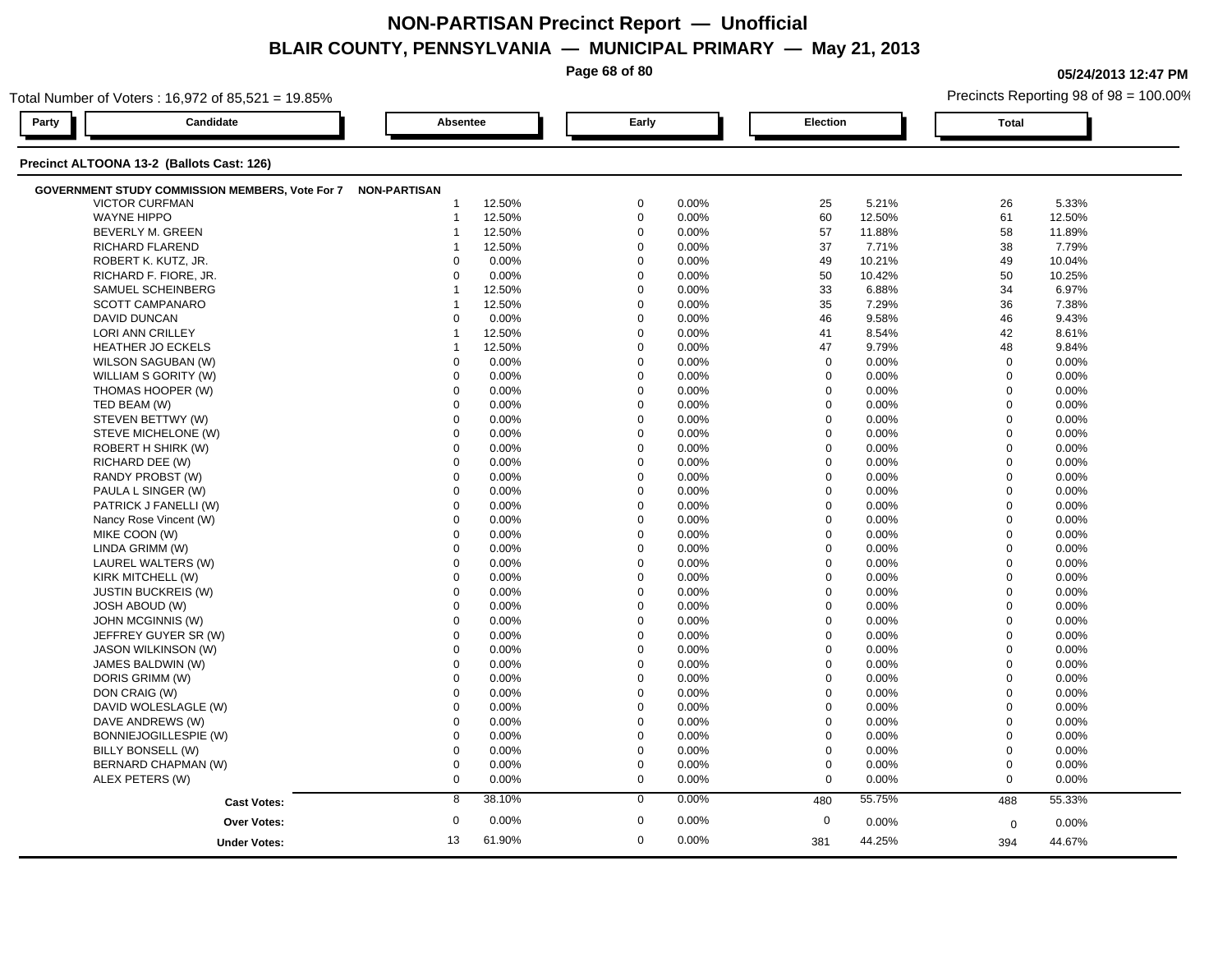**Page 69 of 80**

| Precincts Reporting 98 of 98 = 100.00% |  |
|----------------------------------------|--|
|----------------------------------------|--|

|            | Total Number of Voters: $16,972$ of $85,521 = 19.85\%$               |          |                                |             |          |                 |          |              | Precincts Reporting 98 of 98 = 100.00% |
|------------|----------------------------------------------------------------------|----------|--------------------------------|-------------|----------|-----------------|----------|--------------|----------------------------------------|
| Party      | Candidate                                                            | Absentee |                                | Early       |          | <b>Election</b> |          | <b>Total</b> |                                        |
|            | Precinct ALTOONA 13-3 (Ballots Cast: 141)                            |          |                                |             |          |                 |          |              |                                        |
| <b>YES</b> | QUESTION FOR THE ELECTION OF GOVERNMENT STUDY COMMISSION, Vote For 2 |          | <b>NON-PARTISAN</b><br>100.00% | $\Omega$    | $0.00\%$ | 97              | 71.85%   | 99           | 72.26%                                 |
| <b>NO</b>  |                                                                      |          | 0.00%                          | $\Omega$    | $0.00\%$ | 38              | 28.15%   | 38           | 27.74%                                 |
|            | <b>Cast Votes:</b>                                                   |          | 50.00%                         | $\Omega$    | $0.00\%$ | 135             | 48.56%   | 137          | 48.58%                                 |
|            | Over Votes:                                                          |          | $0.00\%$                       | $\mathbf 0$ | $0.00\%$ | 0               | $0.00\%$ |              | $0.00\%$                               |
|            | <b>Under Votes:</b>                                                  |          | 50.00%                         | $\mathbf 0$ | $0.00\%$ | 143             | 51.44%   | 145          | 51.42%                                 |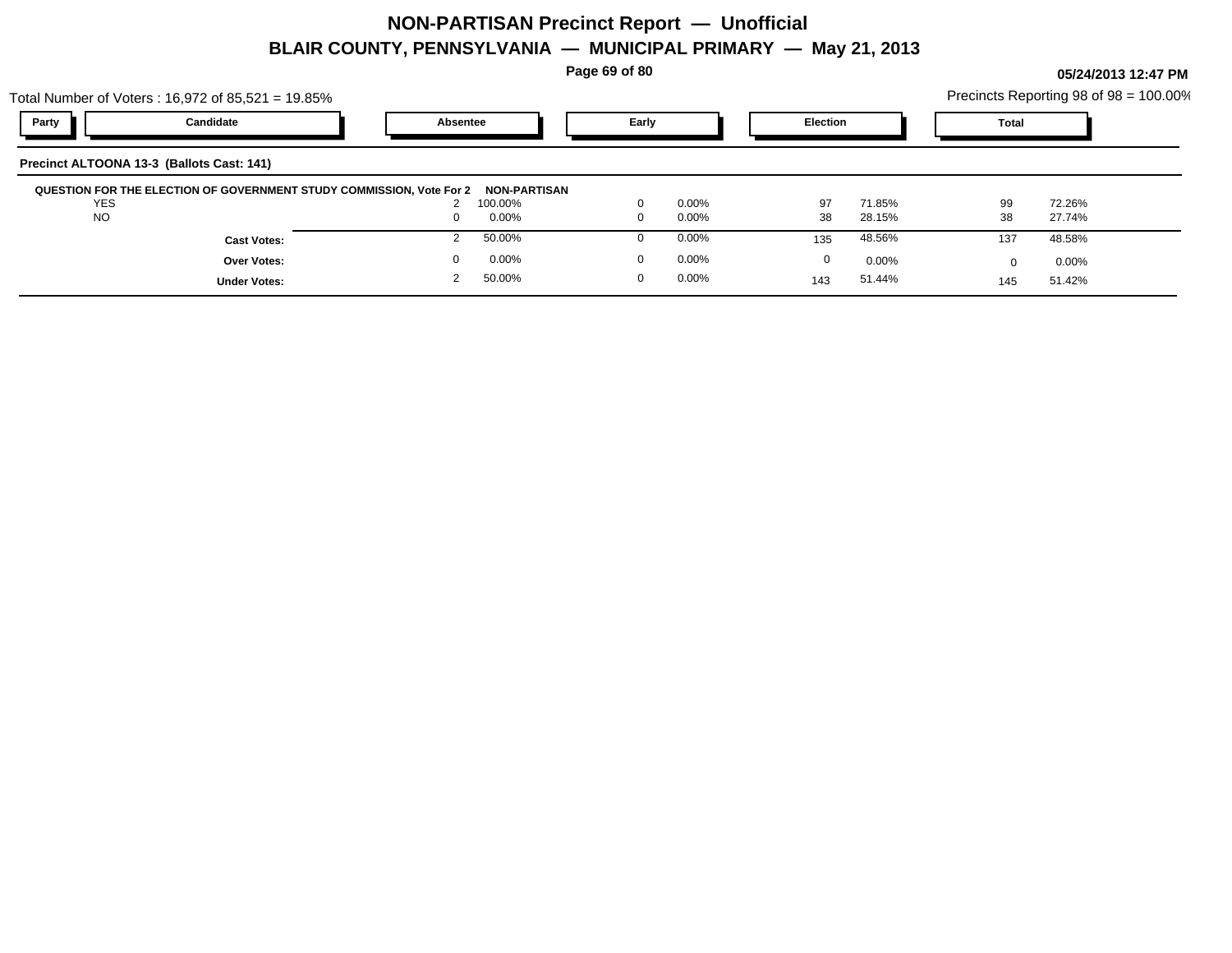**Page 70 of 80**

**05/24/2013 12:47 PM**

| Total Number of Voters: 16,972 of 85,521 = 19.85%            |                |          |             |          |                 |          | Precincts Reporting 98 of 98 = 100.00% |        |  |
|--------------------------------------------------------------|----------------|----------|-------------|----------|-----------------|----------|----------------------------------------|--------|--|
| Candidate<br>Party                                           |                | Absentee |             |          | <b>Election</b> |          | <b>Total</b>                           |        |  |
| Precinct ALTOONA 13-3 (Ballots Cast: 141)                    |                |          |             |          |                 |          |                                        |        |  |
| GOVERNMENT STUDY COMMISSION MEMBERS, Vote For 7 NON-PARTISAN |                |          |             |          |                 |          |                                        |        |  |
| <b>VICTOR CURFMAN</b>                                        | $\overline{2}$ | 14.29%   | $\mathbf 0$ | 0.00%    | 33              | 5.54%    | 35                                     | 5.74%  |  |
| <b>WAYNE HIPPO</b>                                           | $\overline{2}$ | 14.29%   | $\mathbf 0$ | 0.00%    | 93              | 15.60%   | 95                                     | 15.57% |  |
| BEVERLY M. GREEN                                             | 1              | 7.14%    | $\mathbf 0$ | 0.00%    | 61              | 10.23%   | 62                                     | 10.16% |  |
| RICHARD FLAREND                                              | $\Omega$       | 0.00%    | $\Omega$    | 0.00%    | 60              | 10.07%   | 60                                     | 9.84%  |  |
| ROBERT K. KUTZ, JR.                                          | $\overline{2}$ | 14.29%   | $\Omega$    | 0.00%    | 50              | 8.39%    | 52                                     | 8.52%  |  |
| RICHARD F. FIORE, JR.                                        | $\overline{c}$ | 14.29%   | $\Omega$    | 0.00%    | 59              | 9.90%    | 61                                     | 10.00% |  |
| SAMUEL SCHEINBERG                                            | 0              | 0.00%    | $\mathbf 0$ | 0.00%    | 36              | 6.04%    | 36                                     | 5.90%  |  |
| <b>SCOTT CAMPANARO</b>                                       | 1              | 7.14%    | $\mathbf 0$ | 0.00%    | 38              | 6.38%    | 39                                     | 6.39%  |  |
| <b>DAVID DUNCAN</b>                                          | $\overline{2}$ | 14.29%   | $\Omega$    | 0.00%    | 67              | 11.24%   | 69                                     | 11.31% |  |
| LORI ANN CRILLEY                                             | 1              | 7.14%    | $\Omega$    | 0.00%    | 38              | 6.38%    | 39                                     | 6.39%  |  |
| HEATHER JO ECKELS                                            |                | 7.14%    | $\mathbf 0$ | 0.00%    | 60              | 10.07%   | 61                                     | 10.00% |  |
| WILSON SAGUBAN (W)                                           | $\Omega$       | 0.00%    | $\Omega$    | 0.00%    | $\mathbf 0$     | 0.00%    | $\mathbf 0$                            | 0.00%  |  |
| WILLIAM S GORITY (W)                                         | $\mathbf 0$    | 0.00%    | $\Omega$    | 0.00%    | $\mathbf 0$     | 0.00%    | $\mathbf 0$                            | 0.00%  |  |
| THOMAS HOOPER (W)                                            | $\Omega$       | 0.00%    | $\Omega$    | 0.00%    | $\mathbf 0$     | 0.00%    | $\Omega$                               | 0.00%  |  |
| TED BEAM (W)                                                 | $\mathbf 0$    | 0.00%    | $\mathbf 0$ | 0.00%    | $\mathbf 0$     | 0.00%    | $\mathbf 0$                            | 0.00%  |  |
| STEVEN BETTWY (W)                                            | $\mathbf 0$    | 0.00%    | $\mathbf 0$ | 0.00%    | $\mathbf 0$     | $0.00\%$ | $\mathbf 0$                            | 0.00%  |  |
| STEVE MICHELONE (W)                                          | $\Omega$       | 0.00%    | $\Omega$    | 0.00%    | $\mathbf 0$     | 0.00%    | $\mathbf 0$                            | 0.00%  |  |
| ROBERT H SHIRK (W)                                           | $\Omega$       | 0.00%    | $\Omega$    | 0.00%    | $\mathbf 0$     | 0.00%    | $\mathbf 0$                            | 0.00%  |  |
| RICHARD DEE (W)                                              | $\mathbf 0$    | 0.00%    | $\mathbf 0$ | 0.00%    | $\mathbf 0$     | 0.00%    | $\mathbf 0$                            | 0.00%  |  |
| RANDY PROBST (W)                                             | $\mathbf 0$    | 0.00%    | $\mathbf 0$ | 0.00%    | $\mathbf 0$     | 0.00%    | $\mathbf 0$                            | 0.00%  |  |
| PAULA L SINGER (W)                                           | $\mathbf 0$    | 0.00%    | $\mathbf 0$ | 0.00%    | $\mathbf 0$     | 0.00%    | $\mathbf 0$                            | 0.00%  |  |
| PATRICK J FANELLI (W)                                        | $\Omega$       | 0.00%    | $\Omega$    | $0.00\%$ | $\mathbf 0$     | 0.00%    | $\mathbf 0$                            | 0.00%  |  |
| Nancy Rose Vincent (W)                                       | $\mathbf 0$    | 0.00%    | $\mathbf 0$ | 0.00%    | $\mathbf 0$     | 0.00%    | $\mathbf 0$                            | 0.00%  |  |
| MIKE COON (W)                                                | $\mathbf 0$    | 0.00%    | $\mathbf 0$ | 0.00%    | $\mathbf 0$     | 0.00%    | $\mathbf 0$                            | 0.00%  |  |
| LINDA GRIMM (W)                                              | $\mathbf 0$    | 0.00%    | $\mathbf 0$ | 0.00%    | $\mathbf 0$     | 0.00%    | $\mathbf 0$                            | 0.00%  |  |
| LAUREL WALTERS (W)                                           | $\mathbf 0$    | 0.00%    | $\mathbf 0$ | 0.00%    | $\mathbf 0$     | 0.00%    | $\mathbf 0$                            | 0.00%  |  |
| KIRK MITCHELL (W)                                            | $\mathbf 0$    | 0.00%    | $\mathbf 0$ | 0.00%    | $\mathbf 0$     | 0.00%    | $\overline{0}$                         | 0.00%  |  |
| <b>JUSTIN BUCKREIS (W)</b>                                   | $\mathbf 0$    | 0.00%    | $\mathbf 0$ | 0.00%    | $\mathbf 0$     | 0.00%    | $\mathbf 0$                            | 0.00%  |  |
| <b>JOSH ABOUD (W)</b>                                        | $\mathbf 0$    | 0.00%    | $\mathbf 0$ | 0.00%    | $\mathbf{1}$    | 0.17%    | $\overline{1}$                         | 0.16%  |  |
| JOHN MCGINNIS (W)                                            | $\Omega$       | 0.00%    | $\Omega$    | 0.00%    | $\mathbf 0$     | 0.00%    | $\mathbf 0$                            | 0.00%  |  |
| JEFFREY GUYER SR (W)                                         | $\mathbf 0$    | 0.00%    | $\Omega$    | 0.00%    | $\mathbf 0$     | 0.00%    | $\mathbf 0$                            | 0.00%  |  |
| JASON WILKINSON (W)                                          | $\mathbf 0$    | 0.00%    | $\Omega$    | 0.00%    | $\mathbf 0$     | 0.00%    | $\mathbf 0$                            | 0.00%  |  |
| JAMES BALDWIN (W)                                            | $\Omega$       | 0.00%    | $\Omega$    | 0.00%    | $\mathbf 0$     | 0.00%    | $\mathbf 0$                            | 0.00%  |  |
| DORIS GRIMM (W)                                              | $\Omega$       | 0.00%    | $\Omega$    | 0.00%    | $\mathbf 0$     | 0.00%    | $\Omega$                               | 0.00%  |  |
| DON CRAIG (W)                                                | $\Omega$       | 0.00%    | $\Omega$    | 0.00%    | $\mathbf 0$     | 0.00%    | $\mathbf 0$                            | 0.00%  |  |
| DAVID WOLESLAGLE (W)                                         | $\mathbf 0$    | 0.00%    | $\mathbf 0$ | 0.00%    | $\mathbf 0$     | 0.00%    | $\mathbf 0$                            | 0.00%  |  |
| DAVE ANDREWS (W)                                             | $\Omega$       | 0.00%    | $\Omega$    | 0.00%    | 0               | 0.00%    | $\mathbf 0$                            | 0.00%  |  |
| BONNIEJOGILLESPIE (W)                                        | $\mathbf 0$    | 0.00%    | $\mathbf 0$ | 0.00%    | $\mathbf 0$     | 0.00%    | $\mathbf 0$                            | 0.00%  |  |
| BILLY BONSELL (W)                                            | $\mathbf 0$    | 0.00%    | $\Omega$    | 0.00%    | $\mathbf 0$     | 0.00%    | $\mathbf 0$                            | 0.00%  |  |
| BERNARD CHAPMAN (W)                                          | $\mathbf 0$    | 0.00%    | $\mathbf 0$ | 0.00%    | $\mathbf 0$     | 0.00%    | $\mathbf 0$                            | 0.00%  |  |
| ALEX PETERS (W)                                              | 0              | 0.00%    | 0           | 0.00%    | $\mathbf 0$     | 0.00%    | $\mathbf{0}$                           | 0.00%  |  |
| <b>Cast Votes:</b>                                           | 14             | 100.00%  | 0           | 0.00%    | 596             | 61.25%   | 610                                    | 61.80% |  |
| Over Votes:                                                  | $\mathbf 0$    | 0.00%    | $\mathbf 0$ | 0.00%    | $\mathbf 0$     | 0.00%    |                                        | 0.00%  |  |
|                                                              |                |          |             |          |                 |          | $\mathbf 0$                            |        |  |
| <b>Under Votes:</b>                                          | $\mathbf{0}$   | 0.00%    | $\mathbf 0$ | 0.00%    | 377             | 38.75%   | 377                                    | 38.20% |  |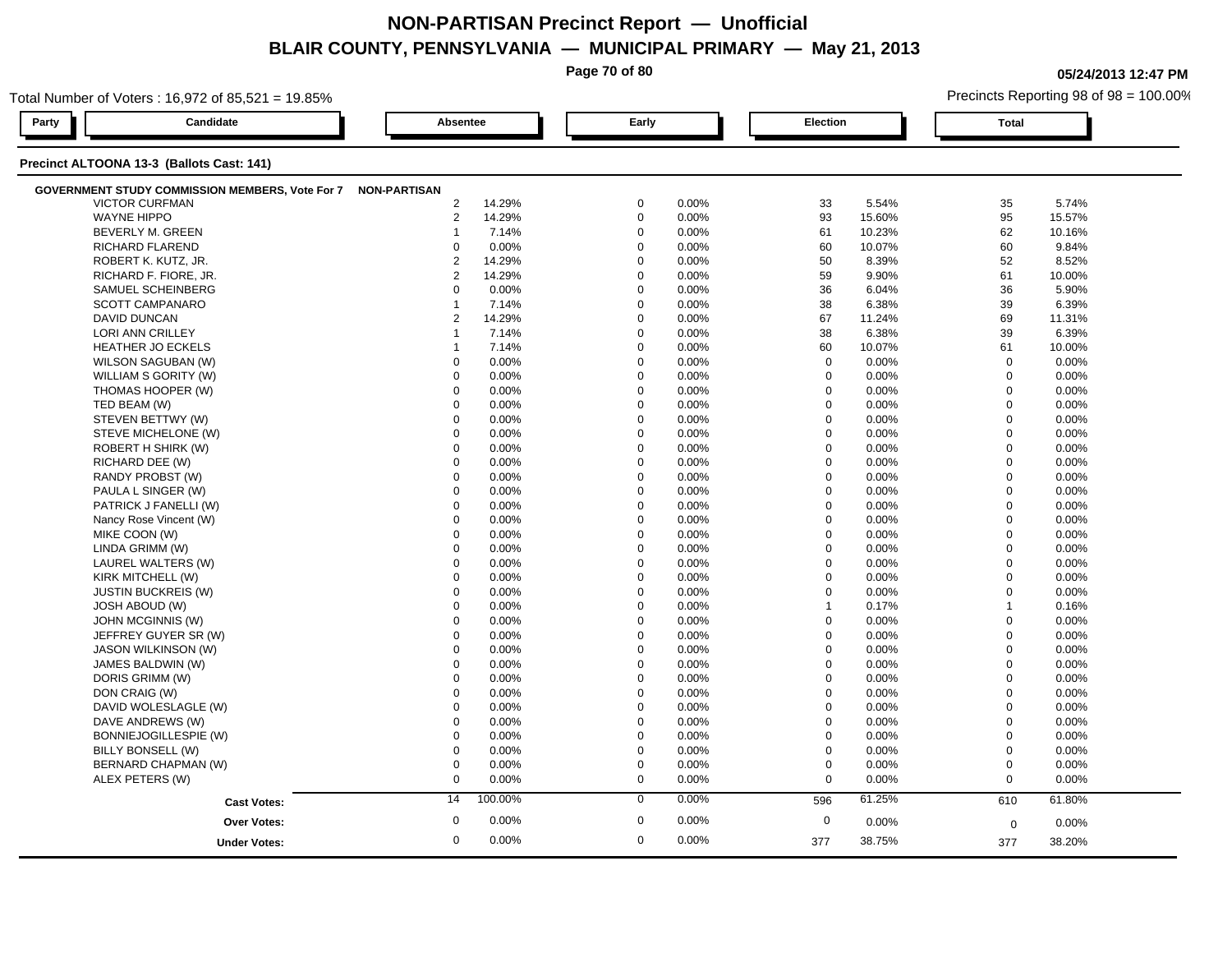**Page 71 of 80**

| Precincts Reporting 98 of 98 = 100.00% |  |
|----------------------------------------|--|
|----------------------------------------|--|

|            | Total Number of Voters: $16,972$ of $85,521 = 19.85\%$               |          |                         |          |          |                 |          |              | Precincts Reporting 98 of 98 = 100.00% |  |
|------------|----------------------------------------------------------------------|----------|-------------------------|----------|----------|-----------------|----------|--------------|----------------------------------------|--|
| Party      | Candidate                                                            | Absentee |                         | Early    |          | <b>Election</b> |          | <b>Total</b> |                                        |  |
|            | Precinct ALTOONA 13-4 (Ballots Cast: 104)                            |          |                         |          |          |                 |          |              |                                        |  |
| <b>YES</b> | QUESTION FOR THE ELECTION OF GOVERNMENT STUDY COMMISSION, Vote For 2 |          | NON-PARTISAN<br>100.00% | $\Omega$ | $0.00\%$ | 69              | 72.63%   | 71           | 73.20%                                 |  |
| <b>NO</b>  |                                                                      | 0        | 0.00%                   | $\Omega$ | $0.00\%$ | 26              | 27.37%   | 26           | 26.80%                                 |  |
|            | <b>Cast Votes:</b>                                                   |          | 33.33%                  |          | $0.00\%$ | 95              | 47.03%   | 97           | 46.63%                                 |  |
|            | Over Votes:                                                          |          | 0.00%                   | $\Omega$ | 0.00%    | 0               | $0.00\%$ |              | $0.00\%$                               |  |
|            | <b>Under Votes:</b>                                                  | 4        | 66.67%                  | $\Omega$ | $0.00\%$ | 107             | 52.97%   | 111          | 53.37%                                 |  |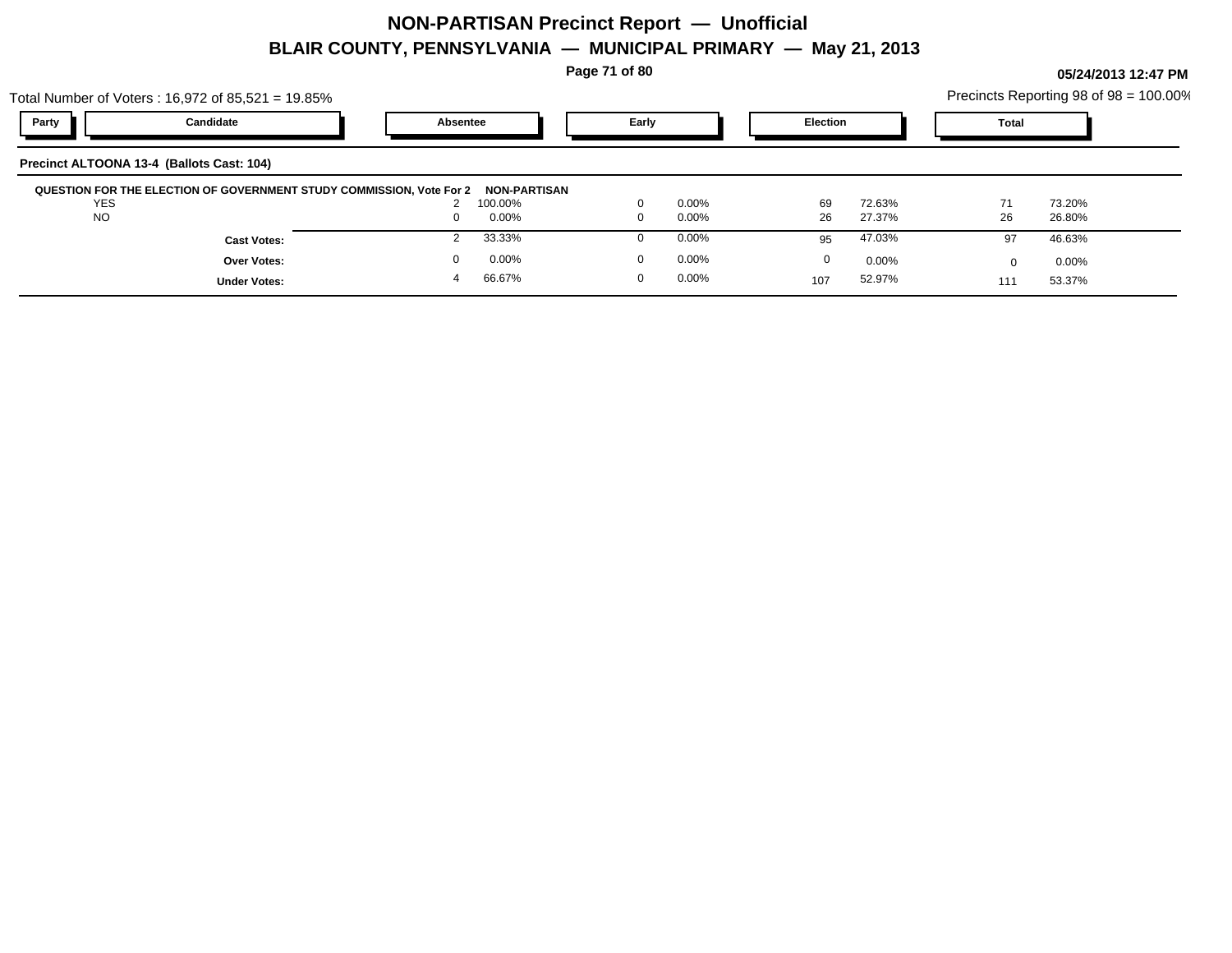**Page 72 of 80**

**05/24/2013 12:47 PM**

| Total Number of Voters: 16,972 of 85,521 = 19.85% |                     |                |        |  |             |       |                  |          |              | Precincts Reporting 98 of 98 = 100.00% |  |  |
|---------------------------------------------------|---------------------|----------------|--------|--|-------------|-------|------------------|----------|--------------|----------------------------------------|--|--|
| Candidate<br>Party                                |                     | Absentee       |        |  | Early       |       | <b>Election</b>  |          | <b>Total</b> |                                        |  |  |
| Precinct ALTOONA 13-4 (Ballots Cast: 104)         |                     |                |        |  |             |       |                  |          |              |                                        |  |  |
| GOVERNMENT STUDY COMMISSION MEMBERS, Vote For 7   | <b>NON-PARTISAN</b> |                |        |  |             |       |                  |          |              |                                        |  |  |
| <b>VICTOR CURFMAN</b>                             |                     | -1             | 7.69%  |  | $\Omega$    | 0.00% | 22               | 5.23%    | 23           | 5.30%                                  |  |  |
| <b>WAYNE HIPPO</b>                                |                     | $\overline{2}$ | 15.38% |  | $\mathbf 0$ | 0.00% | 63               | 14.96%   | 65           | 14.98%                                 |  |  |
| <b>BEVERLY M. GREEN</b>                           |                     |                | 7.69%  |  | $\mathbf 0$ | 0.00% | 40               | 9.50%    | 41           | 9.45%                                  |  |  |
| RICHARD FLAREND                                   |                     |                | 7.69%  |  | $\mathbf 0$ | 0.00% | 34               | 8.08%    | 35           | 8.06%                                  |  |  |
| ROBERT K. KUTZ, JR.                               |                     | $\overline{2}$ | 15.38% |  | $\mathbf 0$ | 0.00% | 41               | 9.74%    | 43           | 9.91%                                  |  |  |
| RICHARD F. FIORE, JR.                             |                     | $\overline{1}$ | 7.69%  |  | $\mathbf 0$ | 0.00% | 51               | 12.11%   | 52           | 11.98%                                 |  |  |
| SAMUEL SCHEINBERG                                 |                     | $\Omega$       | 0.00%  |  | $\Omega$    | 0.00% | 28               | 6.65%    | 28           | 6.45%                                  |  |  |
| <b>SCOTT CAMPANARO</b>                            |                     | $\Omega$       | 0.00%  |  | $\Omega$    | 0.00% | 29               | 6.89%    | 29           | 6.68%                                  |  |  |
| <b>DAVID DUNCAN</b>                               |                     | 3              | 23.08% |  | $\mathbf 0$ | 0.00% | 46               | 10.93%   | 49           | 11.29%                                 |  |  |
| LORI ANN CRILLEY                                  |                     | $\mathbf 0$    | 0.00%  |  | $\mathbf 0$ | 0.00% | 27               | 6.41%    | 27           | 6.22%                                  |  |  |
| HEATHER JO ECKELS                                 |                     | $\overline{2}$ | 15.38% |  | $\mathbf 0$ | 0.00% | 40               | 9.50%    | 42           | 9.68%                                  |  |  |
| WILSON SAGUBAN (W)                                |                     | $\mathbf 0$    | 0.00%  |  | $\Omega$    | 0.00% | $\mathbf 0$      | $0.00\%$ | $\mathbf 0$  | 0.00%                                  |  |  |
| WILLIAM S GORITY (W)                              |                     | $\mathbf 0$    | 0.00%  |  | $\Omega$    | 0.00% | $\mathbf 0$      | 0.00%    | $\mathbf 0$  | 0.00%                                  |  |  |
| THOMAS HOOPER (W)                                 |                     | $\Omega$       | 0.00%  |  | $\Omega$    | 0.00% | $\mathbf 0$      | 0.00%    | $\Omega$     | 0.00%                                  |  |  |
| TED BEAM (W)                                      |                     | $\mathbf 0$    | 0.00%  |  | $\mathbf 0$ | 0.00% | $\mathbf 0$      | 0.00%    | $\mathbf 0$  | 0.00%                                  |  |  |
| STEVEN BETTWY (W)                                 |                     | $\mathbf 0$    | 0.00%  |  | $\mathbf 0$ | 0.00% | $\boldsymbol{0}$ | 0.00%    | $\mathbf 0$  | 0.00%                                  |  |  |
| STEVE MICHELONE (W)                               |                     | $\Omega$       | 0.00%  |  | $\Omega$    | 0.00% | $\mathbf 0$      | 0.00%    | $\mathbf 0$  | 0.00%                                  |  |  |
| ROBERT H SHIRK (W)                                |                     | $\mathbf 0$    | 0.00%  |  | $\Omega$    | 0.00% | $\mathbf 0$      | 0.00%    | $\mathbf 0$  | 0.00%                                  |  |  |
| RICHARD DEE (W)                                   |                     | $\Omega$       | 0.00%  |  | $\Omega$    | 0.00% | $\mathbf 0$      | 0.00%    | $\mathbf 0$  | 0.00%                                  |  |  |
| RANDY PROBST (W)                                  |                     | $\Omega$       | 0.00%  |  | $\Omega$    | 0.00% | $\mathbf 0$      | 0.00%    | $\mathbf 0$  | 0.00%                                  |  |  |
| PAULA L SINGER (W)                                |                     | $\Omega$       | 0.00%  |  | $\Omega$    | 0.00% | $\mathbf 0$      | 0.00%    | $\mathbf 0$  | 0.00%                                  |  |  |
| PATRICK J FANELLI (W)                             |                     | $\mathbf 0$    | 0.00%  |  | $\mathbf 0$ | 0.00% | $\boldsymbol{0}$ | 0.00%    | $\mathbf 0$  | 0.00%                                  |  |  |
| Nancy Rose Vincent (W)                            |                     | $\mathbf 0$    | 0.00%  |  | $\mathbf 0$ | 0.00% | $\mathbf 0$      | 0.00%    | $\mathbf 0$  | 0.00%                                  |  |  |
| MIKE COON (W)                                     |                     | $\Omega$       | 0.00%  |  | $\Omega$    | 0.00% | 0                | 0.00%    | $\mathbf{0}$ | 0.00%                                  |  |  |
| LINDA GRIMM (W)                                   |                     | $\Omega$       | 0.00%  |  | $\Omega$    | 0.00% | $\mathbf 0$      | 0.00%    | $\mathbf 0$  | 0.00%                                  |  |  |
| LAUREL WALTERS (W)                                |                     | $\Omega$       | 0.00%  |  | $\Omega$    | 0.00% | $\mathbf 0$      | 0.00%    | $\mathbf 0$  | 0.00%                                  |  |  |
| KIRK MITCHELL (W)                                 |                     | $\Omega$       | 0.00%  |  | $\Omega$    | 0.00% | $\mathbf 0$      | $0.00\%$ | $\mathbf 0$  | 0.00%                                  |  |  |
| <b>JUSTIN BUCKREIS (W)</b>                        |                     | $\Omega$       | 0.00%  |  | $\Omega$    | 0.00% | $\mathbf 0$      | 0.00%    | $\mathbf 0$  | 0.00%                                  |  |  |
| <b>JOSH ABOUD (W)</b>                             |                     | $\mathbf 0$    | 0.00%  |  | $\mathbf 0$ | 0.00% | $\mathbf 0$      | 0.00%    | $\mathbf 0$  | 0.00%                                  |  |  |
| JOHN MCGINNIS (W)                                 |                     | $\mathbf 0$    | 0.00%  |  | $\mathbf 0$ | 0.00% | $\mathbf 0$      | 0.00%    | $\mathbf 0$  | 0.00%                                  |  |  |
| JEFFREY GUYER SR (W)                              |                     | $\mathbf 0$    | 0.00%  |  | $\mathbf 0$ | 0.00% | $\mathbf 0$      | 0.00%    | $\Omega$     | 0.00%                                  |  |  |
| <b>JASON WILKINSON (W)</b>                        |                     | $\mathbf 0$    | 0.00%  |  | $\Omega$    | 0.00% | $\mathbf 0$      | 0.00%    | $\mathbf 0$  | 0.00%                                  |  |  |
| JAMES BALDWIN (W)                                 |                     | $\mathbf 0$    | 0.00%  |  | $\Omega$    | 0.00% | $\mathbf 0$      | 0.00%    | $\mathbf 0$  | 0.00%                                  |  |  |
| DORIS GRIMM (W)                                   |                     | $\Omega$       | 0.00%  |  | $\Omega$    | 0.00% | $\mathbf 0$      | 0.00%    | $\mathbf 0$  | 0.00%                                  |  |  |
| DON CRAIG (W)                                     |                     | $\mathbf 0$    | 0.00%  |  | $\mathbf 0$ | 0.00% | $\mathbf 0$      | 0.00%    | $\mathbf 0$  | 0.00%                                  |  |  |
| DAVID WOLESLAGLE (W)                              |                     | $\mathbf 0$    | 0.00%  |  | $\Omega$    | 0.00% | $\mathbf 0$      | 0.00%    | $\mathbf 0$  | 0.00%                                  |  |  |
| DAVE ANDREWS (W)                                  |                     | $\mathbf 0$    | 0.00%  |  | $\mathbf 0$ | 0.00% | $\mathbf 0$      | 0.00%    | $\mathbf 0$  | 0.00%                                  |  |  |
| BONNIEJOGILLESPIE (W)                             |                     | $\mathbf 0$    | 0.00%  |  | $\mathbf 0$ | 0.00% | $\mathbf 0$      | 0.00%    | $\mathbf 0$  | 0.00%                                  |  |  |
| BILLY BONSELL (W)                                 |                     | $\Omega$       | 0.00%  |  | $\Omega$    | 0.00% | $\mathbf 0$      | $0.00\%$ | $\mathbf 0$  | 0.00%                                  |  |  |
| BERNARD CHAPMAN (W)                               |                     | $\mathbf 0$    | 0.00%  |  | $\Omega$    | 0.00% | $\mathbf 0$      | 0.00%    | $\mathbf 0$  | 0.00%                                  |  |  |
| ALEX PETERS (W)                                   |                     | $\mathbf 0$    | 0.00%  |  | $\mathbf 0$ | 0.00% | $\mathbf 0$      | 0.00%    | $\mathbf 0$  | 0.00%                                  |  |  |
|                                                   | <b>Cast Votes:</b>  | 13             | 61.90% |  | $\mathbf 0$ | 0.00% | 421              | 59.55%   | 434          | 59.62%                                 |  |  |
|                                                   | <b>Over Votes:</b>  | $\mathbf 0$    | 0.00%  |  | $\mathbf 0$ | 0.00% | $\boldsymbol{0}$ | 0.00%    | $\mathbf 0$  | 0.00%                                  |  |  |
|                                                   |                     |                |        |  |             | 0.00% |                  |          |              |                                        |  |  |
|                                                   | <b>Under Votes:</b> | 8              | 38.10% |  | $\mathbf 0$ |       | 286              | 40.45%   | 294          | 40.38%                                 |  |  |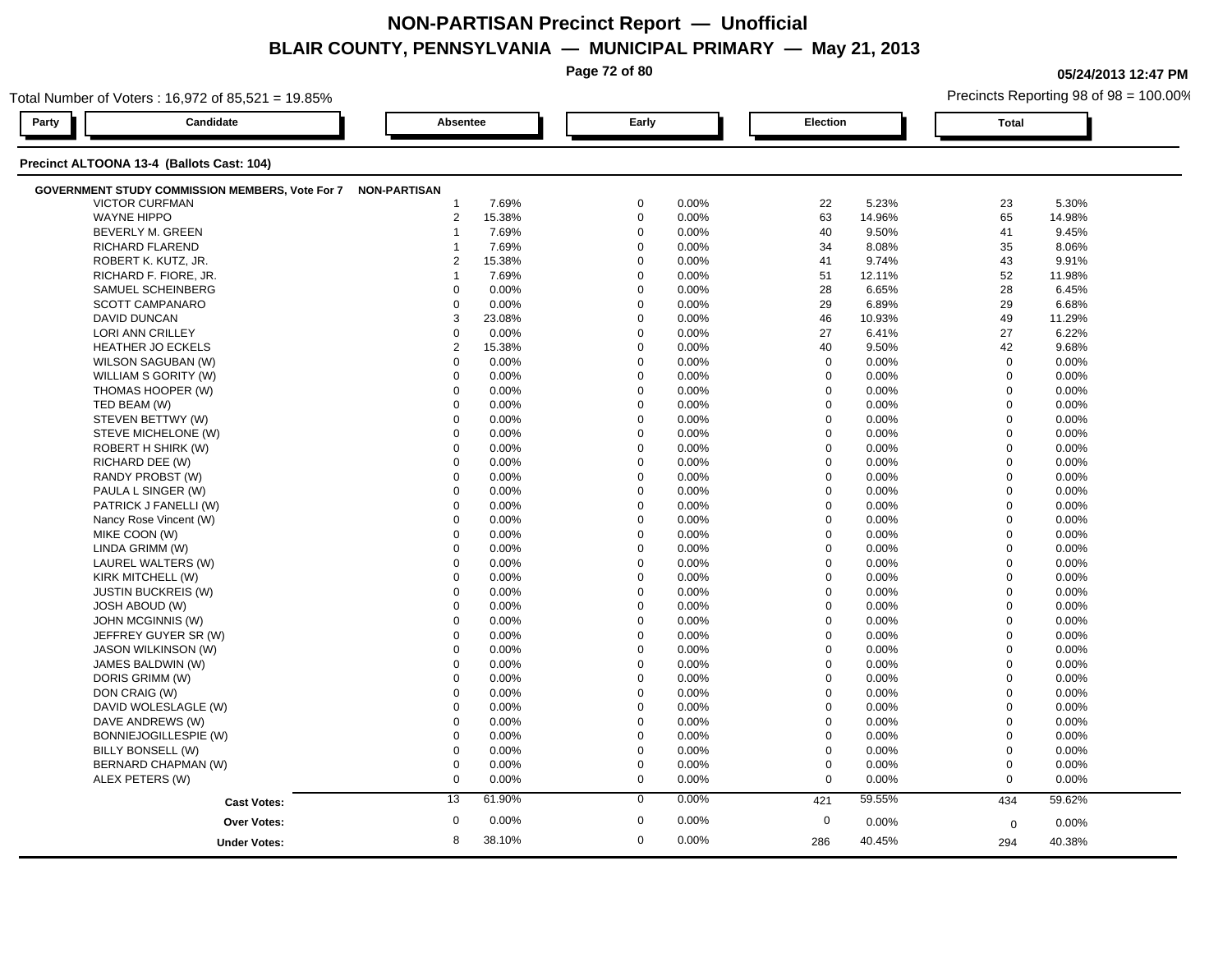**Page 73 of 80**

**05/24/2013 12:47 PM**

|                                           | Total Number of Voters : 16,972 of 85,521 = 19.85%                   |          |                         |       |          |                 |          |              | Precincts Reporting 98 of 98 = 100.00% |  |
|-------------------------------------------|----------------------------------------------------------------------|----------|-------------------------|-------|----------|-----------------|----------|--------------|----------------------------------------|--|
| Party                                     | Candidate                                                            | Absentee |                         | Early |          | <b>Election</b> |          | <b>Total</b> |                                        |  |
| Precinct ALTOONA 14-1 (Ballots Cast: 116) |                                                                      |          |                         |       |          |                 |          |              |                                        |  |
| <b>YES</b>                                | QUESTION FOR THE ELECTION OF GOVERNMENT STUDY COMMISSION, Vote For 2 |          | NON-PARTISAN<br>100.00% |       | $0.00\%$ | 63              | 66.32%   | 65           | 67.01%                                 |  |
| <b>NO</b>                                 |                                                                      |          | $0.00\%$                |       | $0.00\%$ | 32              | 33.68%   | 32           | 32.99%                                 |  |
|                                           | <b>Cast Votes:</b>                                                   |          | 50.00%                  |       | $0.00\%$ | 95              | 41.67%   | 97           | 41.81%                                 |  |
|                                           | <b>Over Votes:</b>                                                   |          | 0.00%                   |       | $0.00\%$ | 0               | $0.00\%$ | <sup>0</sup> | $0.00\%$                               |  |
|                                           | <b>Under Votes:</b>                                                  |          | 50.00%                  | 0     | $0.00\%$ | 133             | 58.33%   | 135          | 58.19%                                 |  |
|                                           |                                                                      |          |                         |       |          |                 |          |              |                                        |  |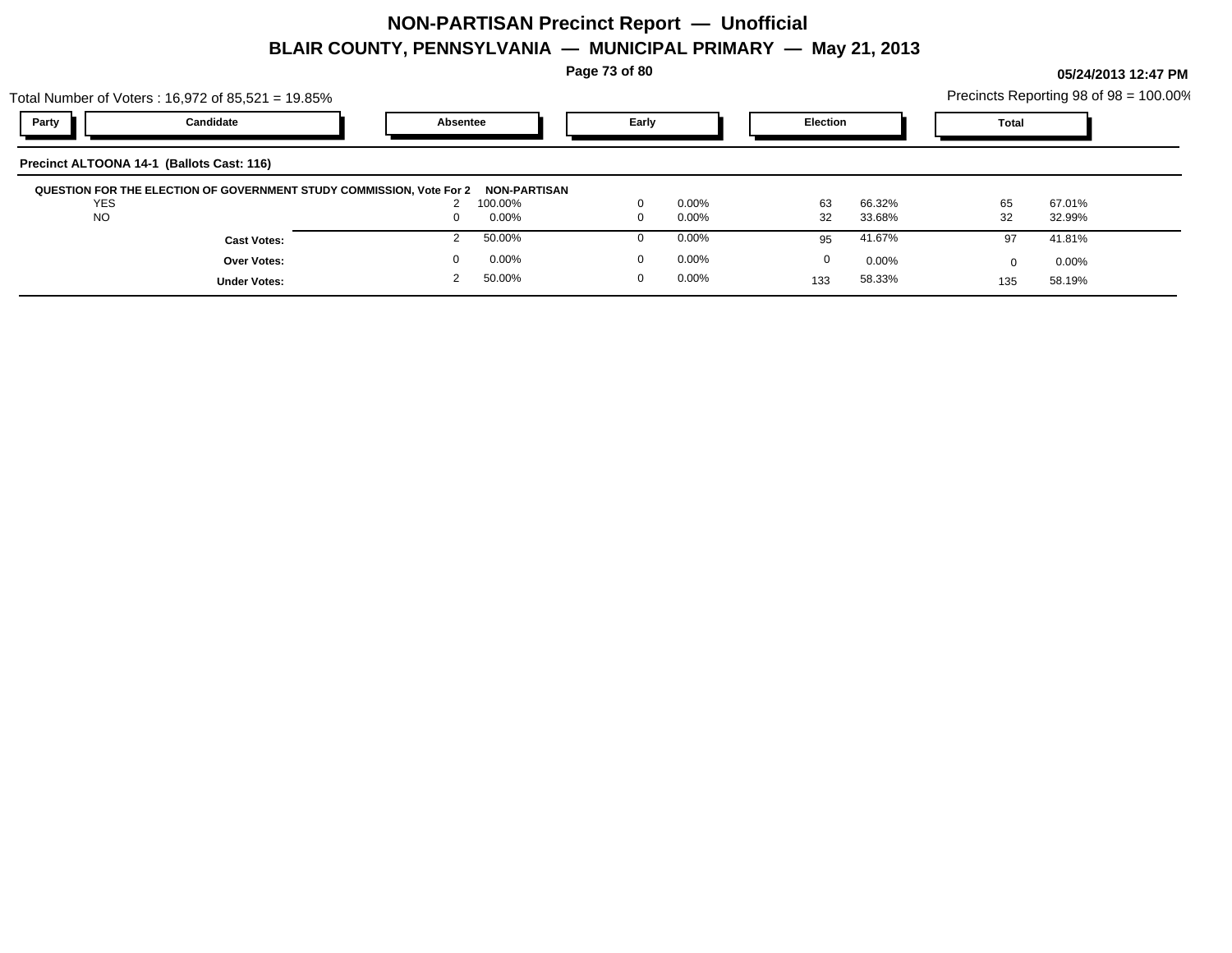|       |                                                                     | $\sim$         |          | Page 74 of 80 | <u>IIIVIIVII ALTIIIIAII</u> |                 |                | 1114 Y E I , EV I V |              | 05/24/2013 12:47 PM                    |
|-------|---------------------------------------------------------------------|----------------|----------|---------------|-----------------------------|-----------------|----------------|---------------------|--------------|----------------------------------------|
|       | Total Number of Voters: 16,972 of 85,521 = 19.85%                   |                |          |               |                             |                 |                |                     |              | Precincts Reporting 98 of 98 = 100.00% |
| Party | Candidate                                                           | Absentee       |          | Early         |                             | <b>Election</b> |                |                     | <b>Total</b> |                                        |
|       | Precinct ALTOONA 14-1 (Ballots Cast: 116)                           |                |          |               |                             |                 |                |                     |              |                                        |
|       | <b>GOVERNMENT STUDY COMMISSION MEMBERS, Vote For 7 NON-PARTISAN</b> |                |          |               |                             |                 |                |                     |              |                                        |
|       | <b>VICTOR CURFMAN</b>                                               | $\mathbf 0$    | 0.00%    | $\mathbf 0$   | 0.00%                       | 20              |                | 4.60%               | 20           | 4.50%                                  |
|       | <b>WAYNE HIPPO</b>                                                  | $\overline{2}$ | 22.22%   | $\Omega$      | 0.00%                       | 67              |                | 15.40%              | 69           | 15.54%                                 |
|       | BEVERLY M. GREEN                                                    |                | 11.11%   | $\Omega$      | 0.00%                       | 52              |                | 11.95%              | 53           | 11.94%                                 |
|       | RICHARD FLAREND                                                     | $\Omega$       | 0.00%    | $\Omega$      | 0.00%                       | 32              |                | 7.36%               | 32           | 7.21%                                  |
|       | ROBERT K. KUTZ, JR.                                                 | $\Omega$       | 0.00%    | $\Omega$      | 0.00%                       | 42              |                | 9.66%               | 42           | 9.46%                                  |
|       | RICHARD F. FIORE, JR.                                               |                | 11.11%   | $\Omega$      | 0.00%                       | 43              |                | 9.89%               | 44           | 9.91%                                  |
|       | SAMUEL SCHEINBERG                                                   | $\Omega$       | 0.00%    | $\mathbf 0$   | 0.00%                       | 26              |                | 5.98%               | 26           | 5.86%                                  |
|       | <b>SCOTT CAMPANARO</b>                                              |                | 11.11%   | $\Omega$      | 0.00%                       | 32              |                | 7.36%               | 33           | 7.43%                                  |
|       | <b>DAVID DUNCAN</b>                                                 | $\overline{2}$ | 22.22%   | $\Omega$      | 0.00%                       | 45              |                | 10.34%              | 47           | 10.59%                                 |
|       | <b>LORI ANN CRILLEY</b>                                             |                | 11.11%   | $\mathbf 0$   | 0.00%                       | 37              |                | 8.51%               | 38           | 8.56%                                  |
|       | <b>HEATHER JO ECKELS</b>                                            |                | 11.11%   | $\Omega$      | 0.00%                       | 39              |                | 8.97%               | 40           | 9.01%                                  |
|       | WILSON SAGUBAN (W)                                                  | $\Omega$       | 0.00%    | $\mathbf 0$   | 0.00%                       |                 | $\mathbf 0$    | 0.00%               | $\mathbf 0$  | 0.00%                                  |
|       | WILLIAM S GORITY (W)                                                | $\Omega$       | 0.00%    | $\Omega$      | 0.00%                       |                 | $\Omega$       | 0.00%               | $\Omega$     | 0.00%                                  |
|       | THOMAS HOOPER (W)                                                   | $\Omega$       | 0.00%    | $\Omega$      | 0.00%                       |                 | $\mathbf 0$    | 0.00%               | $\mathbf 0$  | 0.00%                                  |
|       | TED BEAM (W)                                                        | $\Omega$       | 0.00%    | $\Omega$      | 0.00%                       |                 | $\mathbf 0$    | 0.00%               | $\Omega$     | 0.00%                                  |
|       | STEVEN BETTWY (W)                                                   | $\Omega$       | 0.00%    | $\Omega$      | 0.00%                       |                 | $\Omega$       | 0.00%               | $\Omega$     | 0.00%                                  |
|       | STEVE MICHELONE (W)                                                 | $\Omega$       | 0.00%    | $\Omega$      | 0.00%                       |                 | $\mathbf 0$    | 0.00%               | $\Omega$     | 0.00%                                  |
|       | <b>ROBERT H SHIRK (W)</b>                                           | $\Omega$       | 0.00%    | $\mathbf 0$   | 0.00%                       |                 | $\mathbf 0$    | 0.00%               | $\mathbf 0$  | 0.00%                                  |
|       | RICHARD DEE (W)                                                     | $\Omega$       | 0.00%    | $\Omega$      | 0.00%                       |                 | $\Omega$       | 0.00%               | $\Omega$     | 0.00%                                  |
|       | RANDY PROBST (W)                                                    | $\Omega$       | 0.00%    | $\Omega$      | 0.00%                       |                 | $\mathbf 0$    | 0.00%               | $\Omega$     | 0.00%                                  |
|       | PAULA L SINGER (W)                                                  | $\Omega$       | 0.00%    | $\Omega$      | 0.00%                       |                 | $\mathbf 0$    | 0.00%               | $\Omega$     | 0.00%                                  |
|       | PATRICK J FANELLI (W)                                               | $\Omega$       | 0.00%    | $\Omega$      | 0.00%                       |                 | $\Omega$       | 0.00%               | $\Omega$     | 0.00%                                  |
|       | Nancy Rose Vincent (W)                                              | $\mathbf 0$    | 0.00%    | $\mathbf 0$   | 0.00%                       |                 | $\mathbf 0$    | 0.00%               | $\mathbf 0$  | 0.00%                                  |
|       | MIKE COON (W)                                                       | $\Omega$       | 0.00%    | $\Omega$      | 0.00%                       |                 | $\Omega$       | 0.00%               | $\Omega$     | 0.00%                                  |
|       | LINDA GRIMM (W)                                                     | $\Omega$       | 0.00%    | $\Omega$      | 0.00%                       |                 | $\mathbf 0$    | 0.00%               | $\Omega$     | 0.00%                                  |
|       | LAUREL WALTERS (W)                                                  | $\Omega$       | 0.00%    | $\Omega$      | 0.00%                       |                 | $\mathbf 0$    | 0.00%               | $\Omega$     | 0.00%                                  |
|       | KIRK MITCHELL (W)                                                   |                | 0.00%    | $\Omega$      | 0.00%                       |                 | $\Omega$       | 0.00%               | $\Omega$     | 0.00%                                  |
|       | <b>JUSTIN BUCKREIS (W)</b>                                          | $\Omega$       | 0.00%    | $\Omega$      | 0.00%                       |                 | $\Omega$       | 0.00%               | $\Omega$     | 0.00%                                  |
|       | JOSH ABOUD (W)                                                      | $\Omega$       | 0.00%    | $\mathbf 0$   | 0.00%                       |                 | $\mathbf 0$    | 0.00%               | $\mathbf 0$  | 0.00%                                  |
|       | JOHN MCGINNIS (W)                                                   | $\Omega$       | 0.00%    | $\Omega$      | 0.00%                       |                 | $\Omega$       | 0.00%               | $\Omega$     | 0.00%                                  |
|       | JEFFREY GUYER SR (W)                                                | $\Omega$       | 0.00%    | $\mathbf 0$   | 0.00%                       |                 | $\mathbf 0$    | 0.00%               | $\Omega$     | 0.00%                                  |
|       | <b>JASON WILKINSON (W)</b>                                          | $\Omega$       | 0.00%    | $\Omega$      | 0.00%                       |                 | $\Omega$       | 0.00%               | $\Omega$     | 0.00%                                  |
|       | JAMES BALDWIN (W)                                                   |                | 0.00%    | $\Omega$      | 0.00%                       |                 | $\Omega$       | 0.00%               | $\Omega$     | 0.00%                                  |
|       | DORIS GRIMM (W)                                                     | $\Omega$       | 0.00%    | $\Omega$      | 0.00%                       |                 | $\overline{0}$ | 0.00%               | $\Omega$     | 0.00%                                  |
|       | DON CRAIG (W)                                                       |                | 0.00%    | $\Omega$      | 0.00%                       |                 | $\Omega$       | 0.00%               | $\Omega$     | 0.00%                                  |
|       | DAVID WOLESLAGLE (W)                                                |                | $0.00\%$ | $\Omega$      | 0.00%                       |                 |                | 0.00%               | $\Omega$     | 0.00%                                  |

DAVE ANDREWS (W) 0 0.00% 0 0.00% 0 0.00% 0 0.00%

BILLY BONSELL (W) 0 0.00% 0 0.00% 0 0.00% 0 0.00%

ALEX PETERS (W) 0 0.00% 0 0.00% 0 0.00% 0 0.00%

0.00% 0 0.00%

**Cast Votes:** 9 64.29% 0 0.00% 435 54.51% 444 54.68%

0.00% 0

363

45.49%

 $0$  0.00%  $0$  0.00%  $0$  0.00%  $0$  0.00%  $0$  0.00%  $0$  0.00%

0.00% 0

45.49% 45.32% 368

BONNIEJOGILLESPIE (W) 0 0.00% 0 0.00% 0 0.00% 0 0.00%

 $\text{BERNARD CHAPMAN (W)} \quad \text{O} \quad \text{O} \quad \text{O} \quad \text{O} \quad \text{O} \quad \text{O} \quad \text{O} \quad \text{O} \quad \text{O} \quad \text{O} \quad \text{O} \quad \text{O} \quad \text{O} \quad \text{O} \quad \text{O} \quad \text{O} \quad \text{O} \quad \text{O} \quad \text{O} \quad \text{O} \quad \text{O} \quad \text{O} \quad \text{O} \quad \text{O} \quad \text{O} \quad \text{O} \quad \text{O} \quad \text{O} \quad \text{O} \quad \text{$ 

35.71% 5

**Over Votes:** 0.00% 0.00% 0.00% 0.00% 0.00% 0.00% 0.00% 0.00% 0.00% 0.00% 0.00% 0.00% 0.00% 0.00% 0.00% 0.00% 0.00% 0.00% 0.00% 0.00% 0.00% 0.00% 0.00% 0.00% 0.00% 0.00% 0.00% 0.00% 0.00% 0.00% 0.00% 0.00% 0.00% 0.00% 0.00

**Under Votes:**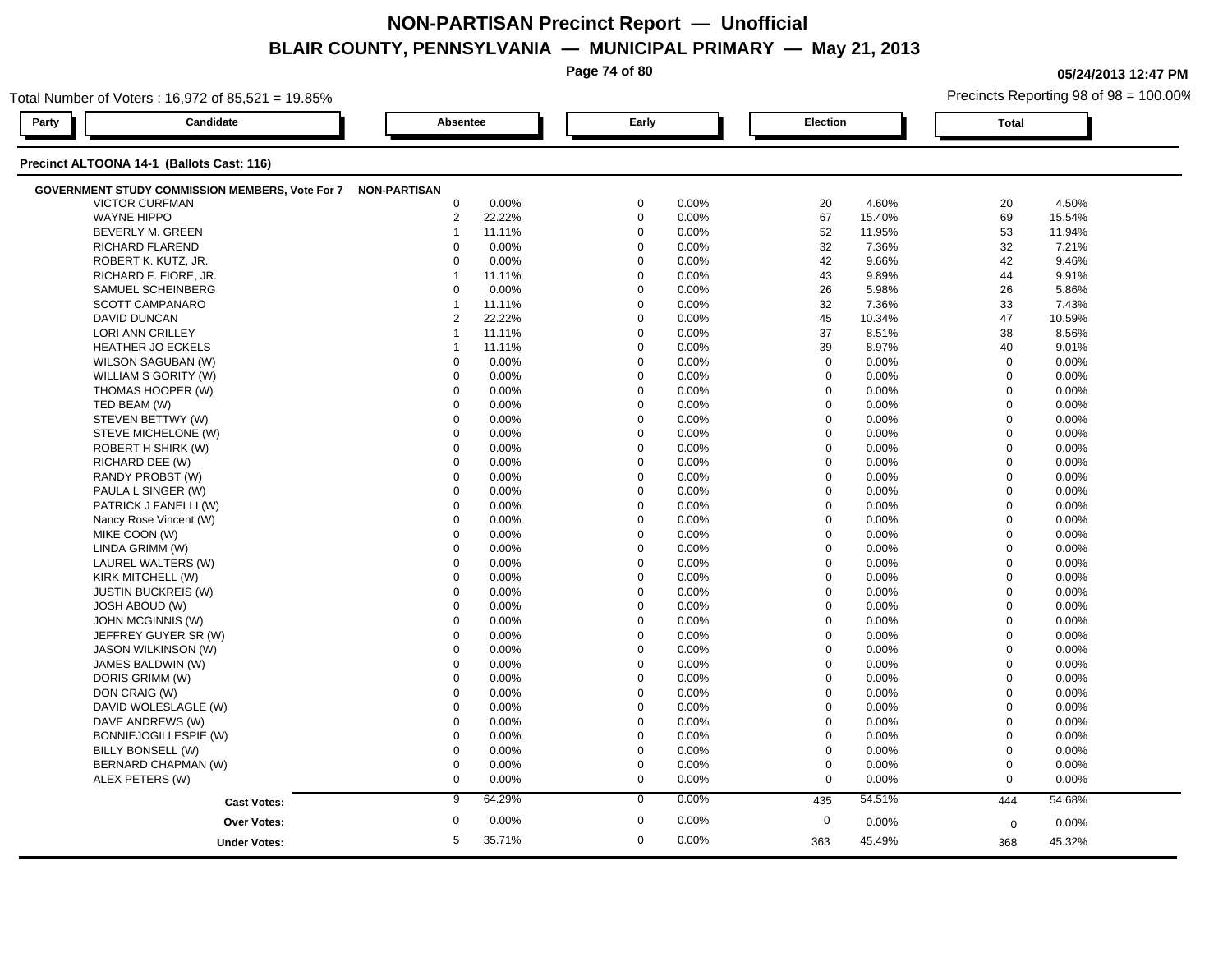**Page 75 of 80**

**05/24/2013 12:47 PM**

|            | Total Number of Voters: $16,972$ of $85,521 = 19.85\%$ |                                                                      |                     |          |          |                 |        |              | Precincts Reporting 98 of 98 = 100.00% |  |
|------------|--------------------------------------------------------|----------------------------------------------------------------------|---------------------|----------|----------|-----------------|--------|--------------|----------------------------------------|--|
| Party      | Candidate                                              | Absentee                                                             |                     | Early    |          | <b>Election</b> |        | <b>Total</b> |                                        |  |
|            | Precinct ALTOONA 14-2 (Ballots Cast: 319)              |                                                                      |                     |          |          |                 |        |              |                                        |  |
|            |                                                        | QUESTION FOR THE ELECTION OF GOVERNMENT STUDY COMMISSION, Vote For 2 | <b>NON-PARTISAN</b> |          |          |                 |        |              |                                        |  |
| <b>YES</b> |                                                        |                                                                      | 40.00%              | $\Omega$ | $0.00\%$ | 222             | 77.08% | 224          | 76.45%                                 |  |
| <b>NO</b>  |                                                        |                                                                      | 60.00%              | $\Omega$ | $0.00\%$ | 66              | 22.92% | 69           | 23.55%                                 |  |
|            | <b>Cast Votes:</b>                                     |                                                                      | 50.00%              |          | $0.00\%$ | 288             | 45.86% | 293          | 45.92%                                 |  |
|            | Over Votes:                                            |                                                                      | 0.00%               | $\Omega$ | $0.00\%$ | 0               | 0.00%  |              | $0.00\%$                               |  |
|            | <b>Under Votes:</b>                                    |                                                                      | 50.00%              | $\Omega$ | $0.00\%$ | 340             | 54.14% | 345          | 54.08%                                 |  |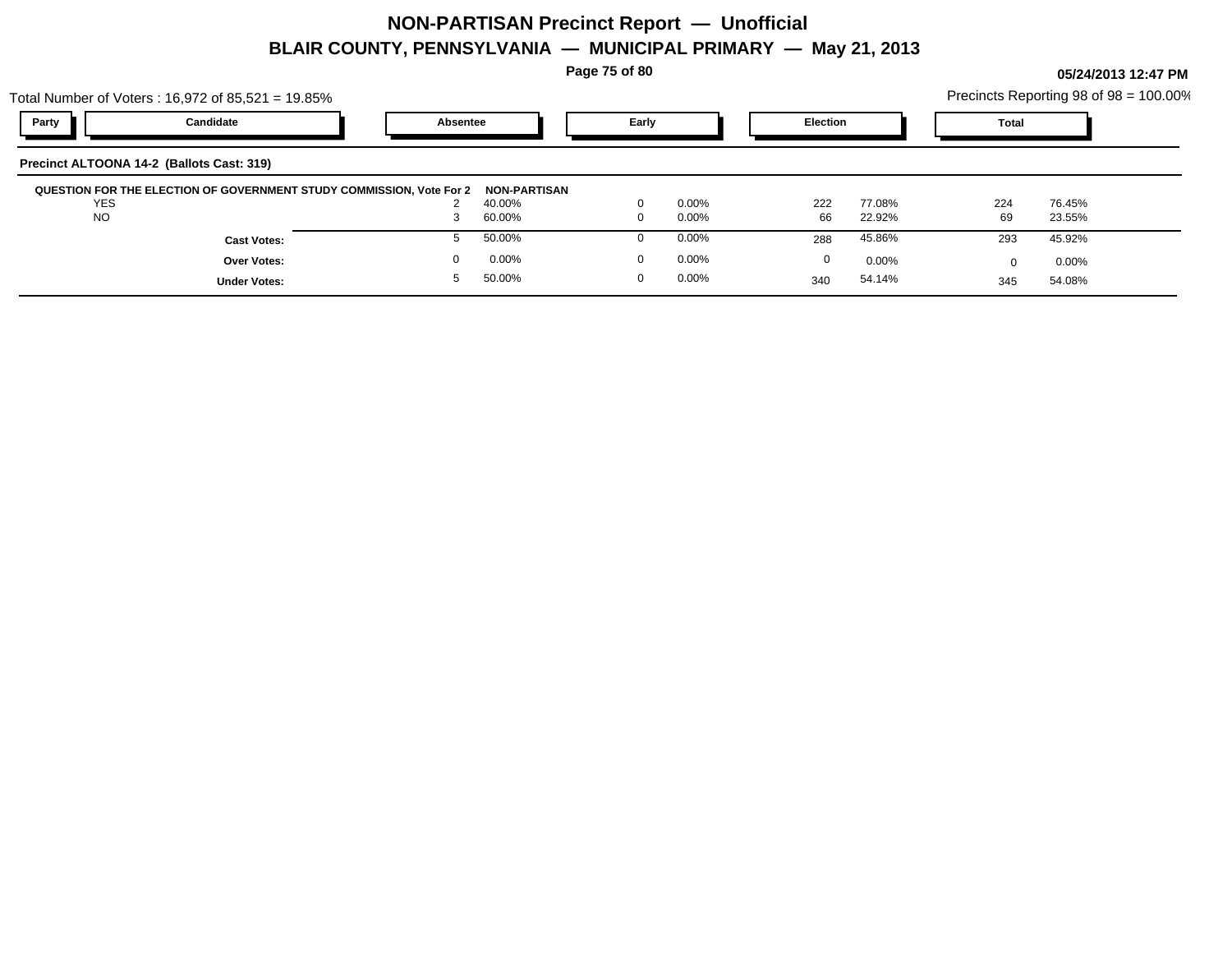|       |                                                        |                         |        | Page 76 of 80                          |       |                 |        |              | 05/24/2013 12:47 PM |  |  |  |
|-------|--------------------------------------------------------|-------------------------|--------|----------------------------------------|-------|-----------------|--------|--------------|---------------------|--|--|--|
|       | Total Number of Voters: 16,972 of 85,521 = 19.85%      |                         |        | Precincts Reporting 98 of 98 = 100.00% |       |                 |        |              |                     |  |  |  |
| Party | Candidate                                              | Absentee                |        | Early                                  |       | <b>Election</b> |        | <b>Total</b> |                     |  |  |  |
|       | Precinct ALTOONA 14-2 (Ballots Cast: 319)              |                         |        |                                        |       |                 |        |              |                     |  |  |  |
|       | <b>GOVERNMENT STUDY COMMISSION MEMBERS, Vote For 7</b> | <b>NON-PARTISAN</b>     |        |                                        |       |                 |        |              |                     |  |  |  |
|       | <b>VICTOR CURFMAN</b>                                  | $\overline{2}$          | 10.53% | $\mathbf 0$                            | 0.00% | 66              | 5.01%  | 68           | 5.09%               |  |  |  |
|       | <b>WAYNE HIPPO</b>                                     | 3                       | 15.79% | $\mathbf 0$                            | 0.00% | 201             | 15.26% | 204          | 15.27%              |  |  |  |
|       | BEVERLY M. GREEN                                       |                         | 5.26%  | $\mathbf 0$                            | 0.00% | 123             | 9.34%  | 124          | 9.28%               |  |  |  |
|       | RICHARD FLAREND                                        |                         | 5.26%  | $\mathbf 0$                            | 0.00% | 131             | 9.95%  | 132          | 9.88%               |  |  |  |
|       | ROBERT K. KUTZ, JR.                                    |                         | 5.26%  | $\mathbf 0$                            | 0.00% | 112             | 8.50%  | 113          | 8.46%               |  |  |  |
|       | RICHARD F. FIORE, JR.                                  |                         | 21.05% | $\mathbf 0$                            | 0.00% | 154             | 11.69% | 158          | 11.83%              |  |  |  |
|       | SAMUEL SCHEINBERG                                      | 3                       | 15.79% | $\mathbf 0$                            | 0.00% | 98              | 7.44%  | 101          | 7.56%               |  |  |  |
|       | <b>SCOTT CAMPANARO</b>                                 |                         | 5.26%  | $\mathbf 0$                            | 0.00% | 64              | 4.86%  | 65           | 4.87%               |  |  |  |
|       | <b>DAVID DUNCAN</b>                                    |                         | 5.26%  | $\mathbf 0$                            | 0.00% | 154             | 11.69% | 155          | 11.60%              |  |  |  |
|       | LORI ANN CRILLEY                                       |                         | 5.26%  | $\mathbf 0$                            | 0.00% | 91              | 6.91%  | 92           | 6.89%               |  |  |  |
|       | HEATHER JO ECKELS                                      | $\overline{\mathbf{1}}$ | 5.26%  | $\mathbf 0$                            | 0.00% | 122             | 9.26%  | 123          | 9.21%               |  |  |  |
|       | WILSON SAGUBAN (W)                                     | $\mathbf 0$             | 0.00%  | $\mathbf 0$                            | 0.00% | $\mathbf 0$     | 0.00%  | 0            | 0.00%               |  |  |  |
|       | WILLIAM S GORITY (W)                                   | $\Omega$                | 0.00%  | $\Omega$                               | 0.00% | $\mathbf 0$     | 0.00%  | $\mathbf 0$  | 0.00%               |  |  |  |
|       | THOMAS HOOPER (W)                                      | $\Omega$                | 0.00%  | $\Omega$                               | 0.00% | $\overline{1}$  | 0.08%  | $\mathbf{1}$ | 0.07%               |  |  |  |
|       | TED BEAM (W)                                           | $\Omega$                | 0.00%  | $\Omega$                               | 0.00% | $\mathbf 0$     | 0.00%  | $\mathbf 0$  | 0.00%               |  |  |  |
|       | STEVEN BETTWY (W)                                      | $\Omega$                | 0.00%  | $\mathbf 0$                            | 0.00% | $\mathbf 0$     | 0.00%  | $\Omega$     | 0.00%               |  |  |  |
|       | STEVE MICHELONE (W)                                    | $\mathbf 0$             | 0.00%  | 0                                      | 0.00% | $\mathbf 0$     | 0.00%  | $\mathbf 0$  | 0.00%               |  |  |  |
|       | ROBERT H SHIRK (W)                                     | $\Omega$                | 0.00%  | $\Omega$                               | 0.00% | $\Omega$        | 0.00%  | $\Omega$     | 0.00%               |  |  |  |
|       | RICHARD DEE (W)                                        | $\mathbf 0$             | 0.00%  | $\mathbf 0$                            | 0.00% | $\Omega$        | 0.00%  | $\mathbf 0$  | 0.00%               |  |  |  |
|       | RANDY PROBST (W)                                       | $\mathbf 0$             | 0.00%  | $\mathbf 0$                            | 0.00% | $\Omega$        | 0.00%  | $\Omega$     | 0.00%               |  |  |  |
|       | PAULA L SINGER (W)                                     | $\mathbf 0$             | 0.00%  | $\mathbf 0$                            | 0.00% | $\Omega$        | 0.00%  | $\mathbf 0$  | 0.00%               |  |  |  |
|       | PATRICK J FANELLI (W)                                  | $\mathbf 0$             | 0.00%  | $\mathbf 0$                            | 0.00% | $\mathbf 0$     | 0.00%  | $\Omega$     | 0.00%               |  |  |  |
|       | Nancy Rose Vincent (W)                                 | $\mathbf 0$             | 0.00%  | $\mathbf 0$                            | 0.00% | $\mathbf 0$     | 0.00%  | $\mathbf 0$  | 0.00%               |  |  |  |
|       | MIKE COON (W)                                          | $\Omega$                | 0.00%  | $\mathbf 0$                            | 0.00% | $\Omega$        | 0.00%  | $\Omega$     | 0.00%               |  |  |  |
|       | LINDA GRIMM (W)                                        | $\Omega$                | 0.00%  | $\Omega$                               | 0.00% | $\Omega$        | 0.00%  | $\Omega$     | 0.00%               |  |  |  |
|       | LAUREL WALTERS (W)                                     | $\Omega$                | 0.00%  | $\Omega$                               | 0.00% | $\Omega$        | 0.00%  | $\Omega$     | 0.00%               |  |  |  |
|       | KIRK MITCHELL (W)                                      | $\Omega$                | 0.00%  | $\Omega$                               | 0.00% | $\Omega$        | 0.00%  | $\Omega$     | 0.00%               |  |  |  |
|       | <b>JUSTIN BUCKREIS (W)</b>                             | $\Omega$                | 0.00%  | $\mathbf 0$                            | 0.00% | $\mathbf 0$     | 0.00%  | $\Omega$     | 0.00%               |  |  |  |
|       | <b>JOSH ABOUD (W)</b>                                  | $\Omega$                | 0.00%  | $\Omega$                               | 0.00% | $\Omega$        | 0.00%  | $\Omega$     | 0.00%               |  |  |  |
|       | JOHN MCGINNIS (W)                                      | $\mathbf 0$             | 0.00%  | $\mathbf 0$                            | 0.00% | $\Omega$        | 0.00%  | $\Omega$     | 0.00%               |  |  |  |
|       | JEFFREY GUYER SR (W)                                   | $\Omega$                | 0.00%  | $\Omega$                               | 0.00% | $\Omega$        | 0.00%  | $\mathbf 0$  | 0.00%               |  |  |  |
|       | <b>JASON WILKINSON (W)</b>                             | $\mathbf 0$             | 0.00%  | $\mathbf 0$                            | 0.00% | $\mathbf 0$     | 0.00%  | $\mathbf 0$  | 0.00%               |  |  |  |
|       | JAMES BALDWIN (W)                                      | $\mathbf 0$             | 0.00%  | $\mathbf 0$                            | 0.00% | $\Omega$        | 0.00%  | $\mathbf 0$  | 0.00%               |  |  |  |
|       | DORIS GRIMM (W)                                        | $\mathbf 0$             | 0.00%  | $\mathbf 0$                            | 0.00% | $\mathbf 0$     | 0.00%  | $\mathbf 0$  | 0.00%               |  |  |  |
|       | DON CRAIG (W)                                          | $\Omega$                | 0.00%  | $\mathbf 0$                            | 0.00% | $\mathbf 0$     | 0.00%  | $\Omega$     | 0.00%               |  |  |  |
|       | DAVID WOLESLAGLE (W)                                   | $\Omega$                | 0.00%  | $\mathbf 0$                            | 0.00% | $\mathbf 0$     | 0.00%  | $\Omega$     | 0.00%               |  |  |  |
|       | DAVE ANDREWS (W)                                       | $\Omega$                | 0.00%  | $\mathbf 0$                            | 0.00% | $\Omega$        | 0.00%  | $\Omega$     | 0.00%               |  |  |  |
|       | BONNIEJOGILLESPIE (W)                                  | $\mathbf 0$             | 0.00%  | $\mathbf 0$                            | 0.00% | $\mathbf 0$     | 0.00%  | $\mathbf 0$  | 0.00%               |  |  |  |
|       | BILLY BONSELL (W)                                      | $\Omega$                | 0.00%  | $\mathbf 0$                            | 0.00% | $\mathbf 0$     | 0.00%  | $\mathbf 0$  | 0.00%               |  |  |  |
|       | BERNARD CHAPMAN (W)                                    | $\mathbf 0$             | 0.00%  | $\mathbf 0$                            | 0.00% | $\mathbf 0$     | 0.00%  | $\Omega$     | 0.00%               |  |  |  |
|       | ALEX PETERS (W)                                        | $\Omega$                | 0.00%  | $\Omega$                               | 0.00% | $\mathbf 0$     | 0.00%  | $\mathbf 0$  | 0.00%               |  |  |  |

45.71% 16

**Under Votes:**

**Over Votes:** 0.00% 0.00% 0.00% 0.00% 0.00% 0.00% 0.00% 0.00% 0.00% 0.00% 0.00% 0.00% 0.00% 0.00% 0.00% 0.00% 0.00% 0.00% 0.00% 0.00% 0.00% 0.00% 0.00% 0.00% 0.00% 0.00% 0.00% 0.00% 0.00% 0.00% 0.00% 0.00% 0.00% 0.00% 0.00

**Cast Votes:** 19 54.29% 0 0.00% 1,317 59.92% 1,336 59.83%

0 0.00%

0.00% 0

40.08%

 $0$  0.00%  $0$  0.00%  $0$  0.00%  $0$  0.00%  $0$  0.00%  $0$  0.00%

0 0.00%

881

0.00% 0

40.08% 40.17% 897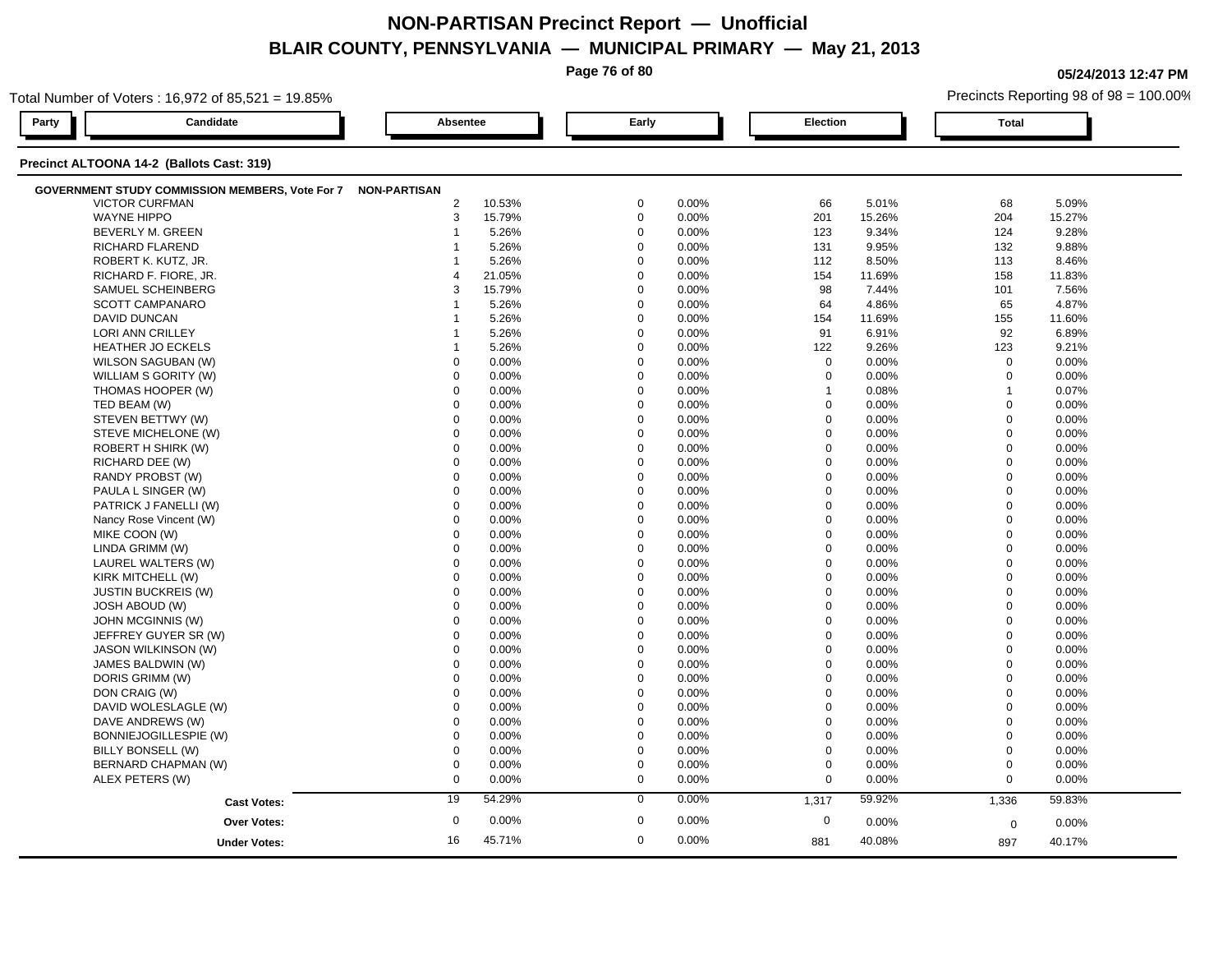**Page 77 of 80**

**05/24/2013 12:47 PM**

|                                           | Total Number of Voters: 16,972 of 85,521 = 19.85%                           |          |                         |       |          |                 |          |              | Precincts Reporting 98 of 98 = 100.00% |  |
|-------------------------------------------|-----------------------------------------------------------------------------|----------|-------------------------|-------|----------|-----------------|----------|--------------|----------------------------------------|--|
| Party                                     | Candidate                                                                   | Absentee |                         | Early |          | <b>Election</b> |          | <b>Total</b> |                                        |  |
| Precinct ALTOONA 14-3 (Ballots Cast: 176) |                                                                             |          |                         |       |          |                 |          |              |                                        |  |
| <b>YES</b>                                | <b>QUESTION FOR THE ELECTION OF GOVERNMENT STUDY COMMISSION, Vote For 2</b> |          | NON-PARTISAN<br>100.00% |       | $0.00\%$ | 110             | 70.97%   | 113          | 71.52%                                 |  |
| <b>NO</b>                                 |                                                                             |          | 0.00%                   |       | $0.00\%$ | 45              | 29.03%   | 45           | 28.48%                                 |  |
|                                           | <b>Cast Votes:</b>                                                          |          | 50.00%                  |       | $0.00\%$ | 155             | 44.80%   | 158          | 44.89%                                 |  |
|                                           | <b>Over Votes:</b>                                                          |          | 0.00%                   |       | $0.00\%$ | 0               | $0.00\%$ | $\Omega$     | $0.00\%$                               |  |
|                                           | <b>Under Votes:</b>                                                         |          | 50.00%                  | 0     | $0.00\%$ | 191             | 55.20%   | 194          | 55.11%                                 |  |
|                                           |                                                                             |          |                         |       |          |                 |          |              |                                        |  |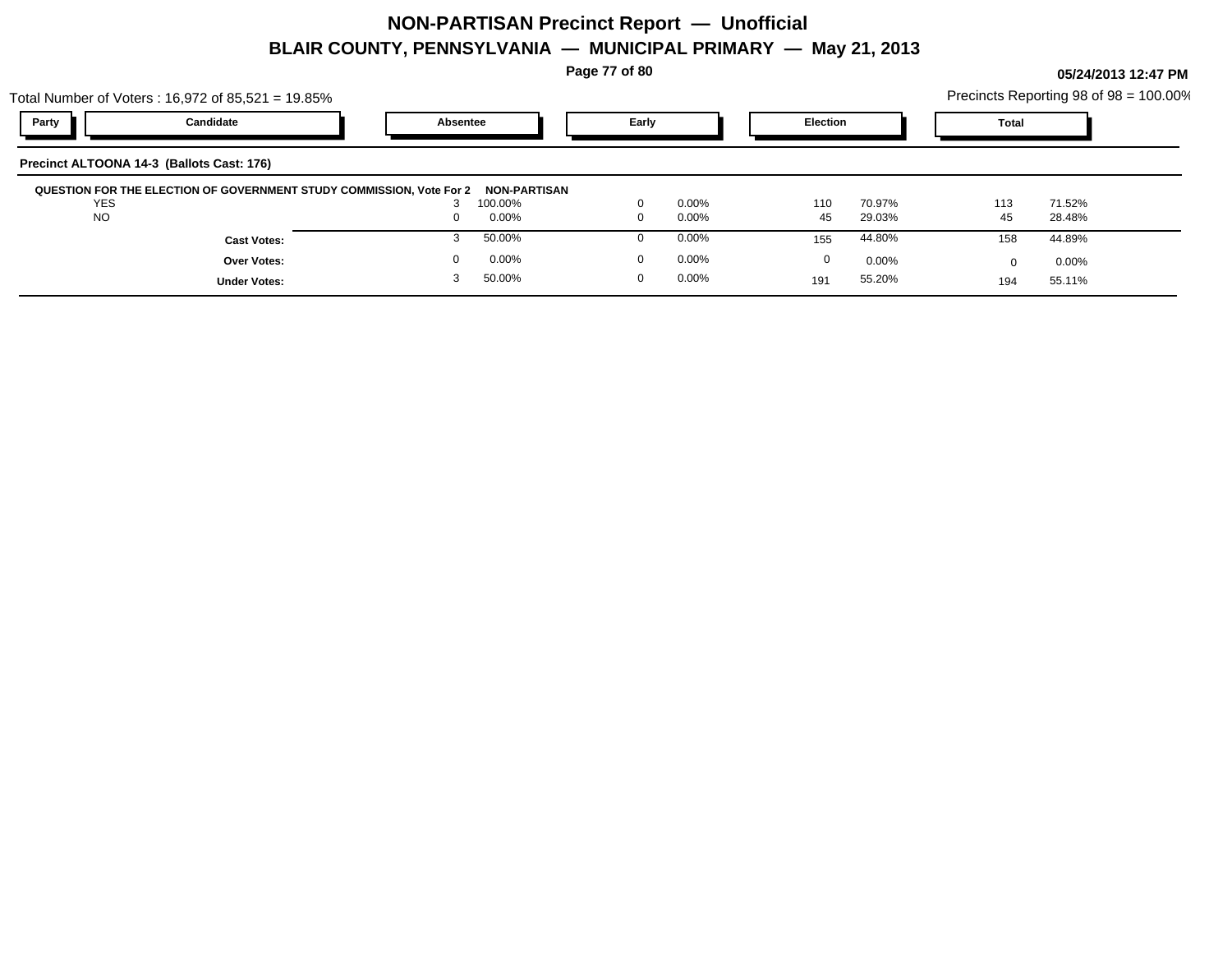**Page 78 of 80**

**05/24/2013 12:47 PM**

Precincts Reporting 98 of 98 = 100.00%

| Total Number of Voters: 16,972 of 85,521 = 19.85%            |                     |                |        |             |       |             |        |              | Precincts Reporting 98 of 98 = 100.00% |  |
|--------------------------------------------------------------|---------------------|----------------|--------|-------------|-------|-------------|--------|--------------|----------------------------------------|--|
| Party                                                        | Candidate           | Absentee       |        | Early       |       | Election    |        | <b>Total</b> |                                        |  |
| Precinct ALTOONA 14-3 (Ballots Cast: 176)                    |                     |                |        |             |       |             |        |              |                                        |  |
| GOVERNMENT STUDY COMMISSION MEMBERS, Vote For 7 NON-PARTISAN |                     |                |        |             |       |             |        |              |                                        |  |
| <b>VICTOR CURFMAN</b>                                        |                     | 0              | 0.00%  | $\mathbf 0$ | 0.00% | 29          | 4.22%  | 29           | 4.17%                                  |  |
| <b>WAYNE HIPPO</b>                                           |                     | $\mathbf 1$    | 12.50% | $\mathbf 0$ | 0.00% | 113         | 16.42% | 114          | 16.38%                                 |  |
| BEVERLY M. GREEN                                             |                     | -1             | 12.50% | $\mathbf 0$ | 0.00% | 58          | 8.43%  | 59           | 8.48%                                  |  |
| RICHARD FLAREND                                              |                     | $\Omega$       | 0.00%  | $\mathbf 0$ | 0.00% | 71          | 10.32% | 71           | 10.20%                                 |  |
| ROBERT K. KUTZ, JR.                                          |                     | $\mathbf 0$    | 0.00%  | $\mathbf 0$ | 0.00% | 55          | 7.99%  | 55           | 7.90%                                  |  |
| RICHARD F. FIORE, JR.                                        |                     | $\overline{2}$ | 25.00% | $\mathbf 0$ | 0.00% | 90          | 13.08% | 92           | 13.22%                                 |  |
| SAMUEL SCHEINBERG                                            |                     | $\mathbf 1$    | 12.50% | $\mathbf 0$ | 0.00% | 57          | 8.28%  | 58           | 8.33%                                  |  |
| <b>SCOTT CAMPANARO</b>                                       |                     | $\mathbf 0$    | 0.00%  | $\mathbf 0$ | 0.00% | 41          | 5.96%  | 41           | 5.89%                                  |  |
| DAVID DUNCAN                                                 |                     | 3              | 37.50% | $\mathbf 0$ | 0.00% | 74          | 10.76% | 77           | 11.06%                                 |  |
| <b>LORI ANN CRILLEY</b>                                      |                     | $\Omega$       | 0.00%  | $\mathbf 0$ | 0.00% | 38          | 5.52%  | 38           | 5.46%                                  |  |
| HEATHER JO ECKELS                                            |                     | $\mathbf 0$    | 0.00%  | $\mathbf 0$ | 0.00% | 62          | 9.01%  | 62           | 8.91%                                  |  |
| WILSON SAGUBAN (W)                                           |                     | 0              | 0.00%  | $\mathbf 0$ | 0.00% | $\mathbf 0$ | 0.00%  | $\mathbf 0$  | 0.00%                                  |  |
| WILLIAM S GORITY (W)                                         |                     | $\mathbf 0$    | 0.00%  | $\mathbf 0$ | 0.00% | 0           | 0.00%  | $\mathbf 0$  | 0.00%                                  |  |
| THOMAS HOOPER (W)                                            |                     | $\mathbf 0$    | 0.00%  | $\mathbf 0$ | 0.00% | $\mathbf 0$ | 0.00%  | $\mathbf 0$  | 0.00%                                  |  |
| TED BEAM (W)                                                 |                     | $\Omega$       | 0.00%  | $\mathbf 0$ | 0.00% | $\mathbf 0$ | 0.00%  | $\mathbf 0$  | 0.00%                                  |  |
| STEVEN BETTWY (W)                                            |                     | $\mathbf 0$    | 0.00%  | $\mathbf 0$ | 0.00% | $\mathbf 0$ | 0.00%  | $\mathbf 0$  | 0.00%                                  |  |
| STEVE MICHELONE (W)                                          |                     | $\mathbf 0$    | 0.00%  | $\mathbf 0$ | 0.00% | $\mathbf 0$ | 0.00%  | $\mathbf 0$  | 0.00%                                  |  |
| ROBERT H SHIRK (W)                                           |                     | $\mathbf 0$    | 0.00%  | $\mathbf 0$ | 0.00% | $\pmb{0}$   | 0.00%  | $\mathbf 0$  | 0.00%                                  |  |
| RICHARD DEE (W)                                              |                     | $\mathbf 0$    | 0.00%  | $\mathbf 0$ | 0.00% | $\mathbf 0$ | 0.00%  | $\mathbf 0$  | 0.00%                                  |  |
| RANDY PROBST (W)                                             |                     | $\mathbf 0$    | 0.00%  | $\mathbf 0$ | 0.00% | $\mathbf 0$ | 0.00%  | $\mathbf 0$  | $0.00\%$                               |  |
| PAULA L SINGER (W)                                           |                     | $\Omega$       | 0.00%  | $\mathbf 0$ | 0.00% | $\Omega$    | 0.00%  | $\mathbf 0$  | 0.00%                                  |  |
| PATRICK J FANELLI (W)                                        |                     | 0              | 0.00%  | $\mathbf 0$ | 0.00% | $\mathbf 0$ | 0.00%  | $\mathbf 0$  | 0.00%                                  |  |
| Nancy Rose Vincent (W)                                       |                     | $\mathbf 0$    | 0.00%  | $\mathbf 0$ | 0.00% | $\pmb{0}$   | 0.00%  | $\mathbf 0$  | 0.00%                                  |  |
| MIKE COON (W)                                                |                     | $\mathbf 0$    | 0.00%  | $\Omega$    | 0.00% | $\mathbf 0$ | 0.00%  | $\mathbf 0$  | 0.00%                                  |  |
| LINDA GRIMM (W)                                              |                     | $\mathbf 0$    | 0.00%  | $\mathbf 0$ | 0.00% | $\mathbf 0$ | 0.00%  | $\mathbf 0$  | 0.00%                                  |  |
| LAUREL WALTERS (W)                                           |                     | $\Omega$       | 0.00%  | $\mathbf 0$ | 0.00% | $\Omega$    | 0.00%  | $\mathbf 0$  | 0.00%                                  |  |
| KIRK MITCHELL (W)                                            |                     | $\Omega$       | 0.00%  | $\mathbf 0$ | 0.00% | $\Omega$    | 0.00%  | $\mathbf 0$  | 0.00%                                  |  |
| <b>JUSTIN BUCKREIS (W)</b>                                   |                     | $\mathbf 0$    | 0.00%  | $\mathbf 0$ | 0.00% | $\mathbf 0$ | 0.00%  | $\mathbf 0$  | 0.00%                                  |  |
| <b>JOSH ABOUD (W)</b>                                        |                     | $\mathbf 0$    | 0.00%  | $\mathbf 0$ | 0.00% | $\Omega$    | 0.00%  | $\mathbf 0$  | 0.00%                                  |  |
| JOHN MCGINNIS (W)                                            |                     | $\mathbf 0$    | 0.00%  | $\mathbf 0$ | 0.00% | $\mathbf 0$ | 0.00%  | $\mathbf 0$  | 0.00%                                  |  |
| JEFFREY GUYER SR (W)                                         |                     | $\mathbf 0$    | 0.00%  | $\mathbf 0$ | 0.00% | $\mathbf 0$ | 0.00%  | $\mathbf 0$  | 0.00%                                  |  |
| <b>JASON WILKINSON (W)</b>                                   |                     | 0              | 0.00%  | $\mathbf 0$ | 0.00% | $\mathbf 0$ | 0.00%  | $\mathbf 0$  | 0.00%                                  |  |
| JAMES BALDWIN (W)                                            |                     | 0              | 0.00%  | $\mathbf 0$ | 0.00% | $\mathbf 0$ | 0.00%  | $\mathbf 0$  | 0.00%                                  |  |
| DORIS GRIMM (W)                                              |                     | $\mathbf 0$    | 0.00%  | $\mathbf 0$ | 0.00% | $\Omega$    | 0.00%  | $\mathbf 0$  | 0.00%                                  |  |
| DON CRAIG (W)                                                |                     | $\mathbf 0$    | 0.00%  | $\mathbf 0$ | 0.00% | $\mathbf 0$ | 0.00%  | $\mathbf 0$  | 0.00%                                  |  |
| DAVID WOLESLAGLE (W)                                         |                     | $\Omega$       | 0.00%  | $\mathbf 0$ | 0.00% | $\mathbf 0$ | 0.00%  | $\mathbf 0$  | 0.00%                                  |  |
| DAVE ANDREWS (W)                                             |                     | 0              | 0.00%  | $\mathbf 0$ | 0.00% | $\mathbf 0$ | 0.00%  | $\mathbf 0$  | 0.00%                                  |  |
| BONNIEJOGILLESPIE (W)                                        |                     | 0              | 0.00%  | $\mathbf 0$ | 0.00% | $\mathbf 0$ | 0.00%  | $\mathbf 0$  | 0.00%                                  |  |
| BILLY BONSELL (W)                                            |                     | 0              | 0.00%  | $\mathbf 0$ | 0.00% | $\mathbf 0$ | 0.00%  | $\mathbf 0$  | $0.00\%$                               |  |
| BERNARD CHAPMAN (W)                                          |                     | $\mathbf 0$    | 0.00%  | $\mathbf 0$ | 0.00% | $\Omega$    | 0.00%  | $\mathbf 0$  | 0.00%                                  |  |
| ALEX PETERS (W)                                              |                     | $\mathbf 0$    | 0.00%  | $\mathbf 0$ | 0.00% | $\mathbf 0$ | 0.00%  | $\mathbf 0$  | 0.00%                                  |  |
|                                                              |                     |                |        |             |       |             |        |              |                                        |  |
|                                                              | <b>Cast Votes:</b>  | 8              | 38.10% | $\mathbf 0$ | 0.00% | 688         | 56.81% | 696          | 56.49%                                 |  |
|                                                              | <b>Over Votes:</b>  | 0              | 0.00%  | $\mathbf 0$ | 0.00% | $\mathbf 0$ | 0.00%  | $\mathbf 0$  | 0.00%                                  |  |
|                                                              | <b>Under Votes:</b> | 13             | 61.90% | $\mathbf 0$ | 0.00% | 523         | 43.19% | 536          | 43.51%                                 |  |
|                                                              |                     |                |        |             |       |             |        |              |                                        |  |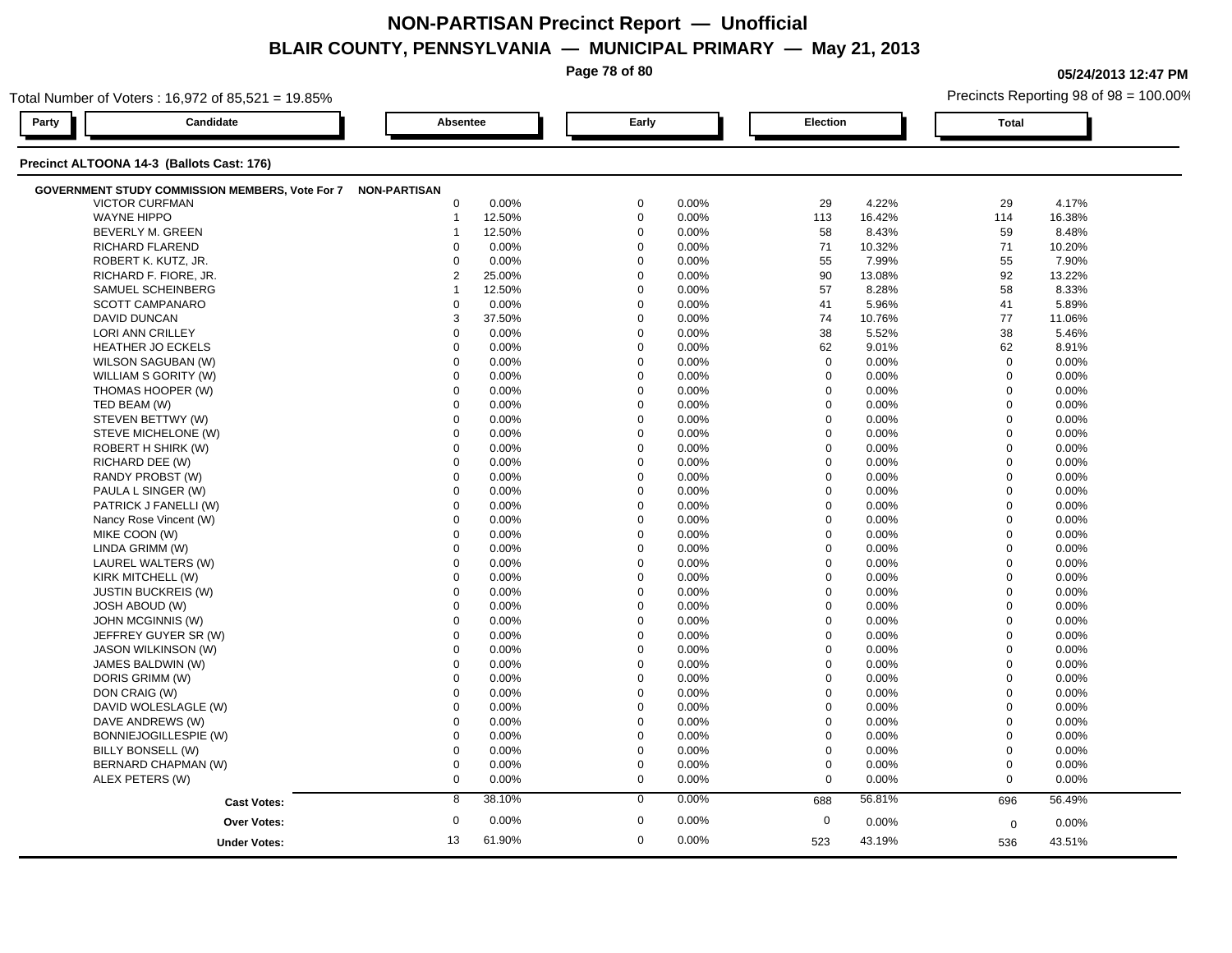**Page 79 of 80**

**05/24/2013 12:47 PM**

| Total Number of Voters: $16,972$ of $85,521 = 19.85\%$ |                                                                      | Precincts Reporting 98 of $98 = 100.00\%$ |                     |          |          |                 |          |              |        |
|--------------------------------------------------------|----------------------------------------------------------------------|-------------------------------------------|---------------------|----------|----------|-----------------|----------|--------------|--------|
| Party                                                  | Candidate                                                            | Absentee                                  |                     | Early    |          | <b>Election</b> |          | <b>Total</b> |        |
|                                                        | Precinct ALTOONA 14-4 (Ballots Cast: 279)                            |                                           |                     |          |          |                 |          |              |        |
|                                                        | QUESTION FOR THE ELECTION OF GOVERNMENT STUDY COMMISSION, Vote For 2 |                                           | <b>NON-PARTISAN</b> |          |          |                 |          |              |        |
| <b>YES</b>                                             |                                                                      |                                           | 100.00%             | $\Omega$ | $0.00\%$ |                 | 67.23%   |              |        |
|                                                        |                                                                      |                                           |                     |          |          | 160             |          | 161          | 67.36% |
| <b>NO</b>                                              |                                                                      | $\Omega$                                  | 0.00%               | 0        | $0.00\%$ | 78              | 32.77%   | 78           | 32.64% |
|                                                        | <b>Cast Votes:</b>                                                   |                                           | 50.00%              | 0        | $0.00\%$ | 238             | 42.81%   | 239          | 42.83% |
|                                                        | <b>Over Votes:</b>                                                   | 0                                         | 0.00%               | $\Omega$ | $0.00\%$ | 0               | $0.00\%$ |              | 0.00%  |